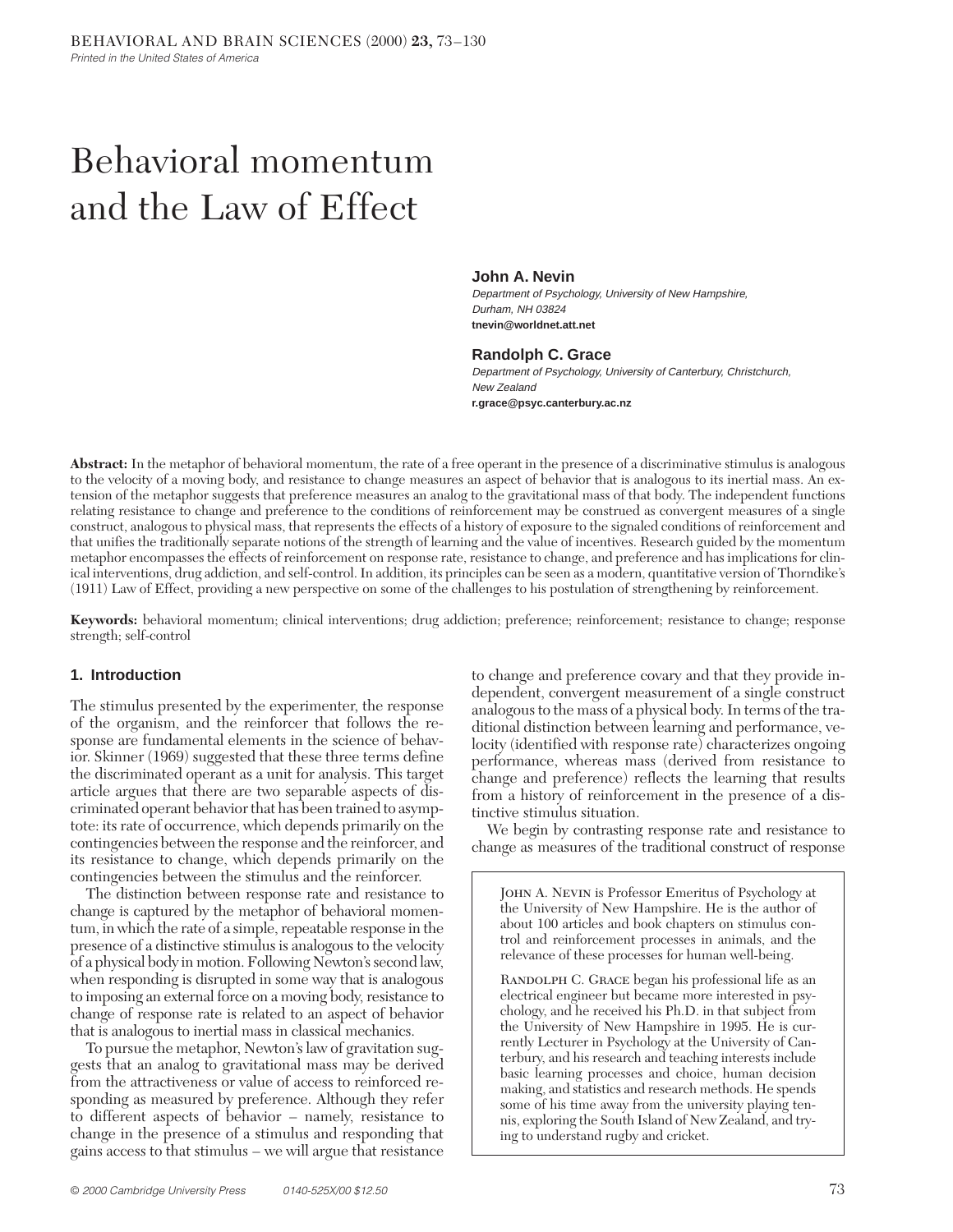#### Nevin & Grace: Law of Effect

strength and describe some research on resistance to change that distinguishes response rate and resistance. After a review of related work on preference, the convergence of resistance and preference is treated via the momentum metaphor. Supporting research involving concurrent measurement of resistance and preference is described, and the discrepancy between resistance and preference resulting from the partial reinforcement extinction effect is resolved by a model of resistance to change that incorporates generalization decrement. After considering some extensions to clinical interventions, drug effects, and self-control, we argue that the findings of research on behavioral momentum constitute a modern, quantitative version of Thorndike's (1911) Law of Effect and we review some challenges to the Law of Effect from the perspective of behavioral momentum.

#### **2. The strength of steady-state free operant behavior**

The idea that behavior varies along a dimension of strength appears in Sherrington's (1906) studies of reflexive behavior, where strength was measured by the latency and amplitude of response to an eliciting stimulus. It appears also in Pavlov's (1927) studies of conditional reflexes, where strength was measured by resistance to extinction or to external inhibition as well as by the latency or amplitude of response to a conditional stimulus. Hull's (1943) theorizing relied heavily on the construct of habit strength, which was established by reinforcement and expressed in performance measures such as latency, amplitude, probability, and resistance to extinction of a learned response. However, these measures did not always covary, casting doubt on the utility of the construct. Moreover, as was suggested by Logan (1956), responses that varied along dimensions such as latency and amplitude could be construed as different responses rather than as instances of a single response that varied in strength.

Following Skinner's (1938) relatively atheoretical approach, the experimental analysis of behavior has either identified response strength with the rate of a free operant (see, e.g., Vaughan & Miller 1984) or eschewed the notion altogether. In this section, we consider resistance to change as an alternative to response rate as a measure of strength. In addition, we suggest that resistance to change is related to learning, whereas response rate characterizes performance.

#### **2.1. Determiners of response rate**

It has long been recognized that response rate depends on the contingencies of reinforcement as well as the rate or magnitude of the reinforcer. For example, ratio schedules routinely maintain higher response rates than interval schedules with comparable obtained rates of reinforcement. However, it is not clear that ratio-schedule performance should be deemed stronger than interval-schedule performance, because the contingencies that shape and maintain them differ. Following Logan's (1956) argument for discrete responses, ratio and interval performances could be construed as belonging to different classes, rather than as instances of a single class that varies in strength.

Morse (1966) distinguished the shaping effects of reinforcement contingencies on response rate – for example, the difference between ratio and interval schedules in the reinforcement of interresponse times – from the strengthening effects of reinforcement on average response rate. Presumably, if shaping contingencies were kept constant across conditions that varied in the rate or amount of reinforcement, average steady-state response rate would give a direct measure of the strengthening effect of reinforcement.

In his review of the literature, however, Morse noted that the steady-state rate of a single response maintained by a single schedule of reinforcement was not always an orderly function of reinforcer amount when reinforcement contingencies were constant. For example, Keesey and Kling (1961) found that response rates maintained by variable-interval (VI) schedules were essentially constant when reinforcer amount was varied. However, Keesey and Kling also reported that response rate was positively related to reinforcer amount when each of three different stimuli signaled a different amount and alternated within each session (see also Shettleworth & Nevin 1965). In effect, Keesey and Kling's method established three discriminated operants defined jointly by the antecedent stimuli, the responses in their presence, and the consequences of responding signaled by the stimuli (Skinner 1969). Following Skinner, we take the discriminated operant to be a fundamental unit in the science of behavior. The relations between the strength of discriminated operant behavior and the signaled conditions of reinforcement will be explored in sections 3, 4, and 7.

#### **2.2. Choice, strength, and value**

Extensions of the steady-state operant paradigm to choice between two continuously available operants inspired a new approach to the measurement of response strength and reinforcement value. In a much-cited study, Herrnstein (1961) arranged concurrent VI VI schedules for pigeons' responses to two keys, effectively arranging two simultaneous discriminated operants defined by key location, and found that the relative frequency of responses to one alternative roughly equaled (matched) the relative frequency of food obtained from that alternative in each condition. Herrnstein's finding can be stated as:

$$
B_1/(B_1 + B_2) = r_1/(r_1 + r_2), \tag{1}
$$

where  $B_1$  and  $B_2$  designate the response rates to each alternative and  $r_1$  and  $r_2$  designate the reinforcer rates obtained from each alternative. This matching result proved to have remarkable generality (see de Villiers, 1977, and Williams, 1988, for review).

Herrnstein (1970) extended the matching law to the rate of a single response by assuming that all of an organism's behavior, including unmeasured behavior  $B_0$ , summed to a constant  $k$ , where  $B_0$  and  $k$  are expressed in units of the measured response. From the matching law, Equation 1,

$$
B/(B + B_0) = r/(r + r_0),
$$
 (2)

where *B* represents response rate, *r* represents the obtained rate of experimentally arranged reinforcers, and  $r<sub>0</sub>$ represents the rate of extraneous, unspecified reinforcers for other activities that occur in the experimental setting expressed in units of the measured reinforcer. Because  $B +$  $B_0 = k$ , the sum of all possible behavior,

$$
B = kr/(r + r_0). \tag{3}
$$

Although it fails at very high reinforcer rates (Baum 1993) and in long experimental sessions (McSweeney 1992), Equation 3 provides an excellent description of the relation between response rate and reinforcer rate on interval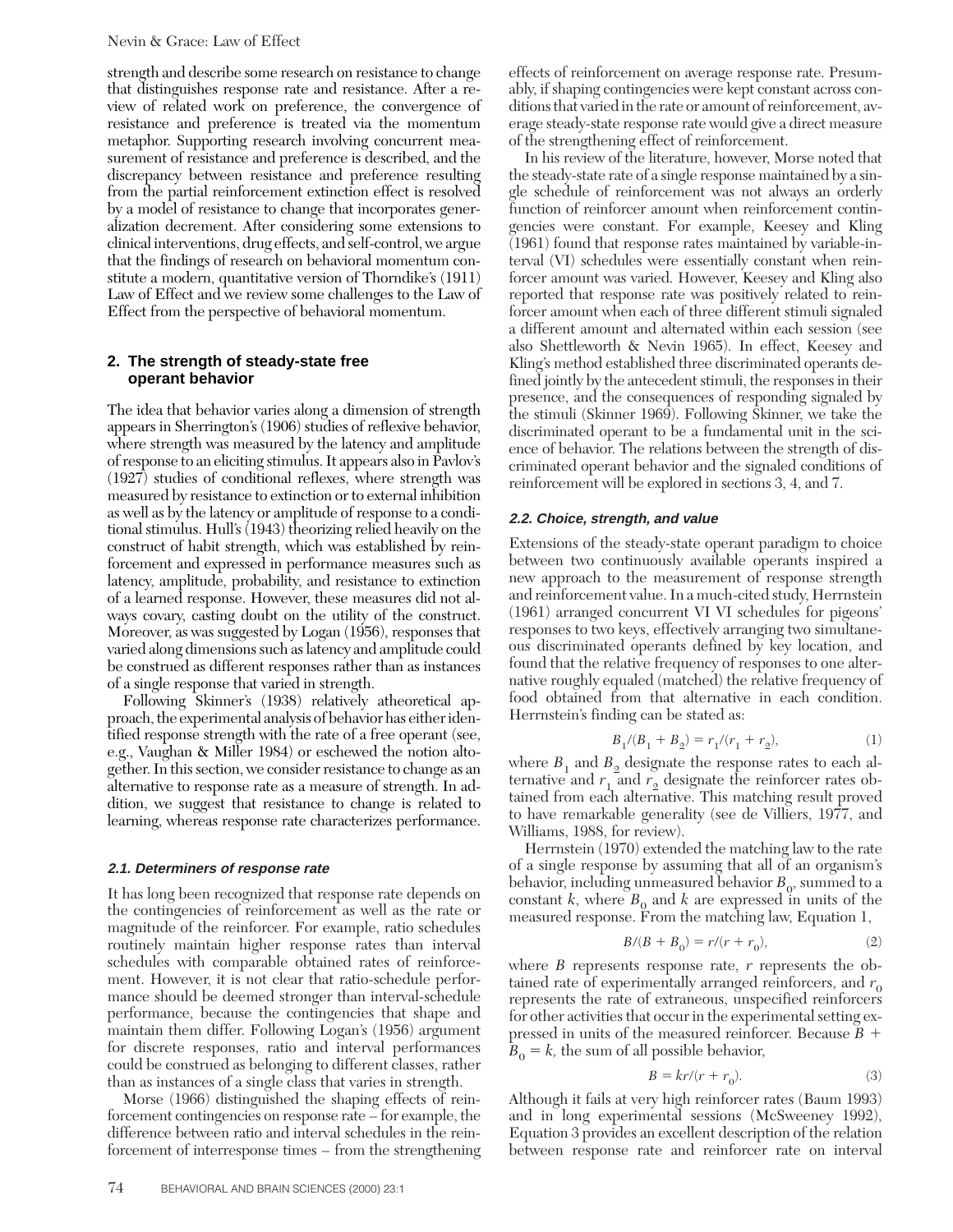schedules under most conditions. Moreover, it applies to discrete-trial as well as free-operant performance, to reinforcer magnitude as well as rate, and to negative as well as positive reinforcement (de Villiers 1977). In view of its generality, Equation 3 has come to be known as the Relative Law of Effect and is widely accepted as a modern version of Thorndike's Law. However, Equation 3 is limited in two ways: It does not address the effects of antecedent stimuli, and, although it describes asymptotic performance, it does not address other effects of a history of reinforcement.

#### **2.3. Learning and performance**

Learning has been defined as "a relatively permanent change in behavior *potentiality* which occurs as a result of *reinforced* practice" (Kimble 1961, p. 6; author's emphases). Kimble's reference to potentiality suggests that although changes in behavior as a result of reinforced practice may be directly observable in current performance, reinforcement may also have effects that can be detected only by a separate test. The possibility of differences between the effects of reinforcement on behavior as evaluated during training and as evaluated by a later test of "potentiality," such as resistance to change, accords well with intuition and is embodied in the long-standing distinction between "performance" and "learning" in the literature of learning theory.

#### **2.4. Response strength and common sense**

The construct of response strength is similar to behavior potentiality. It is presumed to increase with reinforcement, and the connotations of "reinforcement" in our everyday language may help to identify a useful way to characterize strength. For example, concrete is said to be reinforced with steel rods to make it stronger as a building material. In this expression, "reinforcement" implies an increase in durability or resistance: Under an added load, a reinforced concrete wall does not collapse as readily as an unreinforced wall. However, an observer could not determine, by looking at it before a load test, whether the wall had been reinforced or how many steel rods had been used; the load that makes the wall collapse must be known. By analogy, we suggest that more frequently or generously reinforced behavior becomes more resistant to challenge or disruption, and this increase in its resistance need not imply an observable increase in the rate or probability of currently observed behavior. Instead, the strengthening effects of reinforcement may be evident only when responding is disrupted in some way.

#### **2.5. Resistance to change and response strength**

A theoretical article by K. Smith (1974) proposed that reinforcement value could be measured by training the reinforced response to asymptote and then determining the intensity of "some standard attenuator required to just abort the behavior" (p. 141). The author noted a consequence of this approach: "'the most potent reinforcer' is the one able to engender behavior most highly resistant to attenuation. To reinforce – to 'strengthen' – is thus to make refractory to attenuation" (p. 141).

Nevin (1974) independently suggested that response strength be equated with resistance to change and explored

this notion by arranging different conditions of food reinforcement in the presence of two successively alternating stimuli (the components of a multiple schedule) with pigeons as subjects. He found that resistance to disruption by an alternative source of food and resistance to extinction in a given component were both positively related to the rate or amount of food in that component during baseline training.

In sections 3 and 4 of this target article, we consider resistance to change as a measure of the strength of a discriminated operant. In sections 5 and 6, we consider preference for access to that discriminated operant as an independent measure of the value of the conditions of reinforcement maintaining it. Metaphorical relations between resistance and preference are treated in section 7, and empirical research linking resistance and preference is described in section 8.

#### **3. Resistance to change in multiple schedules**

The majority of empirical research on resistance to change has employed multiple schedules of reinforcement, which define two or more discriminated operants. We begin by describing the paradigm and then review research, most of which has used pigeons as subjects, illustrating the study of resistance to change and its determiners.

#### **3.1. The multiple-schedule paradigm**

Multiple schedules are arranged by correlating two (or more) successive stimuli with independent schedules or contingencies of reinforcement, where each stimulus-contingency combination defines a schedule component. The paradigm is illustrated in Figure 1, which shows the successive presentation of two stimuli,  $S_1$  and  $S_2$ , separated by a brief time-out. In this illustration, a single response is intermittently reinforced in the presence of each stimulus according to independent VI schedules, with the schedules chosen so that the average rate of reinforcement per unit time in the presence of  $S_1$  is greater than that in  $S_2$ .

The paradigm has the following features. (1) The experimenter can control the duration of each component and can arrange that they alternate, regularly or irregularly, a num-

Multiple Schedule Paradigm



## Figure 1. Schematic diagram of the multiple-schedule paradigm of discriminated operant behavior. Stimuli  $\overline{S}_1$  and  $\overline{S}_2$  are presented successively, separated by a brief time-out. A free-operant response is reinforced intermittently according to separate schedules in the presence of  $S_1$  and  $S_2$ , defining two schedule components.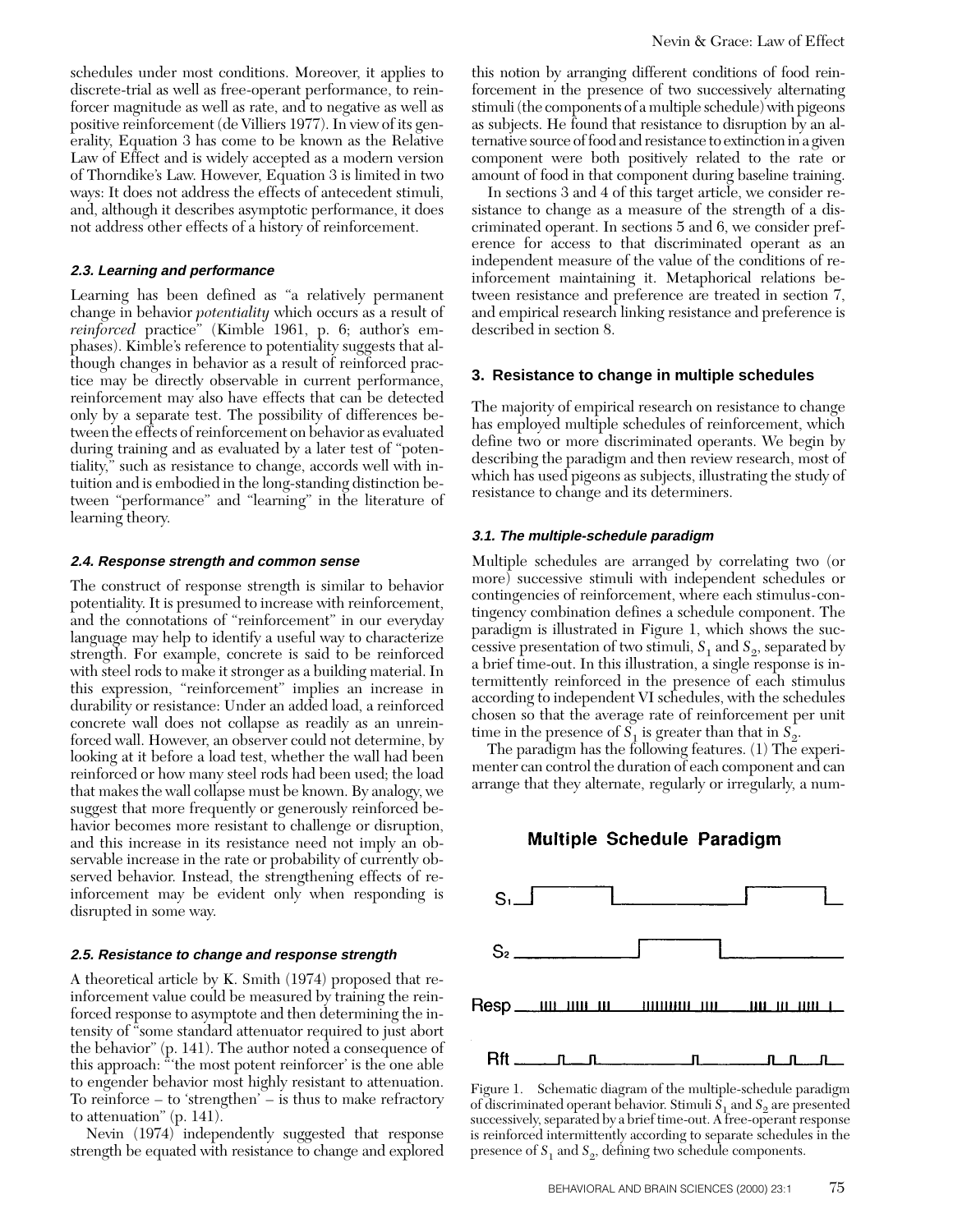#### Nevin & Grace: Law of Effect

ber of times within each experimental session. Thus, response rates in both components can be measured and related to the component schedules within sessions as well as within subjects. (2) Interactions between components, such as behavioral contrast – an inverse relation between response rate in one component and reinforcer rate in the other component – can be minimized by arranging time-out periods between components. (3) Most important for present purposes, a disruptor can be applied equally to both component performances and its effects can be compared between components, again within sessions as well as within subjects. The use of VI schedules ensures that the number or rate of reinforcers obtained by the subject is roughly equal to the number or rate arranged by the experimenter even when response rate is moderately reduced.

#### **3.2. A representative experiment**

Nevin (1974, Experiment 1) trained food-deprived pigeons on multiple VI 1-minute, VI 3-minute schedules yielding 60 reinforcers per hour in Component 1 and 20 per hour in Component 2. Responding was disrupted by presenting food during the time-out periods between components for



Figure 2. Average response rates of pigeons in two components of a multiple VI VI schedule with 60 reinforcers per hour in one component and 20 per hour in the other, showing the effects of the rate of free food presentations during time-out periods between components. The upper panel shows response rates during the last hour of baseline training and the first hour of disruption by time-out food across four conditions. In the lower panel, these data are re-expressed as log ratios of response rates with free food to response rates in the immediately preceding baseline and plotted as functions of time-out food rate. Adapted from Nevin (1974, Experiment 1).

6–10 hours at rates that varied across successive determinations. Average response rates for the final hour of baseline training preceding time-out food and for the first hour of time-out food are shown in the upper panel of Figure 2. Baseline response rates were somewhat higher in Component 1 than in Component 2, and, when food was presented during time-out periods, the decrease in response rate, relative to baseline, was always smaller in Component 1 than in Component 2.

To summarize the data, response rates in each component during the first hour of exposure to time-out food were expressed as logarithms of proportions of the immediately preceding baseline response rates for each pigeon and averaged across pigeons. These log proportions of baseline are shown in the lower panel of Figure 2 as a function of the rate of time-out food presentations.

The data are presented as logarithms of proportion of baseline for several reasons. First, proportion of baseline is a direct measure of resistance to change: The smaller the decrease, the larger the proportion. Second, logarithms are unbounded and permit examination of functional relations without distortion by floor effects. Third, the logarithmic transform renders equal proportional changes as equal differences. Suppose that presenting a given rate of time-out food reduces response rate to 50% of baseline. If this reduced level is construed as a new baseline and is further disrupted by doubling the rate of time-out food, one might reasonably expect another 50% reduction, to 25% of the original baseline. When expressed as logarithms, these successive reductions are the same, and, for this example, the relation between log proportion of baseline and time-out food rate is linear (for further discussion of measurement issues, see Nevin et al. 1983; 1987; Grace & Nevin 1997).

Both functions in Figure 2 are roughly linear (except for the initial portion of the function for Component 2) and can be characterized adequately by their slopes:  $-0.10$  for Component 1, which arranged 60 reinforcers per hour, and 20.15 for Component 2, which arranged 20 reinforcers per hour. Strength of responding, construed as resistance to change, is inversely related to the slope of the function relating log proportion of baseline to the value of the disruptor: The shallower the slope, the greater the resistance. Thus, in this example, response strength is directly related to the rate of reinforcement in a schedule component.

#### **3.3. Reliability and generality**

The finding that time-out food has a smaller disruptive effect on performance in a multiple VI VI schedule component with more frequent reinforcement has been repeated several times (McLean et al. 1996; Nevin 1974, Experiment 5; Nevin et al. 1983). Similar results have been obtained with home-cage prefeeding (Nevin 1992a; Nevin et al. 1981; 1990), signaled alternative reinforcement (Nevin et al. 1981), and extinction (Nevin 1974, Experiment 2; 1992a; Nevin et al. 1983; 1990). Without exception, the rate of responding decreased relatively less in the component with the greater rate of reinforcement (the richer component) during training.

The effects of aversive disruptors are entirely consistent with those described above. For example, Bouzas (1978) arranged intermittent electric-shock punishers at equal rates in both components of a multiple VI VI schedule and observed relatively smaller decrements in the richer com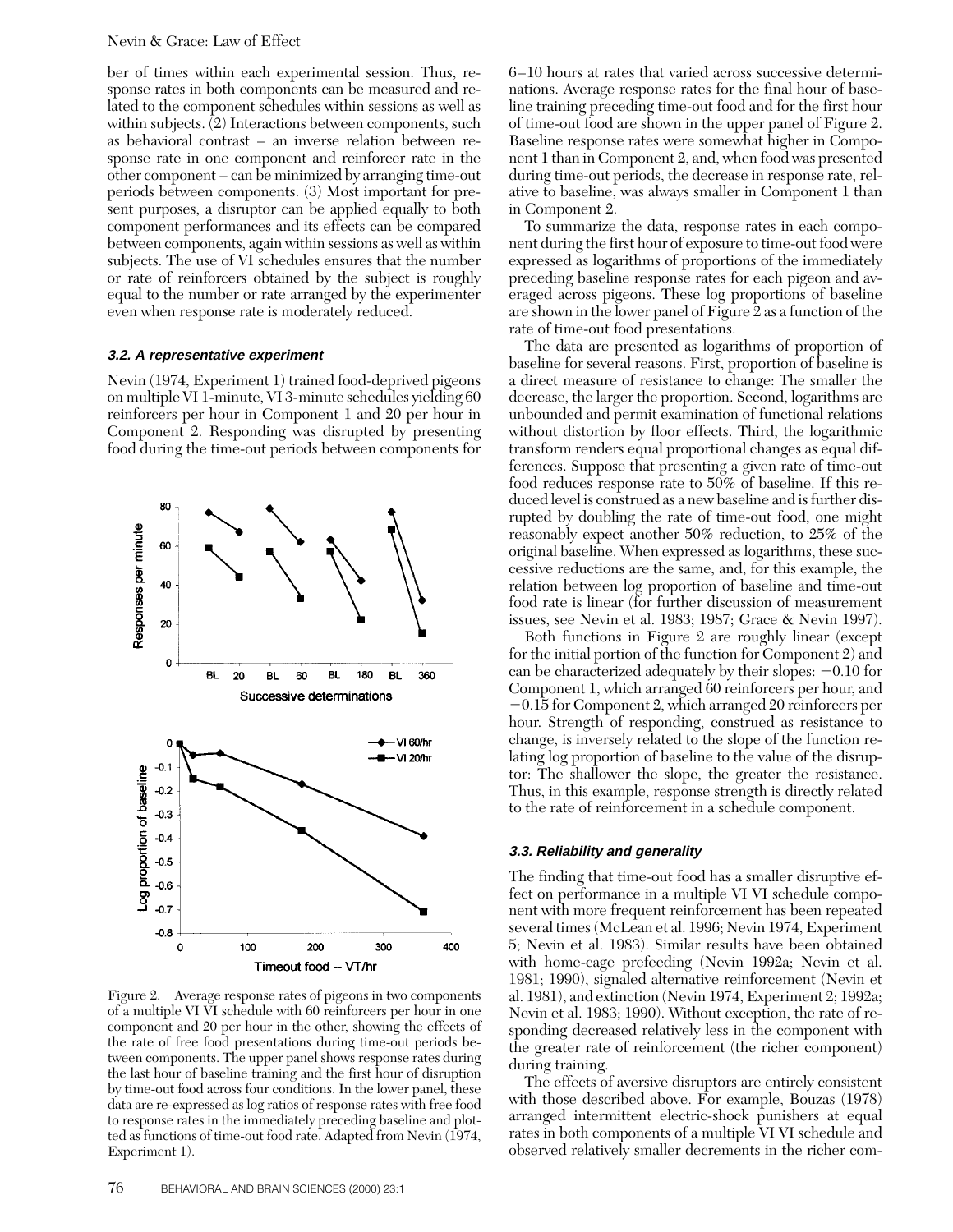ponent. Lyon (1963) and Blackman (1968, Experiment 2) presented signaled unavoidable shocks during both components of a multiple VI VI schedule and observed less conditioned suppression to the signal in the richer component. Importantly, Blackman arranged that the same interresponse times were reinforced in each component to ensure that response rates were similar even though reinforcer rates differed between components.

Similar results have been obtained when reinforcer amount, rather than rate, has differed between components. For example, Shettleworth and Nevin (1965) observed greater resistance to extinction in the component with the larger reinforcer (see also Harper 1996; Harper & McLean 1992, Experiment 1; Millenson & de Villiers 1972; Nevin 1974, Experiment 3). In general, the effects of differential reinforcer rate and reinforcer amount on resistance to change are at least ordinally equivalent.

There have been some failures to find differential resistance in multiple VI VI schedules when drugs were used as disruptors (see, e.g., Cohen 1986; Lucki & deLong 1983; but see Egli et al. 1992, and sect. 10.2.1). Likewise, signaled or unsignaled within-component food appears not to have differential disruptive effects (Cohen et al.1993; Nevin 1984; J. B. Smith 1974), and Harper and McLean (1992) failed to find differential effects of within-component changes in reinforcer rate (but see Harper 1996). However, the overwhelmingly most general and reliable result is that asymptotic free-operant response rates in multiple VI VI schedules are more resistant to change in the presence of a signal for relatively frequent or large reinforcers than in the presence of a signal for relatively infrequent or small reinforcers. The convergence of these results across diverse disruptors confirms the utility of resistance to change as a measure of the strength of steady-state discriminated operant behavior.

#### **3.4. Separating response rate and resistance to change**

There are several ways to distinguish the effects of reinforcer rate on response rate and resistance to change. One is to arrange schedules of interresponse time reinforcement that produce similar rates of responding despite differences in reinforcer rates, as in the work of Blackman (1968) cited above. Another is to arrange identical schedules in separate components that are followed by different components signaling reinforcer rates that are either richer or leaner. For example, Nevin et al. (1987, Experiment 2) trained pigeons in a four-component procedure where identical VI 100-second schedules were arranged successively on the left- and right-side keys. One side-key component was always followed by a richer VI 20-second component signaled by one color on the center key, and the other side-key component was always followed by a period of nonreinforcement signaled by a different color on the center key. During baseline, response rates were higher in the side-key component that preceded nonreinforcement, an effect termed following-schedule contrast (Williams 1981). Resistance to extinction was greater in the side-key component that had preceded the richer center-key component. These results were replicated systematically and were shown to hold for resistance to satiation and for prefeeding as well as resistance to extinction by Tota-Faucette (1991; see also Nevin 1984).

Nevin et al. (1987) interpreted their resistance data in re-

lation to stimulus-reinforcer relations. Specifically, they suggested that there is a stronger stimulus-reinforcer correlation for the side-key component that reliably preceded a higher rate of reinforcement than for the side-key component that reliably preceded nonreinforcement. Alternatively, one might argue that each side-key component was embedded within a serial compound stimulus, and resistance depended on the reinforcer rate correlated with the compound (for discussion, see McLean et al. 1996). The important result is that the reinforcer rate in the following component produced opposite effects on response rate and resistance to change in otherwise identical components.1

Two experiments by Nevin et al. (1990) employed a different method to separate the effects of reinforcer rate on response rate and resistance to change. Experiment 1 arranged a two-component multiple schedule in which key pecking was reinforced according to the same VI schedule in both components. Throughout baseline training, additional reinforcers were provided concurrently and independently of responding by a variable-time (VT) schedule in Component 1, and response rates were consistently lower in that component. However, resistance was greater in Component 1: When performance was disrupted by prefeeding or by extinction, response rate decreased more rapidly in Component 2 and fell below that in Component 1. The lower baseline response rate in Component 1 is consistent with Herrnstein's Relative Law of Effect (Equation 3), because the additional reinforcers increase its denominator. The fact that resistance was greater in Component 1 confirms the independence of baseline response rate and resistance to change and suggests that resistance depends on the total rate of reinforcement arranged in a component.

Similar results were obtained when the added reinforcers were contingent on a specified alternative response in a three-component multiple schedule (Nevin et al. 1990, Experiment 2). Component A arranged 15 reinforcers per hour on the right (target) key and 45 reinforcers per hour on the left (alternative) key of a two-key chamber; Component B arranged 15 reinforcers per hour on the right key and none on the left key; and Component C arranged 60 reinforcers per hour on the right key and none on the left key. Thus, relative right-key reinforcement was 0.25 in Component A and 1.0 in Components B and C. The critical comparisons involve the right key, where responding in Component C should be more resistant than that in Component B on the basis of reinforcer rate for right-key responding. The effects of alternative reinforcement are given by comparing Components A and B, and the effects of total component reinforcer rate are given by comparing Components A and C.

Average response rates and the slopes of functions relating log proportion of baseline to successive sessions of satiation, prefeeding, and extinction are displayed in Figure 3. Baseline response rates on the right key were highest in Component C, next highest in Component B, and lowest in Component A, in keeping with Herrnstein's formulation. However, when responding was disrupted by progressive satiation, prefeeding, or extinction, right-key responding in Component A was consistently more resistant to change than that in Component B and was similar to that in Component C. As was discussed by Nevin et al. (1990) these resistance results are not readily accommodated by Herrnstein's formulation. Most important for present purposes, the similarity of right-key resistance in Components A and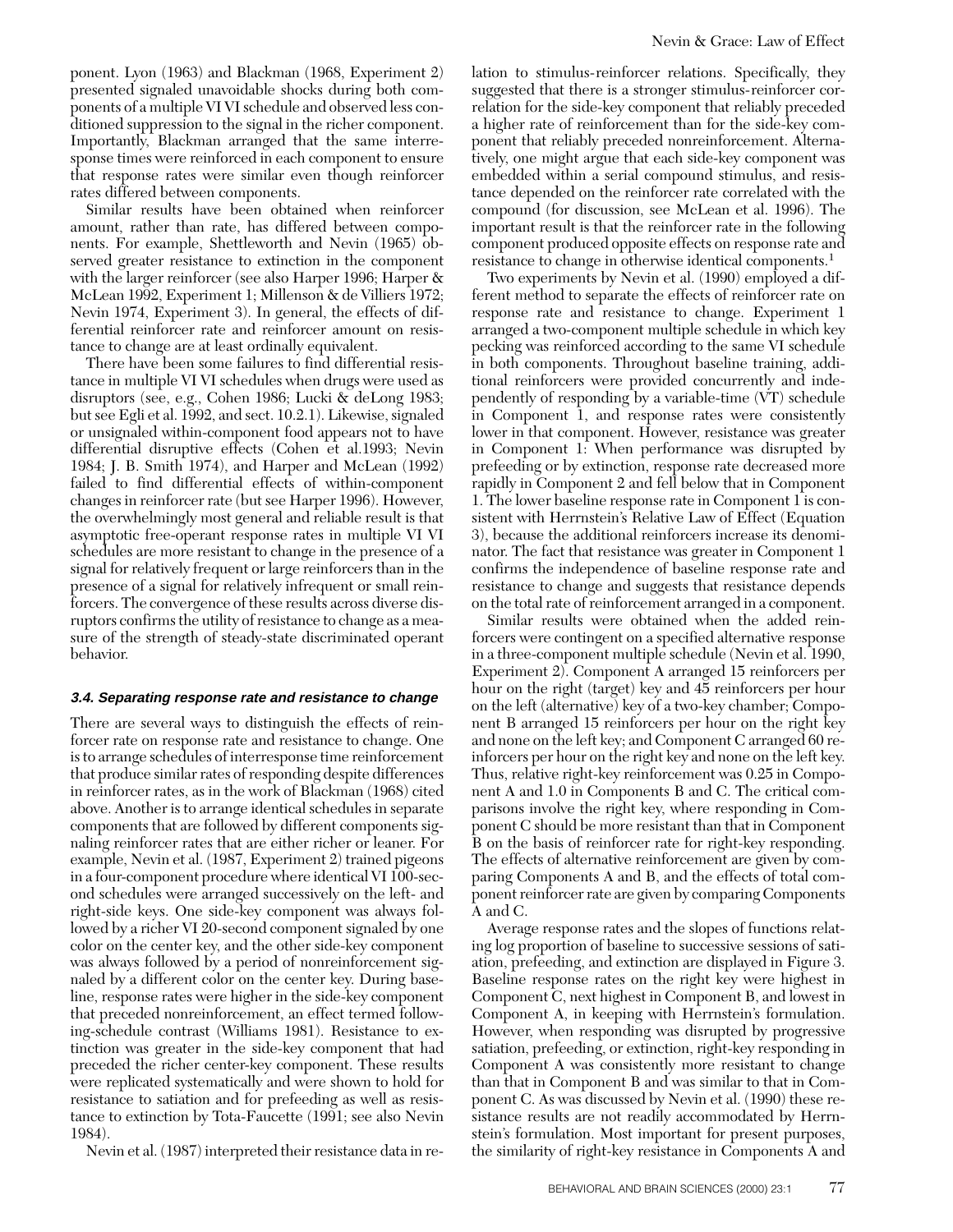

Figure 3. Left panel displays average baseline response rates on the right key in three multiple-schedule components. In Component A, reinforcer rate for right-key responses was 15/hour, with 45 reinforcers per hour available concurrently for left-key responses. In Component B, reinforcer rate for right-key responses was 15/hour, and in Component C it was 60/hour; no reinforcers were given for leftkey responses in Components B and C. The right panel displays the slopes of functions characterizing resistance to satiation, resistance to prefeeding, and resistance to extinction in these three components. Standard errors are indicated by the error bars. Adapted from Nevin et al. (1990).

C, despite large differences in baseline response rates, again demonstrates the independence of these aspects of behavior. That result, and the greater right-key resistance in Component A than in Component B despite the same reinforcer rates for that response, again suggests that resistance depends on total reinforcement in the presence of a component stimulus.

These two experiments by Nevin et al. (1990) show that, although baseline response rate depends on relative reinforcement for the target response according to Herrnstein's Relative Law of Effect (Equation 3), resistance to change in a given component was independent of baseline response rate and depended directly on the total rate of food reinforcers obtained in that component, regardless whether the reinforcers were contingent on the target response, independent of that response, or contingent on an alternative response. All in all, the results reviewed in this section suggest that resistance to change depends on Pavlovian, stimulus-reinforcer relations.

#### **3.5. Generality of Pavlovian determination**

Key pecking by pigeons is notorious for its susceptibility to the Pavlovian relation between a key light and food. For example, pigeons will peck a key that signals food even if pecking cancels food presentations (see, e.g., Williams & Williams, 1969, for review; also see Schwartz & Gamzu 1977). This is an instance of biological preparedness (Seligman 1970). Virtually all of the research cited above has used pigeons as subjects, pecking at a lighted key as the response, and food as the reinforcer. Therefore, it is important that

78 BEHAVIORAL AND BRAIN SCIENCES (2000) 23:1

the results of Nevin et al. (1990) have also been obtained with other stimuli, responses, and species.

Mace et al. (1990) replicated Experiment 1 of Nevin et al. (1990) with retarded adults engaged in a sorting task, when performance was disrupted by turning on a television set. The results were strikingly similar to the pigeon data. Cohen (1996) also replicated Experiment 1 with college students engaged in a typing task, when performance was disrupted by providing a puzzle book, and again the results were similar to the pigeon data. Harper (1999) replicated Experiment 1 with rats, using separate levers to define the responses in the two components, and obtained similar results. Mauro and Mace (1996) replicated Experiment 2 with rats, and obtained similar results when they used visual (but not auditory) stimuli to define the three components. All in all, the effects of stimulus-reinforcer relations on resistance to change have considerable generality across stimuli, responses, and species.

To summarize, we have argued that resistance to change measures the strength of responding in a stimulus situation. The results presented above show that resistance is positively related to the total rate of reinforcement signaled by a stimulus and is independent of the asymptotic rate of responding in the presence of that stimulus. Asymptotic response rate, by contrast, depends on relative reinforcement of the response according to Herrnstein's Relative Law of Effect. Therefore, response rate and resistance to change are separate aspects of discriminated operant behavior: Response rate depends on response-reinforcer relations, whereas resistance to change depends on stimulus-reinforcer relations.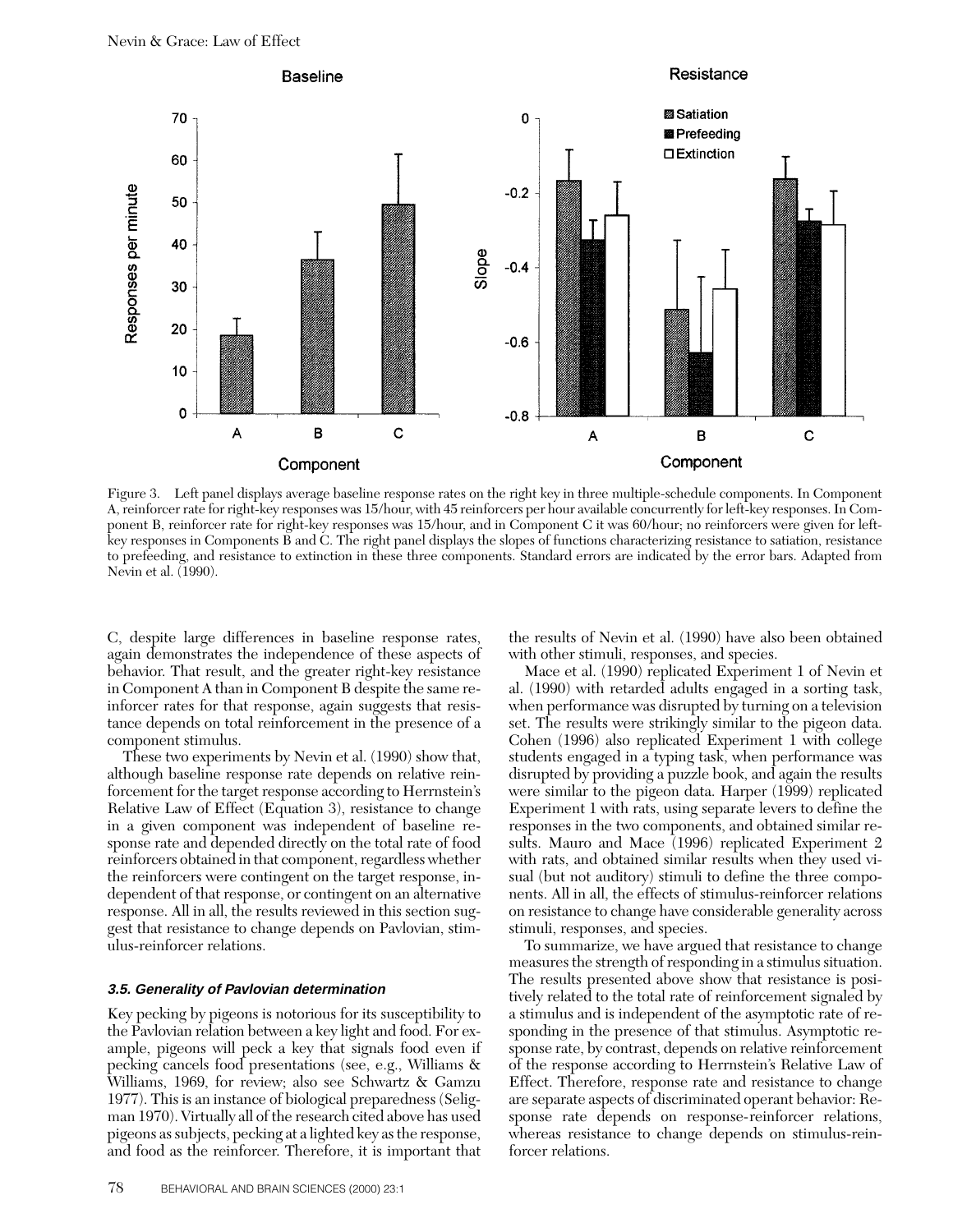## **4. Quantifying the determiners of resistance to change**

We now consider a quantitative model characterizing resistance to change as a function of stimulus-reinforcer relations.

#### **4.1. The Pavlovian contingency ratio**

There are several ways of quantifying a Pavlovian contingency between stimuli and reinforcers (Gibbon et al. 1974). A simple, intuitively reasonable, and empirically useful way is to compute the ratio of the reinforcer rate in the presence of a stimulus to the overall average reinforcer rate in both the presence and the absence of the stimulus (Gibbon 1981). Intuitively speaking, this ratio measures the informativeness of the stimulus with respect to reinforcement. For example, if the reinforcer rate in the presence of a particular stimulus is identical to the overall average rate of reinforcement, the ratio is 1.0 and the stimulus is not informative. If the ratio is greater than 1.0, onset of the stimulus predicts an increase in the average rate of reinforcement, and, if it is less than 1.0, onset of the stimulus predicts a decrease.

Stimulus-reinforcer contingency ratios (CRs) for the two components of a standard multiple schedule may be expressed as

and

$$
CRI = r_{C1}/r_S \tag{4a}
$$

$$
CR2 = r_{C2}/r_S. \tag{4b}
$$

where *r* represents the rate of reinforcement subscripted for the components  $C_1$  and  $C_2$  and for the overall session *S*. Even though  $r_{C1}$ ,  $r_{C2}$ , and the intercomponent interval may vary from one experimental condition to another,  $r<sub>S</sub>$  is the same for both components within each condition, so the relative contingency ratio for the two components reduces to  $r_{C_1}/r_{C_2}$ . Therefore, if the contingency ratio is an effective specification of the stimulus–reinforcer relation, relative resistance to change should vary with the relative contingency ratio, and, equally important, it should be unaffected by any variable that changes only  $r_S$ .

An experiment by Nevin (1992a) confirmed these expectations. Nevin arranged multiple VI VI schedules with 60 reinforcers per hour in a constant component and either 300 or 10 reinforcers per hour in the alternated component. In Experiment 1 the intercomponent interval was 2 seconds, and in Experiment 2 it was 2 minutes. Figure 4 shows that average relative resistance to change, calculated as the inverse ratio of the slopes of resistance functions for prefeeding and extinction, depends similarly on the relative contingency ratio for both resistance tests in both experiments. This similarity holds despite substantial differences in average baseline response rates produced by the intercomponent interval. We conclude that relative resistance to change is independent of the overall context of reinforcement as determined by the intercomponent interval.

## **4.2. Relative resistance to change as a function of relative Pavlovian contingencies**

Nevin (1992b) reviewed all of the two-component multiple-schedule data collected in his laboratory since 1965 and related relative resistance to change to the relative contingency ratio, as shown in Figure 5. For experiments that varied reinforcer duration rather than reinforcer rate between



Figure 4. Logarithms of ratios of the slopes of functions relating response rates in the components of a multiple VI VI schedule to sessions of prefeeding (PF) or extinction (Ext), as functions of the logarithm of the ratio of contingency ratios or, equivalently, the log ratio of reinforcer rates in those components. Results are shown separately for conditions with 2-second and 2-minute time-outs between components. Adapted from Nevin (1992a).

components, the contingency ratio is expressed as the duration ratio. Across experiments, or across different conditions within experiments, the overall rate of reinforcement  $(r<sub>s</sub>)$  varied substantially, and the the resistance tests employed time-out food, prefeeding, and extinction. There is no evidence that relative resistance was systematically affected either by  $r<sub>s</sub>$  or by the testing method. Although there is a good deal of variation from one experiment to another, the overall trend of the data is adequately described by a linear function with a slope of approximately 0.35, which is quite similar to the slopes of the two-point functions shown in Figure 4. (Note: The example portrayed in Figure 2 appears as a single point, numbered 9, at  $x = -0.48$ ,  $y =$  $-0.26$ . The prefeeding and extinction data shown in Figure 3 appear as points numbered 5 and 6. The data shown in Figure 4 appear as points numbered 7 and 8.) To a first approximation, then, relative response strength, construed as relative resistance to change and measured as the reciprocal of the ratio of the slopes of resistance functions, is a power function of the ratio of reinforcer rates or durations experienced in the two components of a multiple schedule:

$$
m_{r1}/m_{r2} = [(r_{C1})/(r_{C2})]^b, \tag{5}
$$

where  $m_{r1}$  and  $m_{r2}$  represent resistance to change and  $r_{C1}$ and  $r_{C2}$  represent reinforcer rates or amounts in Components 1 and 2, respectively, and *b* is a parameter reflecting the sensitivity of resistance ratios to reinforcer ratios. As we show below, preference between two schedules may be described by a similar function.

## **5. Preference and reinforcement value in concurrent-chains schedules**

Nevin (1979) pointed out that there were a number of ordinal agreements between resistance to change and preference in the literature: Variables that increased resistance also increased preference relative to a constant alternative. We now describe steady-state research on preference in a way that parallels our discussion of resistance to change.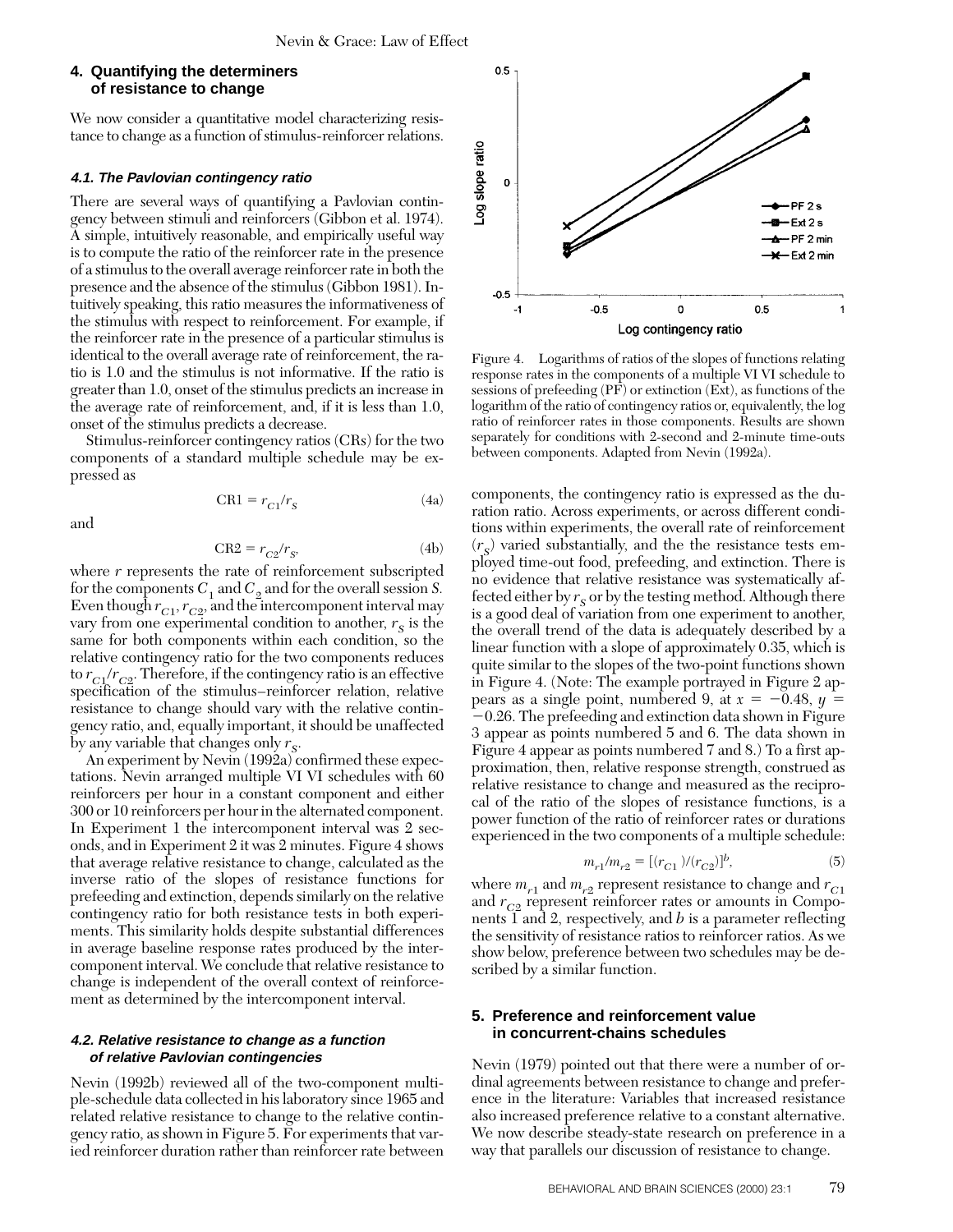

Figure 5. Logarithms of ratios of slopes of functions characterizing resistance to change in two-component multiple VI VI schedules that differ in reinforcer rate or amount are related to logarithms of the reinforcer ratio. The data points are averages across subjects for separate experimental conditions and methods for evaluating resistance to change, coded as follows: Nevin et al. (1983): 1, time-out food; 2, extinction. Nevin et al. (1990): 3, Experiment 1, prefeeding; 4, Experiment 1, extinction; 5, Experiment 2, prefeeding; 6, Experiment 2, extinction. Nevin (1992a): 7, prefeeding; 8, extinction. Points numbered 9 represent single conditions from Shettleworth and Nevin (1965), extinction; Nevin (1974), Experiment 1, time-out food; Nevin (1974), Experiment 2, extinction; Nevin (1974), Experiment 3, time-out food; and Nevin (1988), extinction. From Nevin (1992b).

#### **5.1. The concurrent-chains paradigm**

Preference has been studied extensively in a paradigm known as concurrent-chain schedules that is closely related to the multiple-schedule paradigm for evaluation of relative response strength. The basic concurrent-chain schedule paradigm is diagrammed in Figure 6. In a standard experiment, a pigeon is confronted with a pair of illuminated response keys where pecks on one key are followed by access to one signaled food-reinforcement schedule (*C*<sup>1</sup> ) according to a VI schedule and pecks to the other key are followed by access to a second signaled schedule ( $C_2$ ) according to a separate VI schedule, where  $C_1$  and  $C_2$  are mutually exclusive and occur successively as in multiple schedules. The choice phase of the experiment, when both keys are lighted, defines the initial links of two chains, and the multiple-schedule phase, when only one or the other key is lighted and food is available, defines their terminal links. If the initial-link schedules are the same, the allocation of responding between keys during the initial-link choice phase provides a direct measure of preference for the terminal-link, multipleschedule components. If VI schedules are used in the initial links, subjects rarely respond exclusively to one or the other, and preference is continuously related to variations in the terminal links.

Concurrent-chain schedules separate preference for a schedule from the response rate controlled by that schedule, thus avoiding a difficulty with concurrent schedules. When qualitatively different schedules are defined for two



Figure 6. Schematic diagram of a typical concurrent-chains procedure. In the initial links, both keys are lighted white, and responding occasionally produces entry, according to equal concurrent VI schedules, into one of two mutually exclusive terminal links signaled by red or green. Responding in the terminal links produces reinforcement, after which the initial links are reinstated. The ratio of initial-link responses is taken as a measure of preference between the terminal-link discriminated operants.

concurrent operants, preference is confounded with the response rates shaped by the different contingencies of reinforcement arranged by the two schedules. For example, variable-ratio (VR) schedules usually maintain much higher response rates than VI schedules, and the allocation of responding in concurrent VR VI may reflect the shaping effects of the different schedule contingencies as well as the values of the schedules (see, e.g., Herrnstein & Heyman 1979).

### **5.2. Some representative results**

Autor (1960/1969) arranged identical initial links and varied the reinforcer rates in the terminal links using VI, VR, and VI DRO schedules (where VI DRO signifies that food was presented at variable intervals if the subject refrained from responding) in three separate experiments. He found that the relative rate of responding to one initial link approximately matched the relative rate of reinforcement provided by its terminal link, regardless of the terminal-link contingencies or response rates. Subsequent research has confirmed these conclusions: Herrnstein (1964a) repeated Autor's results with VI and VR terminal links arranged within conditions, rather than between experiments, and Neuringer (1969) showed that pigeons were indifferent between terminal links that arranged response-contingent and response-independent reinforcement after the same delay, even though the pigeons rarely responded when reinforce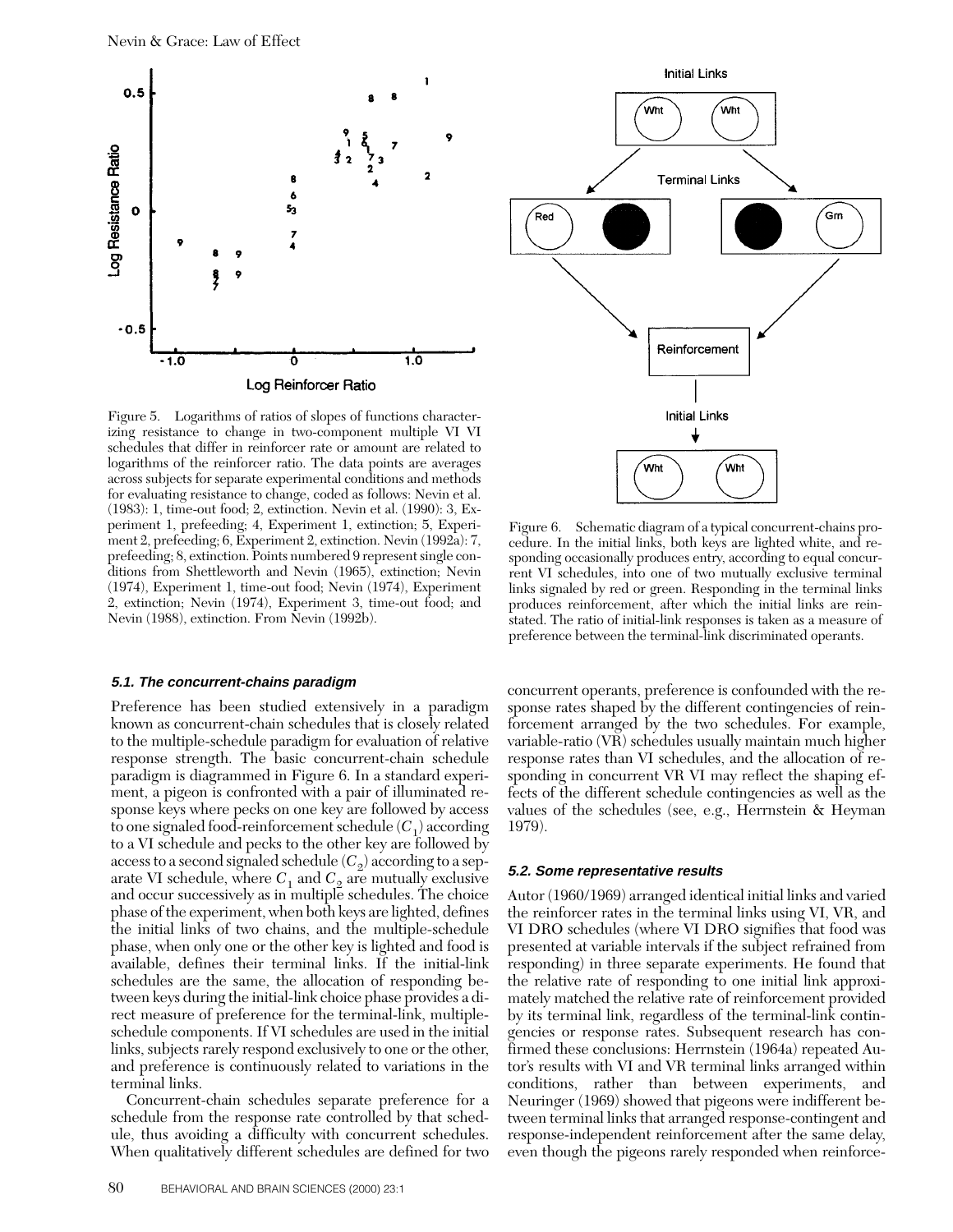ment was independent of responding. Neuringer (1967) varied reinforcer amount in the terminal links and found that preference was directly related to amount even though there were no effects on terminal-link response rates. Thus, preference evidently does not depend on response–reinforcer contingencies or response rates and depends directly on relative reinforcer rate or amount. In these respects, preference in concurrent chains is functionally similar to resistance to change in multiple schedules.

#### **6. Quantifying the determiners of preference in concurrent chains**

Several models of preference in concurrent chains have been proposed since Autor's initial research; here, we consider two that are relevant to the model of resistance to change summarized above.

#### **6.1. Effects of the context of reinforcement**

Although both Autor (1960/1969) and Herrnstein (1964a) observed approximate matching between relative response rates in the initial links of concurrent chains and relative terminal-link reinforcer rates, this matching result proved to be fortuitous when Fantino (1969) demonstrated that measured preference depended on the lengths of the identical initial links as well as the relative rates of food reinforcement in the terminal links. Fantino obtained matching with intermediate-length initial links, but preference approached indifference as the initial links were lengthened and approached exclusive preference for the richer terminal link as initial links were shortened. Thus, matching appeared to be just one of a continuum of possible results.

#### **6.2. Delay reduction theory**

To account for these and related results, Fantino (see, e.g., Fantino 1977) proposed that the value of a terminal link depended on the relative reduction in delay to food signaled by entry into that terminal link. More formally, Fantino's delay-reduction theory asserts that

$$
B_1/B_2=(T-t_1)/(T-t_2),\eqno(6)
$$

where *T* is the overall average time from onset of the initial links to the delivery of a food reinforcer,  $t_1$  and  $t_2$  are the delays to food reinforcement in the terminal links, and  $B_1$  and  $B<sub>2</sub>$  are the numbers of choice responses to the two keys in the initial links. The formulation is intuitively plausible: Signaled delays of 30 seconds and 1 minute differ by rather little, relative to an overall delay lasting 1 hour, but differ by a great deal relative to an overall delay of 2 minutes. Indeed, Fantino's delay-reduction theory predicts exclusive preference for the shorter signaled delay to food when the length of the overall average delay is less than the longer signaled delay.

Fantino's account of preference in relation to delay reduction has some properties in common with the contingency-ratio account of resistance to change presented above. Note that T, the overall average time to reinforcement in Equation 6, is the same as  $1/r<sub>s</sub>$ , the average rate of reinforcement in Equation 2; likewise,  $t_1$  and  $t_2$  are the same as  $1/r_{C1}$  and  $1/r_{C2}$ . Delay reduction theory suggests that the attractiveness or value of the terminal-link schedule in  $C_1$  (for example) is an increasing function of the dif-

ference between  $1/r_s$  and  $1/r_{C1}$ , whereas Nevin's account of response strength suggests that resistance to change in multiple-schedule component  $C_1$  is an increasing function of the ratio of  $r_{C1}$  to  $r_S$ . However, both accounts embody the same intuition: The strength of responding in a multiple-schedule component and the value of access to a terminal-link schedule both depend on a comparison of component reinforcer rate (or terminal-link delay) with the overall average reinforcer rate (or delay) for the context in which the schedule appears.

Despite this similarity, there may be an important difference. Figure 4 suggests that relative response strength in  $C_1$  and  $C_2$  is roughly invariant with respect to the length of time-out periods between components, which influence  $r_{s}$ . If the initial-link choice periods that precede access to the terminal links in concurrent chains are functionally equivalent to the time-out periods that precede multiple-schedule components, initial-link length should also have no effect on preference. However, according to delay reduction theory and as shown by Fantino (1969), preference for the richer terminal link in concurrent chains varies inversely with the length of initial-link choice periods, which influence  $1/T$ . If resistance and preference are similarly determined, this difference must be resolved.

#### **6.3. The contextual choice model**

Grace (1994) has recently proposed a comprehensive account of performance in concurrent-chain schedules that assumes terminal-link values to be independent of the context of initial-link lengths within which they appear. Simply put, Grace's acccount assumes that terminal-link value depends only on the signaled delays to reinforcement, but the behavioral expression of relative value as preference in the initial links depends on the ratio of terminal-link to initiallink duration. The model is:

$$
B_{i1}/B_{i2}=b(r_{t1}/r_{t2})^{a1}[(1/d_{t1}/1/d_{t2})^{a2}(x_{t1}/x_{t2})^{a3}]^{Tt/Ti},\quad \ \ (7)
$$

where  $B_{i1}$  and  $B_{i2}$  represent initial-link response rates,  $r_{t1}$ and  $r_{t2}$  are the rates of terminal-link entries, and  $d_{t1}$  and  $d_{t2}$ are the delays to reinforcement in the terminal links. The parameters  $b, a_1$  and  $a_2$  represent response bias, sensitivity to number of entries, and sensitivity to delay, respectively. Other variables that influence preference, such as reinforcer amount, are represented by  $x_{t1}$  and  $x_{t2}$ , where  $a_3$  is sensitivity to those variables. The exponent  $T_t/T_i$  is the ratio of average terminal-link duration to average initial-link duration, which accounts for the effects of initial-link length reported by Fantino (1969).

Unlike Fantino's delay-reduction theory, Grace's formulation has a number of free parameters; but, with the assumption that terminal-link value depends only on the delays to reinforcement, it provides an excellent descriptive summary of the results of a wide variety of concurrentchain schedule experiments. Moreover, Grace (1996) has shown that estimates of value are consistent between the standard concurrent-chains procedure and Mazur's (1987) adjusting-delay procedure for determining indifference between two signaled conditions of reinforcement. The agreement between two different choice paradigms in their estimation of terminal-link value argues strongly for the identification of initial-link preference with the construct of reinforcement value. The contextual choice model also accords with Nevin's (1992a) results presented in Figure 4 in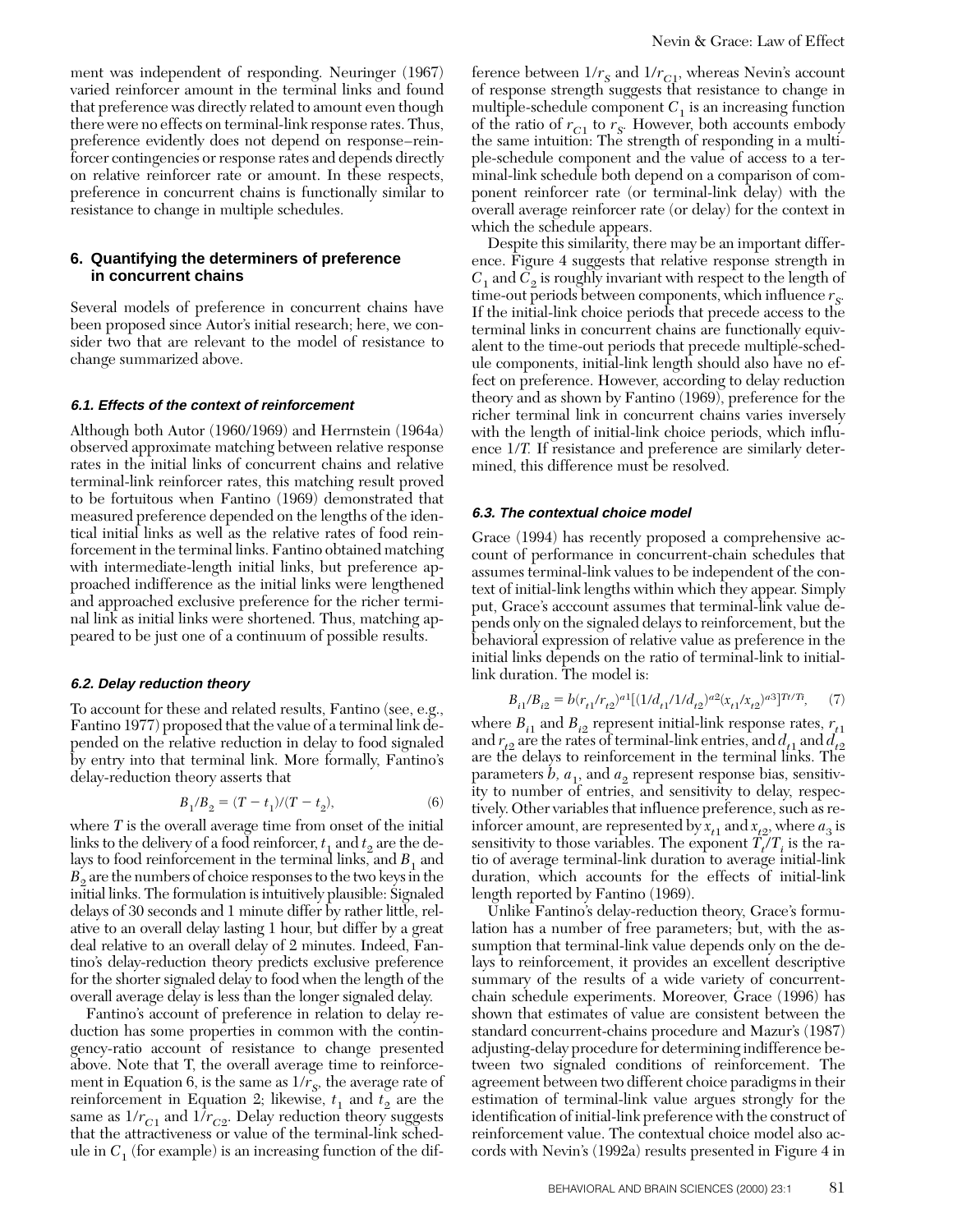that relative terminal-link value in concurrent chains, as with relative resistance to change in multiple schedules, is independent of the overall context of reinforcement.

## **7. Linking resistance and preference through the metaphor of behavioral momentum**

The functional similarity of resistance to change and preference may be understood within the metaphor of behavioral momentum, which was characterized briefly in section 1. Here, we explain it more fully.

#### **7.1. Behavioral momentum and inertial mass**

In classical mechanics, momentum is the product of the velocity and mass of a moving body. Momentum cannot be ascertained by observing the steady-state velocity of a body unless its mass is known. If its mass is unknown, it is necessary to impose a known external force, observe the change in velocity, and then calculate mass from Newton's second law:

$$
\Delta v = f/m,\tag{8}
$$

which states that the change in velocity is directly proportional to the imposed force and inversely proportional to the mass of the body.

Nevin et al. (1983) suggested that behavior can be treated similarly. Asymptotic response rate under baseline training conditions is a behavioral analog to velocity under constant conditions, and the change in that response rate when responding is disrupted by altering those conditions in a way that is analogous to an external force allows us to estimate a behavioral analog to inertial mass: the smaller the decrease in response rate, the greater the behavioral mass. Just as velocity and mass are independent dimensions of a moving body, so response rate and resistance to change are independent dimensions of behavior, determined primarily by response-reinforcer and stimulus-reinforcer relations, respectively.<sup>2</sup>

#### **7.2. Some measurement issues**

In physical science, the application of universal measurement units ensures dimensional consistency and comparability in measuring momentum across different external forces. In the science of behavior, however, there is no obvious system of units that can be applied to different disruptors. The change in response rate is dimensionless if postdisruption response rate is expressed relative to its baseline. Therefore, if the disruptor consists of imposed electric-shock punishment, the mass-like aspect of behavior must be expressed in units of electric shock to make Equation 8 dimensionally consistent; but, if the disruptor consists of prefeeding, it must be expressed in units of food. Moreover, any attempt to write an equation relating behavioral mass to the contingency ratio, which is dimensionless, must introduce a scaling constant having units of the disruptor.

Both of these problems can be resolved by imposing the same disruptor, *x,* on two independently measured ongoing response rates. Then

 $\Delta v_1 = x/m_1 \quad \Delta v_2 = x/m_2$ 

and, thus,

$$
f_{\rm{max}}
$$

$$
m_1/m_2 = \Delta v_2/\Delta v_1,
$$

, (9)

where the change in velocity (response rate) is measured as log proportion of baseline. Equation 9, which is dimensionless, provides a measure of relative rather than absolute behavioral mass. The two-component multiple schedule, which permits within-subject, within-session comparison of the resistance to change established by two different reinforcement conditions, is ideally suited for relative measurement of this sort.

#### **7.3. Convergent measurement of relative behavioral mass**

In physics, the inertial mass of a body, which is determined by imposing an external force and measuring the change in motion, is equal to the gravitational mass of that body, which may be determined independently by its force of attraction to another body of known mass at a known distance (e.g., its weight at the earth's surface). Newton's law of gravitation describes the relation:

$$
a=(m_1\cdot m_2)/d^2,\qquad \qquad (10)
$$

where *a* is the force of attraction,  $m_1$  and  $m_2$  are the masses of the two bodies, and d is the distance separating their centers. To determine the relative gravitational masses of two bodies with masses  $m_1$  and  $m_2$ , it is sufficent to measure their relative attractiveness to a third body, equidistant from both, with constant (but unknown) mass  $m_3$ :

 $a_1=(m_1\cdot m_3)/d^2 \quad \text{and} \quad a_2=(m_2\cdot m_3)/d^2.$ 

Thus,

$$
m_1/m_2 = a_1/a_2. \eqno{(11)}
$$

The metaphorical connotations of "attraction" suggest that the behavioral equivalent of relative gravitational mass may be measured by the number of responses that bring the subject into contact with one or the other of two multipleschedule components that are equidistant from choice – that is, preference in concurrent-chain schedules with equal initial links. Preference, transformed via Grace's (1994) contextual choice model (Equation 7), may be construed as an estimate of the relative reinforcement value of those components. If behavioral mass is similar to physical mass, the relative inertial mass of a discriminated operant estimated from resistance to change and its relative gravitational mass estimated from preference should be related by a simple function, perhaps even by identity. The schematic diagram in Figure 7 summarizes the relations between these terms.

#### **8. A relation between response strength and reinforcement value**

The convergence of strength and value suggested by the momentum metaphor is supported by quantitative relations derived from previous research, as indicated in Figure 7, and by recent experimental evidence.

## **8.1. Power-function relations linking relative strength, value, and reinforcement**

The relative-value kernel of Grace's (1994) model is:

$$
v_1/v_2 = [(1/d_1)/(1/d_2)]^a, \eqno(12)
$$

which is derived from the full model (Equation 7) by neglecting response bias and assuming that average terminal-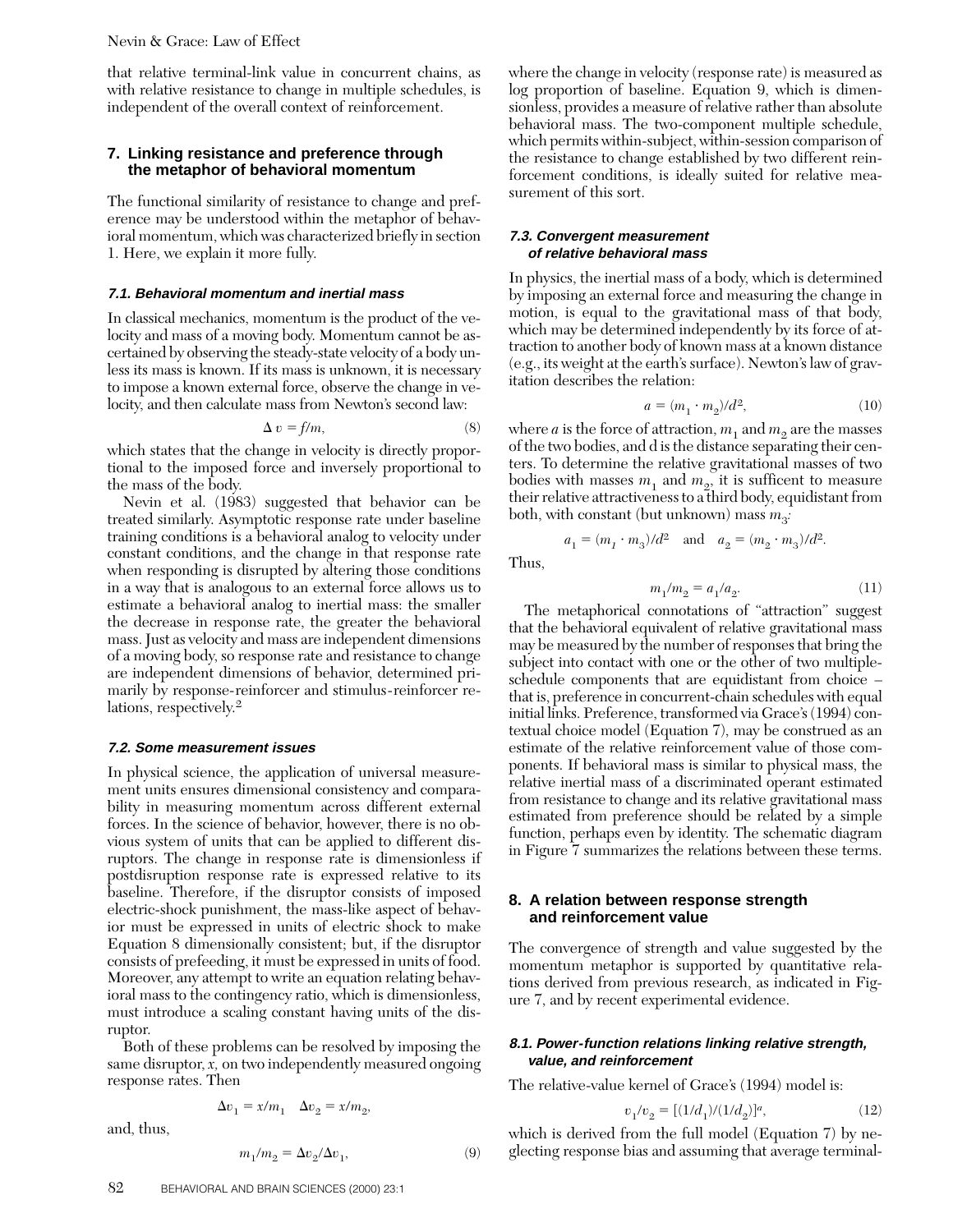

Figure 7. Summary of the relations between the conditions of reinforcement for two discriminated operants, their resistance to change (left branch) or preference between them (right branch), and the structural relation linking resistance and preference (bottom). Both resistance and preference are construed as expressions of a single central construct reflecting their strength, value, or behavioral mass.

link  $(T_t)$  and initial-link  $(T_i)$  durations are kept constant while relative terminal-link delay is varied and that the rates of terminal-link entries (*r*) and other variables (*x*) that affect preference are equated between alternatives. That is, the relative value of a signaled schedule of reinforcement is a power function of the relative reciprocal of delay (equivalently, relative immediacy of reinforcement or average reinforcer rate) in the terminal links of concurrent chains. Equation 12 is closely related to Equation 5 for relative resistance to change, which we repeat for convenience:

$$
m_{r1}/m_{r2} = [(r_{C1})/(r_{C2})]^b, \tag{13}
$$

where the exponent *b* seems not to depend on the duration of intercomponent intervals within which  $C_1$  and  $C_2$  are set (see Fig. 4 above). Likewise, Grace's account of relative value performs well if his exponent *a* is assumed not to depend on the duration of the initial links that precede the terminal links. If relative schedule value (preference) is a power function of the ratio of reinforcer rates arranged in the terminal links of concurrent chains, and relative response strength (resistance to change) is also a power function of the ratio of reinforcer rates in the components of multiple schedules, then the relation between relative response strength and relative reinforcement value must also be a power function:

$$
m_{r1}/m_{r2} = (v_1/v_2)^{b/a}.
$$
 (14)

#### **8.2. An experimental confirmation**

Grace and Nevin (1997) devised a method for examining the power-law prediction directly by evaluating preference in concurrent chains in one portion of an experimental session and evaluating resistance to change in multiple schedules in the other portion. Specifically, in the concurrentchains portion, two side keys were lighted white during the initial links, and pecks at one or the other side key gave access to its corresponding terminal link, signaled by lighting the center key red or green. In the multiple-schedule portion, the center key was lighted red or green after an intercomponent time-out, and the component schedules were identical to the concurrent-chains terminal links. After performance stabilized in both portions of the procedure, resistance to change was evaluated by presenting responseindependent food during the time-out between components in the multiple-schedule portion of the session. Because only one time-out food rate was employed, we used a variation of the slope ratio to estimate relative resistance to change:  $\log[(B_{x1}/B_{O1})/(B_{x2}/B_{O2})]$ , where *B* refers to response rate subscripted for Component 1 or 2 and for timeout food (*X*) and baseline (*O*). If time-out food produces greater decreases in response rate in Component 2 than in Component 1, relative to their respective baselines, log relative resistance is positive, and, if it produces smaller decreases in Component 2 than in Component 1, log relative resistance is negative (see Appendix in Grace & Nevin, 1997, for discussion of this measure).



Figure 8. Left panel shows the relation between preference in concurrent chains, measured as the logarithm of the ratio of initial-link responses and the logarithm of the ratio of terminal-link reinforcer immediacy, for an individual pigeon. The center panel shows the relation between resistance to change in multiple-schedule components that were identical to the terminal links, measured as the logarithm of the ratio of response rate ratios with time-out food presentations to baseline and the logarithm of the ratio of multiple-schedule reinforcer immediacy. The right panel shows the structural relation between resistance to change and preference. Adapted from Grace and Nevin (1997).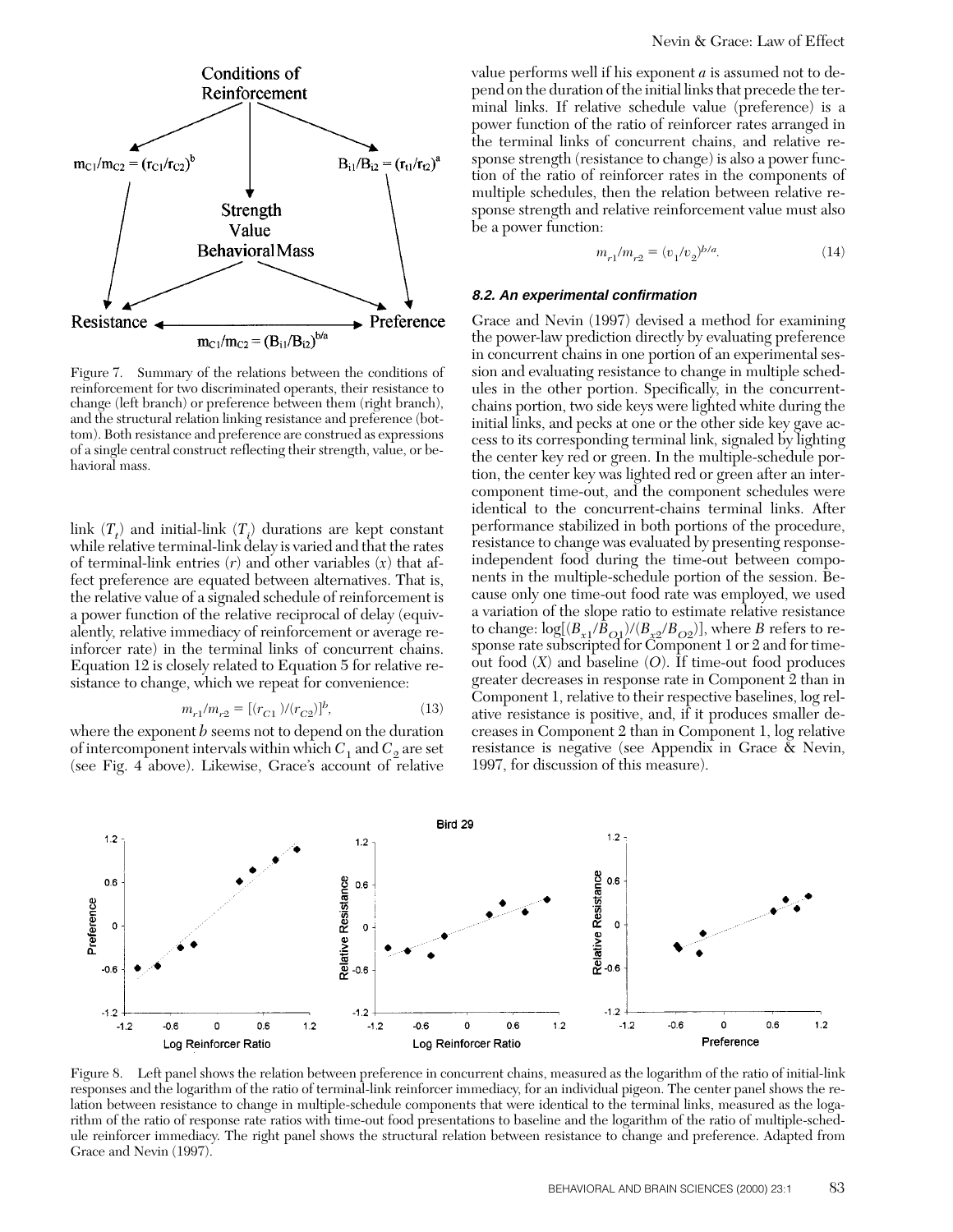#### Nevin & Grace: Law of Effect

Preference and resistance to change were evaluated for five consecutive sessions in eight conditions, each of which arranged different pairs of variable delays whose sum was constant. Representative data for one pigeon (bird 29) are shown in the three panels of Figure 8. The left panel shows the relation between preference (the log ratio of initial-link response rates) and the log ratio of the relative immediacy of food in the terminal links. The center panel shows the relation between relative resistance to change (calculated as described above) and the log ratio of the relative immediacy of food in the multiple-schedule components, which is the same as in the terminal links. The right panel shows the structural relation between our two independently measured dependent variables, relative resistance and preference. That relation is a quantitative expression of the covariation of strength and value when the relative immediacy of reinforcement is varied.

It is important to observe that deviations from linearity in the left and center panels are correlated: pooled across all four of our subjects, the correlation is  $+0.52$  (P  $< .003$ ). The fact that deviations are correlated suggests that both preference and relative resistance are related to a common factor that is largely, but not completely, determined by the ratio of experimentally arranged reinforcer rates. Whatever its additional determiners, which may vary between individuals and experimental conditions, that common factor represents the relative behavioral mass of the two operants defined by the terminal links or multiple-schedule components.

#### **8.3. Other preference-resistance relations**

It is not surprising that the effects of reinforcer rate on resistance to change and preference are correlated within subjects, because both aspects of behavior have been shown to depend similarly on reinforcer rate in independent experiments. The same holds for reinforcer amount. However, some less obvious aspects of the conditions of reinforcement also have correlated effects on preference and resistance to change.

For example, Grace et al. (1998) degraded response-reinforcer contiguity by arranging a brief unsignaled delay before reinforcement in one terminal link of standard concurrent chains. All pigeons preferred the alternative terminal link, which arranged immediate reinforcement, even though the rates of reinforcement were about the same. In a separate multiple-schedule condition, the authors observed greater resistance to change in a component with immediate reinforcement. Moreover, the degree of preference covaried, across subjects, with the degree of differential resistance. Bell (1999) also found that resistance to change in a multiple-schedule component with immediate reinforcement was greater than in a second component with a brief unsignaled delay superimposed on the same VI schedule. In addition, Bell conducted choice probe tests in extinction and observed greater responding to the stimulus correlated with immediate reinforcement than to the stimulus correlated with unsignaled delayed reinforcement.

Signaling the delay to reinforcement may also have similar effects on preference and resistance. For example, with pigeons as subjects, Marcattilio and Richards (1981) reported preferences for a terminal link with a signaled delay over an otherwise identical terminal link with an unsignaled delay. Relatedly, Roberts et al. (1984) examined response rate, resistance to prefeeding, and resistance to extinction in a between-group study with rats as subjects, where one group received a brief signal before each reinforcer and the other received the same reinforcer delay but with signals presented randomly. Although baseline response rates were higher for the group with random signals, resistance to change was greater for the group with signaled delay.

Contingencies on response rate may also affect preference and resistance. Several experiments have shown that contingencies establishing low rates of responding generate greater resistance to disruption than high-rate contingencies when overall reinforcer rates are equated between multipleschedule components (see, e.g., Blackman 1968; Lattal 1989; Nevin 1974, Experiment 5; but see also Fath et al. 1983). In concurrent-chains experiments, Fantino (1968) and Nevin (1979) found preference for low-rate over highrate contingencies, and Nevin (1979) found that preference was greatest for the same birds that had most clearly shown an effect of low-rate versus high-rate contingencies on resistance to change in his earlier Experiment 5 (Nevin 1974).

These examples show that both resistance to change and preference may sometimes be affected by variables other than stimulus-reinforcer relations, but the effects are correlated. Although such findings challenge a purely Pavlovian account, they provide additional evidence that resistance to change and preference are independent measures of the strength, value, or behavioral mass of a discriminated operant.

An apparent exception to the agreement between resistance and preference arises when a fixed-interval (FI) schedule is compared to a VI schedule with the same arithmetic mean interval. Many studies (see, e.g., Herrnstein 1964b; Killeen 1968) have reported strong preferences for the VI schedule. Mandell (1980) confirmed this preference but found no difference in resistance between VI and FI schedules in the terminal links of chained VI VI and VI FI schedules. Mellon and Shull (1986) repeated part of her study and obtained modest evidence of greater resistance in the VI terminal links, but Mandell's failure to confirm the usual agreement between resistance and preference within her experiment remains to be explained. One source of interpretive difficulty is that FI performance is typically biphasic, consisting of an initial pause followed by rapid responding. Thus, changes in average response rate during resistance tests may not be a fair measure of the resistance of FI responding. In general, it may prove difficult to compare resistance to change between performances differing in temporal pattern or topography of responding, and apparent failures of agreement with preference may arise for this reason.

#### **9. An augmented model of resistance to extinction**

Our formulation of behavioral mass as a single construct expressed separately in resistance and preference is seriously challenged by any systematic dissociation between these aspects of behavior. The well-known and much-debated partial reinforcement extinction effect (PREE) presents a major challenge of this sort.

#### **9.1. Preference, resistance, and the PREE**

D'Amato et al. (1958) and several subsequent researchers (see, e.g., vom Saal 1972) have shown that animals respond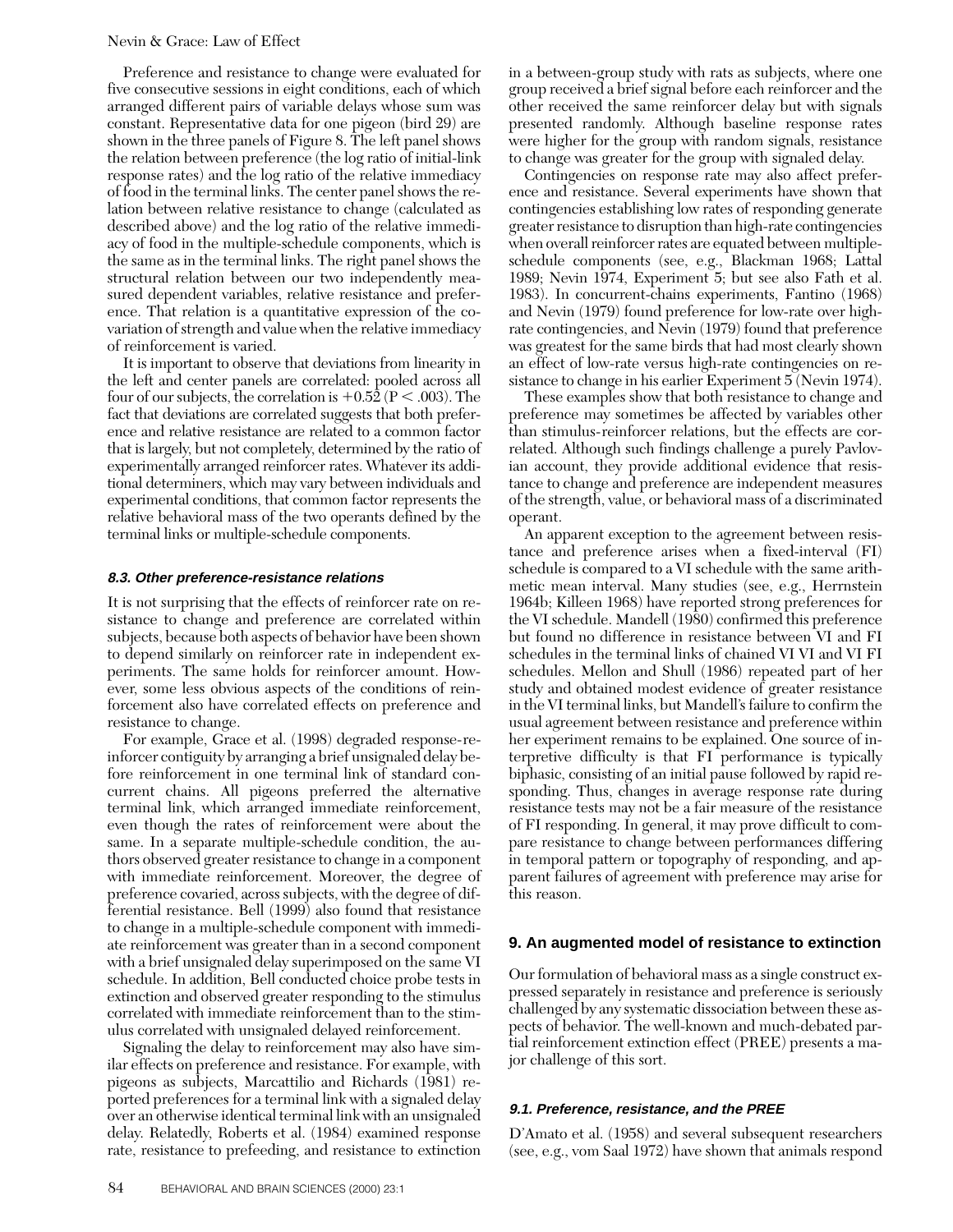more to a stimulus correlated with continuous reinforcement (CRF) than to one correlated with partial or intermittent reinforcement (PRF). However, responding is less resistant to extinction after CRF than after PRF in a wide variety of procedures (see Mackintosh 1974, for review). Thus, preference and resistance to extinction are related to the training schedule in opposite directions.

In addition, the PREE is a major exception to the general finding that resistance to change in multiple VI VI schedules, including resistance to extinction, depends directly on the rate of reinforcement. Clearly, the rate of reinforcement is greater when every response is reinforced (CRF) than when only some proportion of those responses is reinforced (PRF). Thus, the PREE is a major exception to the claim that resistance to any sort of change depends directly on rate of reinforcement and that it is correlated with preference.

#### **9.2. Extinction and generalization decrement**

When reinforcement is terminated after extensive training, there are two separable aspects of the transition to extinction that must be distinguished. First, reinforcers are no longer contingent on responding, and, second, the overall stimulus situation changes because reinforcers no longer occur. These effects are separable: Response rate decreases when the contingency is removed even though reinforcers are presented independently of responding (see, e.g., Rescorla & Skucy 1969), and response rate decreases when there is a change in the stimulus situation, at least temporarily, even though reinforcers may still be presented (see, e.g., Ferster & Skinner 1957, p. 78). The latter effect is known as generalization decrement, which has been invoked frequently to explain the PREE: Reinforcers, considered as stimuli, are part of the stimulus situation in which training occurs, and, when extinction begins, there is a smaller change in the overall stimulus situation after PRF than after CRF because the average reinforcer rate is lower.

## **9.3. Modeling generalization decrement during extinction**

We suggest that CRF establishes greater behavioral mass than PRF, consistent with all the research on the rate of reinforcement reviewed above, but that the transition to extinction may decrease responding more rapidly after CRF than after PRF because of the greater generalization decrement. In terms of the momentum metaphor, the disruptive force of extinction must include both the suspension of the contingency and the decremental effect of situation change. We now consider a way to model these two forces during extinction by augmenting our basic model of resistance to change.

The basic model is:

$$
\log(B_x/B_o) = -x/m,\tag{15}
$$

where  $\log(B_x/B_o)$  is the change in responding during disruption relative to baseline, *x* is the value of the disruptor, and *m* is behavioral mass. Grace and Nevin (1997) suggested that, for a given schedule component, *m* depends on reinforcer rate according to a power function, which is consistent with previous results for relative resistance to change (Fig. 5) and with Grace's (1994) model of preference (see sect. 6.3). Thus,

$$
\log(B_x/B_o) = -x/r^a,\tag{16}
$$

where *r* is reinforcer rate during training and *a* is the exponent of the function relating *m* to *r*. To capture the effects of suspending the reinforcement contingency and changing the situation by omitting reinforcers, the disruptor *x,* representing time in extinction, is multiplied by the additive combination of terms representing these separate factors:

$$
\log(B_x/B_o) = -x(c + dr)/r^a,\tag{17}
$$

where *c* represents the decremental effect of suspending the contingency and *d* represents the decremental effect of situation change arising from terminating reinforcer rate *r.* Thus, the force-like term in the basic momentum model is augmented by an additive term for the effectiveness of situation change in extinction (*dr*). The units of *c* and *d* must be such that the right side of Equation 17 is dimensionless.

The effects of disruptors that do not involve termination of reinforcement, such as deprivation change, can be captured by Equation 16 with the addition of a parameter *f* that scales the effectiveness of deprivation change in units that retain dimensional consistency:

$$
\log(B_x/B_o) = -xf/r^a. \tag{18}
$$

To illustrate the application of the model set forth in Equations 17 and 18, we estimated their parameters by fits to the average slope data of Experiment 2 of Nevin et al. (1990; see Fig. 3 of this target article). The parameter *c* in Equation 17 was set at 1.0, so that  $f_p$  (for prefeeding) and  $f_s$ (for satiation) express the effectiveness of those disruptors relative to the effect of suspending the contingency. Estimated parameter values are  $f_s = 1.03$ , suggesting that satiation was about as effective as suspending the contingency;  $f_p = 1.45$ , suggesting that prefeeding was about one-half again as effective;  $a = 0.35$ ; and  $d = 0.001$ . The relation between obtained and predicted slopes is shown in the left panel of Figure 9. The model accounts for 91% of the data variance, and predicted values are usually within the range of the standard error of the data.3

These data do not constitute a good test of the model because there were only two reinforcer rates in the three schedule components, and four free parameters were estimated from nine slopes. Larger data sets would provide a more stringent test of the model. Nevertheless, the model predicts the effects of wider variations in reinforcer rates. The right panel of Figure 9 shows the predicted slope of the extinction curve when the reinforcer rate during training is varied from 10 to 5,000 per hour (the latter value may be unrealistically high, but reinforcer rates obtained on CRF, corrected for eating time, have sometimes exceeded 4,000/hour in our laboratory). Predictions were derived from Equation 17 using the parameter values estimated for *a* and *d* from the data of Nevin et al. (1990). Note that the slope becomes shallower as the reinforcer rate increases up to about 500 reinforcers per hour, and then becomes steeper as the reinforcer rate increases further. Thus, even though behavioral mass is a continuous positive function of reinforcer rate, resistance to extinction is predicted to be lower after training with high reinforcer rates under CRF than after training with the somewhat lower rates characteristic of PRF.

We have suggested above that behavioral mass is also measured by preference, which is directly related to reinforcer rate. Thus, the apparent dissociation between preference and resistance to extinction after training with CRF as opposed to PRF is resolved if this model is accepted.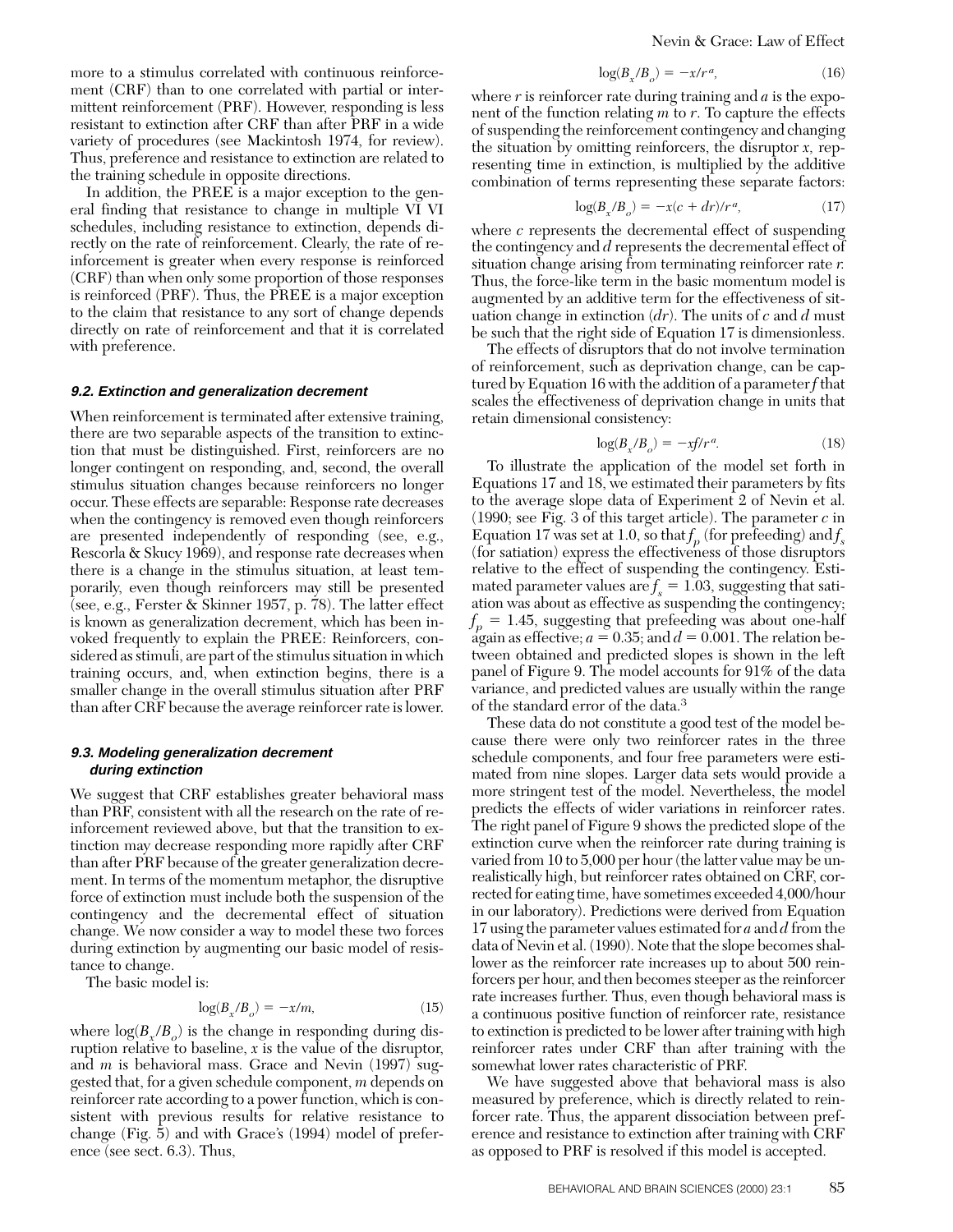

Figure 9. Left panel relates the average slopes of resistance functions obtained by Nevin et al. (1990; see Fig. 3 of target article) to the predictions of Equations 17 and 18. Error bars show the standard errors of the mean obtained slopes. The right panel shows the slope of the extinction curve predicted by Equation 17 as a function of reinforcer rate during training, with parameters *a* and *d* set at the values estimated by fits to the data of Nevin et al. (1990).

Equation 17 cannot be fully correct because the effects of situation change when reinforcement is terminated must decrease as time elapses in extinction, suggesting that the value of *d* must decay with time. Moreover, free-operant extinction often shows an initial increase in response rate that is sometimes described as a frustrative effect of reinforcer omission, whereas Equation 17 predicts only decreases. Modifying Equation 17, fitting it to the many extant data sets, and determining how its parameters depend on experimental variables such as reinforcer magnitude or length of training are tasks for the future.

#### **10. Applications of behavioral momentum**

In addition to guiding basic research and theory, the momentum metaphor may be fruitful in applied work. The next three sections describe some applications of our work to clinical intervention, drug addiction, and self-control.

#### **10.1. Clinical intervention**

An important goal of clinical intervention is to establish desirable behavior so that it occurs reliably during therapy and persists effectively when therapy ends – in metaphorical terms, to maximize both its velocity and mass. This goal suggests the use of high rates of contingent reinforcement during therapy, which should maximize both terms.

Many researchers have discussed the persistence of therapeutic gains in the client's natural environment without the reinforcers mediated by the therapist in relation to resistance to extinction, and have recommended partial reinforcement in order to capitalize on the PREE (see, e.g., Nation & Woods 1980). However, many other disruptors that inevitably occur in everyday life, including competition from the undesirable behavior that led to therapy, must also be considered. As summarized in sections 3 and 4, resistance to other disruptors such as distraction or competing behavior increases monotonically with increasing reinforcer rates, and the therapist must consider the relative importance of disruptors other than extinction in designing clinical interventions (see Lerman & Iwata 1996. for a review of extinction in relation to other factors in applied settings).

**10.1.1. Effects of adding reinforcers.** Biofeedback has been used extensively to help clients manage a variety of health problems, including muscle tension. However, effects established in the clinic have often failed to generalize to everyday life, presumably because of the absence of explicit biofeedback (unless the client acquires the necessary apparatus) as well as situation change. Tota-Faucette (1991) addressed this problem in a study of biofeedback for muscle relaxation with normal children. She arranged two distinctively signaled situations: In one, the children received tones plus points exchangeable for toys for meeting the relaxation criterion; in the second, they also received additional, noncontingent points or toys. During training, the children achieved significant reductions in muscle action potential (EMG) levels and significant increases in the proportion of time spent at or below the relaxation criterion. After 24 30-second trials with each situation, levels of relaxation were similar in both situations. However, when all auditory feedback and points were discontinued in an extinction test, relaxation was substantially more persistent in the situation that had included additional noncontingent reinforcers. This result is a systematic replication of the experiments described in section 3.4 with a clinically important response.

Unfortunately, added reinforcers should similarly increase the persistence of undesirable responses. This expectation is particularly important because a common procedure for reducing the rate of undesired behavior is to provide reinforcers for a competing alternative response or for unspecified behavior occurring in the absence of the target response. As was shown by McDowell (1982), the re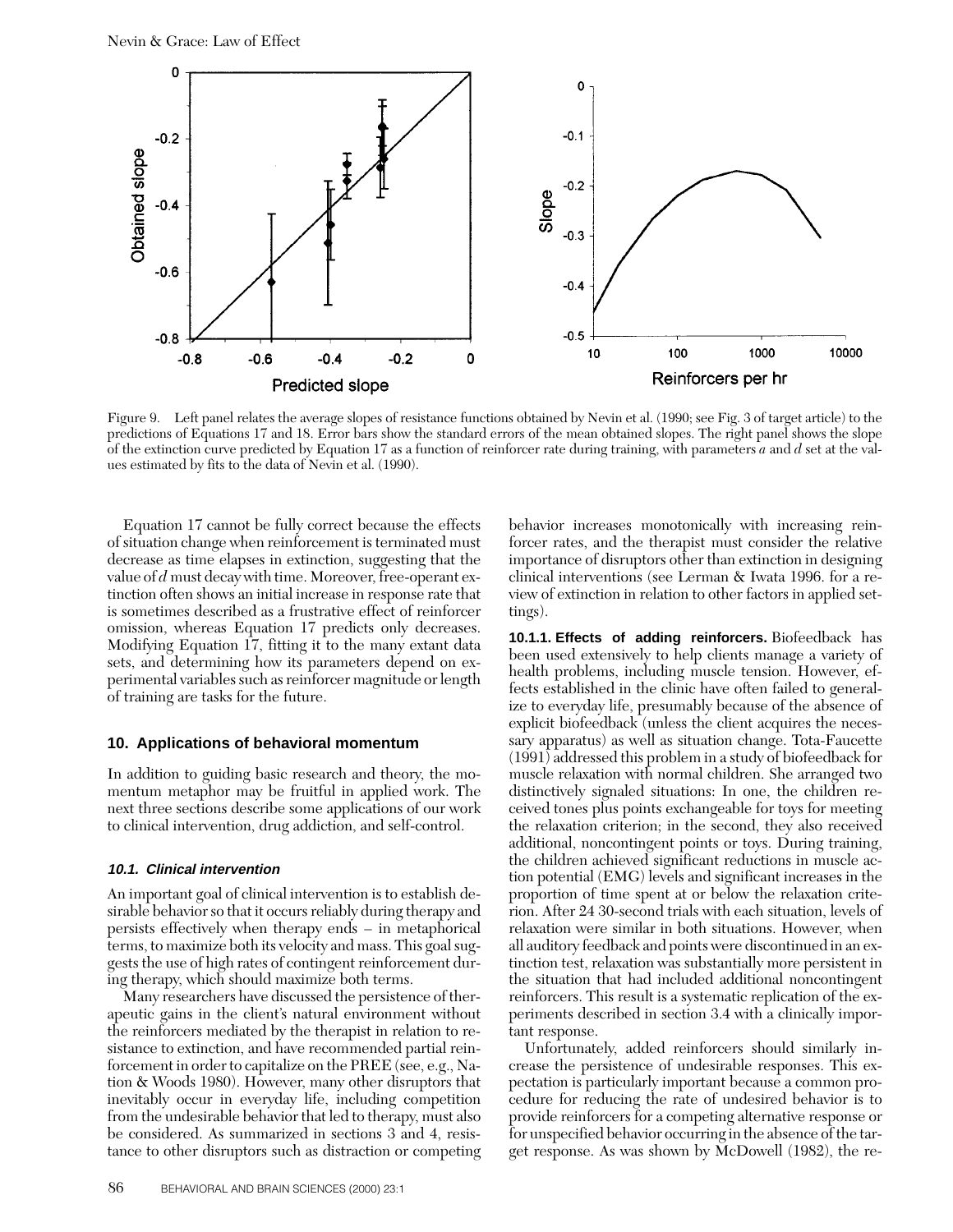duction in the target response is predicted by Herrnstein's Relative Law of Effect (see sect. 2.2). However, the addition of explicit reinforcers to the unknown reinforcers that maintain the undesired target response may increase its persistence even as they reduce its rate of occurrence. Mace (1991) obtained this perverse outcome with food stealing by a retarded child. After explicit reinforcement for proper eating, the rate of food theft was substantially lower than baseline, but, when thefts were physically blocked, attempts to steal food persisted far longer than in a previous condition where alternative reinforcement had not been provided. This outcome is entirely consistent with the research described in section 3.4 and with the metaphorical notion that, although alternative reinforcement reduced the velocity-like aspect of food theft, it also increased its mass-like aspect and thus tended to counteract the purpose of the intervention. At the least, the possibility of such outcomes must be considered by therapists who use alternative reinforcement to reduce undesired behavior.

**10.1.2. Establishing compliance with requests.** The momentum metaphor has been used effectively by Mace et al. (1988) to establish compliance with demanding requests that were normally resisted. Briefly, Mace et al. presented retarded adults in a group home with a series of easy requests that were fun to comply with (e.g., "Give me five"), and gave social reinforcement for compliance, immediately before a more demanding request (e.g., "Empty the trash"). They obtained substantially greater compliance than when the demanding requests were not preceded by easy requests. The metaphorical interpretation is that the series of easy requests endowed compliance as a general response class with both velocity and mass, thereby increasing its rate and reducing its disruptability by more demanding requests. Nevin (1996a) discussed the interpretation of this procedure for establishing compliance in relation to the momentum metaphor and concluded that its effectiveness can be understood and, perhaps, enhanced by reference to research on resistance to change.

#### **10.2. Drug abuse and addiction**

When people persist in efforts to procure and consume drugs, to the detriment of their health, occupation, and social life, their behavior is often characterized as addictive. As Heyman (1996) pointed out, the compulsive quality of addiction has led many researchers to conclude that it is not under the control of its long-term consequences. Heyman argued to the contrary and showed that a model of choice that incorporates changes in the value of drugs and nondrug reinforcers, together with control by local relative value, can account for addictive behavior. However, his model does not stress the role of environmental stimuli in addiction.

Evidence for control by environmental stimuli comes from studies of relapse after drug use has been eliminated during treatment in an inpatient facility. For example, relapse is very likely when a former addict returns to a situation in which drug use has previously occurred (Brownell et al. 1986; Hunt & Oderoff 1962). Conversely, when a former addict moves to a radically different stimulus situation, as when soldiers who were addicted to heroin in Vietnam returned to the United States, there is little evidence of relapse (Robins et al. 1977). As was noted by Nevin (1996b),

these observations suggest that addictive behavior has considerable stimulus-specific mass.

In line with the distinction between response rate and resistance to change that has been made repeatedly above, we suggest that Heyman's choice model can account for the rate of addictive behavior, but its persistence may depend on historical stimulus-reinforcer relations. The effects of choice processes and stimulus-reinforcer relations may converge to endow drug taking with high momentum, thereby making addiction especially refractory to treatment and prone to relapse in the addict's normal environment (Nevin 1996b). In particular, drugs may be viewed as disrupting many everyday activities that do not involve drug taking and simultaneously reinforcing the behavior that procures them in a way that is particularly resistant to change. Here, we ask whether the effects of drugs are consistent with research on behavioral momentum.

**10.2.1. Cocaine as a disruptor.** There has been a vast amount of relevant research with nonhuman subjects, and we cannot review it systematically here. Instead, we will consider a few examples involving cocaine, a highly addictive drug that has created serious personal and public health problems. We begin by considering cocaine as a disruptor of ongoing operant behavior maintained by conventional reinforcers, which may be construed as a model for the deleterious effects of cocaine use on everyday activities.

The disruptive effects of acute and chronic cocaine adminstration have been studied by Hoffman et al. (1987) in a three-component multiple FR schedule with food reinforcement and pigeons as subjects. They found evidence that acute administration affected responding in ways consistent with other disruptors reviewed above: Relative to performance in vehicle control sessions, decreases in response rate were greatest in the component with the largest fixed ratio, and least in the component with the smallest fixed ratio, and thus were ordered with respect to obtained reinforcer rate. Hoffman et al. also found that development of tolerance was directly related to reinforcer rate: With repeated administration of a moderate cocaine dose, response rate recovered to near baseline levels in the component with the smallest ratio and recovered least, if at all, in the component with the largest ratio. Thus, cocaine administration is analogous to a disruptive force: Its effects are greatest on behavior maintained by a relatively low reinforcer rate, both upon initial administration and as its effectiveness wanes during the development of tolerance.

**10.2.2. Cocaine as a reinforcer.** Cocaine is also a highly effective reinforcer. In monkeys, characteristic patterns of operant behavior are maintained by fixed-interval (FI) and fixed-ratio (FR) schedules of cocaine reinforcement (see, e.g., Goldberg & Kelleher 1976), and choice between two concurrently available cocaine doses roughly matches relative dose level in a fashion similar to the relative magnitude of conventional reinforcers (Llewellyn et al. 1976). There is some evidence that increasing doses of cocaine reinforcement may also increase resistance to change. For example, Glowa et al. (1995) administered a dopamine reuptake inhibitor to their monkeys before selected experimental sessions with cocaine reinforcement. They found that reductions in cocaine-maintained responding were inversely related to cocaine dose per reinforcer. The presession inhibitor may be viewed as similar to prefeeding, which also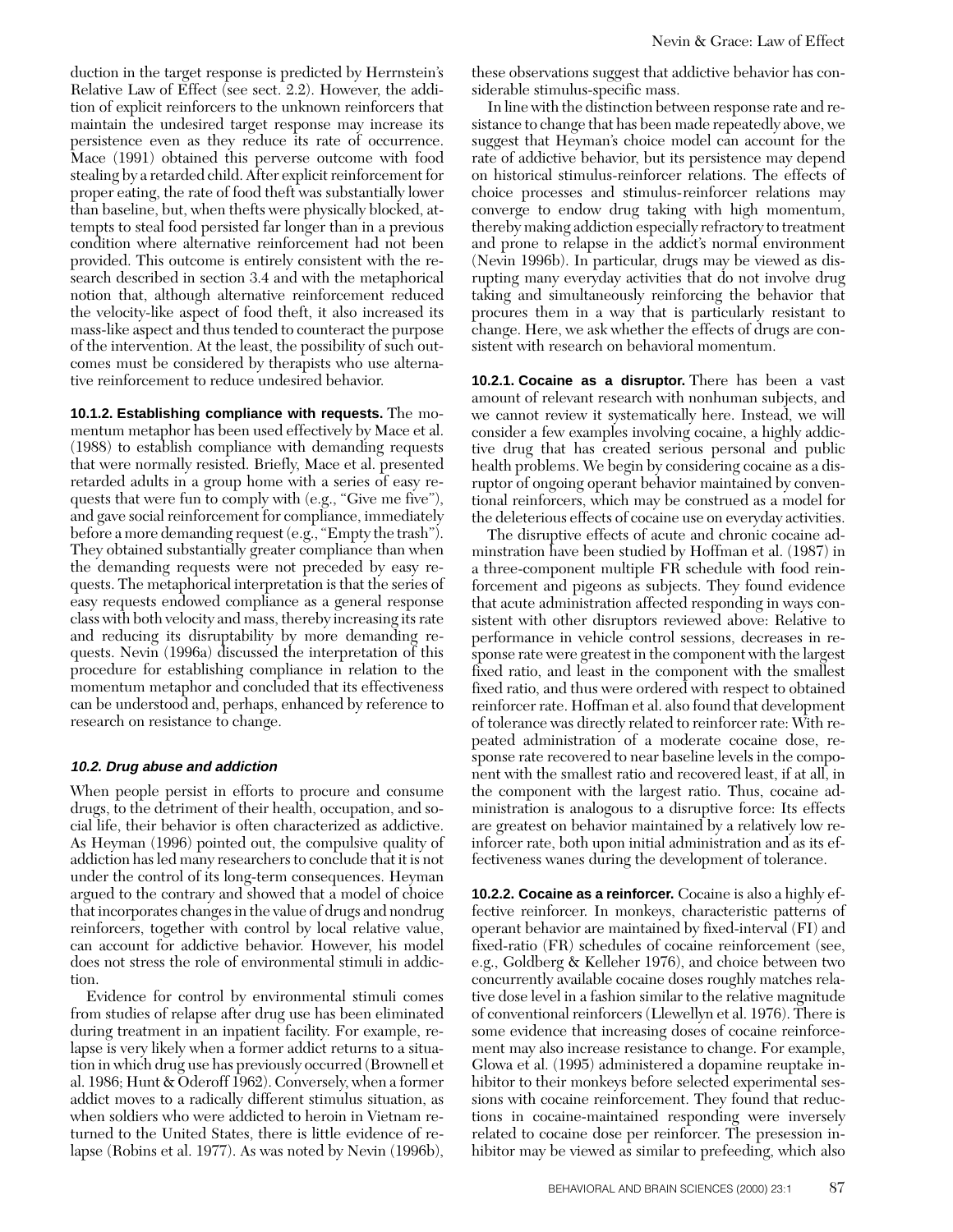produces reductions in response rate that are inversely related to magnitude of food reinforcers in pigeons (Nevin et al. 1981).

Research by Carroll and Lac (1993) is more directly relevant to the prevention of cocaine addiction. They found that access to a glucose plus saccharine solution interfered with the acquisition of cocaine-reinforced autoshaping and subsequent cocaine self-administration, but only if glucose plus saccharine was given in the operant chamber. This could be interpreted as an instance of blocking by the experimental context (see, e.g., Tomie 1976). Alternatively, it may be that access to alternative reinforcers in the operant chamber endowed unmeasured behavior that competed with cocaine self-administration with high mass. This interpretation is admittedly speculative, but there might be some practical utility to the notion that arranging a high density of conventional (i.e., nondrug) reinforcers in a given environment increases resistance to the reinforcing as well as the disruptive effects of drugs.

#### **10.3. Self-control**

Here we discuss two approaches to the problem of self-control in relation to behavioral momentum. Self-control may be characterized as accepting some short-term deprivation (as in refraining from an addictive drug) and thereby obtaining some larger, long-term good (health and well-being).

**10.3.1. Choice between small, immediate and large, delayed rewards.** One experimental analog of self-control involves choice between small, immediate reinforcers and large, delayed reinforcers. Pigeons and (in many situations) humans generally exhibit impulsiveness by choosing the smaller, more immediate reinforcer (see Logue 1988, for review). These preference results are well described by a version of the generalized matching law, which assumes that the effects of reinforcer amount and immediacy are additive (Grace 1995; Logue et al. 1984). In a parametric study, Bedell et al. (1997) assessed preference and relative resistance to change in pigeons choosing between alternatives that differed in reinforcer amount and immediacy. They found that the effects of these variables on resistance to change were additive, consistent with the preference data.

Effective methods for enhancing choice of large, delayed reinforcers in nonhuman subjects include progressively lengthening the delay and presenting stimuli that bridge the delay to the larger reinforcer (Mazur & Logue 1978), or increasing the delay equally for both alternatives (Green et al. 1981). It would be interesting to determine whether these methods also enhance the resistance to change of responding for the large, delayed reinforcer, consistent with the general correlation between preference and resistance. Such an outcome would have immediate relevance for the transfer of self-control training in the clinic to everyday life.

**10.3.2. Self-control as a temporally extended pattern.** Rachlin (1995) has suggested a different approach that is related to the principles of behavioral momentum. Specifically, he argued that self-control involves an extended pattern of engagement in high-valued behavior (e.g., a healthy lifestyle) that persists despite occasional tempting alternatives, even though those alternatives, considered individually and locally, have a higher value than individual components of the pattern.

We suggest that Rachlin's extended pattern is analogous to sustained responding in the initial link of a chain schedule in that, from a molar perspective, continued access to the terminal-link reinforcer (analogous to health) depends on continued initial-link responding (analogous to moderate drinking, low-fat diet, etc.) throughout the experiment. In a study of resistance to change in chained schedules, Nevin et al. (1981, Experiment 2) showed that average initial-link response rates in pigeons were less disrupted by the occasional availability of a single immediate reinforcer on an adjacent key (mimicking temptation) when terminal-link food was relatively large and immediate. Similar results were obtained with prefeeding, suggesting that resistance to a tempting alternative is functionally equivalent to resistance to the other disruptors reviewed in this article.

In real life, as opposed to the pigeon chamber, the presumed ultimate reinforcer for living a healthy lifestyle – a long, healthy life – does not occur at any particular moment and, indeed, may not occur at all (one could be hit by a bus). Therefore, the contingency between living a healthy lifestyle and its ultimate benefits is at best remote. How, then, is the healthy lifestyle to be maintained? In view of the strengthening effects of added reinforcers (see sects. 3.4 and 10.1), we suggest that "self-control" – that is, maintaining a healthy lifestyle despite succumbing occasionally to the third martini or seconds on cheesecake – may be enhanced by arranging additional reinforcers that are unrelated to health, such as listening to music, in a person's normal environment. The same general approach may be useful in sustaining any desirable pattern of action where the intended consequences are remote, such as political efforts on behalf of world peace.

## **11. Relations to Thorndike's Law of Effect**

Almost a century ago, Thorndike proposed his famous Law of Effect:

Of several responses made to the same situation, those which are accompanied or closely followed by satisfaction to the animal will, other things being equal, be more firmly connected with the situation, so that, when it recurs, they will be more likely to recur; those which are accompanied or closely followed by discomfort to the animal will, other things being equal, have their connections with that situation weakened, so that, when it recurs, they will be less likely to occur. The greater the satisfaction or discomfort, the greater the strengthening or weakening of the bond. (Thorndike, 1911, p. 244)

Although many aspects of this oft-quoted law have been challenged, we suggest that its central principles are compatible with the work on resistance to change and preference that we have described above.

Thorndike (1911) proposed to define satisfaction and thereby achieve "more detailed and perfect prophecy" as follows: "By a satisfying state of affairs is meant one which the animal does nothing to avoid, often doing such things as attain or preserve it" (p. 245). In section 7.3, we suggested that the value of a discriminated operant may be estimated by its attractiveness, expressed as preference for access to that operant, a notion that is quite similar to attaining or preserving a satisfying state of affairs.

Thorndike also anticipated the identification of asymptotic strength with resistance to change: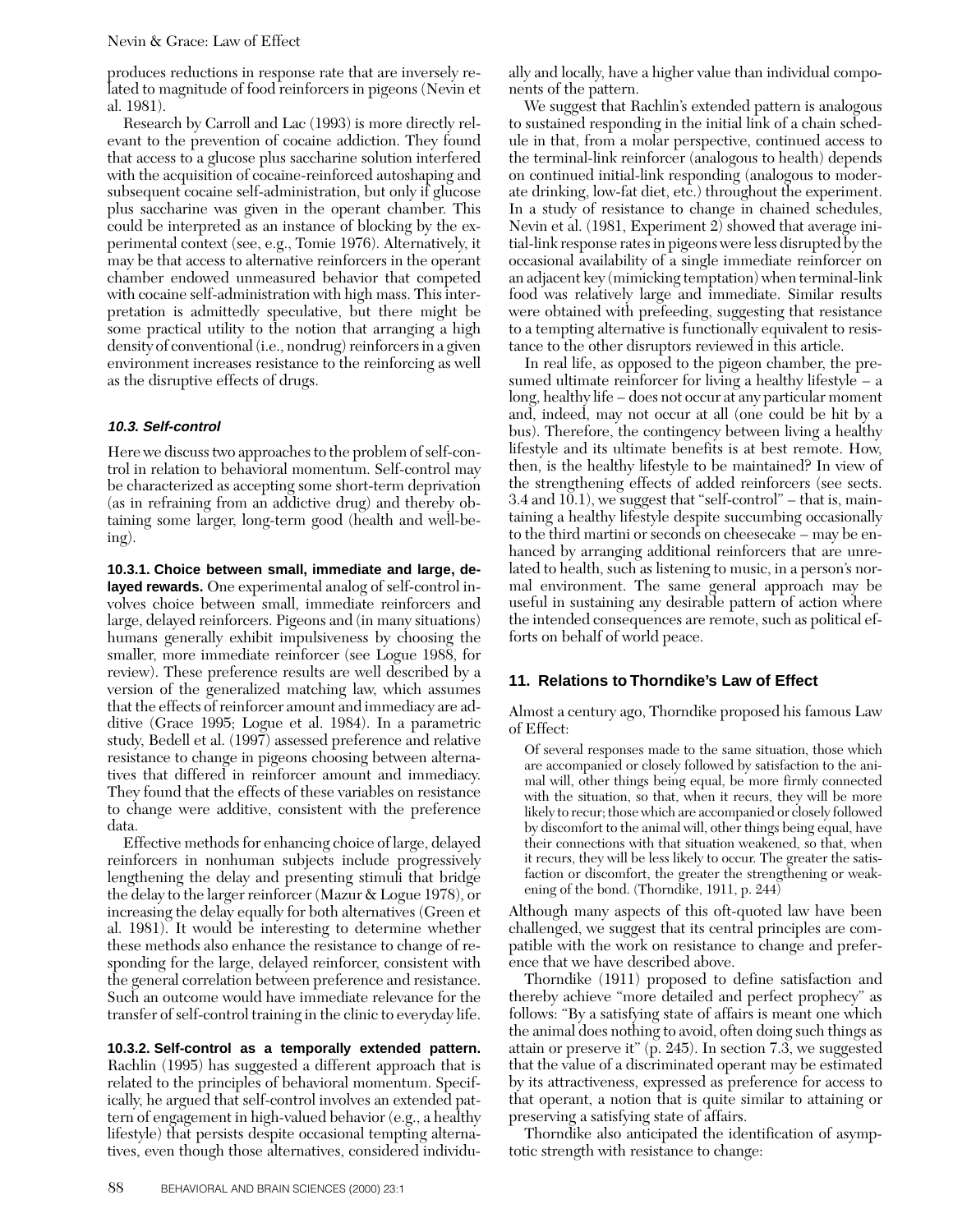In certain cases in which the probability that the connection will be made is 100 per cent, the connections may still exist with different degrees of strength, shown by the fact that the probability of 100 per cent will hold for a week only or for a year; will succumb to a slight, or prevail over a great distraction; or otherwise show much or little strength. (Thorndike, 1913, p. 3)

#### **11.1. Parallels with behavioral momentum**

Although Thorndike's Law was principally concerned with acquisition, its initial statement that the probability of a response depends on its consequences relative to those of other responses is amply supported by molar analyses of steady-state response rate in relation to schedules of reinforcement, as summarized by Herrnstein's Relative Law of Effect. Thorndike's statement that satisfaction establishes a connection between the situation and the response is amply supported by research on resistance to change in a stimulus situation, which measures the strength of a discriminated operant and is directly related to the rate or magnitude of reinforcers contiguous with that stimulus.

Although Thorndike anticipated the possibility that strength is independent of the asymptotic rate or probability of responding before resistance is evaluated, he did not distinguish their determiners. As we have shown, response rate depends on response-reinforcer relations, whereas resistance to change is determined primarily by stimulus-reinforcer relations. Although other variables may also influence resistance to change, it appears that, whatever its determiners, response strength, as estimated from resistance to change in multiple schedules, is positively related to reinforcer value, as estimated by preference in concurrent chains. Thus, Thorndike's statement that the strength of connection is directly related to the magnitude of satisfaction is supported by the structural relation linking resistance to change and preference. Because these terms are measured independently, the relation between them is immune to the charges of tautology that have often been leveled against the Law of Effect (see, e.g., Postman 1947).

Thorndike's assertion that a stimulus-response bond is strengthened or stamped in by reinforcement appears to be at odds with research demonstrating abrupt changes in behavior when the reinforcer is changed or devalued. We now consider some of these studies from the perspective of behavioral momentum.

#### **11.2. Changes in reinforcer magnitude or quality**

A number of early studies demonstrated that reducing the magnitude or quality of the reinforcer resulted in abrupt decrements in behavior. For example, in a frequently cited study, Crespi (1942) trained rats in an alley with a large reinforcer and then shifted to a small reinforcer. Running speed decreased substantially in the next trial, to a level below that maintained by training with the small reinforcer only. The result suggests that, although running may have been acquired as a result of reinforcement, the reinforcer did not stamp in a habitual connection between the alley and running as would be expected according to the Law of Effect. In a review of this study and related studies, Mackintosh (1974) concluded that "reinforcers do not increase the strength of an association between stimulus and response; they are themselves associated with the response" (p. 216).

In Mackintosh's terms, we suggest that whether or not instrumental learning involves response-reinforcer associations, reinforcers do increase the strength of an association between stimulus and response as measured by resistance to change. Consider Crespi's result in relation to Equation 17 above. Abrupt reduction in reinforcer magnitude may be construed as a resistance test, on a continuum with reduction to zero – that is, extinction – and its effects may be attributed, at least in part, to the change in the stimulus situation that necessarily accompanies changes in the reinforcer, construed as a part of the set of events associated with training. These effects would compete with the persistence of running based on the behavioral mass established by the alley-reinforcer relation during training, which could be assessed independently by a resistance test such as prefeeding that did not involve changing the reinforcer. Thus, abrupt changes in behavior when the reinforcer changes are not incompatible with the development of a Thorndikean bond; they merely complicate its measurement.

#### **11.3. Reinforcer devaluation effects**

A number of studies have evaluated response–reinforcer associations by devaluing the reinforcer, usually by pairing it with a drug that causes gastric upset. For example, Colwill and Rescorla (1985a) arranged liquid sucrose or food reinforcers for lever pressing or chain pulling, counterbalanced across groups of rats. In a second phase of the experiment, they devalued one reinforcer by pairing it with gastric upset with the lever and chain removed from the chamber. In a final extinction test, they observed selective suppression of the response that had produced that reinforcer during training. This result suggests that the rats had associated each response with its respective reinforcer during training, as was suggested by Mackintosh (1974; quoted above), and then anticipated those reinforcers in the final test. These and related findings (see, e.g., Adams & Dickinson 1981) are contrary to Thorndike's original law because situation-response connections should have been equally strong for both responses.

Although our approach to the strength of discriminated operant behavior does not address the mechanism of response-specific reinforcer devaluation when responding is precluded, there is at least one aspect of the results that is related to analyses of resistance to change. Both Adams and Dickinson (1981) and Colwill and Rescorla (1985a; 1985b) found that, although responding established by a contingent and subsequently devalued reinforcer was suppressed relative to that established by a reinforcer that was not devalued, it was not totally suppressed despite the fact that the rats never consumed the devalued reinforcer. In other words, responding persisted despite the joint disruptive effects of reinforcer devaluation and extinction. In keeping with our arguments detailed above, the persistence of responding suggests that situation-response connections had been formed during training. This conclusion is consistent with Dickinson's (1994) suggestion that "instrumental training established lever pressing partly as a goal-directed action, mediated by knowledge of the instrumental relation, and partly as an S-R habit impervious to outcome devaluation" (pp. 51–52).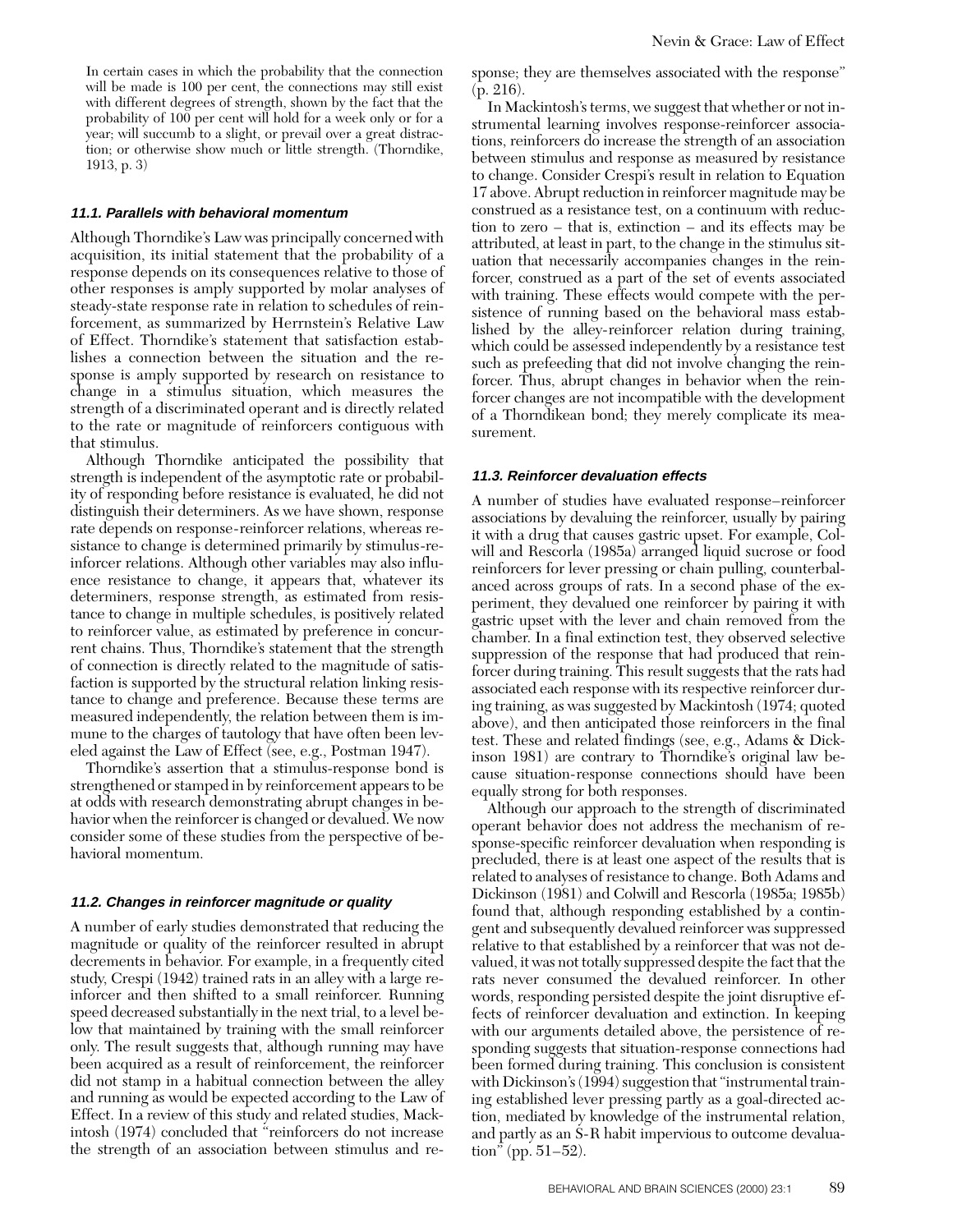#### *Commentary*/Nevin & Grace: Law of Effect

The effects of reinforcer devaluation may be isolated by comparing resistance to extinction of a response when its reinforcer had been devalued to that of a response when its reinforcer had not been devalued. Examination of Colwill and Rescorla's (1985a) Figure 1 shows that, when the reinforcer had not been devalued, training with sucrose led to substantially more responding during extinction than training with food. Thus, sucrose was the more effective reinforcer in that it established greater resistance to extinction. Consistent with this interpretation, sucrose-reinforced responding after devaluation was greater, relative to responding when sucrose had not been devalued, than was food-reinforced responding after devaluation relative to responding when food had not been devalued. Thus, sucrose apparently established stronger situation-response connections as evidenced by greater resistance to reinforcer devaluation as well as to extinction.

Because the data are presented as averages, we cannot determine whether this difference in relative responding is statistically significant, and in any case Colwill and Rescorla's experiment was not designed to evaluate relative resistance to devaluation. It would be interesting to examine devaluation effects in multiple schedules with substantially different reinforcer rates and ascertain whether responding during an extinction test depends on stimulusreinforcer relations in the same way as responding that has been reduced by other disruptors. Experiments of this sort could lead to a fruitful interaction between analyses of resistance to change and research concerned with the associative structure of learning.

## **12. Conclusions**

On the basis of the research described in this article, we propose a modern version of Thorndike's Law of Effect for discriminated operant behavior: When a response has been reinforced in a distinctive stimulus situation, its probability or rate of occurrence depends on the response-reinforcer contingencies. At the same time, it becomes connected to the situation and will tend to recur despite challenging disruptions. The greater the value of the situation, as determined by the conditions of reinforcement and as measured by preference, the greater the strength of connection as measured by resistance to change.

#### ACKNOWLEDGMENTS

Preparation of this target article was supported by National Science Foundation grant IBN-9507584. We thank the reviewers, especially Peter Killeen, for their thoughtful comments.

#### NOTES

**1.** Williams (1991) performed a related experiment in which stimuli signaling the two identical schedules were presented simultaneously in occasional choice probe tests. He found that his subjects made more choice-probe responses to the stimulus preceding the richer schedule than to the stimulus preceding the leaner schedule even though baseline response rate in the component preceding the richer schedule was lower. As will be seen in section 8.3, the agreement between relative resistance in Nevin et al. (1987) and probe choice in Williams (1991) may exemplify the general correlation between resistance and preference.

**2.** We recognize that the analogy between velocity and response rate is inexact, in that velocity is a vector that measures direction as well as distance per unit time. Nevertheless, the analogy to number of repeatable free-operant responses per unit time is suggestive and may be especially helpful in applied behavior analyses, as was suggested by Nevin (1996a).

**3.** Nevin and Grace (1999) have recently used a version of this model to interpret differences between resistance to prefeeding and resistance to extinction in their data.

## Open Peer Commentary

*Commentary submitted by the qualified professional readership of this journal will be considered for publication in a later issue as Continuing Commentary on this article. Integrative overviews and syntheses are especially encouraged.*

## **The stimulus-reinforcer hypothesis of behavioral momentum: Some methodological considerations**

#### Carlos F. Aparicio

Universidad de Guadalajara, Centro de Estudios e Investigaciones en Comportamiento, Guadalajara, Jalisco, Mexico, A.P. 5-374, **aparicio@udgserv.cencar.udg.mx udgserv.cencar.udg.mx~ceip**

**Abstract:** This commentary focuses on the stimulus-reinforcer hypothesis of resistance to change. The overall context of reinforcement can account for resistance to extinction. There are ways to systematically test the hypothesis that Pavlovian contingencies account for the behavioral "mass" of discriminated operant behavior.

Nevin & Grace's (N&G's) target article combines the behavioral momentum metaphor (Nevin 1974) with the contextual choice model (Grace 1994) to propose "a modern, quantitative version of Thorndike's (1911) Law of Effect" (Abstract) for discriminated operant behavior. The main ingredient of N&G's proposal is a Pavlovian stimulus-reinforcer relation that supposedly accounts for resistance to change in multiple schedules and preference in concurrent-chain schedules.

I am basically sympathetic to N&G's attempt to integrate behavioral momentum studies with other aspects of research on operant reinforcement. My main concern is with the method used to infer that stimulus-reinforcer contingencies explain behavior resistant to extinction in multiple schedules and preference in concurrent-chain schedules.

The stimulus-reinforcer hypothesis of resistance to change emerged from studies showing that response rate in one component of a multiple schedule is more resistant to extinction when: (1) response-independent reinforcers are added at variable times (e.g., Nevin et al. 1990), (2) the target component is followed by a richer schedule signaled by a colored center key (e.g., Nevin et al. 1987; Tota-Faucette 1991), or (3) the target component provides additional reinforcers contingent upon an alternative response (Nevin et al. 1990, Experiment 2).

A common denominator of the conditions listed above is that one component of a multiple schedule is correlated with a higher reinforcement rate. However, only the condition where responseindependent reinforcers are added in presence of the stimulus associated with one component of a multiple schedule resembles the traditional Pavlovian way to establish a stimulus-reinforcer association. The other two conditions do not involve the standard Pavlovian procedure to establish conditioning to a target stimulus. The notion that stimulus-reinforcer contingencies account for re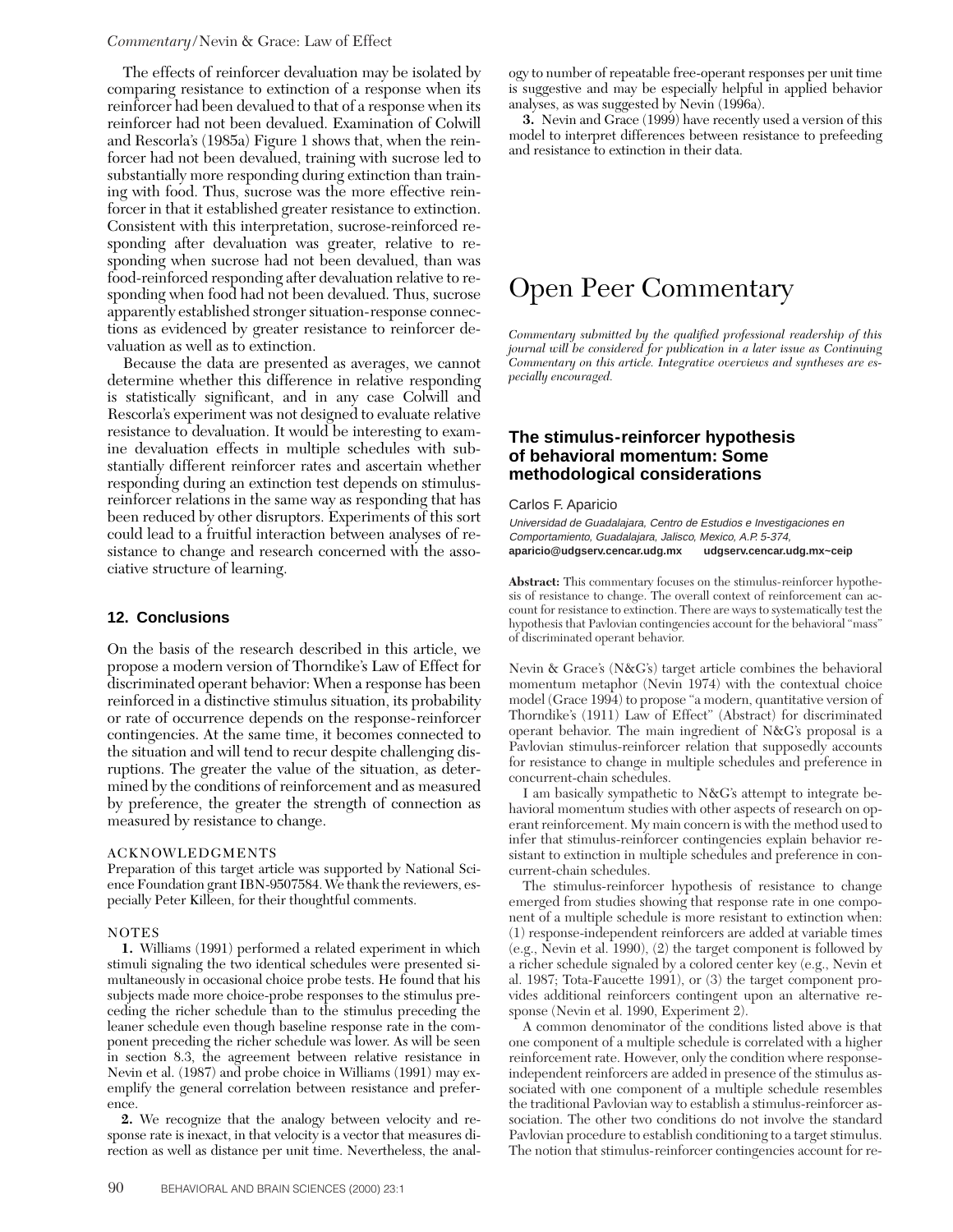sistance to change seems to be inferred from the influence of the overall context of reinforcement.

To take care of this possibility, N&G quantify the Pavlovian determiners of resistance to change (sect. 4.1) in terms of stimulusreinforcer contingency ratios. Relative resistance to change is accordingly expected to vary with the relative contingency ratio. This prediction has indeed been confirmed by Nevin (1992a), in a study suggesting that relative resistance to change is independent of the overall context of reinforcement. However, few systematic attempts to assess the role of stimulus-reinforcer contingencies have been conducted so far.

In particular, the context has rarely been manipulated systematically to identify the stimulus that supposedly is the best predictor of reinforcement. Nor have behavioral momentum studies included control procedures designed to explicity assess the role of Pavlovian stimulus-reinforcer contingencies in accounting for the behavior resistant to extinction. In the absence of proper control procedures, the Pavlovian hypothesis of resistance to change should remain tentative. Further research will need to include proper control procedures to show that stimulus-reinforcer contingencies in fact account for the "behavioral mass" of discriminated operant behavior. Meanwhile, a few possible ways to test the stimulus-reinforcer hypothesis of resistance to change suggest themselves.

For example, Rescorla (1968) argued that the best way to establish a stimulus-reinforcer association is to present the reinforcer contingently upon the occurrence of the stimulus. Rescorla's notion of contingency refers to the reinforcer's probability of occurrence in the presence of the stimulus, contrasted with its probability of occurrence in the absence of the stimulus. Rescorla's contingency idea (1968) can be used to test the stimulus-reinforcer hypothesis of resistance to change, using as baseline a multiple schedule with two identical components and a large intercomponent interval. In one group of subjects, responseindependent reinforcers could be scheduled in one component and never at other times, whereas in another group, responseindependent reinforcers could be provided during the intercomponent interval and not in the presence of any of the component stimuli. If N&G's stimulus-reinforcer hypothesis is correct, only the subjects in the first group should show higher resistance to extinction in the target component; subjects of the second group should show the same level of resistance to extinction in both components of the multiple schedule. Failure to find such results would point to a possible role of nonassociative factors in determining resistance to change.

Another simple way to assess a possible role of the overall context of reinforcement (as opposed to a specific stimulus-reinforcer relation) in determining momentum is to train behavior in one context and test its resistance to change in a different context. For example, a standard, two-key operant chamber for pigeons could be used to establish responding on a multiple schedule with two identical variable-interval schedules, one component including response-independent reinforcers as well. A different chamber (say, one with the walls painted black) could be used later to measure resistance to extinction in each component. If the stimulus-reinforcer hypothesis is correct, a difference in the level of resistance to extinction among the two components should be observed in the novel as well as in the training chamber. Finding the same level of resistance to extinction in both components when testing is done in the novel chamber would suggest an influence of the overall context (chamber) beyond specific cues.

Finally, in a traditional momentum study, each response-independent reinforcer could be preceded by a brief, discrete signal. If N&G's Pavlovian hypothesis is correct, this discrete signal should detract from the stimulus-reinforcer association, and therefore diminish resistance to change in comparison to a condition using unsignalled response-independent reinforcers. Finding the same level of resistance to extinction in both conditions would contradict the hypothesis that specific stimulus-reinforcer contingencies account for the behavioral "mass" of discriminated operant behavior.

## **Newton and Darwin: Can this marriage be saved?**

#### William M. Baum<sup>a</sup> and Suzanne H. Mitchell<sup>b</sup>

aDepartment of Psychology, University of New Hampshire, Durham, NH 03824-3567; **bDepartment of Psychology, University of New Hampshire,** Durham, NH 03824-3567. **wm.baum@unh.edu shm@cisunix.unh.edu**

**Abstract:** The insights described by Nevin & Grace may be summarized without reference to the Newtonian concepts they suggest. The metaphor to Newtonian mechanics seems dubious in three ways: (1) extensions seem to lead to paradoxes; (2) many well-known phenomena are ignored; (3) the Newtonian concepts seem difficult to reconcile with the larger framework of evolutionary theory.

Nevin & Grace (N&G) are to be congratulated for having increased our understanding of reinforcement. The research reviewed shows that persistence may be quantified and that it is directly related to attractiveness.

These insights, however, in no way require the authors' analogies to Newtonian mechanics. We learn first that persistence of behavior in the presence of a stimulus depends on the rate of reinforcer delivery in the presence of the stimulus. Persistence is measured by resistance to a "disrupter," a category of operations that includes extinction along with variables like prefeeding. Such concatenation is novel and possibly problematic, because it mixes the traditional categories of contingency and motivation. Distinguishing between these categories is useful because extinction causes a long-term reduction in responding that prefeeding does not. Second, we learn that relative persistence of responding in two situations is directly related to the relative attractiveness of the two situations. In traditional terms, one would say that the relative strength of two discriminative stimuli matches their relative strength as conditional reinforcers. In more up-to-date terms, one might say that the relative power of a situation to sustain behavior matches its relative power to attract behavior. Nothing in these summaries requires the notion of "behavioral mass" in comparison with the physical mass of an object.

N&G may be fond of the metaphor, and it may have been useful in helping them to carry on the research and arrive at the understanding they describe, but the metaphor now seems to get in the way more than to enlighten. It seems problematic in three ways.

First, the metaphor of behavioral momentum belongs in the context of the larger framework of Newtonian mechanics. Do N&G want to suggest that the study of behavior will be advanced by further analogies to Newtonian concepts? If so, what could these be, and how would they fit with behavioral dynamics? Our attempts to extend the metaphor seem to lead to paradoxes. If reinforcement is analogous to a force, then why doesn't response rate (velocity) increase indefinitely? Is there an analog to friction? If so, then is extinction still a force, just like prefeeding?

Second, to be productive, a metaphor should embrace numerous well-known phenomena, but this one seems limited in scope and selective in its application. For example, suppose one compared a biologically prepared response with one that was unprepared. In the face of extinction, the rate of the prepared response would decrease relatively slowly, but, during acquisition, its rate would increase relatively rapidly. The analogy to mass suggests that both these changes should be slow, because a high-mass object acquires and loses velocity slowly. How would one resolve the contradiction?

Third, the metaphor offers no larger context in which to understand such matters as the difference between prepared and unprepared responses. Indeed, it offers no way to understand why response topography should matter at all. Yet we know it does matter. For example, the principle of least effort, which informs so much behavioral research, has no place in the authors' analogy. Least effort does tie in to another context, of course, the larger context that incorporates concepts like benefit and cost – that is,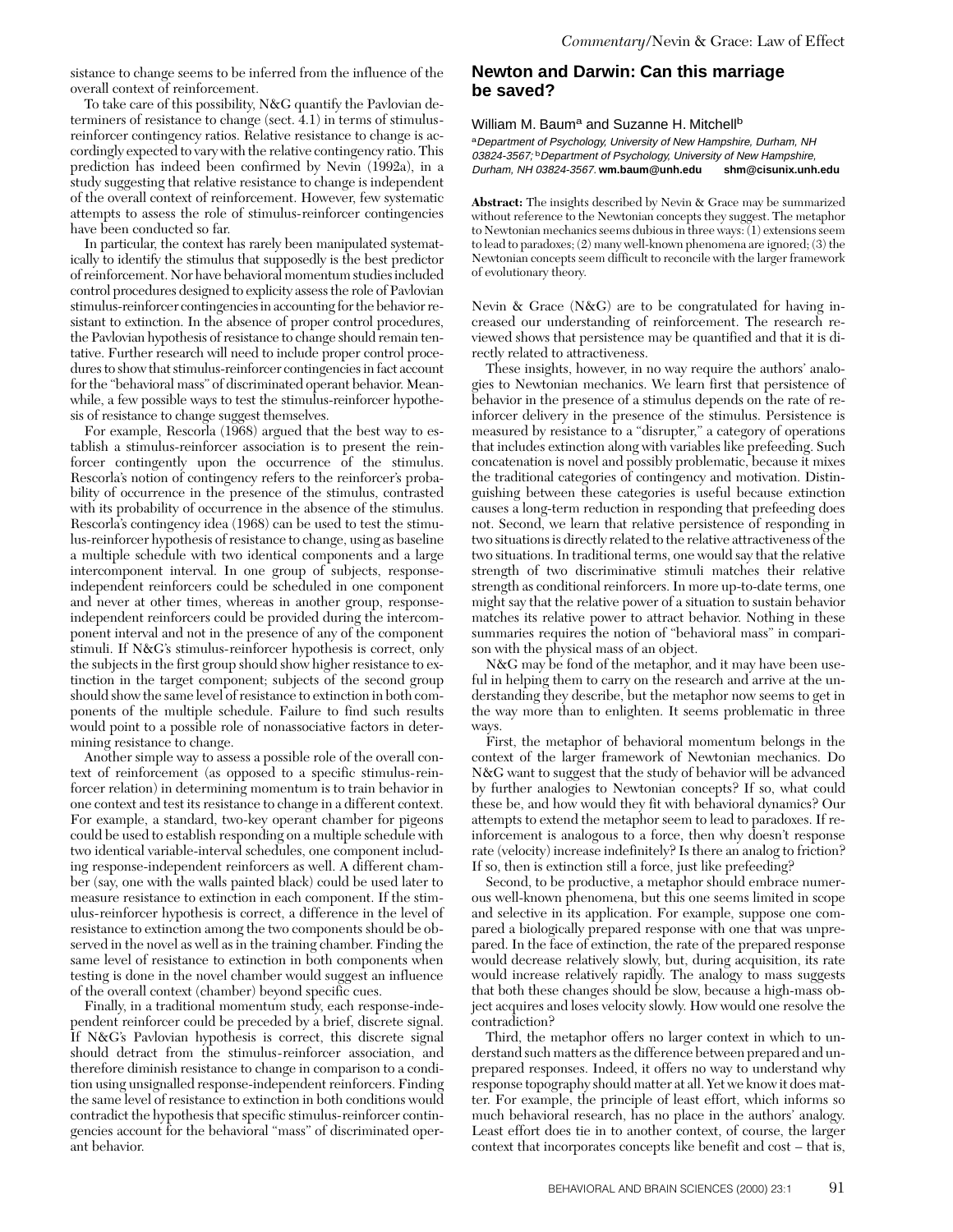## *Commentary/*Nevin & Grace: Law of Effect

optimality theory. Not just least effort, but reinforcement and punishment themselves are often viewed through the lens of optimality and, more specifically, evolutionary theory. Explanations of why organisms behave as they do frequently rely on natural selection, which tends to produce solutions to problems that are approximately optimal (e.g., Stephens & Krebs 1986). The explanatory basis of Newtonian concepts differs fundamentally from that of selection by consequences. This difference is recognized in evolutionary biology by the distinction between ultimate and proximate explanations (Alcock 1998). Ultimate explanations rely on selection across generations, whereas proximate explanations rely on development within a lifetime. Perhaps Nevin & Grace have in mind such a distinction. Perhaps they see Newtonian mechanics as a framework for proximate explanations. Then those mechanics of behavior would supplement ultimate explanations that are based on selection by consequences. It is hard to see how to arrive at such a solution, however, because the authors' appeal to rate of reinforcement to determine mass and attractiveness already seems to imply selection as a framework. If they assume selection as a framework, then the Newtonian concepts may be extraneous. How are the two sets of concepts to be reconciled?

## **Gaining (on) momentum**

Marc N. Branch

Psychology Department, University of Florida, Gainesville, FL 32611. **branch@psych.ufl.edu**

**Abstract:** Nevin & Grace's approach is an interesting and useful attempt to find ways to measure "core" effects of a history of exposure to reinforcement. The momentum analogy makes intuitive sense, and the evidence for its utility is increasing. Several questions remain, however, about how the analogy will fare in the case of concurrent rather than sequential activities, about the use of extinction as a method to test resistance to change, and about the generality of some of the effects.

Nevin & Grace (N&G) are to be commended for presenting a novel approach to a longstanding issue, that of whether experience with reinforcement can be construed as producing some sort of unitary or core effect on subsequent behavior. As they note, attempts to equate core effects with those on response rate (at least of free-operant behavior) have not fared well, despite the superficial relationship between rate and probability. In the target article, they argue that core effects of reinforcement can be reflected either in resistance to change when additional variables are brought to bear or in choice for the situation in which behavior occurs. Both approaches to measurement, then, are based on the view that the situation in which behavior is reinforced is crucial, and that variables that influence response rate are not as important. This viewpoint has intuitive appeal and considerable empirical support, but there remain questions about the generality of momentum effects and also about logical consistency in its interpretation.

Some of the suggested applications of the momentum analogy left me somewhat confused. Primarily I did not understand what is supposed to happen when concurrent operants are involved. This is an important issue, because most of real life is filled with concurrent opportunities to act. It is unclear (at least to me) what one should expect about resistance to change when several activities are being measured concurrently, and I do not think N&G have been entirely unambiguous about the issue. In section 10.1.1, they suggest that adding reinforcement in a "situation" will increase the persistence of all reinforced behavior in that situation. In section 10.2.2, they suggest that added reinforcers for activities unrelated to health-maintaining behavior may give extra momentum to the health-related (rather than competing) activities.

Perhaps I am misreading them, but it seems that N&G are trying to have it several ways. In some cases extra reinforcers give extra momentum to all behavior, both good and bad; in others they give momentum to competing behavior that will interfere with bad behavior; and in still others extra reinforcement seems to give added resistance to change only to good behavior. Any of these interpretations involves a considerable conceptual leap from the available experimental data, which have focused on changes in the effectiveness of a particular reinforcer, not all reinforcers in a situation. There is little information about how one would expect momentum of activities maintained by different reinforcers to be affected by disrupters in the typical multiple-schedule arrangement, and even less about what happens to momentum of concurrently available operants that are maintained by different reinforcers. It may well be that resistance to change is reinforcerspecific. Certainly, its implications for therapy would be enhanced considerably if that were the case.

The literature concerning resistance to change when concurrent operants are measured is mixed. Some data (e.g., Farley 1980; Mellon & Shull 1986) seem at least superficially consistent with the idea that behavior maintained by higher rates of reinforcement will be more resistant. Other data, however, are not as supportive of an analysis based on the momentum metaphor when concurrent operants are maintained by the same reinforcer. For example, data from both Nevin et al. (1990) and McSweeney (1974) showed that when two performances were established under concurrent variable-interval (VI) schedules of food reinforcement, a disrupter led to larger proportional changes in the more frequently reinforced activity. This result is the opposite of what one sees if two different VI schedules are arranged in components of a multiple schedule. It also is not consistent with the idea that all activities in a situation will be similarly affected.

An interesting experiment that would be a tour de force in terms of tying preference to momentum would be to establish responding under a concurrent-chains procedure, and then introduce disrupters to determine what happens to the initial-link rates (cf. Mellon & Shull 1986). One would assume that initial-link responding that leads to a preferred outcome would be more resistant to change than responding that leads to an outcome that is not preferred.

N&G make a case for stimulus-reinforcer relations being the key determinants of momentum. They also, at another point in the target article, describe the results of Grace et al. (1998), which, at least on the surface, provide a severe challenge to the interpretation based on Pavlovian relationships among stimuli.

It is good to see N&G face directly the problems associated with using extinction as the disrupter in assessment of resistance to change. One of the strengths of the measurement of resistance to change is that ordinarily the potential problem of different units of behavior (operants) is circumvented. For example, suppose behaviors under variable-ratio (VR) and VI schedules are being compared. Under VR schedules it may well be that the "real" unit of behavior (functional operant; see Catania 1973) consists of rapidly emitted groups of experimenter-defined responses (descriptive operant; see Catania 1973), whereas under the VI schedule a class of interresponse times might emerge as the functional operant (Anger 1956; Morse 1966). As long as conditions of reinforcement remain in effect, application of disrupters should result in changes in the rate of the "real" units of behavior, and those changes should be reflected relatively faithfully in changes in rate of experimenter-defined responses. Using extinction as a disrupter, however, complicates the matter because as the conditions of reinforcement are removed, one might expect the units of behavior to "disintegrate." If that happens, the correspondence between rate of experimenter-defined responses and rate of the functional operants may break down, rendering measurement suspect. All this is to say that another perspective on the "problem" of extinction, in addition to the partial-reinforcement-extinction effect, is that it provides an experimentally unclean disrupter. It already seems a bit ad hoc to add a parameter that measures generalization decrement, and the response unit problem would need to be finessed by at least two additional parameters – one to monitor the change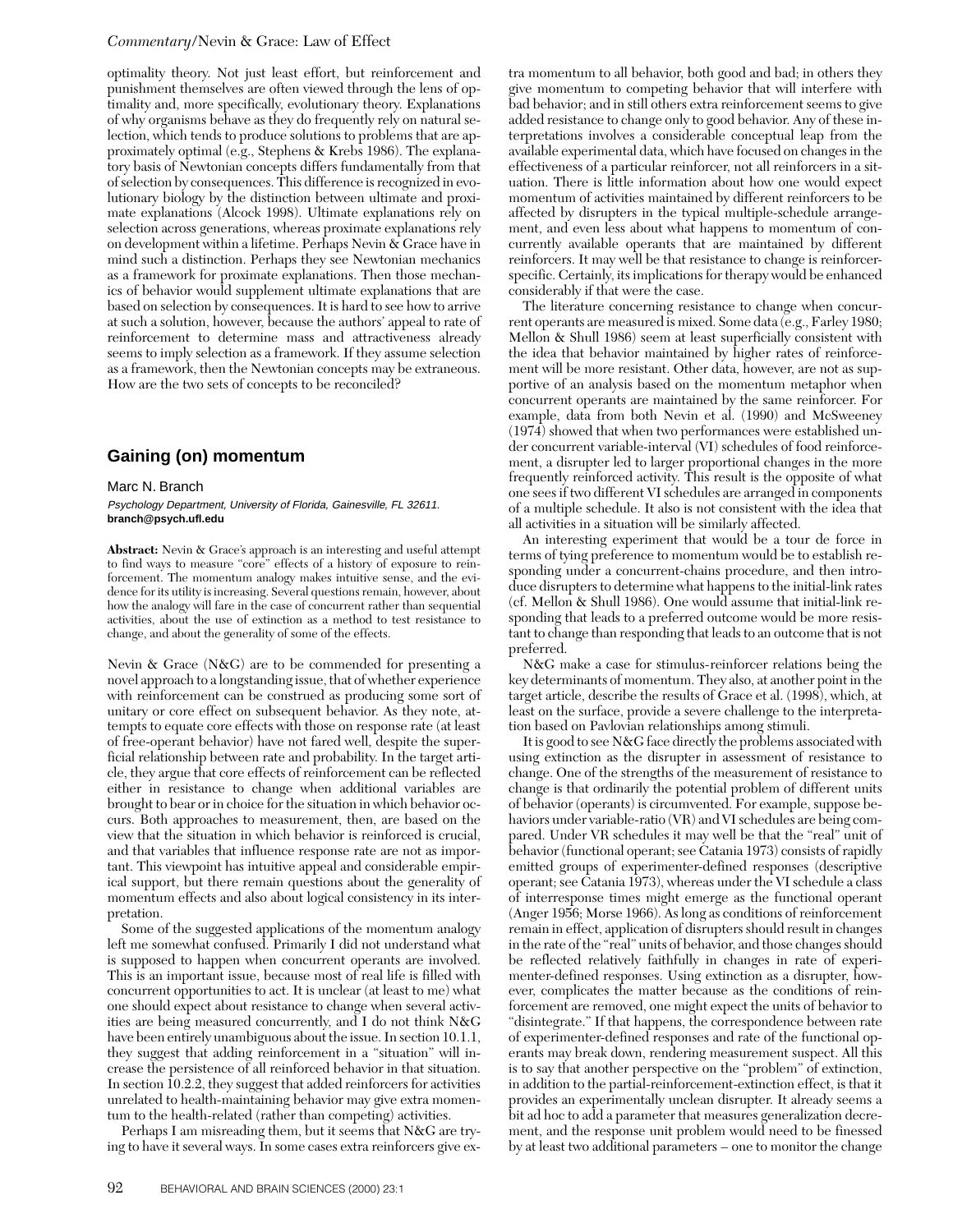in response units for each reinforcement condition. It may well be that a wiser choice would be to abandon extinction as a procedure to assess momentum.

N&G make good arguments about the utility of multiple schedules to examine resistance to change, but the generality of that utility still needs to be examined. Most of the research, for example, has focused on the use of VI schedules in the components of the multiple schedule. One reason for this is to provide control of reinforcement rate when response rate varies, but exclusive reliance on VI schedules limits generality. A really interesting comparison would be between VR schedules and VI schedules. That could be accomplished by studying a range of VR values in a multiple-schedule arrangement in which the VI values are yoked (cf. Ferster & Skinner 1957) to the interreinforcement times obtained under the VR schedule. This would provide a very strong test of the momentum idea that would predict equal resistance to change under the two schedules as long as reinforcement rates are matched.

Another area of useful research would be of the sort that examines whether multiple-schedule interactions have, in fact, been eliminated by the imposition of intercomponent timeout periods. For example, would responding under a VI 1-min schedule exhibit the same resistance to change if it were studied alone rather than as part of a multiple schedule of the sort usually employed? Another parameter that could be usefully examined is component duration, especially short durations. Component duration has been shown to affect response rates in multiple schedules (e.g., Killeen 1972; Shimp & Wheatley 1971). Would those changes occur with intercomponent timeouts in place, and, if so, would those changes in rate be independent of changes in resistance to change?

#### ACKNOWLEDGMENT

Preparation of this commentary was assisted by USPHS Grant No. DA04074.

## **To augment yet not contradict**

#### David A. Case

Department of Psychology, University of California, San Diego, La Jolla, CA 92093-0109. **dcase@ucsd.edu**

**Abstract:** Evidence from 45 early studies of resistance to extinction following reinforcement of differing amounts, taken in sum, challenges both the basic and the augmented models of Nevin & Grace. The augmented model seems too ad hoc in salvaging the analogy between persistence in behavior and concepts from physics, as my meta-analysis of these data affirms.

Nevin & Grace's (N&G's) augmented model in section 9.3 seems too ad hoc as a means of salvaging their analogy between persistence in operant responding and certain physical concepts: momentum, mass, inertia, and velocity/speed. If reinforcers have discriminative properties as suggested by the partial reinforcement extinction effect (PREE), then these need to be accommodated in predicting all the data, not just the PREE. Their basic model (Equation 5) must be inaccurate, because it ignores the discriminative properties and is contradicted by the PREE. Yet, paradoxically, that model nevertheless still fits the data reviewed up to that point in the target article. So, by inference, the supposedly improved augmented model applied consistently to those data (i.e., addressing the discriminative properties) must fail with those data. The trick for the authors to master is to augment yet not contradict. My commentary will illustrate the difficulty of doing so.

An adequate theory must account for evidence from a plethora of early studies of resistance to extinction that used simple procedures. I shall focus on one variable, the amount of reinforcement. Summarized in Table 1 are 45 findings that have been classed according to the effect on resistance to extinction of varying rein-

forcer amounts during training before extinction. Because type of schedule in training could be a critical determinant of the mixed nature of these results, as is later examined objectively in a metaanalysis, the studies were further classified according to whether the procedure involved continuous (CRF) or partial reinforcement (PRF) training prior to extinction. Excluded from this review are studies involving more complex designs for manipulating amount (e.g., mixtures of large and small reinforcers in particular sequences before the extinction test) and atypical schedules (e.g., extinction after progressive ratio training).

The most notable pattern in the table is that no study found greater resistance to extinction with a smaller amount of reinforcement in PRF training, whereas in 11 data sets there was a positive correlation between resistance and amount. This is in agreement with the target article's unaugmented model and nearly all multiple-schedule studies of resistance to change (e.g., Shettleworth & Nevin 1965; Harper & McLean 1992 is the main ostensible exception). This is expected, because the contingencies in the multiple schedule studies are more similar to PRF than to CRF. Three simple-schedule studies found no effect of amount. Using the conservative assumption that findings of no effect are failures in trials with equiprobable outcomes, 11 successes in 14 trials are significantly more than what would be predicted by chance using the binomial test ( $p < .05$ ).

When considering studies regardless of schedule used in training, the probability that a larger reinforcer led to greater resistance to extinction than a smaller reinforcer does not reach conventional statistical reliability (normal approximation to the binomial,  $z = 1.12$ ). Therefore, an intermittent reinforcement schedule used in training may be critical to a positive relation between resistance to extinction and amount of training reinforcement. To test this, chi-squared tests were conducted: The proportion of studies showing a positive correlation between amount and resistance to extinction differs depending upon CRF versus PRF training  $(\chi^2 = 10.7, p < .01;$  studies reporting no effect were excluded from this analysis). Considering only CRF training (lefthand column), obviously no consistent relation of resistance to reinforcer amount differences was found across studies. The CRF data, then, while variable across studies, clearly contrast with those from the PRF research and, in sum, contradict both the original and augmented models of N&G, because the original model requires a positive relation, whereas the augmented model requires an inverse one.

The effect of amount of reinforcement in these studies appears to be an integral aspect of the PREE (for a review, see Sutherland & Mackintosh 1971, pp. 338–403). Several theories have been proposed or applied to account for the PREE, including the discrimination hypothesis (Mowrer & Jones 1945), the generalization decrement hypothesis (Sheffield 1949), the frustration hypothesis (Amsel 1958), the cognitive dissonance hypothesis (Lawrence & Festinger 1962), the sequential/memory hypothesis (Capaldi 1966), stimulus-analyzer theory (Sutherland & Mackintosh 1971), and DMOD (Daly & Daly 1982), which is an iterative model that combines features of the Rescorla-Wagner model (1972; itself a variant on the linear operator model of Bush & Mosteller, 1951) and Amsel's (1958) frustration hypothesis. All these theories involve two or more hypothetical constructs that can be combined to predict inversion of the function relating amount of reinforcement to resistance to extinction, depending upon whether the training schedule is PRF or CRF.

All succeed in accounting for inversion of the function (but see Sutherland & Mackintosh, 1971, p. 373, for a critical viewpoint), though usually the effect of amount of reinforcement has not been as great a concern as the PREE. The outstanding difficulty for all these theories, and N&G's models, is to explain why the function does not always reverse. Nearly as often as not, resistance to extinction is positively related to amount after CRF training (Table 1). As possibilities, perhaps the amount function will invert only after lengthy training prior to extinction (perhaps giving sufficient time for a secondary factor or factors to gain in control relative to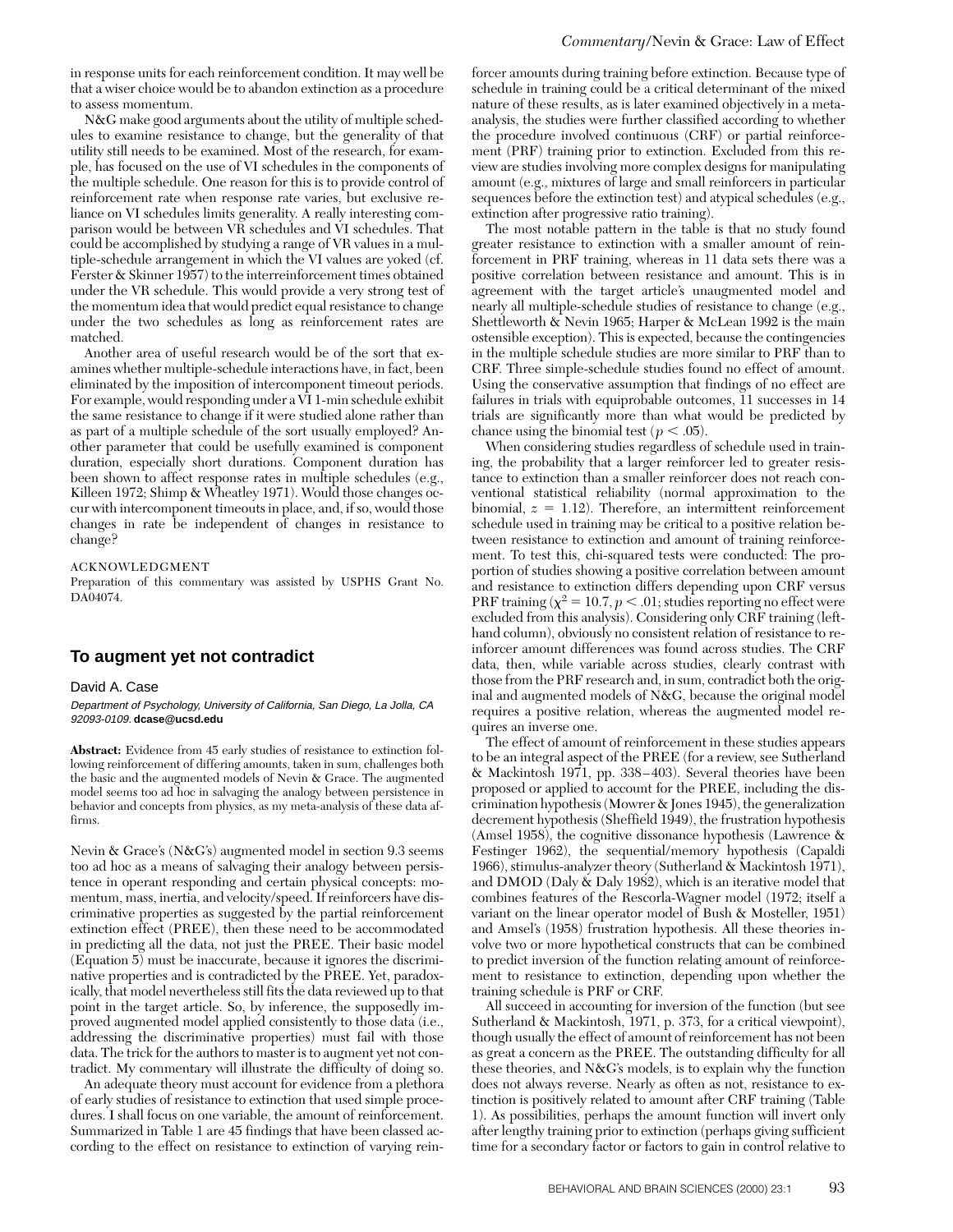|                             | Continuous Reinforcement                    | Partial Reinforcement              |
|-----------------------------|---------------------------------------------|------------------------------------|
| Increased amount, increased | Barnes & Tombaugh (1970)                    | Capaldi & Minkoff (1969)           |
| resistance to extinction    | Gonzales & Bitterman (1967)                 | Gonzales & Bitterman (1967)        |
|                             | Gonzales, Homes & Bitterman (1967)          | Gonzales & Bitterman (1967)        |
|                             | Gonzales, Potts, Pitcoff & Bitterman (1972) | Hulse (1958)                       |
|                             | Hill & Spear $(1962)$                       | Lamberth & Dyck (1972)             |
|                             | Ison & Rosen (1968)                         | Leonard $(1969)$                   |
|                             | Lewis & Duncan $(1957)$                     | Lewis & Duncan $(1957)$            |
|                             | Marx (1967)                                 | Likely, Little & Mackintosh (1971) |
|                             | Pavlik & Collier (1977)                     | Pavlik & Collier (1977)            |
|                             | Pert & Bitterman (1970)                     | Ratliff & Ratliff (1971)           |
|                             | Potts & Bitterman (1968)                    | Wagner (1961)                      |
|                             | Zeaman $(1949)$                             |                                    |
| Increased amount, decreased | Armus (1969)                                |                                    |
| resistance to extinction    | Capaldi & Sparling (1971)                   |                                    |
|                             | Fisher (1979)                               |                                    |
|                             | Gonzales & Bitterman (1969)                 |                                    |
|                             | Gonzales, Homes & Bitterman (1967)          |                                    |
|                             | Hulse (1958)                                |                                    |
|                             | Ison & Cook $(1964)$                        |                                    |
|                             | Lamberth & Dyck (1972)                      |                                    |
|                             | Leonard (1969)                              |                                    |
|                             | Likely, Little & Mackintosh (1971)          |                                    |
|                             | Marx (1967)                                 |                                    |
|                             | Ratliff & Ratliff (1971)                    |                                    |
|                             | Roberts (1969)                              |                                    |
|                             | Traupmann (1972)                            |                                    |
|                             | Wagner (1961)                               |                                    |
|                             | Zaretsky (1965)                             |                                    |
| No effect                   | Clayton (1964) Clayton (1964)               |                                    |
|                             | Hill & Wallace (1967)                       | Roberts (1969)                     |

Table 1 (Case). *Early simple studies of resistance to extinction following training with differing reinforcer amounts*

the primary, conventional component of response strength; see discussion by D'Amato 1969 and Mackintosh 1974, pp. 423–31; and, for recent support for the important role of training length on the PREE, see Zarcone et al. 1997). Or, perhaps species of fish, amphibians, and reptiles are less likely to show the paradoxical relation than species of birds and mammals (perhaps the second hypothetical construct or factor is a certain kind of inhibitory or discriminative process that is more manifest the greater the proportion of brain composed of cerebral cortex; see Bitterman 1975). What must not be overlooked in grand unifications such as the target article's attempt is that while there is a highly reliable positive correlation between resistance to extinction and reinforcer amount after PRF training in simple schedules, there are both negative *and* positive correlations between these variables in extinction after CRF training. Either Nevin & Grace's original or augmented models may possibly be modified to account for all or nearly all these data (not overlooking that due to the vagaries of empirical work, some of these studies may be unreplicable); or a completely different theory, such as some modification to one of those listed, may be required.

#### ACKNOWLEDGMENT

Manuscript preparation was supported by NSF Grants BNS 94-07206 and IBN-9870900 to the University of California, San Diego, with Edmund Fantino, principal investigator; and by other NSF grants to the University of California, San Diego, with Ben Williams, principal investigator. I thank Mathew Bell for assistance in researching Table 1 and for editorial comments.

Reprints may be obtained from the author at the Department of Psychology 0109, University of California, San Diego, 9500 Gilman Drive, La Jolla, CA 92093-0109.

## **Metaphors, models, and mathematics in the science of behavior**

#### A. Charles Catania

Uhl & Young (1967) Uhl & Young (1967)

Department of Psychology, University of Maryland Baltimore County, Baltimore, MD 21250. **catania@umbc.edu www.umbc.edu/~catania**

**Abstract:** Metaphors and models involve correspondences between events in separate domains. They differ in the form and precision of how the correspondences are expressed. Examples include correspondences between phylogenic and ontogenic selection, and wave and particle metaphors of the mathematics of quantum physics. An implication is that the target article's metaphors of resistance to change may have heuristic advantages over those of momentum.

In either everyday or scientific discourse, once we have noticed that different domains share a few properties, it may be fruitful for us to ask whether they also share other properties. Consider the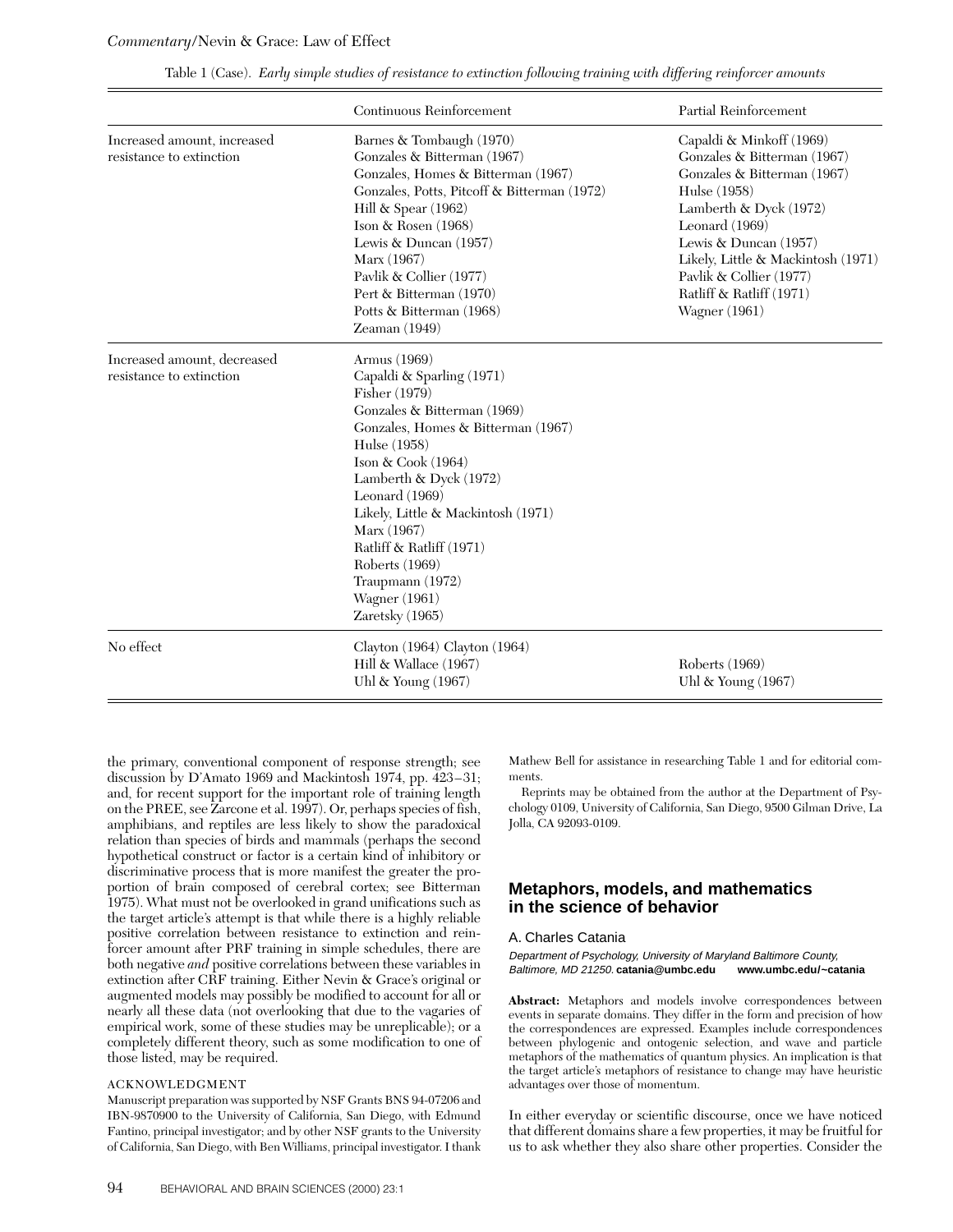Darwinian account of evolution in terms of natural selection. In selectionist accounts, it is important to say both what is selected and what does the selecting. In phylogenic selection, members of a population are selected by their environments (and for each individual, the other members constitute part of the environment). Phylogenic selection is paralleled by ontogenic selection, the selection of behavior as it occurs within the lifetime of an individual organism (the operant behavior of Skinner 1981). In this case, the populations are populations of responses, and the members of these populations are selected by their consequences (i.e., reinforced). The contingencies according to which responses produce consequences are properties of environments.

It is easy enough to find parallels between phylogenic and ontogenic selection once one begins looking (Catania 1987). For example, artificial selection was taken for granted in Darwin's time. It was the acceptance of natural selection that presented difficulties. Similarly, the artificial selection of responses is not at issue in contemporary accounts of behavior. It is obvious that the shaping of a variety of response classes can be accomplished in laboratory environments and other settings. The critical question is whether natural selection has a major role in shaping behavior in natural environments (for discussion of some implications, see Catania 1995). The issue has been largely resolved at the level of phylogenic selection, but the parallel case for ontogenic selection has not yet been closed.

It is also easy enough to find places where the parallels break down. For example, if other individuals constitute parts of the environment in phylogenic selection, in what sense are responses other than the reinforced response part of its environment? Other classes of responses may have other consequences (consideration of these classes might lead us to study concurrent operants), but other responses that are members of the reinforced class do not.

The examination of parallel properties in different domains is a feature held in common by different types of scientific accounts, often distinguished by the formal or structural properties of the discourse that followed from the parallels. The types may also vary considerably in their explicitness and in the precision with which the parallels are stated. For example, mathematical descriptions allow parallels between the numbers derived from mathematical operations and those derived from experiment. The correspondences will hold only up to a point. When they fail, the stage is set for new kinds of mathematics (in physics, the obvious examples are the relations among Newton's mechanics, Einstein's relativistic equations, and quantum mechanics).

Depending on whether accounts take the form of verbal discourse, mathematics, or some combination, we may speak of them in terms of metaphors, models, or mathematics (or some combination). As Lakoff and Johnson (1999) have argued in considerable detail, metaphor is a pervasive feature of everyday as well as scientific discourse, and the present point is that such accounts have similar relations to their respective subject matters despite the formal differences in their presentations.

The nature of the correspondences and the problems that follow from them may differ at different levels. For example, the metaphors of light as wave and particle break down at quantum levels but need not even be an issue at the level of the mathematics that comprises quantum mechanics. Discourse and mathematics are both classes of verbal behavior (cf. Skinner 1957), but as behavior they have different properties. The metaphors of the former need not correspond to the numerical properties of the latter. (How often have nonphysicists been puzzled as well as charmed by the many dimensions of fundamental particles because they tend to interpret those dimensions in terms of spatial metaphors rather than taking them as equivalent to nonspatial dimensions such as brightness or color?)

This brings us to Nevin & Grace's (N&G's) target article, because it too involves both verbal and mathematical components. Inevitably its metaphors will break down, as we explore the correspondences between mechanics and behavior systems. We may ask heuristic questions: For example, will this metaphor give us good ideas for new experiments or new ways of looking at existing

sets of data? But we must also ask whether features of the metaphor may sometimes be misleading.

As in relating the mathematics of signal detection to the behavior maintained by schedules of reinforcement (Nevin 1969), the present mathematical account elegantly relates the behavior maintained by schedules to preference and other phenomena. The mathematics will help keep us out of trouble by forcing us to be explicit about our assumptions and their implications. But, perhaps in a manner analogous to the relations of the wave and particle metaphors to quantum mechanics, the metaphorical parts of the account may cause difficulties.

A problem with the metaphor of momentum (and its related Newtonian terms) is that the behavior in question is maintained by the continuing delivery of reinforcers. It is not something that has been set into motion and then left to continue on its own. If we pursue the metaphor, we must see the maintained behavior as more like a vehicle that must continue to be fueled by having things constantly delivered to it. The present account may provide a reasonable description of how it slows down more or less quickly once those deliveries end, but if the slowing down occurs because the maintaining conditions have ended, the metaphor of momentum, despite its glorious association with the history of physics, may be more troublesome than the one with a more mundane history, that is, the metaphor of resistance to change. What, then, about possible extensions? Are the variables that produce resistance to change analogous to the resistance of some medium through which the behavior is traveling? And what is it that is doing the traveling (it may or may not be helpful to ascribe to it properties such as mass)?

As a subject matter, behavior is part of biology, and the behavior that we study has its origins in both phylogenic and ontogenic selection. Biology is a historical science, in the sense that it depends on the particulars of life as it has happened to evolve on our planet. So too is the science of behavior. As it applies to individual organisms, it depends on the particulars (the history) of the organism under study. N&G are to be commended for the parts of their metaphors that bring together aspects of behavioral data that were hitherto treated separately. But what about the mixing of metaphors?

It is reasonable to guess that we should be looking to metaphors, models, and mathematics that will show relations between the contingencies of selection that create classes of behavior (including the classes defined by stimuli, as in discriminative responding) and those that maintain and modify those classes. No doubt some of these issues will be addressed by other commentators as well as by N&G. In any case, it appears likely that, relative to the metaphor of momentum, the metaphor of resistance to change, with its implication that our main concern is with the rapidity with which behavior adjusts to new contingencies, will be the more lasting and robust metaphor. In other words, it may itself be more resistant to change than its alternatives (those others may lose their momentum).

## **Behavioral momentum: Issues of generality**

#### Steven L. Cohen

Department of Psychology, Bloomsburg University of Pennsylvania, Bloomsburg, PA 17815. **scohen@planetx.bloomu.edu**

**Abstract:** Nevin & Grace's behavioral-momentum model accommodates a large body of data. This commentary highlights some experimental findings that the model does not always predict. The model does not consistently predict resistance to change when response-independent food is delivered simultaneously with response-contingent food, when drugs are used as response disrupters, and when responding is reinforced under single rather than multiple schedules of reinforcement.

Nevin & Grace (N&G) have presented a powerful model of behavior that accommodates a large body of data. The notion that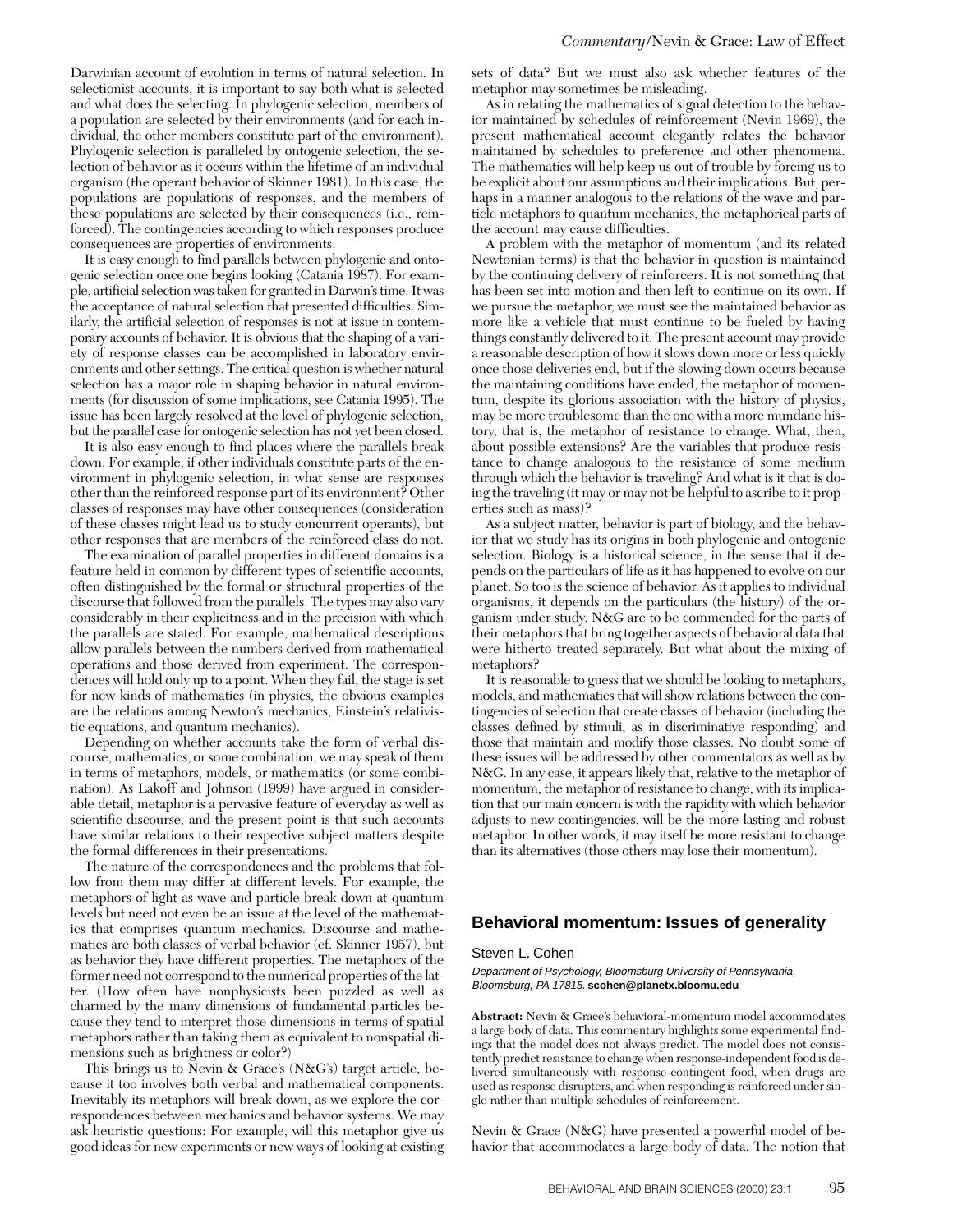## *Commentary/*Nevin & Grace: Law of Effect

behavior has two independent characteristics, rate and resistance to change, has great intuitive appeal. When a student tells me that he really "knew" the material on an exam, but that his performance deteriorated under the disruptive pressures of the test, I can assure him that his behavior lacked sufficient mass to pass the course.

My commentary highlights some findings that the model does not always predict, with the hope that modifications can be made and the model can eventually accommodate all of the data. N&G cite some of these discrepant findings in section 3.3 (Reliability and generality, para. 4). The contradictory data fall into two categories: type of disrupters and type of baseline schedules.

In a typical resistance-to-change test, responding is reinforced under a multiple schedule where components alternate, and rate of reinforcement is high in one component and low in the other. When responding is disrupted, response rates decline relatively faster in the component providing the lower rate of reinforcement (e.g., Cohen 1986; 1998; Cohen et al. 1993; Nevin 1974). Ideally, all disrupters of behavior should produce this effect, but they do not. N&G have adjusted their model in order to deal with the special properties of extinction (i.e., the generalization-decrement problem, sect. 9.3) but not with the inconsistent effects of drug disrupters and response-independent food delivered during the session. In short, not all studies show a direct relationship between rate of reinforcement and resistance to change.

There is evidence that drugs may decrease response rates in a manner consistent with the behavioral momentum model (sect. 10.2.1; see also Hoffman et al. 1987), but clearly this effect is not consistent. Cohen (1986) presented a wide dose range of four drugs to rats responding under chained variable-interval (VI) 30 s VI 30-s, multiple fixed-interval (FI) 30-s FI 120-s, and multiple VI 30-s VI 120-s schedules. Response-rate reductions following drug administration were not related to rate of reinforcement in components of these schedules, as the behavioral momentum model predicts, and it is unclear why studies with drugs produced different results. Furthermore, when response-independent food is delivered simultaneously with response-contingent food, there is no systematic relationship between rate of reinforcement and relative reduction in response rate (Cohen et al. 1993; Nevin 1984). For example, in one experiment pigeons responded under a multiple fixed ratio (FR) 30 FR 60 FR 90 schedule (Cohen et al. 1993). Free food delivered under variable time (VT) 20-s and VT 40-s schedules during each component reduced response rates but not in a manner consistent with the behavioral momentum model, that is, there was no relationship between rate of reinforcement and resistance to change.

A more serious challenge to the behavioral momentum model comes from studies that have used single, rather than more complex, schedules of reinforcement. In a single schedule, only one schedule (e.g., VI 30-s) of reinforcement operates within a session, and that schedule is correlated with the entire stimulus context of the experimental chamber. In a complex schedule (e.g., multiple, chained, concurrent), more than one schedule operates within the session and each schedule is correlated with a different discriminative stimulus. Most studies that support the behavioral momentum model have used complex schedules of reinforcement. There are studies with single schedules of reinforcement that have also shown a direct relationship between rate of reinforcement and resistance to change (e.g., Church & Raymond 1967). However, there are other studies that have examined single schedules of reinforcement and have not shown this relationship (e.g., Clark 1958; Cohen 1998; Cohen et al. 1990; 1993). Cohen et al. (1990) trained rats to press a lever for food under FR 40, 80, and 160 schedules across successive conditions. Resistance to extinction was not directly related to rate of reinforcement, even though rats had extensive baseline training, and data were analyzed as proportions of baseline response rates. Rather, the partial reinforcement extinction effect (PREE) was observed, with greater resistance to extinction under the FR 160 than under the FR 40 schedule.

In a later study, Cohen et al. (1993) performed a systematic comparison of resistance to change in single and multiple schedules with rats and pigeons as subjects, using tests of prefeeding, response-independent food, and extinction. There was no direct relationship between rate of reinforcement and resistance to change in single FR, variable ratio (VR), FI, and VI schedules for rats or pigeons, but there was a direct relationship in the multiple schedules. Cohen (1998) also compared resistance to prefeeding and extinction in the same rats that were trained under both single VI 30-s and VI 120-s schedules across successive conditions and multiple VI 30-s VI 120-s schedules. With prefeeding there was no relationship between rate of reinforcement and resistance to change in the single VI schedules, but there was a direct relationship in the multiple schedules. In the single-schedule condition, resistance to extinction was greater under the VI 120-s schedule than under the VI 30-s schedule (i.e., the PREE), but again with multiple schedules resistance to extinction was greater under the VI 30-s schedule.

It is presently unclear why some single-schedule studies produce data consistent with the momentum model and other studies do not. Cohen's (1998) data suggest that the momentum model is most applicable in conditions where different rates of reinforcement and their correlated stimuli alternate frequently over a relatively short time span. N&G point out the potential applications of the momentum model in clinical interventions (sect. 10.0). A relevant question may be to what extent the "real" world is like a single schedule, and how much it is like a multiple schedule. Further research and modifications of the momentum model should answer these questions.

## **The role of context in choice**

#### Edmund Fantino

Department of Psychology, University of California, San Diego, La Jolla, CA 92093-0109. **efantino@ucsd.edu**

**Abstract:** Nevin & Grace identify a difference between the predictions of delay reduction theory and the contingency-ratio account underlying behavioral momentum approaches to choice. This is shown not to be a true difference. The role of the overall context of reinforcement must be carefully incorporated by any theory of choice.

Behavioral momentum is a promising concept that does an admirable job of unifying and accounting for many of the important findings in the psychology of learning and motivation. Especially important is the suggestion that response rate depends largely on response-reinforcer relations and that resistance to change depends largely on stimulus-reinforcer relations. The theory also promises to make important contributions in applied areas including drug abuse and self-control. I will restrict my brief comments to the area of the target article that makes closest contact with our own work, namely, preference and reinforcement value in that venerable choice paradigm, the concurrent-chains approach.

According to delay reduction theory, the effectiveness of a stimulus as a conditioned reinforcer may be predicted most accurately by measuring the reduction in the length of time to primary reinforcement calculated from the onset of the preceding stimulus (Fantino 1969). Expressed differently, the greater the improvement (in terms of temporal proximity or waiting time to reinforcement) that is correlated with the onset of a stimulus, the more effective the stimulus will be as a conditioned reinforcer. Although this hypothesis has been extended to areas such as selfcontrol, elicited responding, three-alternative choice, observing, operant analogues to foraging, percentage reinforcement, and the serial-position effect in short-term memory, the hypothesis was first developed to account for choice in the concurrent-chains procedure. Support for this theory comes primarily from the concur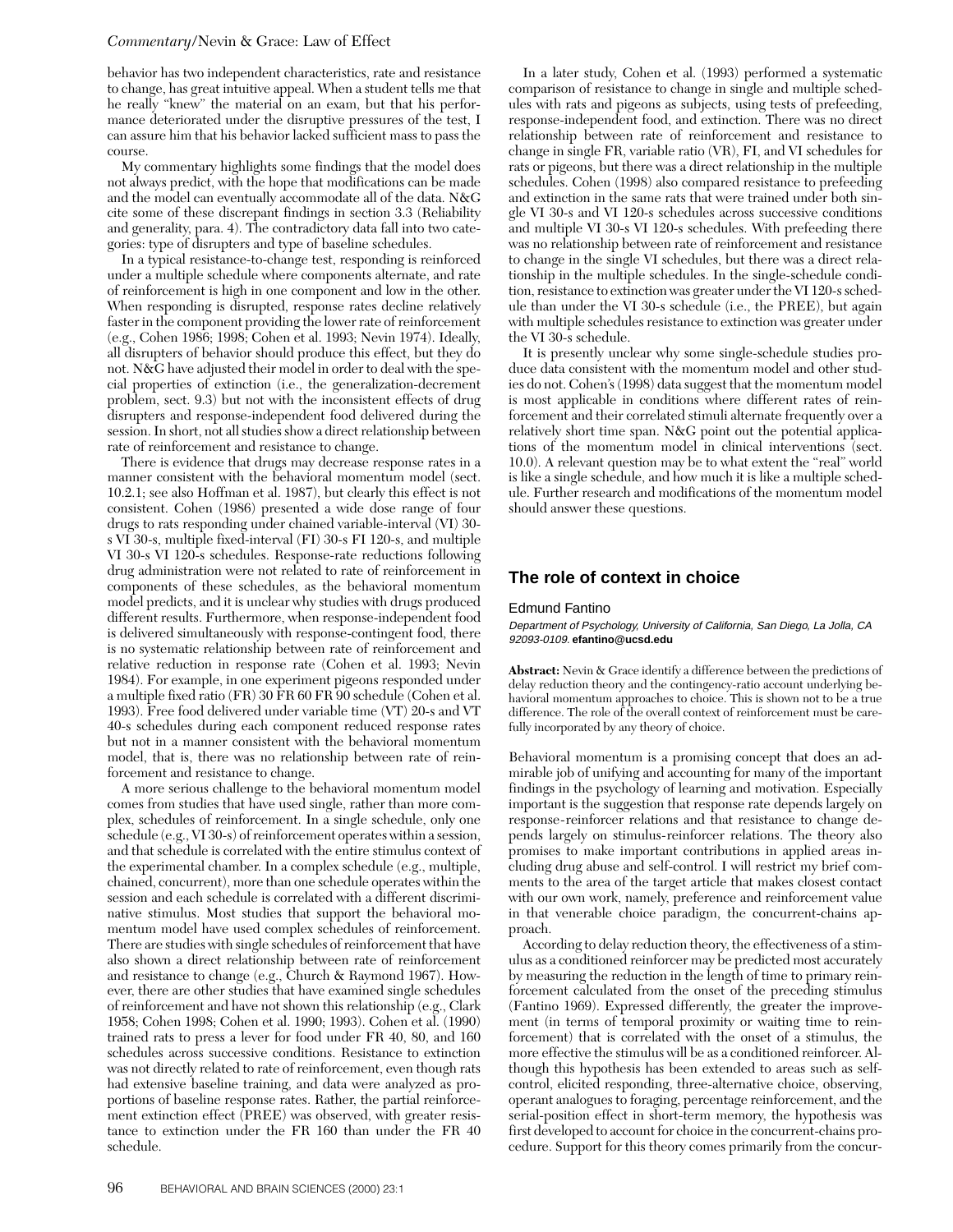rent-chains procedure and from the successive-encounters procedure developed to assess aspects of optimal foraging theory (for references and background, see Fantino & Abarca 1985 and Fantino et al. 1993). Nevin & Grace (N&G) point out that while the accounts of preference provided by delay reduction theory and by the contingency-ratio account that underlies behavioral momentum theory are largely similar, "there may be an important difference" (sect. 6.2, para. 3). I will argue that this difference is more illusory than real. In presenting the argument, I will raise a theoretical question about behavioral momentum that the authors may choose to address in their reply.

N&G discuss Nevin's (1992a) clever experiment in which the interval between two multiple-schedule components is varied. As required by the contingency-ratio account, relative response strength in the two components is "roughly invariant with respect to the length of the time-out periods between components" (sect. 6.2) (which, of course, do influence the overall rate of reinforcement). N&G then make the following important point:

If the initial-link choice periods that precede access to the terminal links in concurrent chains are functionally equivalent to the timeout periods that precede multiple-schedule components, initial-link length should also have no effect on preference. However, according to delay reduction theory and as shown by Fantino (1969), preference for the richer terminal link in concurrent chains varies inversely with the length of initial-link choice periods. . . . If resistance and preference are similarly determined, this difference must be resolved. (sect. 6.2, para. 3)

I submit that the intercomponent intervals in Nevin's (1992a) multiple-schedule study are more comparable with the intertrial intervals studied by Williams and Fantino (1996) and by Goldschmidt et al. (1998) with concurrent-chains schedules. These studies sought to answer the very question of whether time between schedules (or trials) is "functionally equivalent" to time in the choice phase (initial links). For example, as in Nevin's study with multiple schedules, Goldschmidt et al. (1998) manipulated overall time to reinforcement but did not change local contingencies on a given trial. We know, and the results confirmed, that lengthening the initial links (choice phase) has a dramatic and quantifiably predictable effect on preference. Would lengthening the time between trials (that is the prechoice interval) have the same effect? In both sets of studies, no matter what we tried, the answer was the same: The intertrial interval had no effect on preference. This raises the likelihood that the intercomponent intervals in Nevin's study are not at all "functionally equivalent" to the choice phase in concurrent chains, in which case the "important difference" between the two approaches may not be a difference at all.

I close with two questions. First, how does behavioral momentum theory deal with the very different effects produced by changing the duration of the choice phase and changing the duration of prechoice periods as in Williams and Fantino (1996) and Goldschmidt et al. (1998)? I suspect that the answer will be, "the same way delay reduction theory does – as in the Goldschmidt et al paper." Second, I am intrigued by how far one can go in discounting intercomponent durations and pose the following "thought experiment" (after Nevin, 1992a). Suppose that the intercomponent interval were better integrated into the rest of the multiple schedule (i.e., took on less of the trappings of "dead time" that the subject evidently begins to discount, both in Nevin's study and our own). In particular, instead of a 60-second period between the two components of the multiple schedule, apportion this period into 30 discriminable 2-second periods during the components. Would they now affect relative response strength? My suspicion is that indeed they would. Some subtle effects of reinforcement context on choice were reported by Jacob and Fantino (1988). N&G might explore how their view accounts for these data. More generally, I suggest that for both delay reduction theory and behavioral momentum theory, researchers should pay careful attention to the overall context of reinforcement in any constructed situation.

#### ACKNOWLEDGMENT

Preparation of this commentary was supported by NSF Grant IBN-9870900 and NIMH Grant MH57127-1 to the University of California, San Diego.

## **Experimenter momentum and the effect of laws**

Gregory Galbicka<sup>a</sup> and Robert Kessel<sup>b</sup>

aDivision of Neurosciences, Walter Reed Army Institute of Research, Washington, DC, 20307-5100; bElectro-Optics Technology Section, Naval Research Laboratory, Washington, DC 20375-5354. **gregory.galbicka@na.amedd.army.mil kessel@ncst.nrl.navy.mil**

**Abstract:** Nevin & Grace invoke a behavioral metaphor from the physics of momentum. The idealized assumptions they invoke are argued to translate to behavior only in the limited case of steady-state, constant-probability VI responding. Rather than further refine this limit case, mathematical models should be applied to generalizations of the limit case itself, broadening our understanding of behavioral processes.

Nevin & Grace present a metaphor of behavioral momentum in which frequently reinforced responding is increasingly difficult to disrupt. The analogy is good as far as it goes, but how far does it go? Is it a general principle of behavior from which to extrapolate clinical practice, or a mathematical "limit" case that models one quantitative relation at the expense of a more general understanding of behavioral processes?

The majority of this and other mathematical modeling in behavior analysis relies almost exclusively on rates of responding (typically pigeons' key pecking) under constant probability VI schedules. The prevalence of this procedure stems from its ability to muddle thoroughly momentary control over behavior. Although VIs generate wonderfully straight functions once the proper transforms and free parameters have been defined, one has to wonder how useful the uncovered "order" can be. In stripping away the moment, have we eliminated what makes behavior worth studying in the first place? If so, the limit case remaining (the ubiquitous VI) does little to model everyday experience, and as such can hardly be said to provide a general understanding of the behavioral processes at work.

This is not to disparage the development of mathematical models based on physics or any other science. We must recognize, however, the simplifying assumptions physicists use in generating and evaluting their models, and if they are adopted, be willing to abide by them. The physical model of momentum presented here, for example, describes the linear mechanics of completely elastic systems, in which momentum and energy are both conserved. Two billiard balls collide, and the velocity and kinetic energy of each is affected in a very specific, quantifiable fashion so that the total available to the system remains unchanged. (The authors present a model in which an environmental "disrupter" affects a "behavior," but in truth the analogy should have both affecting each other.) Furthermore, this physical interaction is entirely temporally symmetric: Reversing initial and resulting conditions does nothing to change the interaction or its mathematical characterization. In one temporal frame of reference, the balls enter from the left, collide, change course, and exit stage right. In the other, they enter from the right in mirror fashion and exit stage left. Newton cares not which direction the arrow points.

Is behavior such a system? Well, the answer depends, like physical systems, on your frame of reference and how closely you look. Clearly, the interaction between behavior and environment is not strictly elastic. Behavior is not conserved, that is, it does not continue unimpeded at a given strength without external support. Behavior is a dissipative system in the physicist's sense; energy is not conserved but is instead modified with each interaction. Environmental interactions add or subtract the energy associated with a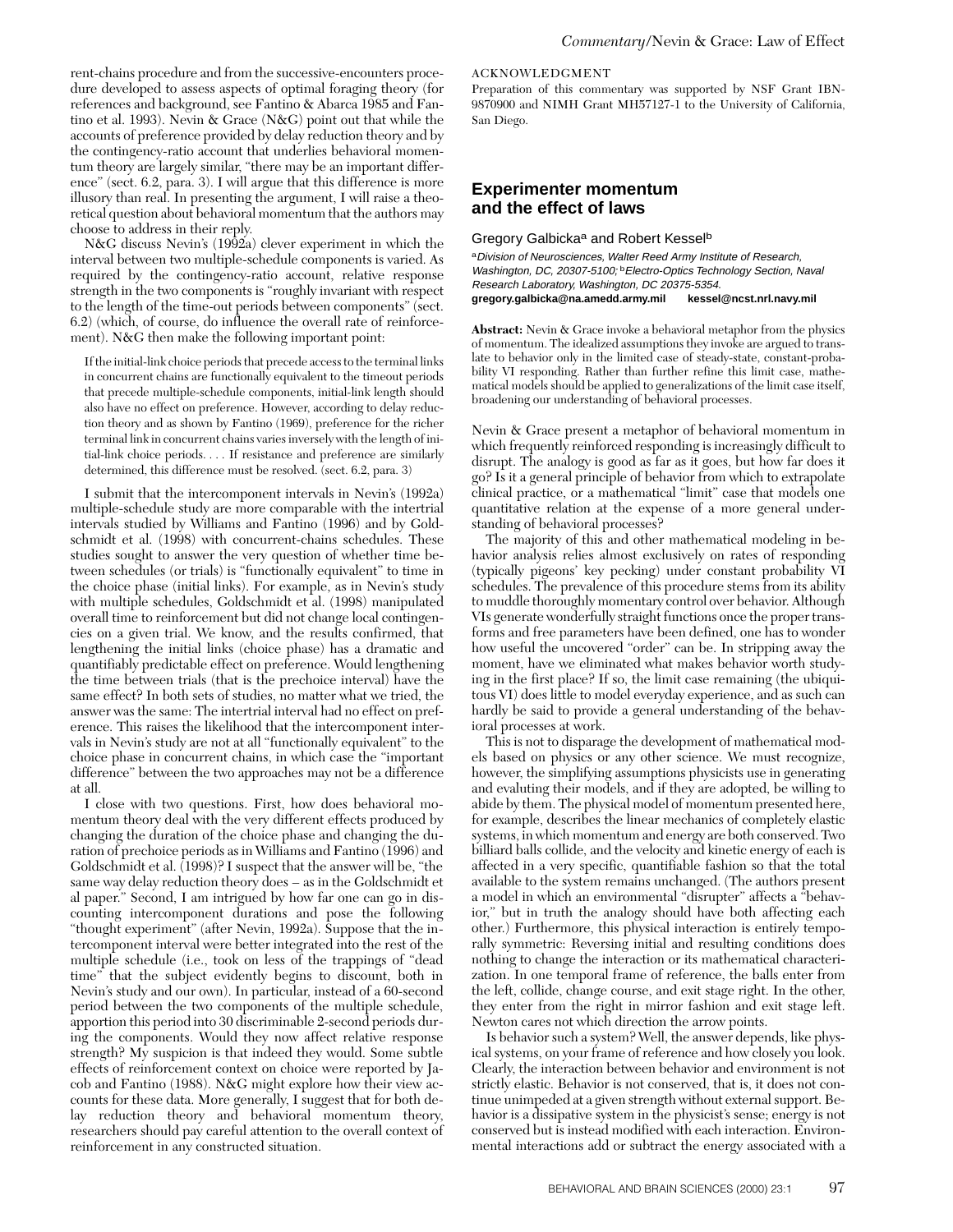## *Commentary/*Nevin & Grace: Law of Effect

particular behavior. The occurrence of the behavior itself has an impact on future responses. Behaviors, unlike billiard balls, are not separate and independent events. If we align 1,000 meters and call it a kilometer, every meter therein is identical and interchangeable with every other. If we *run* 1,000 meters, however, few would argue every meter's interchangeability. Each meter run is different from the preceding one, *precisely because the preceding one preceded it.* Hence, although a collection of 1,000 responses generates a rate, it is a mistake to treat that rate as a singular entity. How those responses, and the consequences they generate, are distributed in time, can in only a few special circumstances be ignored. Under the vast majority of cases, the distribution of those responses and events are critically important to understanding either.

Thus, behavior, in addition to not being an elastic system, is also not temporally symmetric. Our billiard table model lacks a critical asymmetry. In truth the model works better if we first dip the balls in molasses. Now, each rolling ball changes the table, leaving a film of molasses where it passed, and leaving particular sticky pools around areas of past "collisions" with other responses and stimuli. Future rolls are neither entirely constrained or unconstrained, but will be affected whenever they intersect a previous path. Two special circumstances exist where previous rolls do not affect the current one: when no balls have rolled on the table previously (the very first response), and when the table is uniformly covered with molasses. The latter will occur only if we take extraordinary measures to ensure that collisions occur equally randomly around the table (i.e., if we explicitly discourage attraction to any particular portion of the table). Once the table is uniformly covered, all paths are again "isotropic" and a (now sticky) symmetry is restored. It is this characteristic that endows the constant-probability VI schedule with special significance as a behavioral baseline. By eliminating any temporal structure to behavior-environment interactions, it generates at asymptote a local behavioral arena that is, if viewed from sufficient distance, a uniform, gooey slate. Under these conditions, local response structure is isotropic and the asymmetry of acquisition yields to the symmetry of VI steady state.

In and of itself, this poses no problem, provided we recognize it as a particular limiting case of the model. What we do next is allimportant. In modeling physical systems, there are two options. One is to recognize explicitly the various limiting conditions of the model and then begin independently relaxing each limitation systematically. The other is to maintain the limiting conditions, while increasing the complexity of the interaction studied. Once Galileo finished rolling individual balls down inclined planes, his successors could either investigate how changing the balls or the planes affected the relationship, or they could roll two balls down two identical planes and watch them collide in a central arena. The first requires a somewhat fresh start anchored firmly to the limit case (e.g., coefficients of friction can be defined for different materials, but they have to limit to zero on frictionless surfaces). The second builds on the established relation and extends it to more complex situations. The first generalizes, while the second further specializes. Our discipline has spent relatively little time on the former route and has increasingly taken the second path, progressively circumscribing an increasingly specialized behavioral paradigm that rarely reflects real-world behaviors. Are everyday responses truly "free" operants, emitted with equanimity at all points in time and under all circumstances, free of influence from prior responses, and generating consequences with a fixed but random rate? Few responses satisfy this description, and yet we model them as if they did. We seem to be caught up in a momentum of our own, imparted by the initial success of Herrnstein's formulation, wherein we cannot see past the limit case in which it works and begin to address the more difficult questions of why it does so.

The example of behavioral momentum illustrates the effect of laws, particularly when few in number. Laws tend to overly restrict the behavior of scientists and generate a momentum of their own. Although behavioral momentum may be an academically important refinement, what it adds to a general understanding of behavior is extremely limited because of the limited nature of the requisite paradigm. We applaud the attempt to model a behavioral relation mathematically, but wish to provide enough of a disruption to transfer some of this energy to expanding the limiting conditions, rather than further refining them. Can we make our mathematical relations handle temporally, topographically, and/or environmentally structured responding? Can we delineate the momentary changes that generate the steady-state limit case that forms our present mathematical foundation? If we cannot, we must seriously question the relevance of our models to everyday life, just as we would question physical models if they only worked in the idealized realm of the physicist but could not be extended to the broader, real world of the engineer.

## **Momentum feeds forward**

#### R. Allen Gardner and Matthew H. Scheel Center for Advanced Studies, University of Nevada/296, Reno, NV 89557. **gardner@unr.edu scheel@scs.unr.edu**

**Abstract:** Nevin & Grace present a fresh and thoroughly empirical argument undermining the traditional view of learning based on response contingent reinforcement. We endorse the main points in the target article and relate them to an ethological feed forward principle that complements the principle of behavioral momentum.

In the conventional view, response contingent reinforcement is the only plausible basis for so called "general process learning theory." Traditionally, the general process always works – except when it fails. Exceptions must be explained away one by one as unrelated artifacts of extraneous biological processes. The ethology of behavior appears in this traditional view as a fragmented antithesis of general process learning theory.

In contrast, arbitrary learning is a central feature of ethology. Von Frisch (1950, pp. 6–8) showed that bees under field conditions could learn to return to an arbitrary color after a single experience of food and color. Tinbergen (1951, pp. 97–100) showed that wasps in the field use arbitrary landmarks to return to nests and feed their larvae. Massive research documents the memory of birds for specific caches of food. Birds recover a high proportion of food that they cached themselves and a low proportion of food cached by other birds of the same species, indicating that they cache their food in arbitrary locations. Birds remember a staggering number of different caches, far beyond any feats of memory ever demonstrated in the operant conditioning chamber (Vander Wall 1990, pp. 158–69). They must remember each location after a single experience. Reinforcement must be irrelevant, because they consume all the food in each cache on the first return visit.

Learned patterns that at first seem unrelated to behavioral biology reveal their ethological roots on closer inspection. Popular animal shows amaze audiences with bears riding bicycles and porpoises walking backward on their tails, but successful trainers only capitalize on species-specific patterns (Hediger 1955). Male bears fight by striking with their fore paws while standing erect on their hind legs. They must balance on two legs to engage in this speciesspecific agonistic pattern. Bears transfer this two-legged pattern to dancing to music or riding a bicycle. Backward tail-walking appears spontaneously in untrained porpoises (Pryor et al. 1969). The dancing of the famous Lipizaner stallions is their species-specific mating display set to music. Arbitrary experience connects ethological patterns of response to arbitrary patterns of stimulation. Arbitrary learning emerges seamlessly from obligatory biology.

In the target article and throughout their work, Nevin & Grace (N&G) and their associates show that the common practice of calling food, water, and other commodities "reinforcers" creates much confusion. "If resistance to change is identified with re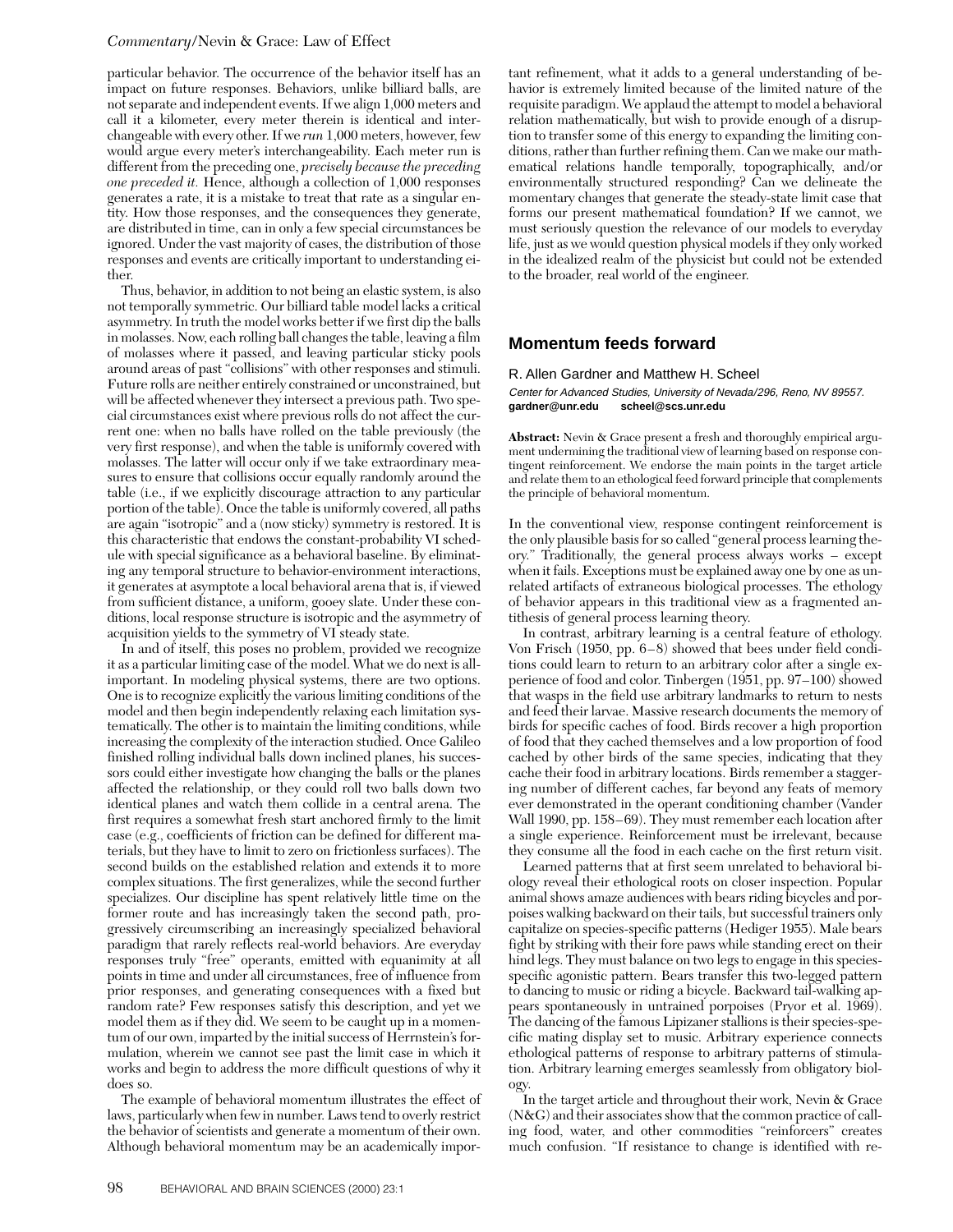sponse strength, and reinforcement is presumed to strengthen responding, one must conclude that response-contingent reinforcement does not reinforce!" (Nevin et al. 1987, p. 29). In many common, easily replicated situations, increases in putative reinforcers yield decreases in reinforced responding. If a reinforcer is something that reinforces, then we cannot say that more reinforcers yield less reinforcement without doing violence to language. Such usage must confuse any discussion.

Suppose that we replace the interpretive term reinforcer with the descriptive ethological term sign stimulus or S\*, a stimulus that evokes an ethological action pattern. Food evokes ethological patterns of lever-pressing and alley-running in rats and key-pecking in pigeons apart from any contingency (Gardner & Gardner 1988, pp. 430–40; 1988, pp. 152–69). Even in the case of so called "stimulus change reinforcement," stimulus change is an S\* that evokes responding (Campbell & Sheffield 1953; Gardner & Gardner 1998, pp. 178–80). Putative reinforcers evoke the to-be-conditioned response, R<sup>c</sup>, at the outset of experiments without any contingency whatsoever. More precisely,  $R<sup>c</sup>$  begins early in an action pattern evoked by an S\*, just as salivation begins earlier than chewing and swallowing in the action pattern of eating.

A mass of experimental evidence in the target article, plainly contradicts Skinner's (1938, p. 20) response-reinforcer (R–S\*) formula. Taken literally, the R-S\* formula implies that pressing and pecking blindly increase with reinforcement and only lead to lever-pressing and key-pecking by chance when these stimulus-independent responses happen to engage the levers or keys of an operant conditioning chamber. Rats do not press the air in the Skinner box, they press the lever. Pigeons do not peck the air in the Skinner box either, they peck the key. Real animals must always direct instrumental or operant responses at target stimuli.

Traditionally, Pavlovian conditioning is S-S\*, but the concept of a behavioral unit without a response is as contrarian as the concept of a behavioral unit without a stimulus. Without some response indicator, it is impossible for any actual experiment to measure any actual effect of conditioning. In Pavlov's classical procedure, the food S\* evokes an ethological action pattern that includes salivation. Furthermore, salivation begins early in the pattern. With repetition of light followed by food, salivation begins just before the usual time that food appears. Stretching out the time between light and food disturbs the pattern, at first. With repetition, however, Pavlov showed that salivation would appear as much as 30-min after the light, when that was the rhythmically repeated interval between light and food (Pavlov 1927/1960, p. 41). Salivation always appears just before the food as long as rhythmic repetition of light and food predicts the time that an S\* will arrive. The light serves as a time signal rather than a food substitute.

All procedures for instrumental or operant conditioning include an  $S^*$  that evokes an  $R^c$  at the outset of the experiment. Every time the apparatus in the operant conditioning chamber delivers food and every time that a rat finds food in the goal box of a maze, the procedure contains the elements of Pavlovian conditioning. Conditioning by contiguity must enter into every conceivable example of instrumental or operant conditioning. Is there anything that contingency can add to learning by contiguity alone?

R. Gardner and Gardner (1988; extended and amplified in Gardner & Gardner 1998) discuss the lack of evidence for the traditional notion of response-contingent reinforcement, the phlogiston of psychology. This target article, reviews a body of evidence that further undermines the traditional view. N&G's behavioral momentum acts forward like causal principles in the rest of natural science in welcome contrast to the teleological backward action of traditional response contingent reinforcement. The target article attributes behavioral momentum to S-S\* association. The trouble with S-S\* association as a principle of learning is that it entails stimulus substitution. The trouble with stimulus substitution is that the conditioned response  $\mathbb{R}^c$  is distinctly different from the response to  $S^*$ . An  $R^c$  is an appropriate response to an arbitrary stimulus that appears before  $\hat{S}^*$  ( $\hat{S}^a$ ) because it is an early fraction of the action pattern evoked by the S\*: prefeeding as opposed to eating, predrinking as opposed to drinking, and so on.

While heartily agreeing with the target article on the experimental events that produce behavioral momentum and support resistance to disruption, this commentary urges Nevin & Grace to consider S<sup>a</sup>-R<sup>c</sup> contiguity as the mechanism of conditioning.

## **Amassing the masses**

#### Scott Hall

#### School of Psychology, University of Birmingham, Edgbaston, Birmingham B15 2TT, United Kingdom. **s.s.hall@bham.ac.uk**

**Abstract:** Nevin & Grace (N&G) buttress their metaphor with some good props. However, it is still not clear what momentum is analogous to. If momentum is a measure of strength, then the authors should say so *and* tell us how to calculate it. Furthermore, if "other" behavior can be introduced into the equation (and N&G's foray into the applied world suggests that it can), it is unclear when the masses are accrued and how much is accrued to each behavior.

The trouble with a metaphorical analysis is that sometimes you can't always see the wood for the trees. If velocity is analogous to response rate, and mass is analogous to resistance to change, what is behavioral momentum analogous to? Surely, behavioral momentum *is* that hypothetical construct we've all come to know and love so much: response strength. However, if resistance to change is analogous to response strength, as Nevin & Grace (N&G) suggest, then we've been using the wrong dependent variable; worse yet, N&G don't make it clear how to use the right one, momentum.

In section 2.4, they use the analogy of a "reinforced" concrete wall to explain the concept of behavioral mass. A better analogy was given by Nevin at a conference: two trucks traveling at constant (but different) speeds, one carrying a heavier load. The different speeds represent the different response rates in two components of a multiple schedule and the mass differential represents the resistance to change of responding in the two components. Crucially, we can't *see* the mass differential until both drivers simultaneously apply the brakes (analogous to extinction?) and the heavier truck takes longer to stop.

But hang on. If the truck takes longer to stop because it has more mass, will it not also take longer to get going? This means that latencies should be longer for behaviors with more mass. Conversely, latencies should be shorter for lighter behaviors. Is there any evidence for this? If so, this would strengthen N&G's metaphor but would also have serious measurement implications, because rate includes latency and anything that increases latency should decrease rate.

Measuring relative resistance is a nifty idea, however. No problem for two operants or a single operant in two components of a multiple schedule. But what about a single operant maintained by a single schedule? Presumably, "other" behaviors can also acquire mass, right? Why not measure resistance relative to "other" behavior? Problem. Just what is the response-independent free-food disrupter doing? Reinforcing and amassing other behaviors?

Of course, for applied behavior analysts such as myself, the most important implication of Nevin & Grace's work is for the assessment and treatment of problem behaviors. Reinforcing "other" behaviors incompatible with an undesirable behavior is a common tool for us. It will decrease the rate of the undesirable behavior. So far, so good. But Nevin & Grace suggest that this intervention might inadvertently increase the mass (resistance) of the undesirable behavior. This is bad news. But when does it do that? What are the laws for allocating mass to the target behavior versus the "other" behavior? If *both* get heavy, that would also be good news for a behavior analyst trying to maintain an appropriate behavior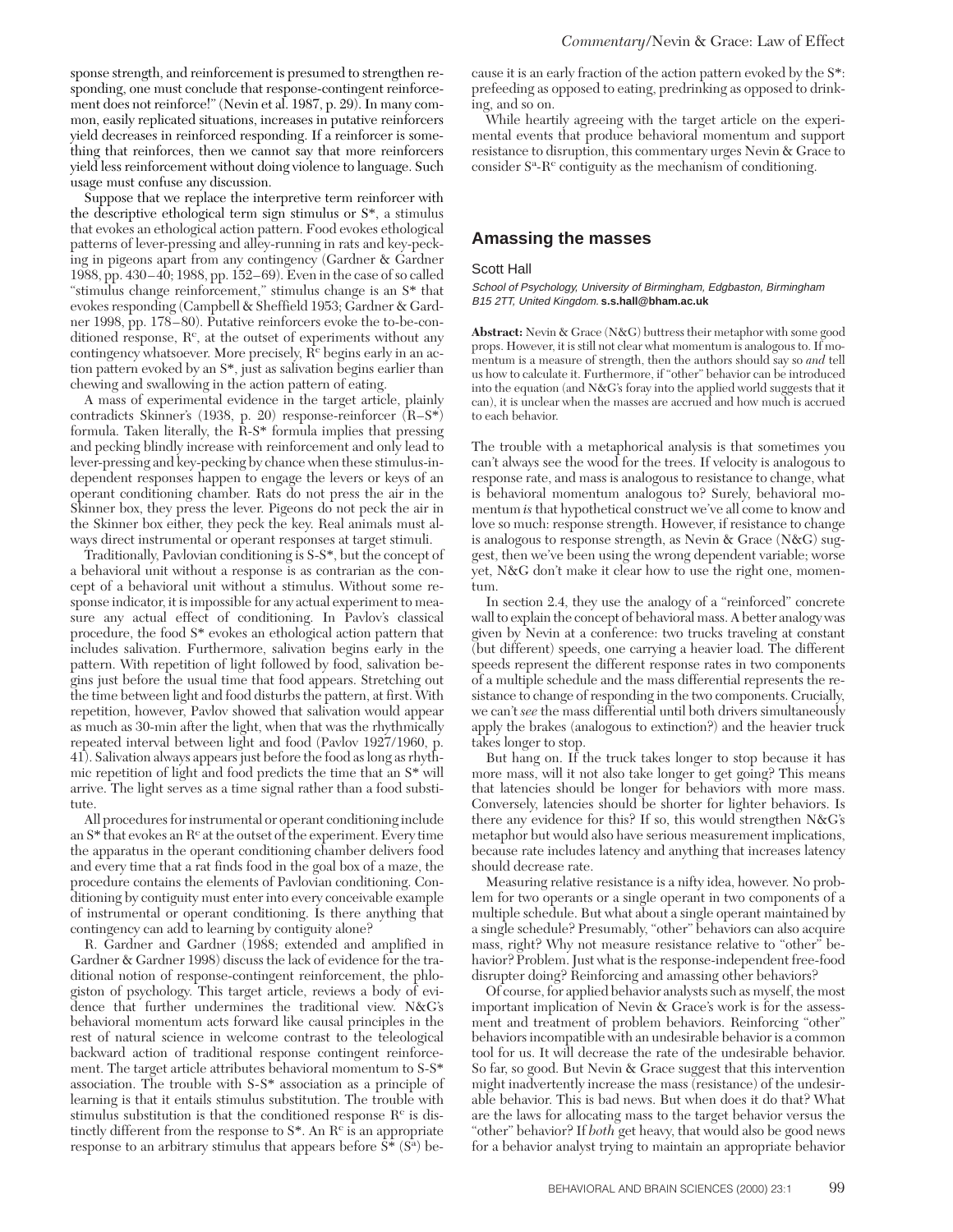#### *Commentary/*Nevin & Grace: Law of Effect

in a client's repertoire. Quite simply, we need to know more than they're letting on.

## **Problems with the concept of force in the momentum metaphor**

David Harper

School of Psychology, Victoria University of Wellington, Wellington, New Zealand. **david.harper@vuw.ac.nz www.vuw.ac.nz/psyc/harper/harper.html**

**Abstract:** Although the momentum metaphor is successful in many ways, there remain problems with the adequacy of the notion of a force in the behavioral sense and the question of whether the conditions used to apply force can truly be separated from the conditions that establish and maintain behavioral mass.

The metaphor of behavioral momentum outlined by Nevin & Grace (N&G) has a great deal to recommend it in terms of both practical utility and generality. Two important challenges to the generality of the momentum metaphor are noted by N&G. One challenge arises from the failure to demonstrate differential resistance to change across multiple-schedule components when drugs are used to disrupt responding (Cohen 1986). Care needs to be taken, however, when interpreting the effects of drug-induced disruption on responding, because drugs may simultaneously degrade the stimulus control exerted by the discriminative stimuli (e.g., by impairing perceptual processes). Consequently, the conditions being used to maintain a differential resistance to change (the stimulus-reinforcer contingencies according to N&G) are not clearly associated with a given component. Harper (1999) demonstrated that whereas drugs that disrupt stimulus control fail to produce a differential resistance to change in responding dependent on baseline reinforcer conditions, drugs that do not disrupt stimulus control produce alterations in responding that are consistent with N&G's theory. Therefore, many drugs may not lend themselves to an analysis in terms of resistance to change, not because of a problem with the generality of the momentum metaphor, but because of multiple and confounding effects of those drugs on behavior.

Another challenge to the generality of the momentum metaphor comes from studies that have sought to disrupt responding via changes in maintaining within-component reinforcer conditions (e.g., Harper & McLean 1992). Such studies have found that responding in the presence of the discriminative stimulus associated with the lower rate or amount of reinforcement does not necessarily change more relative to baseline than responding associated with the higher rate or amount of reinforcement. Recent findings, however, suggest caution when interpreting the effects of within-component reinforcer manipulations on resistance to change. For example, Harper (1996) demonstrated that applying force (in terms of the momentum metaphor) via changes in maintaining reinforcer rate combine with those aspects of the reinforcement context being used to establish a resistance differential across components (e.g., reinforcer duration in the case of Harper & McLean 1992). Effectively, within-component alterations in reinforcer conditions confound the very conditions being used to maintain a differential resistance to change. For example, a change in the reinforcer rate from 60 to 20 reinforcers per hour applies a greater force to responding that is maintained by 2 seconds of access to food reinforcement compared to responding that is maintained by 6 seconds of access to reinforcement. Therefore, as with the drug research, an inability to demonstrate differential resistance to change following within-component manipulations may not be the result of a problem with the momentum metaphor itself but a problem in the way force is applied to assess behavioral resistance.

Although the momentum metaphor may turn out to be rela-

tively resistant to the apparently contradictory evidence reviewed above, there remain several issues that challenge its generality and adequacy, especially with regard to the idea that various forms of disruption (e.g., response-independent food, extinction, prefeeding) act in a manner analogous to the physical concept of force. One major problem arises from a closer consideration of the issues surrounding within-component forms of disruption. Specifically, extinction not only disrupts responding, and thereby provides a means to assess resistance to change, but also removes the mass-producing conditions (i.e., the reinforcing conditions that establish the relevant stimulus-reinforcer contingencies). Therefore, introducing extinction should not reveal a differential resistance to change across components in which responding was originally maintained by different reinforcer rates. However, the studies employing the extinction procedure are some of the most commonly cited studies used to demonstrate the generality of the momentum metaphor. It is unclear how a disruptor such as extinction can simultaneously remove the conditions maintaining the stimulus-reinforcer contingencies but still produce a differential resistance to change (e.g., Nevin 1992b; Nevin et al. 1984).

In Equation 17, N&G suggest a modification to their basic model that incorporates an additional parameter (*dr*) that might capture the additive effects of terminating the reinforcer rate in extinction. However, their approach not only fails to account for the observation that extinction sometimes produces increases in responding following continuous reinforcement (Mackintosh 1974) but also the observation that response rates can increase following the introduction of short durations of free food during an intercomponent interval (Harper 1996). Therefore, although the momentum metaphor spelled out in N&G's equations may work well in describing the extent of response rate decreases, it does less well accounting for response rate increases following the same type of disruptor or force.

The adequacy of the notion of disruptive events acting in the same way as a force in classical physics is also questioned by the observation that in the physical sense a constant force continues to slow a moving object (e.g., a brake continuously applied to a car rolling down a hill continues to decelerate the car until it stops), but, with regard to behavior, force does not necessarily appear to act in this same manner. For example, Harper and McLean (1992) demonstrated that in the first session of intercomponent food disruption, responding reduced to an extent dependent on the reinforcer conditions associated with responding in each component. This reduction in responding was still present even after 15 to 30 sessions of exposure to the disruptive event – but the extent of disruption was no greater the longer subjects were exposed to it. Thus, unlike a physical force, such as a constantly applied brake on a car, a behavioral force appears to suppress responding to a given level but then maintain it there.

Perhaps the greatest challenge is to elucidate exactly what is being disrupted when a force is applied. According to the momentum metaphor, responding does not decrease because of a disruption to stimulus-reinforcer contingencies (because these contingencies maintain the differential resistance to change observed across components). Perhaps such manipulations produce a weakening of the response-reinforcer relationship. But if a weakening of response-reinforcer contingencies is the mechanism by which a force reduces responding, we are left with the interesting situation that although reinforcement is coming from one source (e.g., food from a hopper), its relationship with the response it precedes appears to be quite independent to its relationship with the discriminative stimuli that preceded that reinforcement. That is, disruption degrades the value of the reinforcer in the context of the response-reinforcer contingency, while simultaneously maintaining the value of the reinforcer in the context of the stimulus-reinforcer contingency.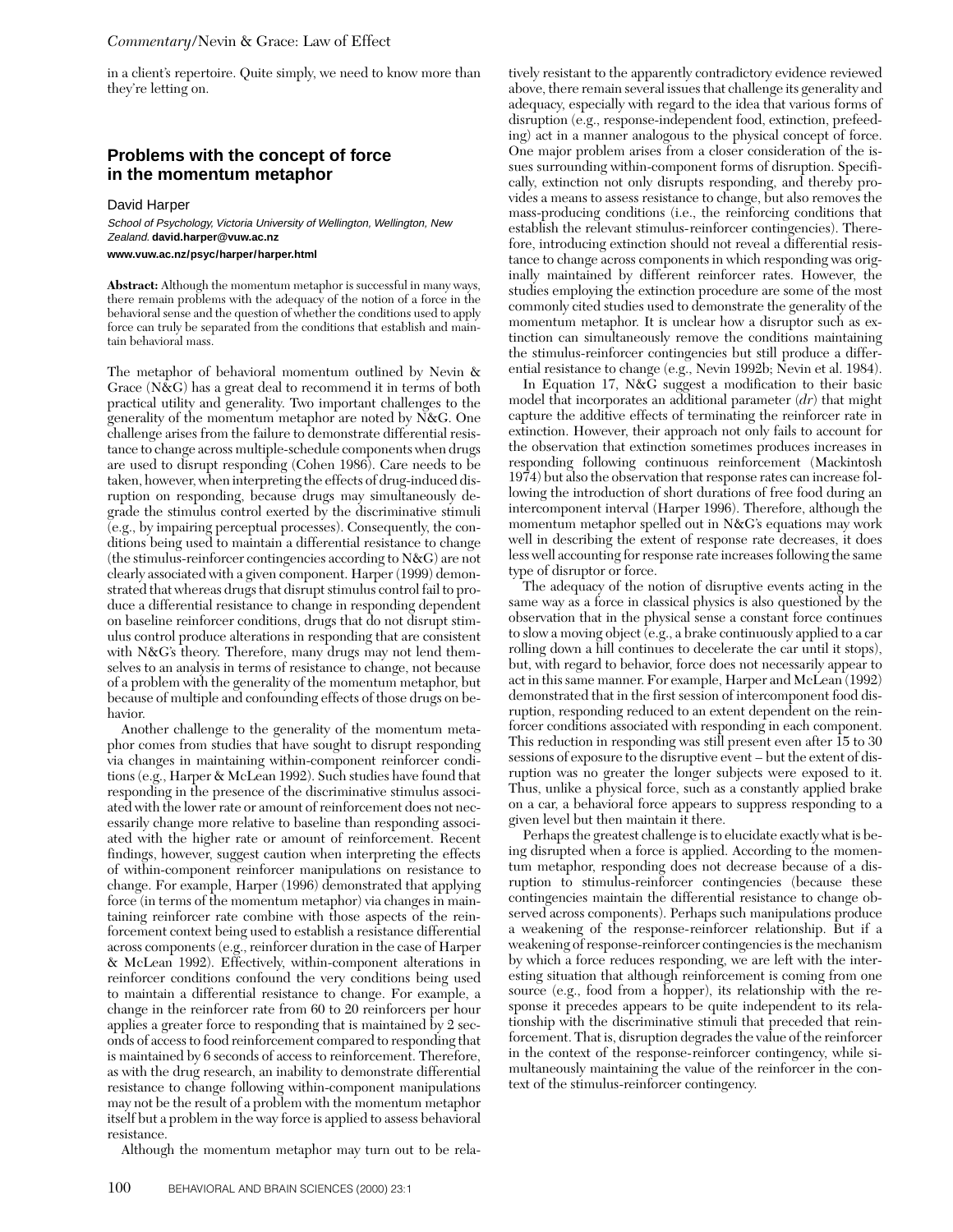## **Implications of behavioral momentum for understanding the behavioral pharmacology of abused drugs**

Stephen T. Higgins<sup>a,b</sup> and Stacey C. Sigmon<sup>b</sup>

aDepartment of Psychiatry and **bDepartment of Psychology, University of** Vermont, Burlington, VT 05401. **stephen.higgins@uvm.edu**

**Abstract:** We briefly discuss some potential contributions of behavioral momentum research to the study of the behavioral effects of abused drugs. Contributions to the study of the direct effects of drugs on operant responding and to the study of drugs as reinforcers are addressed. Too little empirical evidence is available to thoroughly evaluate the relevance of behavioral momentum concepts to the study of drugs and behavior, but we note several reasons for optimism regarding its potential to make positive contributions.

Our comments address some possible implications of behavioral momentum for understanding the behavioral pharmacology of abused drugs. We are less concerned with the merits of the behavioral momentum metaphor per se, and more interested in considering possible implications of Nevin & Grace's (N&G's) notion of there being two fundamental aspects of the discriminated operant: rate of responding and resistance to change.

At the outset, we note the many substantial contributions that the field of operant conditioning has made to the study of the behavioral effects of abused drugs. A substantial proportion of all experimental behavioral research conducted on drug abuse involves operant conditioning procedures in some manner. To the extent that the historical record can be our guide, a safe assumption is that if behavioral momentum is important to understanding operant behavior, and N&G make a compelling argument that it is, it likely has much to contribute to our understanding of the behavioral effects of abused drugs.

In considering where in drug abuse research the potential of behavioral momentum may lie, we can divide the field into studies on the direct effects of drugs, that is, how drugs change rates of operant responding, and studies on the stimulus function of drugs, wherein the drugs themselves function as behavioral antecedents and consequences. With regard to direct effects, a robust experimental literature demonstrates that baseline rates of responding and the scheduled relationship between responding and its consequences are as important as the chemical structure of the compounds in determining how drugs affect operant responding (Dews & Wenger 1977; Kelleher & Morse 1968). Put simply, these studies have established the fundamental importance of the contingencies between the response and the reinforcer aspects of the discriminated operant as determinants of the behavioral actions of abused drugs. A reasonable question for this field is whether insufficient scientific attention has been allocated to understanding the extent to which drugs affect the resistance-to-change aspect of the discriminated operant. Excellent studies have demonstrated, for example, that drug effects on operant responding can be modulated by increasing stimulus control (Katz 1988; Laties 1972), but nothing comparable to the large body of work on the influence of schedules of reinforcement on the direct effect of drugs has been undertaken. This state of affairs may well reflect the relative importance of the two aspects of the discriminated operant to understanding the direct behavioral effects of drugs. That possibility notwithstanding, additional research examining how abused drugs influence the resistance-to-change aspect of the discriminated operant is warranted. For example, quite practical questions about how acute and chronic drug use affects resistance to change of behavior maintained by social, monetary, and other common classes of reinforcers would be informative.

With regard to the stimulus function of drugs, especially reinforcing effects, behavioral momentum research appears to have potentially important implications. There is an extensive scientific literature demonstrating that abused drugs can function as unconditioned positive reinforcers, and that those reinforcing func-

tions are central to the genesis and maintenance of drug abuse (Griffiths et al. 1980; Higgins & Katz 1998). While little research has been conducted with the explicit purpose of examining the generality of behavioral momentum to drug-maintained responding, nevertheless there is evidence supporting its applicability. Some of the strongest evidence not already mentioned in the target article comes from studies using progressive-ratio (PR) schedules of drug reinforcement. Under a PR schedule, the response requirement for reinforcer delivery is progressively increased until responding ceases. The ratio at which responding ceases is termed the breakpoint, and is routinely used to compare the reinforcing efficacy of different drugs or drug doses. Consistent with behavioral momentum, breakpoint generally increases as a function of increasing dose (i.e., increasing reinforcer magnitude) across a wide variety of abused drugs, although decreases are sometimes observed at the highest doses (Stafford et al. 1998). Breakpoint came to be used in this area of inquiry as researchers realized that rates of responding were influenced by factors not directly related to the maintaining event's reinforcing efficacy and thus could be misleading. In the terms of behavioral momentum, breakpoint provides information about a drug's resistance to change, while response rate often does not. The research practices in this area reflect an implicit understanding of that distinction, but behavioral momentum provides a conceptual framework for making that distinction explicit and predictable. We see no reason to assume that this is an isolated example, and feel that behavioral momentum may make important contributions to understanding other aspects of the reinforcing effects of drugs.

Other interesting examples of the applicability of behavioral momentum to understanding drug abuse are found in clinical studies on contingency-management interventions (Higgins & Silverman 1999). In these studies, cocaine, heroin, or other substance abusers earn nondrug reinforcers (e.g., vouchers exchangeable for retail items) contingent on providing objective evidence of recent drug abstinence (e.g., negative urine toxicology results). These interventions are effective at increasing drug abstinence, but there are clear individual differences in how well they work. Consistent with predictions from behavioral momentum, one of the best predictors of patient response is the baseline frequency or amount of drug use (Preston et al. 1998). Patients with greater baseline drug use have a lower probability of a positive outcome. Also consistent with behavioral momentum, increasing the value or magnitude of the nondrug reinforcer increases abstinence in patients who were unresponsive at lower incentive values (Silverman et al., in press). Finally, patients who achieve the greatest duration of continuous abstinence during treatment, and the attendant increased material and social reinforcement associated with abstinence, have the highest probability of abstinence at post-treatment follow-up (Higgins et al., in press). This latter observation suggests a possible example of a healthy repertoire gaining mass during the rehabilitation process. Again, we find the behavioral momentum framework potentially helpful in organizing these empirical observations.

Space limitations prevent us from elaborating further on the potential we see for the concepts and findings of behavioral momentum to enhance research on the behavioral pharmacology of abused drugs. We commend Nevin & Grace for their informative review of this interesting and important area of research.

#### ACKNOWLEDGMENTS

Preparation of these comments was supported in part by research grants DA09378 and DA08076 from the National institute on Drug Abuse.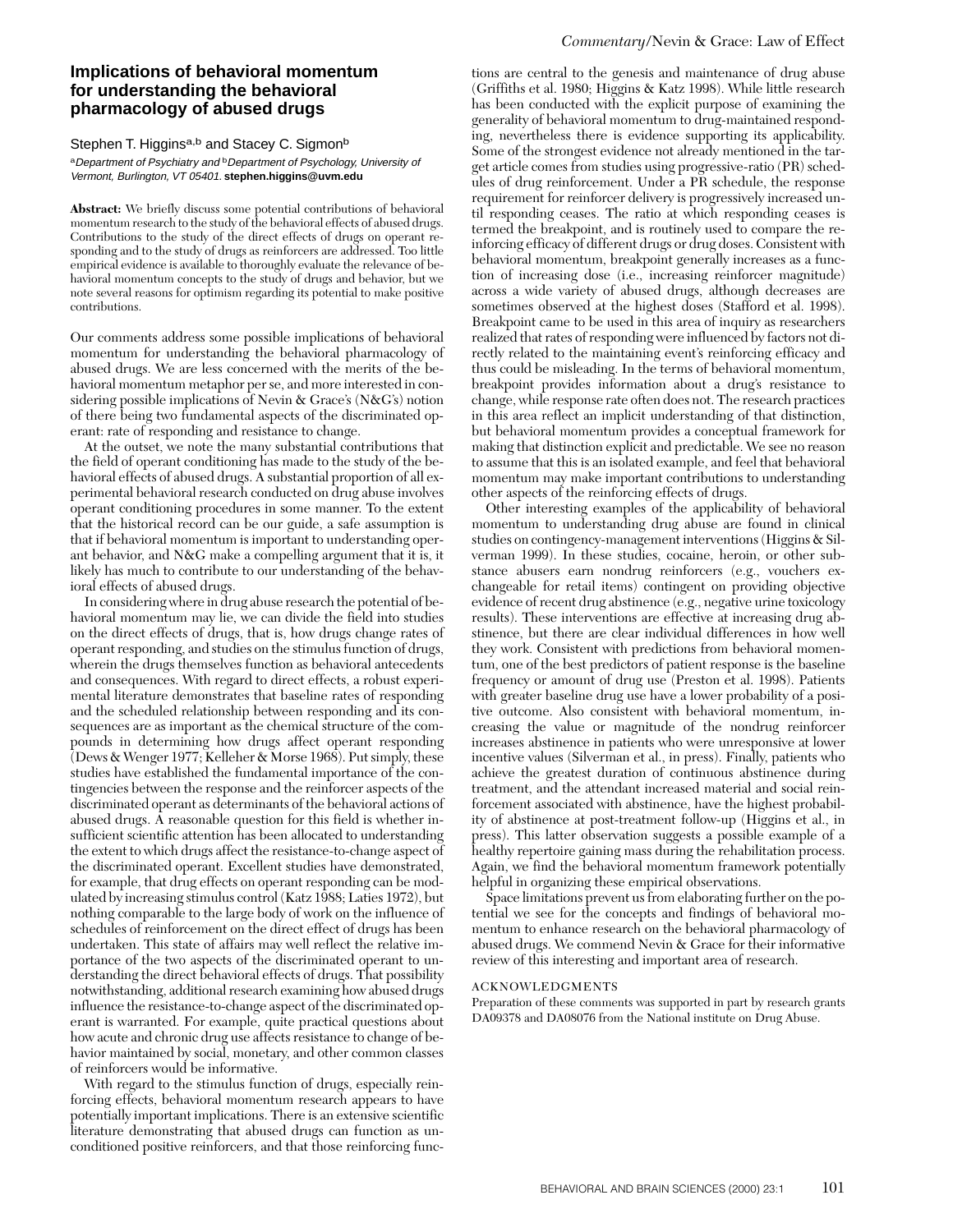## **A passel of metaphors: "Some old, some new, some borrowed . . ."**

Peter R. Killeen

Department of Psychology, Arizona State University, Tempe, AZ 85287-1104. **killeen@asu.edu www.asu.edu/clas/psych/brl/lab.html**

**Abstract:** Despite corrigible details, Nevin & Grace forge a clearer place for persistence as a fundamental attribute of motivated behavior and assay converging experimental operations in its measurement.

**Strength, force, mass, resistance, extinction, and momentum** are all borrowed objects, and, like neighbors' lawn mowers, they are inevitably modified before they are returned, if they ever are. All models start as metaphors; if they are taken seriously, they are tinkered with until they acquire a meaning *sui generis.* Mathematics is a precision tool for tinkering, and pieces of it inevitably get left behind in the metaphor, until the metaphor grows into a math model and is metaphor only in name. We are watching this happen to behavioral momentum.

**Question 1:** What's the problem that *momentum* is borrowed to fix? That's easy. The field lacks a theoretically justified dependent variable. Response rate won't do. Response rate, probability, and latency aren't highly correlated just by chance: Reinforcement affects some common thing, of which these are consequences. Versions of this thing have been called drive, excitatory potential, strength, intention, and so on. These are latent variables: Section 2.4 of the target article draws out their structural natures, which require environmental stress to become manifest as functions and be measured. Because they are latent, more or less of the independent and dependent variables have been crafted into them, giving each a different flavor. This is the kind of tinkering that Nevin and Grace are about.

**Question 2:** Given the long history of strength-type variables, is there anything new here? Yes. Two constructs are convincingly dissociated experimentally (sect. 3.4): One governs rate, and so on, and the other resistance to disruption. The latter is called behavioral *mass,* signified as *m.* This is the time constant in the exponential relation between response rate  $B<sub>x</sub>$  and magnitude of a disrupter,  $x$ ; from Equation 15 in the target article:

$$
B_{x}=B_{0}e^{-x/m}, \hspace{2.5cm} (1)
$$

where  $B_0$  is the rate in baseline  $(x = 0)$ . The manufacture of a data base showing that masses as measured by resistance to change and by preferences are equivalent, and are subsumed in the same structure (Figs.  $7$  and  $8$ ), is new and important.

**Question 3:** What is the model like? In this journal, Nevin (1994) pointed out how my (Killeen 1994) model of schedule performance could account for resistance to change. In that model, the *specific activation* (*a*) gives the number of seconds of behavior that is elicited by each delivery of an incentive under the operative motivational conditions. (A separate parameter, the coupling coefficient, represents the contingencies of reinforcement that direct such incitement to one or another response form, and thus determine the measured response rate). Disruption of performance decreases *a,* by satiating or otherwise demotivating the organism. Nevin showed the conformity of my model to data like those pictured in Figure 2. Here I return the favor.

Where rate of reinforcement is constant and the specific activation/disruption  $(a_x)$  varies, my mechanics gives the response rate relative to baseline as approximately:

$$
B_1 = \frac{B_{1,x}}{B_{1,0}} = \frac{r_1 + 1/a_0}{r_1 + 1/a_x} \tag{2}
$$

Resistance to change is the (inverse) slope of this relation as *x* is varied. Slope is the derivative with respect to *x:*

$$
\frac{dB_1}{dx} = (r_1 + 1/a_0)(a_x r_1 + 1)^{-2} \frac{da}{dx}
$$
 (3)

We do not know how specific activation changes with the disrupter (*da*/*dx*), but that cancels out of the ratio of resistances for different responses:

$$
\frac{m_{r1}}{m_{r2}} = \frac{(r_2 + 1/a_0)(a_x r_1 + 1)^2}{(r_1 + 1/a_0)(a_x r_2 + 1)^2}
$$
(4)

Now, this is a complicated expression that does not look at all like Equation 5 in the target article. But its predictions for a range of rates of reinforcement (varying  $r_1$  and  $r_2$  from 9 to 380 reinforcers per hour) for two representative values of *a* (25 s and 100 s) are shown here in Figure 1. The results approximate power functions whose exponents bracket the authors', shown in their Figure 5. The larger exponent in the bottom figure suggests that Nevin & Grace will find increases in *b* at higher values of *a* (better reinforcers, hungrier subjects).

What does this mean? Because their Equation 5 is so much simpler than my Equation 4, it is reasonable to prefer it. The present derivation gives that empirical regularity theoretical justification.

**Question 4:** So, what's blue? I am, because of the short shrift given to the central character, momentum, and some other modelling details. The metaphor of mass would mean that responses with larger *m* would not only decrease slowly; they would also increase slowly, as in recovery from disruption. I doubt it. Section



Figure 1 (Killeen). Equation 4 predicts mass at various rates of reinforcement and values of specific activation (*a*). Power functions have exponents  $b = 0.25$  in the top panel and 0.54 in the bottom panel. This shows that Nevin & Grace's Equation 5 and Figure 5 are consistent with, and may derive from, an alternative model in which strength is a hyperbolic function of reinforcement rate.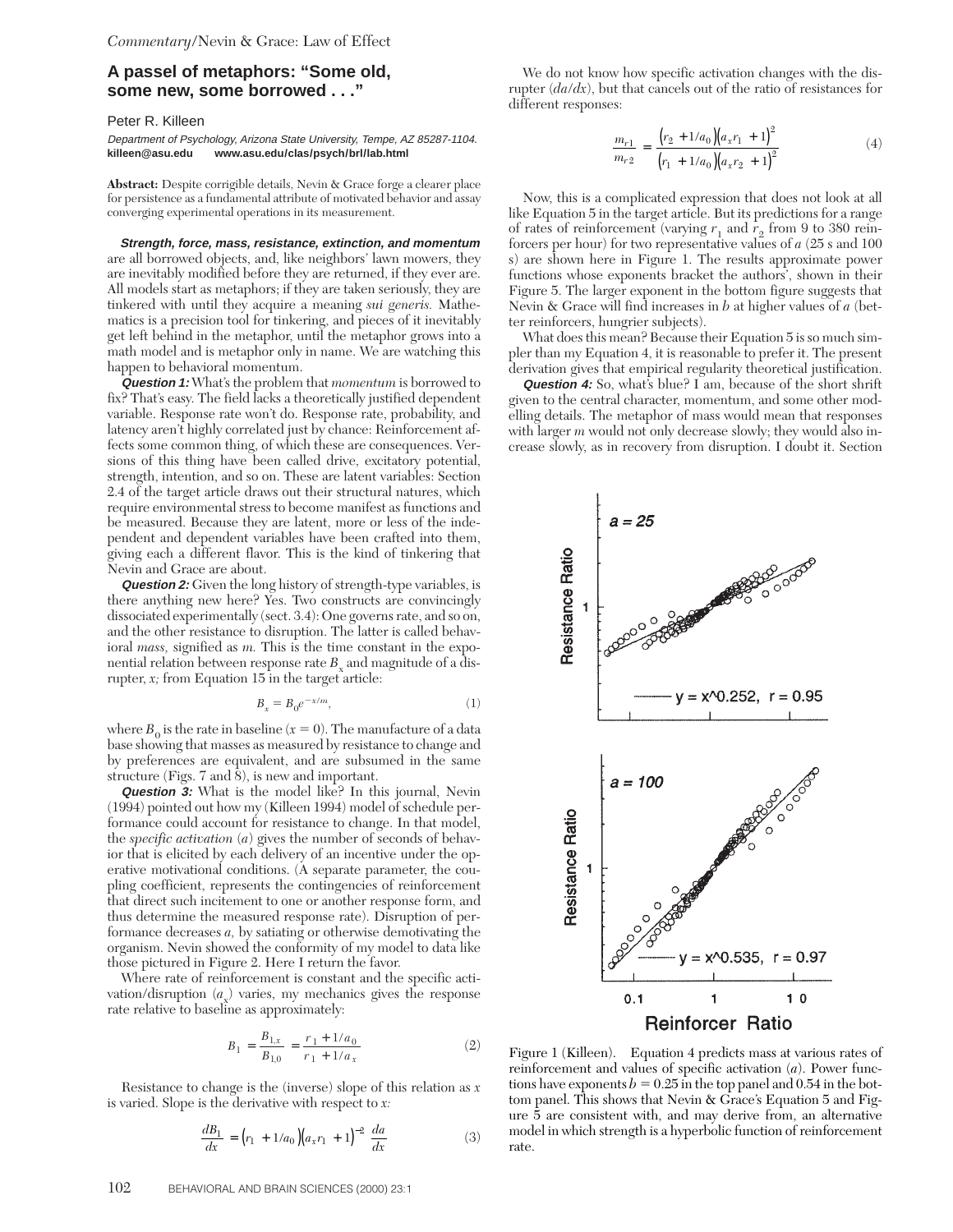9.3 confuses me, both in its goals and means. Dimensional consistency is not just political correctness; it's a useful tool (Stephens 1994) even for those oppressed by it. The authors note of Equations 16 through 18 that "units . . . must be such that [a logarithmic quantity] is dimensionless" (sect. 9.3). Absolutely true. But maybe not possible; and certainly not demonstrated. For those equations to be correct, their numerators must have the same dimension as their denominators, which requires that they be raised to the same power; this forces *a* to unity (or the raising of *m* and *x* to the power *a*). Tying up these loose ends will eventually lead to a tighter model.

Section 10 reviews the important implications of behavioral momentum in the engineering of behavior. But, wait a minute now, just what *is* momentum? Resistance to change? No. That's behavioral mass. Let's see, it must be here somewhere . . . nope. Can't find it. Let's make it.

Classically, momentum is the product of mass and velocity, and the authors have identified velocity with response rate, so momentum has to look like  $p = mB$ . Integrate Equation 1 over all values (0 to  $\infty$ ) of the disrupter *x* to derive the total number of responses that will be emitted at all values of disruption. It gives momentum:

$$
B_{\text{Tot}} = mB_0 \tag{5}
$$

Behavioral momentum is simply the total amount of behavior that will be emitted as we sweep through the spectrum of all levels of disruption. If the disrupter is an extinction process, it is the total number of responses in extinction; a dependent variable that came under appropriate – and now ironic – criticism by Nevin (1988) as conflating rate and persistence. It does. But now that Nevin & Grace have deconstructed those factors, their recombination makes a new, and profound, sense of a classic dependent variable: Strength  $=$  momentum  $=$  output at all levels of disruption.

ACKNOWLEDGMENT

This research was supported by NSF grant IBN 9408022 and NIMH grant K05 MH01293.

## **Does conditioned suppression measure the resistance to change of operant behaviour?**

Julian C. Leslie

School of Psychology and Communication, University of Ulster at Jordanstown, Jordanstown, Northern Ireland, BT37 0QB. **jc.leslie@ulst.ac.uk**

**Abstract:** Although conditioned suppression has face validity as a technique for assessing resistance to change of operant behaviour, it is not discussed by Nevin & Grace. However, application of their approach to the results of a conditioned suppression study that varied food deprivation and reinforcement magnitude (Leslie 1977) produces paradoxical results.

Nevin & Grace's (N&G's) account of behavioural momentum provides an opportunity to reexamine some puzzling data in the literature. One potential application of the notion of behavioural momentum is to the phenomenon of conditioned suppression, where positively reinforced operant behaviour is suppressed to an extent by the presentation of a stimulus (CS) that is correlated with an aversive event (US). Previous theorists (e.g., Millenson & De Villiers 1972) have construed this in terms of resistance to change and have suggested that pre-aversive CS presentation reduces the current level of motivation for the operant behaviour, and that consequently more highly motivated operant behaviour is less likely to be suppressed during CS presentation.

This hypothesis was examined experimentally by Leslie (1977). In that study, it was found that varying the level of food deprivation (between 100% and 75% of free-feeding body weights across blocks of experimental sessions) altered both the operant response rate (lever pressing of rats, maintained by a variable-interval schedule of 10% sucrose solution reinforcement), and the response rate during a CS followed by a brief foot-shock in a roughly linear fashion. However, varying the concentration of the sucrose solution used as the operant reinforcer across 5-day blocks (with 0%, 2%, 4%, 8%, and 16% solutions used on successive sessions) raised the baseline (VI) operant response rate much more than the CS response rate. These data are presented in summary form in Figure 1 (upper and middle panels).

Data from an additional experiment are also given in Figure 1 (lower panel). In this second experiment, it was found that the diverging functions for baseline and CS rate obtained by varying sucrose concentrations across sessions could be replicated by simply using this 5-day sequence (with 0%, 2%, 4%, 8%, and 16% solutions as reinforcement for lever pressing on a variable-interval schedule on successive sessions) at high (80% of free-feeding body weights) or low high (100% of free-feeding body weights) levels of food deprivation. Consequently, it was concluded that presentation of a pre-aversive CS had an effect that was equivalent to that of reducing food deprivation but not to that of changing the magnitude (concentration) of the reinforcer. In another terminology, CS presentation mimicked the effect of a motivational change but not that of a change in incentive.

N&G cite Nevin et al.'s (1990) finding – that within a multiple schedule, key pecking in one component was at a lower rate (because of response-independent reinforcer delivery) but was more resistant to change through prefeeding – as evidence that baseline response rate is independent of resistance to change. Leslie's (1977) findings show that baseline response rate is not an invariable predictor of the amount of resistance to change by a pre-aversive CS. It would be consistent with N&G's analysis to conclude that the higher response rates maintained by a higher level of food deprivation (see Fig. 1, upper panel) are, in effect, associated with a higher rate of reinforcement in the context of the Skinner box than the higher rates maintained by higher magnitudes of sucrose concentration (Fig. 1, middle panel), because the former were more resistant to change than the latter.

There is no direct evidence within Leslie's (1977) experiment that, for example, intermittent delivery of 10% sucrose solution to rats maintained at 75% body weight constitutes a higher rate of reinforcement than delivery at the same rate of 16% sucrose solution to rats maintained at 85% body weight, but it is a reasonable hypothesis. This is especially true in light of the often-observed insensitivity of the response rate of rats maintained by intermittent reinforcement to changes in reinforcement magnitude (see, e.g., Leslie & Toal 1994). However, the pattern of findings with sucrose solution manipulations in Leslie  $(1977)$  does seem to be itself inconsistent with Nevin & Grace's general thesis.

In a part of Leslie's (1977) conditioned suppression experiment not reported in Figure 1, concentration of the sucrose used as the reinforcement for lever pressing was varied between 20%, 10%, and 5%, either in alternating sessions (with 5%, 10%, and 20% each occurring twice in a semirandom sequence in each block of six sessions) or across blocks of 20 sessions. Neither procedure produced any reliable change in either baseline rate or CS rate. This led to use of the increasing sequence of sucrose concentrations (starting from 0%) for which the data are reported in Figure 1 (middle panel), when baseline and CS rates did change with the concentration of sucrose used as a reinforcer. If the conditioned suppression procedure is an acceptable technique for assessing resistance to change (N&G do not directly address this point), then this set of results poses considerable problems for the generality of the notion of behavioural momentum. With alternating of blocks of sessions, the baseline lever-pressing rates did not change, which is not itself a problem, but neither did the CS rates – and it would be predicted that that the rates maintained by the weakest reinforcer (5% sucrose solution) would be the most suppressed. When sucrose concentration increased in a fixed sequence across sessions, baseline rates did increase with reinforcer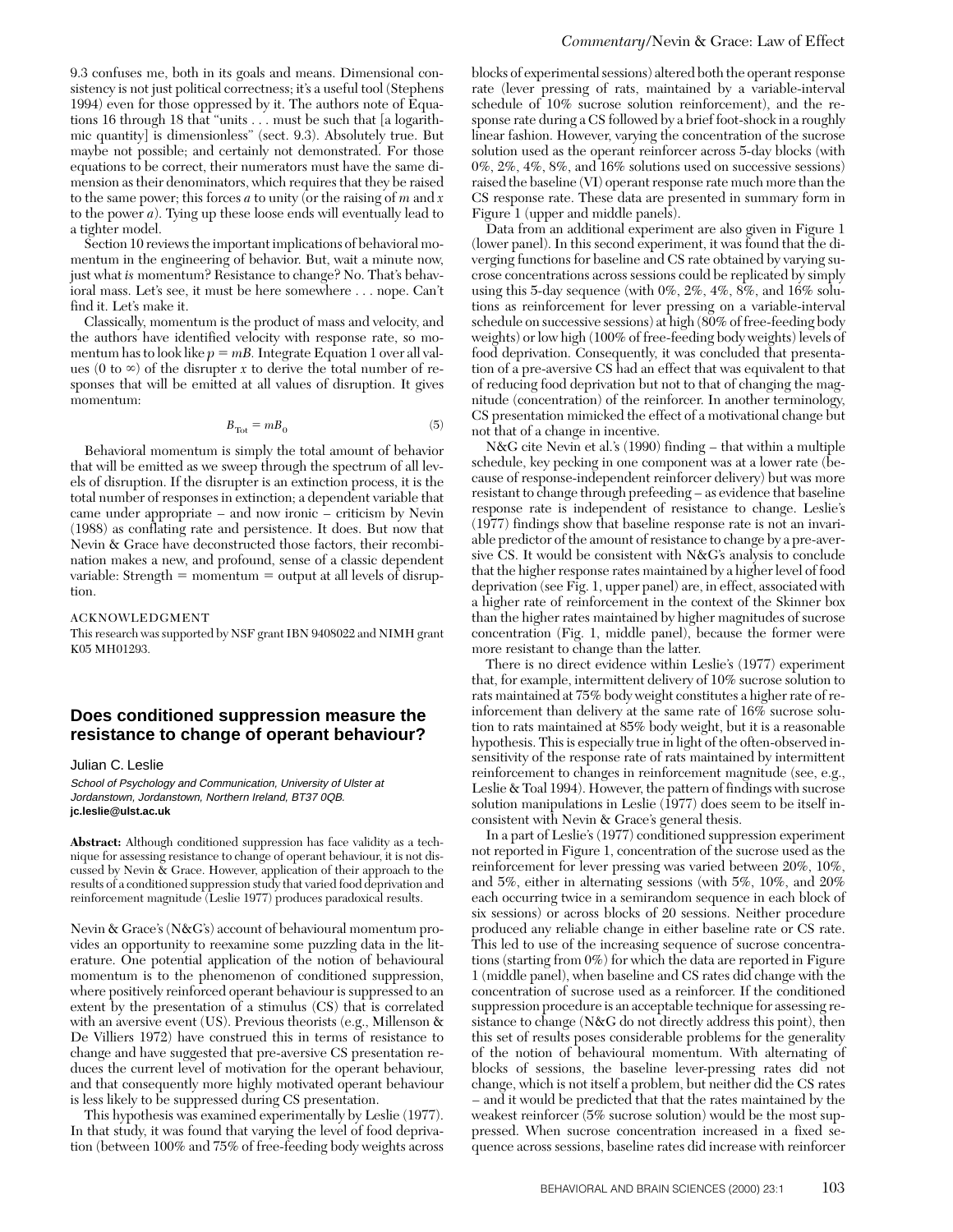

Figure 1 (Leslie). *Upper panel:* Baseline response rates (squares) and CS response rates (diamonds) for rats at 100%, 95%, 85%, and 75% of free-feeding body weights. Average data  $(n = 4)$ from Leslie (1977, Experiment 1). *Middle panel:* Baseline response rates (squares) and CS response rates (diamonds) for rats reinforced for lever pressing with sucrose solution at concentrations of 0%, 2%, 4%, 8%, or 16%. Average data  $(n = 4)$  from Leslie (1977, Experiment 1). *Lower panel:* Average response rates  $(n =$ 3) from Leslie (1977, Experiment 2), for rats reinforced for lever pressing with sucrose solution at concentrations of 0%, 2%, 4%, 8%, or 16%, at a high level of food deprivation (upper curve) or at a low level of food deprivation (lower curve).

magnitude, but the higher rates maintained by higher concentrations tended to be more (rather than less) suppressed by the preaversive CS.

N&G's final conclusion is that "the greater the value of the situation, as . . . measured by preference, the greater the strength of connection as measured by resistance to change" (sect. 12). This is an attractively simple notion, but perhaps (for reasons not yet identified) conditioned suppression will have to be excluded from the diverse list of techniques that can be used to assess resistance to change, given that differences in sucrose concentration as a reinforcer – which have been found to strongly influence preference in many published studies – either had no effect or had an effect opposite to that predicted on resistance to change by a pre-aversive CS.

## **Self-control's momentum outside of the laboratory**

#### A. W. Logue

Weissman School of Arts and Sciences, Baruch College, The City University of New York (CUNY), New York, NY 10010. **alexandra: logue@baruch.cuny.edu**

**Abstract:** The goal of therapy is often to increase the momentum (persistence) of self-control behaviors. Determining how best to accomplish this goal necessitates conducting behavioral momentum research under a wider variety of conditions.

Nevin & Grace (N&G) have amassed an impressive amount of data in support of the analogy between the psychological concepts of response strength and preference and the physical concepts of velocity and mass (and their product, momentum). Their target article shows how this analogy can be used both to group together much seemingly disparate data and to make new predictions.

One of the aims of this article is to suggest possible clinical applications of the concept of behavioral momentum. N&G suggest that the behavioral momentum model can be useful in designing clinical interventions that result in behavior that occurs reliably after therapy is over, behavior that is resistant to change and that persists. They consider several possible specific areas of application, one of which is self-control (choice of a larger, more delayed reinforcer over a smaller, less delayed reinforcer; Logue 1995). [See also Logue: "Research on Self-Control" BBS 11(4) 1988.]

One of the primary suggestions that N&G give for how to increase the persistence of behavior such as self-control that has been established during therapy is to provide additional reinforcers during therapy, reinforcers that are independent of any responses that the client makes. N&G present several pieces of data in support of this notion. Discussed in most detail are the findings of Nevin et al. (1990). In that research, pigeons pecked response keys in order to obtain food. When the pigeons were given additional food reinforcers that did not depend on the pigeons' key pecking, pecking was more likely to persist both during extinction and when the pigeons had been fed prior to the start of the session. Therefore, N&G suggest, perhaps having people listen to reinforcing music in their usual environment will also make it more likely that people will show self-control and will persist in not choosing smaller, less delayed reinforcers.

The difficulty with this proposal is that the data on which it is based are very limited. To date, it appears that all of the experiments that have been conducted showing that behavior is more resistant to change if additional, noncontingent, reinforcers have been present in the environment have used pigeons, key pecking, and food reinforcers. In addition, none of these experiments have used a self-control paradigm. Furthermore, we know that, in general, humans tend to show more self-control than do pigeons, and they show far more self-control for points exchangeable for money than they do for food (Forzano & Logue 1994; Tobin & Logue 1994). For all of these reasons, the available data may not tell us very much about whether or not humans tested in a self-control paradigm in which they are responding in a variety of different ways for a variety of different reinforcers would show more selfcontrol if they were given additional, noncontingent reinforcers that were qualitatively different from the contingent reinforcers. Predicting the effect of added, noncontingent reinforcers on humans' self-control under conditions outside of the laboratory is even more difficult.

There are many reinforcers for demonstrating practical applications of basic operant conditioning research, such as the research described in the target article. For example, such demonstrations can make it more likely to obtain funding for research, can suggest ideas for additional experiments, can increase nonspecialists' statements of approval of the research, and might even improve treatment protocols. However, very often, operant conditioners, in their (laudable) wish to be as precise as possible, con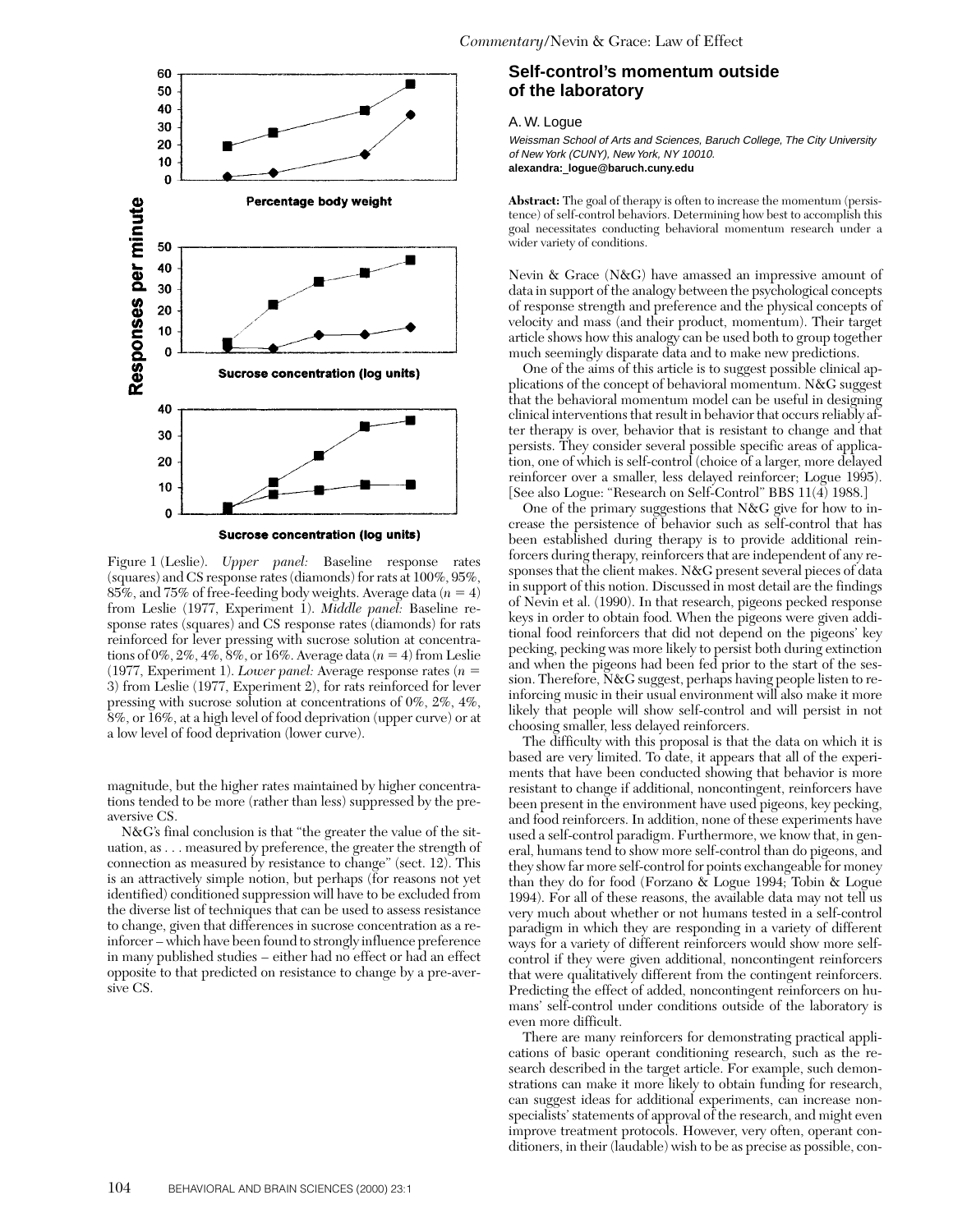duct their experiments under extremely limited conditions, thus greatly limiting the generalizability of their findings. The research on behavioral momentum is no exception to this trend, although the concept of behavioral momentum is beginning to be used by researchers working with human subjects and by behavior analytic therapists (see, e.g., Plaud & Gaither 1996).

Nevertheless, if N&G want their metaphor to have momentum outside of the laboratory and to show persistence, the relevance of this metaphor to the world outside of the laboratory must be enhanced by conducting the research using different types of subjects, reinforcers, and situations, and by conducting more research in situations similar to the world outside the laboratory. If there is some value to extending the behavioral momentum analogy to the world outside of the laboratory, if the behavioral momentum analogy has any validity except under very specific laboratory conditions, more researchers need to conduct their research in such a way as to provide links between the world of the laboratory and the world outside of the laboratory.

The concept of behavioral momentum was first formulated almost two decades ago. For this concept to have lasting impact, the challenge for twenty-first century researchers is to carry this concept's momentum out of the world of the laboratory.

## **Clinical applications of behavioral momentum**

#### F. Charles Mace

School of Psychology, University of Wales, Bangor, Bwynedd LL57 2DG, United Kingdom. **f.c.mace@bangor.ac.uk**

**Abstract:** An important measure of the validity and utility of basic behavioral research is the extent to which it can be applied in real life. Basic research on behavioral momentum and the model unifying choice and resistance to change (Nevin & Grace 1999) has stimulated the development of behavioral technologies aimed at increasing the persistence of adaptive behavior and decreasing maladaptive choices.

Basic researchers in psychology are concerned primarily with the specification of behavioral laws. Early learning theorists (e.g., E. L. Thorndike, J. B. Watson, B. F. Skinner) deliberately pursued research programs aimed at describing lawful relations that were characteristic of behavior *in general.* However, as basic researchers have refined these laws with increasing precision and quantification, some have questioned whether contemporary basic research informs us about behavior-environment relations relevant to human behavior in naturalistics contexts (Baer 1981; Mace 1994). An important measure of whether functional relations obtained with nonhuman subjects are pertinent to humans is the degree to which basic research findings can be applied in real-life. Even more important is the extent to which basic research stimulates new developments in behavioral technology that otherwise would not be considered.

Nevin & Grace (N&G) are addressing two aspects of behavior that are central to work in clinical psychology: choice and persistence. Modern behavior analytic views of abnormal behavior consider it to be a learned pattern of responding, the result of an interaction among genes, learning history, and current environment. Abnormal acts are considered choices to behave in one way versus another, and reflect a preference for the consequences abnormal behavior produce relative to the consequences available for alternative, more adaptive behaviors (McDowell 1982; Myerson & Hale 1984). Choice is a key concept in clinical psychology because understanding why individuals choose to behave abnormally is the first step in formulating a therapeutic intervention that discourages abnormal choices and promotes adaptive ones. Likewise, clinical psychologists are concerned with discouraging the persistence of abnormal choices, while at the same time increasing the persistence of adaptive behavior when individuals encounter novel situations or when treatments are unreliably implemented.

N&G argue that relative frequency (choice) and persistence are independent measures of the strength of behavior and are both a positive function of the relative value of reinforcement. They are independent measures, because choice is a function of responsereinforcer contingencies and persistence is determined by context-reinforcer contingencies (Nevin et al. 1990). What this means for clinical psychology is that, in order to effect a change in choice, therapeutic interventions should arrange a high rate of highly preferred reinforcement that is contingent on adaptive behavior, while decreasing the reinforcement available for maladaptive alternatives. This procedure is known as DRA (differential reinforcement of alternative behavior) and it has become a mainstay for intervention in behavior therapy. However, Nevin's analysis indicates that increasing the response-reinforcer contingencies to promote adaptive choices will also increase the context-reinforcer contingencies that affect persistence. The net result may be a reduction in the frequency of abnormal acts but, paradoxically, an increase in the persistence of these behaviors during times when treatments are not fully in place.

My colleagues and I conducted a study to see whether DRA does indeed increase the persistence of abnormal behavior in reallife situations (Mace et al. 1999). Three children with mental retardation and severe behavior problems (aggression, food stealing, hair pulling) were exposed to two separate phases of extinction (response blocking) to assess the persistence of their problem behavior. One extinction phase was preceded by a specified baseline rate of intermittent reinforcement. The other extinction phase was preceded by DRA treatment in which reinforcement of adaptive behavior was between 150% to 200% of the baseline reinforcement rate. Thus, relative to baseline, DRA constituted increased reinforcement in the same context in which abnormal behavior had a history of reinforcement. As predicted by Nevin et al. (1990), the frequency of abnormal behavior decreased with DRA, but it was much more resistant to extinction following DRA therapy than following baseline reinforcement for all three children. Although this raises concerns for the use of DRA in clinical psychology, the basic research also points to possible solutions to the problem.

DRA involves reinforcing or "teaching" a new behavior to replace abnormal behavior. Nevin's analysis suggests that the persistence-strengthening effects of DRA may be avoided if the alternative, replacement behavior is first taught in a context not associated with abnormal behavior. For example, a child with mental disabilities may have learned to act disruptively to get attention when his or her parents are preoccupied with other activities. A common DRA intervention is to teach this child a means to communicate his desire for attention rather than behave disruptively. To avoid increasing the persistence of disruptive behavior, communication could be taught in a separate room in the absence of the deprivation of adult attention (McComas et al. 1999), and later introduced to the relevant clinical context without adverse effects.

Finally, as N&G noted, the behavioral momentum metaphor prompted my colleagues and I to consider a novel clinical treatment for noncompliance (Mace et al. 1988). We reasoned that if high-rate reinforcement were arranged for a high-rate of compliance with instructions, compliance may persist when individuals are asked to do things they ordinarily resist. Treatment consisted of presenting a rapid sequence of high-probability (high-p) instructions immediately preceding a low-probability (low-p) instruction with which the client was normally noncompliant. Although the intervention was often effective, compliance to some low-p instructions was not improved. Faced with treatment failures, we considered N&G's model unifying choice and resistance to change and hypothesized that variables that affect choice may also affect persistence (e.g., Hollard & Davison 1971). In a series of experiments, we showed that increasing the quality of reinforcement for high-p compliance made the intervention effective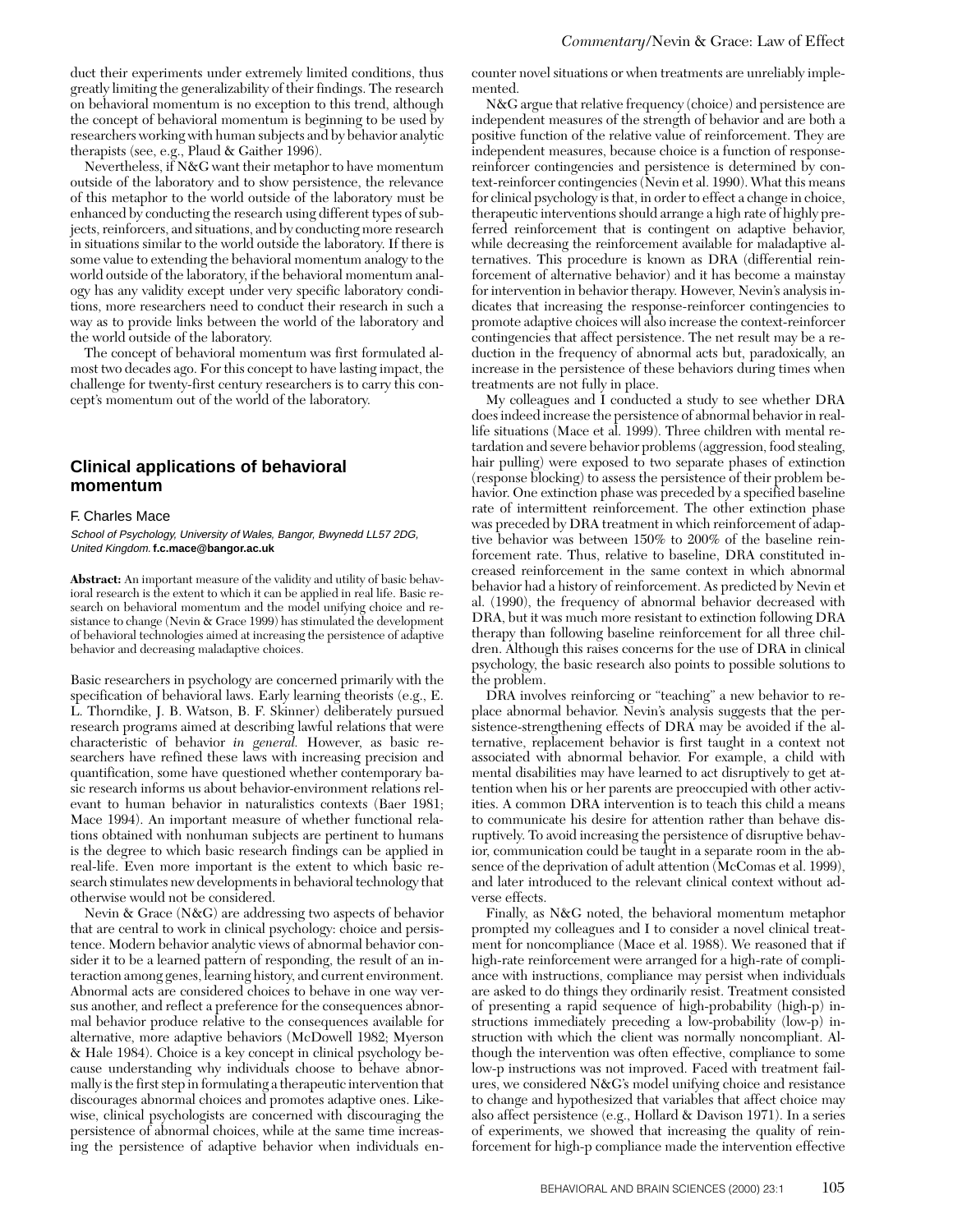#### *Commentary/*Nevin & Grace: Law of Effect

for low-p instructions that were resistant to treatment (Mace et al. 1997).

An important test of any theoretical model of behavior, especially one derived largely from laboratory research with nonhuman subjects, is the extent to which the model predicts human behavior in naturalistic situations. Nevin's basic research on behavioral momentum has stimulated new clinical interventions, predicted problems with traditional interventions, and pointed to novel solutions to these problems. By this measure, Nevin's model has a degree of predictive validity achieved by few behavioral researchers.

## **The partial reinforcement effect and behavioral momentum: Reconcilable?**

#### Charlotte Mandell

Department of Psychology, University of Massachusetts Lowell, Lowell, MA 01854. **charlotte mandell@uml.edu**

**Abstract:** This commentary considers factors that may account for the inconsistency between the behavioral momentum formulation and the partial reinforcement extinction effect. The method of testing, the variability of the schedule, the nature of the response-contingency, and response effort are considered. Some applications to real-world problems are also discussed.

Since 1974, Nevin's work on the relationship between response strength (defined as relative resistance to disruption) and relative reinforcement value has generated considerable research and contributed much to the analysis of existing data. In recent work, Grace and Nevin (1997) have extended this analysis by linking relative response strength (or behavioral momentum) to schedule preference. This commentary considers factors that may account for the inconsistency between the behavioral momentum formulation and the partial reinforcement extinction effect (PREE), a phenomenon in which low resistance to disruption is linked to high rates of reinforcement.

While working in Nevin's lab, I became interested in possible explanations for the inconsistency between the PREE and the predictions of the response-strength model. I observed that the method typically used to demonstrate the partial reinforcement effect differed from the typical response-strength paradigm in that the former used between-group comparisons and the latter used within-subject comparisons. The partial reinforcement effect was generally demonstrated by comparing a group of subjects that had experienced continuous reinforcement (CRF) with another that had experienced partial reinforcement. In contrast, response-strength evaluations typically involved comparison of the responses of single subjects to differentially signaled reinforcement schedules. To test the notion that the difference between these findings was related to the testing method, pilot work was conducted in which single subjects were exposed to alternating signaled schedules of continuous or partial reinforcement. Even in this single-subject context, the traditional PREE was replicated. We concluded, therefore, that it was not this difference in methodology that accounted for the difference between the predictions of the response-strength model and the empirically obtained PREE.

Next, we became interested in looking at differences other than frequency of reinforcement that might account for differences in disruptability between CRF and partial schedules. We observed that in the CRF schedule there is a perfect correlation between responding and reinforcement. In the variable interval (VI) schedules typically used to assess response strength, however, the relationship between responding and reinforcement is far less than perfect. Not only is reinforcement a joint function of time and responding, but also the times in variable schedules are designed to be unpredictable. It seemed reasonable to assume that terminating a highly predictable response-reinforcer relationship would produce a more discriminable change than would terminating a less predictable response-reinforcer relation and, hence, would produce less resistance to extinction. To test this, we arranged predictable (fixed) and unpredictable (variable) schedules, with equal programmed rates of reinforcement, in alternating signalled components of multiple schedules, and tested their resistance to disruption. We found that fixed and variable schedules with equal rates of reinforcement produced equal resistance to disruption despite producing strong preferences for variable-interval schedules in the initial links of concurrent chains (Mandell 1980). Our failure to obtain differential resistance to disruption for fixed and variable schedules was somewhat surprising, but, nonetheless, these findings were and are consistent with the original model of response strength, which states that relative resistance to change is a function of relative reinforcement rate. Equal rates of reinforcement *should* produce equal rates of disruption. In the target article, Nevin and Grace suggest that it is the patterned nature of responding in fixed schedules that renders resistance to change difficult to measure. Alternatively, it may be that the preference data for patterned schedules are anomalous and reflect something other than relative reinforcement value.

CRF and VI schedules differ along other dimensions as well. CRF schedules are response-based and VI schedules are timebased. The application of response-strength analysis to responsebased schedules has yet to be thoroughly explored.

Other variables that invite analysis using the behavioral momentum metaphor are response effort and response complexity. Most of the data used to test this metaphor involve simple, uncomplicated responses. For such responses, effort may primarily influence the velocity of responding. Alternatively, response effort may effect the value and hence the strength of the response. When one attempts to apply this formulation to more complex behaviors or behavior classes (such as compliance, self-control, or political activism), the role of effort becomes more complex. Consider, for example, assembly-line workers who have only simple repetitive tasks to complete. Such workers often have high absentee and turnover rates, and their performances may be otherwise easily disrupted. Common wisdom tells us that increasing the difficulty of this job by requiring more repetitions, or increasing the force required per repetition, would only exacerbate the situation. If, however, the job were made more difficult by increasing its complexity and the responsibility of the worker for the whole process, then the results might be quite the reverse. And, undoubtedly, we have all experienced the phenomenon that a task that we struggle to learn often "stays with us" longer than a simpler task.

Two other examples of potential applications of behavioral momentum analysis come to mind from my current work. The first, based on work at the University of Massachusetts Lowell in conjunction with the Massachusetts Department of Mental Retardation, concerns the high turnover rate among human-service workers. Work in human services, though in some respects gratifying, is difficult, low-paying, and without significant reward from society. As the economy improves, the number of human-service workers declines (Larson & Lakin 1992; Razza 1993). The question of how to increase the momentum for human service work is unclear. It may be simply a matter of adding extra pay or additional tangible reinforcers to the situation, but it may also be a matter of increasing the responsibility or challenge of the work.

Another pressing problem being considered in conjunction with our College of Engineering is how to stem the declining numbers of young men and women entering math- and science-related fields. This decline typically shows up at the middle school level, even among students who do well in math (Pierson 1998; Vedula 1997). Would making math and science curricula less demanding, thereby increasing the rate of reinforcement, increase the likelihood of sustained effort? Alternatively, would making courses more challenging invest science with greater interest and value and thus sustainability? While these questions are not easily an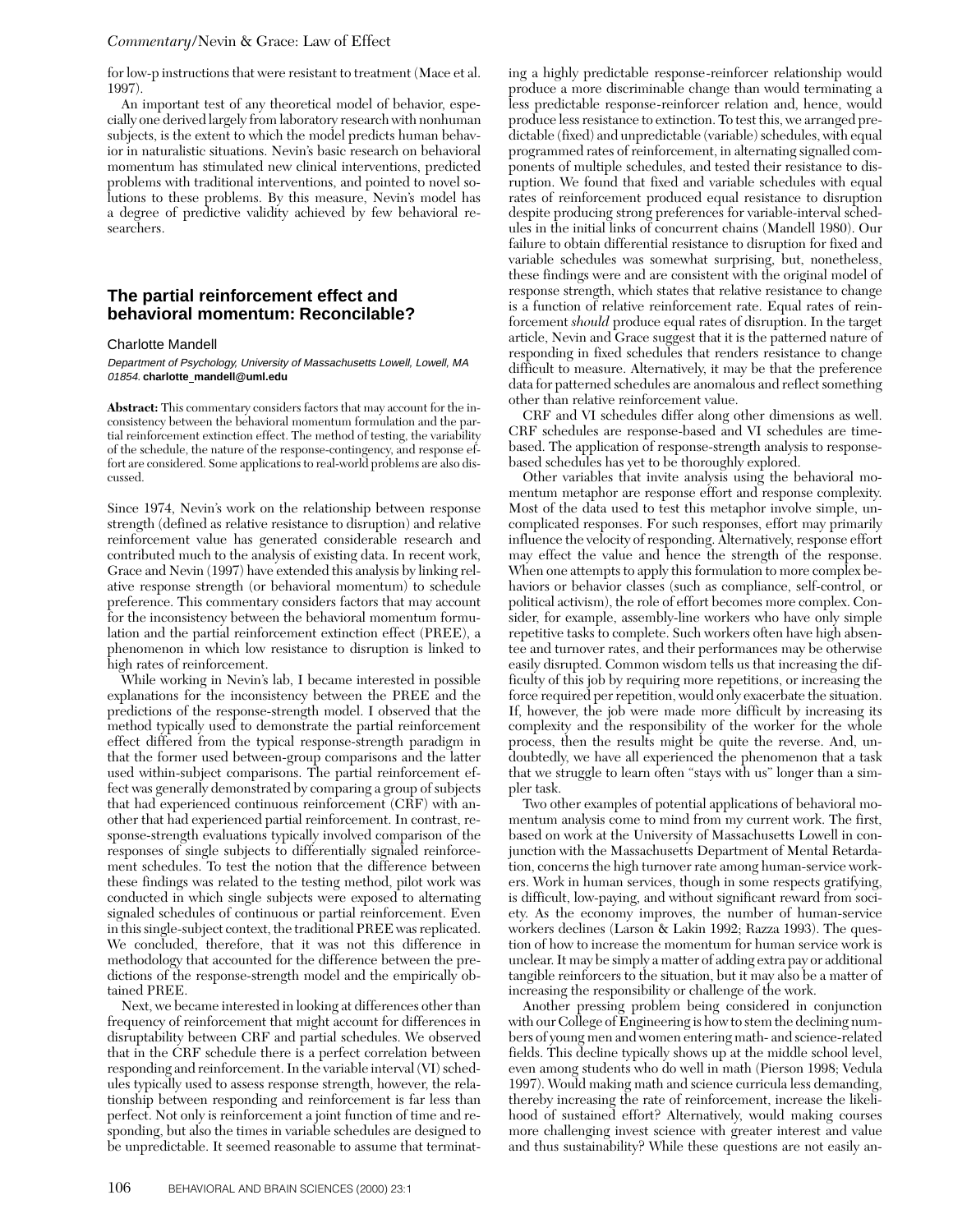swered, it is possible that considering these problems from the perspective of behavioral momentum will provide useful strategies for the future.

## **Happiest thought: Dynamics and behavior**

Jack Marr

School of Psychology, Georgia Institute of Technology, Atlanta, GA 30332- 0170. **mm27@prism.gatech.edu**

**Abstract:** Behavioral momentum is a part of the larger field of behavioral dynamics concerned with modeling conditions controlling changes in behavior. The analogy of behavioral momentum to Newtonian and Einsteinian dynamics is briefly treated along with additional physical intuitions related to resistance to behavior change and preference.

I am gratified to see Nevin & Grace's (N&G's) target article in *BBS.* Now behavioral momentum will be examined by the wider audience it merits, for the concept is the most significant to emerge from the field of behavior analysis since Herrnstein's Matching Law (Herrnstein 1970). Indeed, the Matching Law itself may be seen as an implication of behavioral momentum. The development of this concept in the 1970s (e.g., Nevin 1979) required breaking the bonds of the "steady-state," the predominant focus of perspective and research in behavioral analysis since Ferster and Skinner (1957) inspired a generation of behavior analysts to explore the astonishingly intricate and still unfathomable patterns of behavior engendered by contingencies of reinforcement. In this exploration, remarkably little attention was paid to the acquisition or real-time alteration of such patterns. The valiant efforts to analyze schedule patterns in some respects represented a deviation from Skinner's program in the *Behavior of Organisms* (1938), which emphasized the study of learning as opposed to performance. In that work and subsequently, Skinner argued for response rate as an appropriate measure of "response strength," a construct that has persisted implicitly or explicitly in behavior analysis, as the N&G paper demonstrates.

Skinner's rationale was founded partly on his method of observing repeated instances of an operant class (e.g., lever presses) and recording their cumulative occurrences to reveal orderly patterns of rate changes. Rate changes were seen as appropriate to descriptions of learning; rate itself was the most direct measure of the probability of a response, which was, in turn, a measure of response strength. But the myriad patterns of behavior engendered by schedules of reinforcement obscured the meaning of response strength as revealed by rate alone. A consideration of dynamics would tell us that two different response rates, like two different particle velocities, may provide little information about the conditions necessary to *change* the rates. We would prefer to be struck by a feather moving at 50 miles per hour than a truck moving at the same speed.

Behavioral momentum fits into a larger framework of behavior dynamics, a field devoted to the analysis and modeling of those processes controlling behavioral change under various contingencies (for general discussions, see, e.g., Killeen 1992; Marr 1992). Behavioral dynamics thus has a goal comparable to Newtonian dynamics, which sought to understand the causes of changes in motion. Behavioral momentum is an analogy or model derived directly from classical Newtonian dynamics, and what follows addresses the physical character of that model. Clearly, the model is remarkable in its range of account; at the same time, as no doubt N&G are aware, their analogy can be taken only so far.

Newton's second law *defines* force as the time rate of change of momentum (see José & Saletan, 1998, for a modern perspective on Newton's laws). This definition is derived from two principles: (1) An *inertial frame,* in which each isolated particle moves in a straight line, and, in addition, quantifies time so that if any isolated particle in the frame moves with a constant velocity, then all other

isolated particles in the frame will move with constant velocity. This establishes Newton's First Law. (2) The *conservation of momentum,* observed from an inertial frame, characterizing the interaction of two (or more) particles so that, for example,

$$
m_1 \mathbf{v}_1 + m_2 \mathbf{v}_2 = \mathbf{P}_{12} \tag{1}
$$

Given  $\mathbf{v}_1$  and  $\mathbf{v}_2$ , there exist scalars  $m_1$  and  $m_2$  and a constant, time-independent vector  $P_{12}$  so that (1) is satisfied. Moreover, while, for example,  $\mathbf{P}_{12}$  may depend on the inertial frame,  $m_1$  and  $m_2$  do not.  $P_{12}$  is called *momentum*, a constant of motion. The m's are the masses, measured only relative to a standard, *in other words as ratios.* Taking the derivative of (1) yields:

$$
\mathrm{m}_1\,\mathbf{a}_1+\mathrm{m}_2\,\mathbf{a}_2=0 \qquad \qquad (2)
$$

Defining force as:

$$
\mathbf{F} = m(d\mathbf{v}/dt) = m \mathbf{a}
$$
 (3)

(Newton's Second Law) yields along with (2):

$$
\mathbf{F}_{12} + \mathbf{F}_{21} = 0 \tag{4}
$$

which is Newton's Third Law, here characterizing the reciprocal interaction of particles 1 and 2.

Behavioral momentum makes no statement about constants of motion (although Herrnstein's Relative Law of Reinforcement contains something like that concept), nor about the vector nature of force, velocity, and acceleration. It ties velocity in the mechanical sense to rate of responding, but the latter is not velocity in the sense of Newton's First Law, or from the perspective of an inertial frame. Operant behavior is *dissipative,* requiring reinforcement to maintain it; rein*force*ment thus acts as a kind of force. A constant rate of responding might be analogous to an object falling through a viscous medium at terminal velocity so that the downward force of gravity just balances the upward force retarding its fall. Extinction, the common "disrupter" for studying behavioral momentum, reveals the dissipative forces on the target behavior, including alternative sources of reinforcement for other behaviors. N&G seem to approach this issue through their treatment of generalization decrement.

We might consider a model in which two unequal masses fall from one dissipative medium into another and consider the time of each mass to reach terminal velocity. If a mass at terminal velocity (i.e., at dynamic equilibrium) in one medium falls into a medium of greater viscosity, this is analogous to reduction in conditions of reinforcement. Alternatively, if the mass were to fall into a less viscous medium, the opposite would be the case. The time to reach terminal velocity is positively related to the mass, thus the ratio of times  $(T_{v1}/T_{v2})$  to reach terminal velocity would be positively related to the ratio of the two masses  $(m_1/m_2)$ . Because these sorts of functions are exponential, a log relation as presented in the bottom of N&G's Figure 2 might be modeled in this way.

Behavioral momentum, in accordance with Newton's dynamics, necessarily emphasizes the relative nature of mass. An equivalent form of Newton's Second Law related to the conceptual and empirical spirit of behavioral momentum is the impulse-momentum theorem:

$$
\mathbf{I} = \int_{\text{ti}}^{\text{tf}} \mathbf{F} \, \mathrm{dt} = \Delta \mathbf{p} \tag{5}
$$

That is, the impulse, **I**, of the force **F** acting from  $t_i$  to  $t_f$  equals the change in the momentum  $(\Delta p)$  of a particle. Studying the effects of a disrupter might be compared with golf swings of equal impulse striking alternatively a golf ball and a shot-put ball. The ratio of the resulting velocities will equal the inverse ratio of the masses. Presumably, disrupters of appropriately different impulse could be imposed to produce equivalent effects on two different behavioral masses.

Mass in the context of change in momentum refers to *inertial mass.* Alternatively, we might *weigh* two different objects (weight is a force) and take the ratio: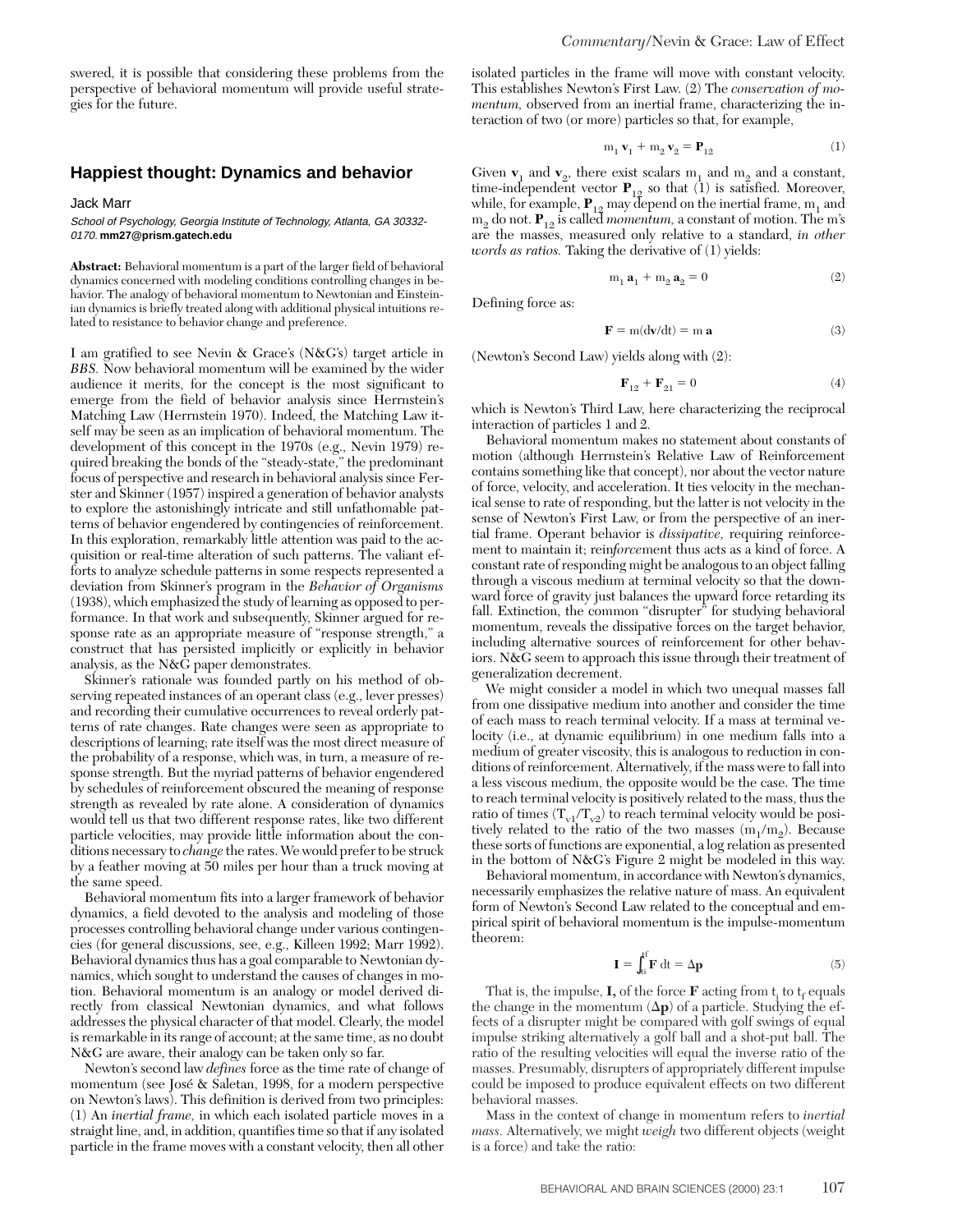*Commentary/*Nevin & Grace: Law of Effect

$$
\mathbf{F}_1/\mathbf{F}_2 = \mathbf{m}_1 \mathbf{g}/\mathbf{m}_2 \mathbf{g} = \mathbf{m}_1/\mathbf{m}_2,\tag{6}
$$

where **g** is the acceleration due to gravity. Mass in this context is *gravitational mass.* As was emphasized by Galileo, neglecting frictional forces, all objects fall with the same acceleration, **g,** toward the earth. This implies that the ratio of gravitational to inertial mass must be a constant. A larger mass is attracted to the earth with greater force, but more force is required to accelerate it, and these two effects apparently just balance. The equality of the two has been established to better than one part in  $10^{11}$  (Foster  $\&$ Nightingale 1995).

This equality remained a mystery from Newton's time until Einstein resolved it with the aid of thought experiments such as an elevator accelerating upward in empty space. Einstein's Principle of Equivalence says that it is impossible to distinguish between a uniform gravitational field and a uniform acceleration, establishing the relativity of the gravitational field, a cornerstone of general relativity. He described this realization as "the happiest thought of my life" (Pais 1982, p. 178).

It must have been a very happy thought as well for N&G to consider an equivalence between resistance to change and preference. Here there are further ties to classical physics when one considers a pair of preference conditions as a *potential function.* The function describing the force on a body at a given point is equal to the negative derivative of the function describing the potential at that point. Two-preference conditions are like a doublewell potential where a particle under a driving force bounces back and forth just as an organism, driven by the concurrent contingencies, moves back and forth between preference conditions (for details, see Marr 1992). Here the relative *dwell time* is a key measure of preference, and the shape, including the "depth" of the potential function, is determined by the sort of variables N&G have addressed controlling both preference and resistance to change.

## **Contextual choice and other models of preference**

James E. Mazur

Psychology Department, Southern Connecticut State University, New Haven, CT 06515. **mazur@scsu.ctstateu.edu**

**Abstract:** Grace's contextual-choice model can account for the results from many studies on choice under concurrent-chain schedules. However, other models, including one that I call the "hyperbolic value-added model," can also account for these results. Preference and resistance to change may indeed be related, but the best model of preference remains to be determined.

Nevin & Grace (N&G) present an impressive set of empirical results in support of the theory of behavioral momentum. They also present evidence that animals' preferences, as measured in choice procedures, correlate with measures of resistance to change. This commentary will focus on one specific part of their theoretical presentation: Grace's (1994) contextual-choice model of choice and its application to data from concurrent-chain procedures (sects.  $5$  and  $6$ ).

Grace (1994) showed that his contextual-choice model (sect. 6.3) accounted for more than 90% of the variance in 92 data sets from 19 published studies on concurrent-chain procedures. This was clearly better than previous models, because Davison (1987) had tested three prominent models with some of the same data sets, and these models accounted for no better than 55% of the variance. However, Davison used no free parameters in fitting the predictions of these models to the data, whereas Grace used between two and four free parameters to fit the contextual-choice model. Because the addition of free parameters will improve the predictions of any model, it remained an open question whether other models could also provide good fits to these data sets if they had the same number of free parameters.

In my recent work, I have tried to develop a way to extend a model called the "hyperbolic-decay model" (Mazur 1984; 1987) to concurrent-chain procedures. This model states that as the delay to a reinforcer increases, the value or effectiveness of that reinforcer decreases according to a hyperbolic function:

$$
V = \frac{A}{\left(1 + KD\right)}\tag{1}
$$

where *V* represents the value of a delayed reinforcer, *A* is a measure of the amount of reinforcement, *D* is delay, and *K* is a parameter that determines the rate of decay. For cases where one alternative delivers reinforcers after a variable delay, this equation can be generalized to the following:

$$
V - \sum_{i=1}^{n} p_i \left( \frac{A}{1 + K D_i} \right) \tag{2}
$$

This equation states that the total value of an alternative that includes variable delays can be obtained by taking a weighted mean: Each possible delay,  $D_i$ , is weighted by  $p_i$ , its probability of occurrence in the schedule, and these individual values are summed to obtain the total value of the variable schedule. The hyperbolic-decay model could account for many phenomena observed in discrete-trial choice situations (see Mazur 1993), but whether it could be extended to choice situations that have initial links of extended durations (such as concurrent-chain schedules) was not certain.

I have suggested a way to incorporate the hyperbolic-decay model into the general framework of the contextual-choice model (see Mazur 1997). This modification yielded fits to the data that were virtually identical to those of the original contextual-choice model. There are, however, other ways to extend the hyperbolicdecay model to concurrent-chain schedules, including a model that I call the "hyperbolic value-added model." This model is described by the following equation:

$$
\frac{B_{i1}}{B_{i2}} = b \left( \frac{r_{t1}}{r_{t2}} \right)^{a1} \left( \frac{V_{t1} - a2V_i}{V_{t2} - a2V_i} \right)
$$
 (3)

This equation is identical to the contextual-choice model except for the last parenthetical expression, which represents the contribution of the two terminal links.  $V_{t1}$  and  $V_{t2}$  are the values of the two terminal links, and  $V_i$  is the value of the initial links (all calculated with Equation 2, using the estimated delays to food from the start of the link). The multiplicative parameter *a2* reflects the subject's sensitivity to differences between terminal links, similar to the way the exponent *a2* does in the contextual-choice model. According to this model, the effect of each terminal link on choice depends on the amount of value added when the terminal link is entered (i.e., the value of the terminal link minus the value of the initial links). This process is similar in many ways to the principle of delay reduction (Fantino 1969), which states that the effect of a terminal link depends on the amount of delay reduction when a terminal link is entered.

I used a curve-fitting program to find the best fits of Equation 3 to the same 92 data sets that Grace (1994) had analyzed with the contextual-choice model. For each data set, I used the same number of free parameters (between two and four) that Grace used in his analyses. Across the 19 experiments, Equation 3 accounted for a mean of 89.6% of the variance, very close to the mean of 90.8% for the contextual-choice model. To test a third model, the same numbers of free parameters were added to delay-reduction theory (Squires & Fantino 1971), which then accounted for 83.0% of the variance in these data sets.

Based on these results, I conclude that, when equipped with a suitable number of free parameters, at least three different math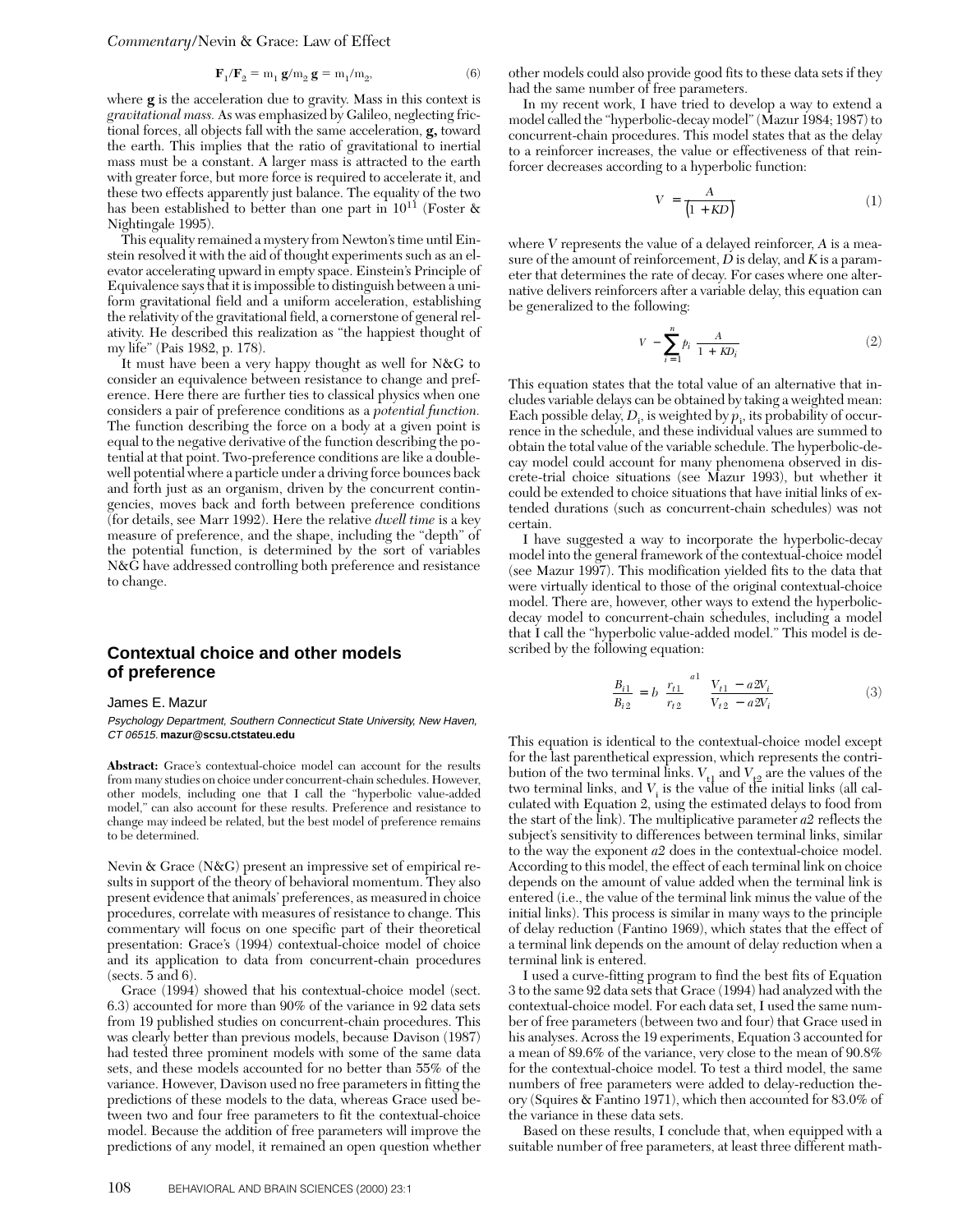ematical models can account for large percentages in the variance from published studies on concurrent-chain choice. It may well be that measures of preference can predict resistance to change, and vice versa. However, whether the contextual-choice model or some other mathematical model offers the most suitable measure of preference remains an unanswered question.

#### ACKNOWLEDGMENT

Preparation of this commentary was supported by Grant MH 38357 from the National Institute of Mental Health.

## **Behavioral momentum and multiple stimulus control topographies**

William J. McIlvane and William V. Dube

E. K. Shriver Center for Mental Retardation, Psychological Sciences Division, Waltham, MA 02452. **{wmcilvane; wdube}@shriver.org www.shriver.org**

**Abstract:** We have analyzed many discrimination learning difficulties as reflecting multiple stimulus control topographies (SCTs). Nevin & Grace's analysis offers new variables to consider in the design of stimulus-control shaping procedures and cross-setting generalization of newly established behavior. A multiple-SCT perspective also suggests that fixed-trial discrimination procedures may offer advantages for reconciling momentum theory and partial reinforcement extinction effects.

Nevin & Grace's (N&G's) work is potentially significant, not only for understanding nonhuman animal behavior and animal models, but also human behavior inside and outside the laboratory. They have identified applications where the goal of a momentum intervention would be to make desired behavior more persistent, as well as those where the goal is to make undesired behavior less persistent. We address our commentary to this aspect and will emphasize potential contributions in educational situations.

To provide context, our laboratories have focused historically on analyzing discriminative stimulus control. Studies of complex environment-behavior controlling relations led us to resurrect and elaborate Ray's (1969) notion of the "stimulus control topography" (SCT), which refers to the physical features, structure, and controlling properties of discriminative stimuli (McIlvane & Dube 1992). The SCT is directly analogous to response topography; variations in both often go unmeasured in behavioral experiments. However, empirical analyses of the behavior of persons with developmental disabilities compelled us to differentiate among SCTs, to view discrimination baselines as sometimes consisting of multiple SCTs, and to study variables that governed their frequencies. N&G's analysis and its precursors have been extremely helpful in guiding our thinking (e.g., Dube & McIlvane 1996).

As one example, consider techniques for shaping stimulus control (fading, delayed prompting, etc.) that emerged from laboratory research and have been widely applied in educating individuals with developmental limitations. Such techniques are used in efforts to change the SCT – to transfer control of the participant's behavior from one stimulus (the prompt; e.g., brightness) to another (the target; e.g., form) with few or no unreinforced trials (errors). Typical practice is to present the prompt and the target simultaneously for a number of trials and then remove the prompt, either gradually or abruptly. When such procedures do not succeed in effecting transfer, longstanding practice has been to return to earlier program steps for "review." In our experience, when shaping fails initially, protracted review is usually not helpful.

N&G's analysis identifies new variables to consider in the design of stimulus-control shaping procedures. For example, preliminary training usually entails rich, often continuous, reinforcement schedules for responding to prompt stimuli presented alone; as the momentum analysis suggests, this increases the behavioral mass of prompt-controlled behavior. By contrast, target stimuli, which must compete with prompts for control, are typically novel, and thus any relevant behavior has little or no behavioral mass by definition. Moreover, the goal of eliminating unreinforced trials promotes constancy of stimulus-reinforcer relations and thus circumstances under which there is optimal resistance to change for behavior controlled by prompts. In sum, evolved shaping practices are the virtual opposite of those that N&G's analysis would recommend.

Good theoretical analyses often lead to predictions that are seemingly outside the scope of the original subject matter or contrary to standard practice or intuition. With respect to stimulus control shaping, N&G's analysis seems to predict that more successful transfer would result from: (1) after establishing reliable control by the prompt stimuli, reducing prompt-controlled behavioral mass by employing the leanest schedule that will maintain stimulus control; (2) using a continuous schedule on trials that pair the prompt and the target stimuli; and (3) interspersing such pairing trials in a greater number of trials that present only the prompt, also with a lean reinforcement schedule. If shaping procedures inspired by N&G's analysis do in fact improve efficiency or success rates of stimulus control shaping, that outcome would not only confirm basic principles but also contribute to the development of better instructional methods.

More generally, we suggest that studying fixed-trial discriminated operants may offer new opportunities for testing principles of behavioral momentum. Thus far, perhaps its major challenge has been the partial reinforcement extinction effect (PREE). We expect this section of N&G's target article to be the focus of much commentary. From our multiple-SCT perspective, we think the PREE test conditions are not particularly informative. On their face, continuous and partial schedules seem to encourage different SCTs. Continuous schedules minimize control by the organism's own behavior (i.e., response-produced stimuli) by interposing the reinforcer delivery immediately after the first response. By contrast, increasingly intermittent schedules increasingly encourage such control: Having responded, respond again. In our view, direct comparison of CRF and PREE conditions requires analysis of the relevant SCTs; if the stimulus control is different in the two situations, then the resulting performance differences may be difficult to interpret.

By contrast, fixed-trial procedures can be arranged to require a single response per trial, thus minimizing the possibility of response-based stimulus control. In human participants with mental retardation, we are currently studying reversal of simultaneous discrimination under continuous versus intermittent reinforcement conditions. Analogous to the PREE effect, are discrimination performances that have been intermittently reinforced more persistent (i.e., more difficult to reverse)? Thus far, the answer is negative; our preliminary data are consonant with N&G's analysis. Such findings bolster arguments that the PREE may be an incompletely understood anomaly rather than a real challenge to their analysis.

Finally, we address cross-setting transfer of behavior established in educational/therapeutic interventions. Is the goal of intervention to establish new behaviors having mass sufficient to survive naturally occurring disrupters in generalization environments? It would be unfortunate if readers came away with that message. Rather, a momentum analysis clarifies the tricky nature of programming for generalization, and it emphasizes the need to implement procedures for managing reinforcement schedules, disruptive influences, and controlling stimulus classes. Such an integrative behavior analysis will be necessary if we are ever to achieve an explicit technology to promote generalization.

#### ACKNOWLEDGMENT

Manuscript preparation was supported by NICHD grants HD 25995 and HD 33802.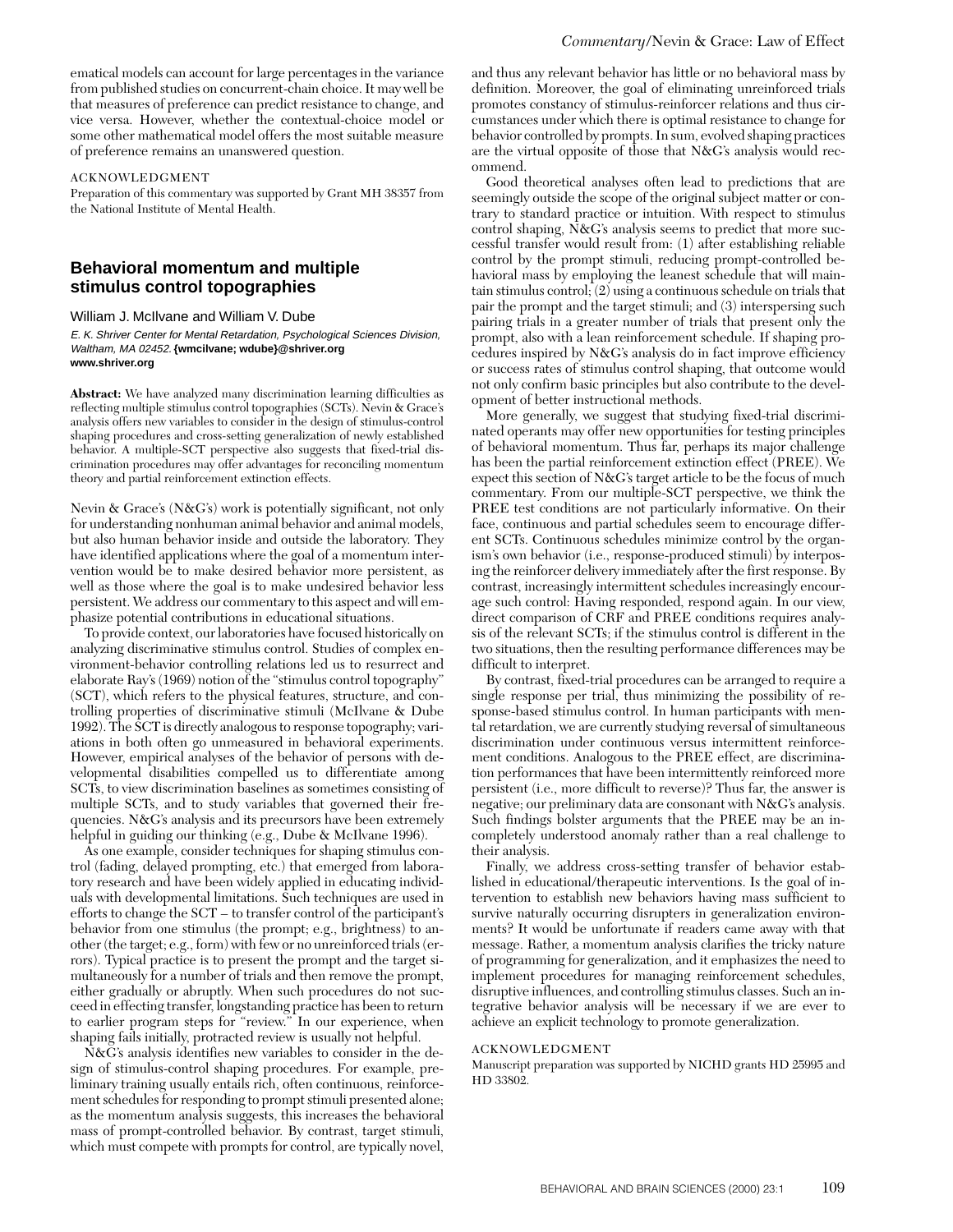## **Two cheers for behavioral momentum**

#### Howard Rachlin

Department of Psychology, State University of New York at Stony Brook, Stony Brook, NY 11794. **hrachlin@psych1.psy.sunysb.edu**

**Abstract:** Behavioral momentum is a useful metaphor reminding us that with constant conditions, ongoing behavior – in the form of response rate – would be expected to remain constant. But despite an impressive array of behavioral experiments, the concept has not yet been applied in a way that would make it useful as a general behavioral law.

There are many uses for the concept of behavioral momentum in the analysis of behavior. First, because it refers to a familiar process (physical momentum), it is relatively easy to grasp intuitively. The target article's frequent appeals to common sense are justified. Second, as it is applied within a domain (psychology) other than its original one (physics), it provides a new perspective on old facts: Extinction, acquisition, satiation, the partial reinforcement extinction effect, matching, and other familiar phenomena are seen in a new light. Third, it provides a heuristic for extension to other areas within the new domain such as clinical treatment, drug addiction, and self-control. The disadvantage of the concept of behavioral momentum, however, is that, like many analogies between physics and psychology, the correspondences it specifies may be misleading. The concept of physical momentum is a highly useful, precise, quantitative description of facts about the motion of rigid bodies. This concept has to be stretched, elaborated, and qualified when applied to the behavior of organisms.

As Nevin & Grace (N&G) note, this is not the first time that an analogy from physics has been brought into the psychology of learning. The original concept of the reflex and the connectionist theories of Pavlov, Thorndike, and Hull all rest on physical analogies. Although N&G admirably resist the tendency to physiologize, the function of the concept of response strength in their theory is the same as the function of a hypothetical physiological mechanism – to provide a continuous state that bridges between causes at one time and effects at another time. In other words, behavioral momentum is a dispositional concept. The comparison in section 2.4 of response strength with the hidden reinforcing rods in a concrete wall makes this clear.

Dispositional concepts are often meant to imply internal states rather than histories of external events. The dispositional concept *brittleness,* as applied to a porcelain cup, for example, implies that if the cup is dropped on a tile floor, it is likely to break. But is this because other cups made in the same way have broken when dropped or because the molecular structure of the cup is what it is? The answer depends on what you mean by "because." The structural explanation provides an immediate (efficient) cause and is of course valid in the case of cups because the relation between the forces on dropped cups and their molecular structure is well understood. But in psychology, where the relation between behavior and internal events (physiological, cognitive, or mental) is not well understood, structural explanations often serve only to paper over ignorance of immediate causes and to divert attention from prior history.

You could say, for example, that I went to the cash machine because I needed money and knew I could get it at the cash machine, or you could say that I went to the cash machine because under similar conditions (wallet contents, appointments, etc.) I frequently went to the cash machine in the past; *then* you could analyze my past behavior to find within it (within the behavior, not my head) my needs and my knowledge (see Rachlin 1994). But if you think you have *already* explained my behavior (in terms of *internal* needs and knowledge) you are unlikely to look for explanations elsewhere. The philosopher Rowland Stout (1996) calls the move from overt behavior over time to immediate but hypothetical internal causes, the "Internal Shift." The concept of response strength is not as conducive to the Internal Shift as such mentalistic concepts as need and knowledge, but the history of response strength as conceived by Pavlov, Thorndike, and Hull and by Skinner (1938) in the form of "reflex reserve" (but then abandoned by him), is essentially a history of the Internal Shift. All of these theorists, however externally grounded their original conceptions, ultimately saw response strength as an immediate internal cause of behavior. The analogy in behavioral momentum theory between resistance to change (held to be a direct measure of response strength) and physical mass implies that the thing being measured is the state of some body (in this case that of a behaving organism) rather than its past history.

The analogy between response rate (the psychological term) and velocity (the physical term) is also problematical. Velocity and change in velocity (acceleration) are continuous variables (which is what makes differential calculus applicable to them). If a body is moving at a constant velocity, it will be moving at that velocity no matter how narrow the time span. This does not apply to response rate. Response rate equals the number of responses in a period divided by its duration; a constant response rate will be found to vary as the timespan over which it is observed decreases. At the limit, response rate is either zero or infinity. At any moment a pigeon is either pecking a key or not pecking it. This difference might tempt an observer to hypothesize a constant and steady state within the organism that could be the immediate cause of the constant rate. Such a temptation, however satisfying, should be resisted, because, again, it adds nothing to explanation and diverts attention from reinforcement history.

The vast body of evidence presented and referred to in the target article demonstrates the heuristic value of the central metaphor. But despite the extensive evidence, there are several unexplored areas where the theory would seem to apply but is not tested. Behavioral momentum theory is fundamentally about the three-term contingency: (discriminative) stimulus; response; reinforcement. Traditionally, the effect on behavior of relations between response and reinforcement is the domain of instrumental (or operant) conditioning, whereas the effect on behavior of relations between stimulus and reinforcement is the domain of classical conditioning. Behavioral momentum theory posits a certain interaction of these two processes. It has long been recognized that classical and instrumental effects interact. Evidence that they may go in different directions (as when relative response rates in the initial links of a concurrent chain schedule are opposite to those in the terminal links) does not so much support behavioral momentum theory as it does the existence of the two processes.

Much of the cited experimental evidence demonstrates that a given response-change manipulation has less effect when reinforcement is high in magnitude, rate, or immediacy than when reinforcement is low in magnitude, rate, or immediacy. But this is what one would expect if the relation between the reinforcement parameter and response rate was negatively accelerated. A given abscissa change high on a negatively accelerated function would be reflected in a lesser ordinate change than one lower down.

One of the central implications of behavioral momentum theory is that resistance to change is a unitary variable – so that whatever method of decreasing response rate is applied (extinction and satiation being the two most common methods used in these experiments), one thing is basically happening. The experiments described or cited by N&G show corresponding effects of extinction, satiation, and prefeeding (e.g., see Fig. 3). But one wonders if this correspondence would hold up in wider applications. After all, extinction is a learning variable (dependent on discrimination of a zero-slope feedback function from a non-zero-slope feedback function) and would be expected to act slowly and persist, whereas satiation is a performance variable and would be expected to act rapidly and not persist.

Moreover, if we are to take the momentum metaphor seriously, it should apply to resistance to response rate increases as well as decreases. This implies that (1) change from extinction to a nonzero-slope feedback function and  $(2)$  increase in deprivation should have corresponding response-rate enhancing effects. Per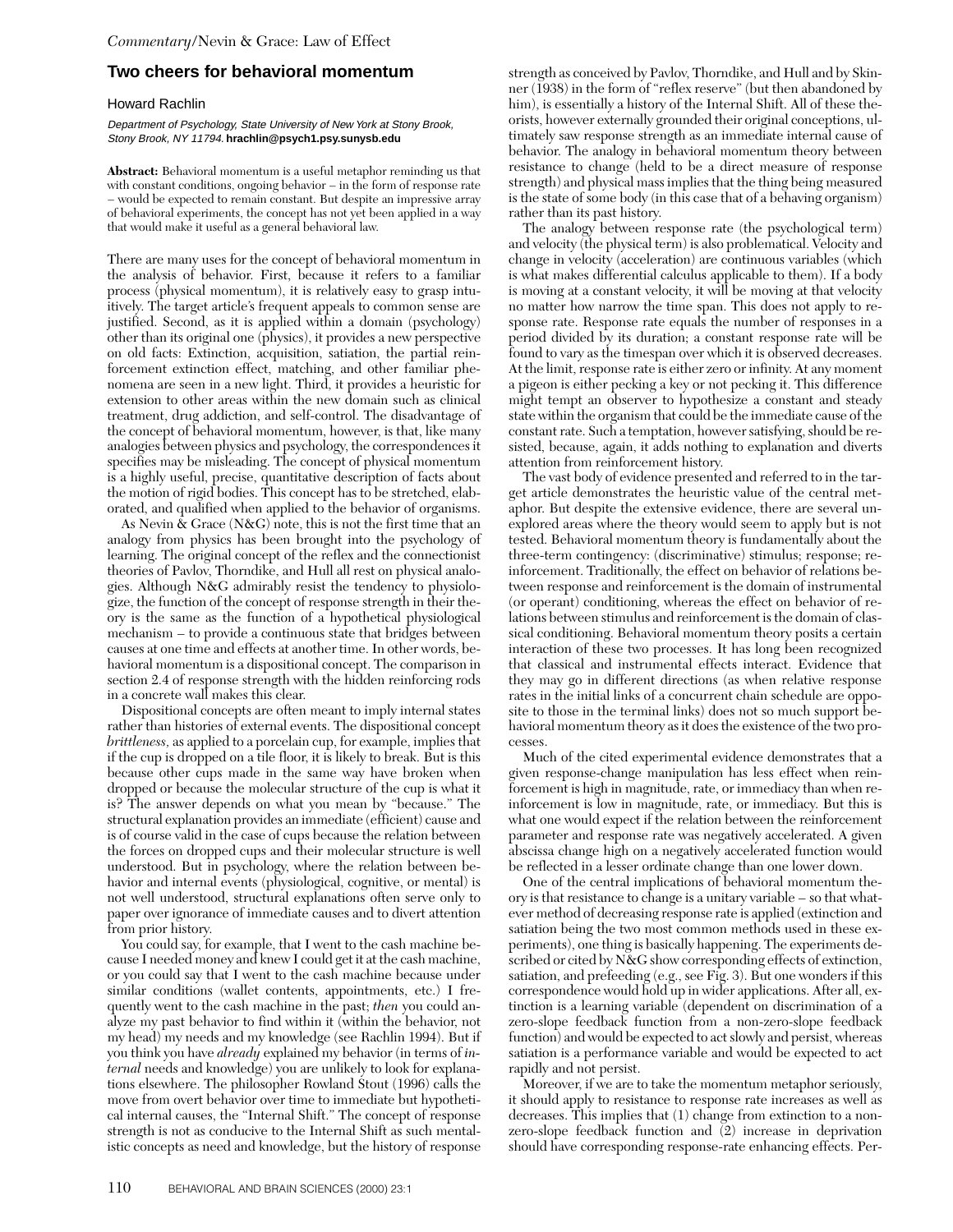haps this is so and some symmetrical effects will be presented in the Authors' Response.

In summary, Nevin & Grace have introduced a valuable and productive metaphor with wide application. As they note (sect. 10.3.2), I have used it to describe the coherence of patterned responses (Rachlin 1995). But, without a more systematic exploration of its power, behavioral momentum is a metaphor, not a behavioral law.

#### ACKNOWLEDGMENTS

The writing of this commentary was supported by grants from the National Institute of Mental Health and the National Institute on Drug Abuse.

## **Can the concept of behavioural mass help explain nonconstant time discounting?**

#### Daniel Read

Center for Decision Research, Leeds University Business School, University of Leeds, Leeds, United Kingdom, LS2 9JT. **dr@lubs.leeds.ac.uk**

**Abstract:** The concept of behavioural mass provides one avenue for justifying (or making rational) the phenomenon of declining impatience, according to which decision makers put more value on delays that will occur in the near future than on those that will occur later.

The conventional economic model of intertemporal choice holds that delays of equal size should be given equal weight in decision making, regardless of when the delays begin. This assumption implies a constant rate of time discounting, instantiated in an exponential discount function. It has long been clear, however, even to academics, that humans routinely violate this assumption (Strotz 1955). An increasing number of researchers have adopted alternative models of intertemporal choice that incorporate a discount rate that gets smaller with increasing delays, a phenomenon which we can call *decreasing impatience.* The choice of such models has been justified in many ways. The major theoretical argument, mentioned in the target article, is that hyperbolic discounting, the most popular alternative to exponential discounting, is an extension of the generalised matching law (Ainslie 1975; Ainslie & Haslam 1992; Herrnstein 1997). The empirical argument is very compelling: People routinely display the preference reversals predicted by declining impatience (Kirby & Herrnstein 1995; Read & Van Leeuwen 1998), and hyperbolic discount functions fit human choice behaviour better than do exponential functions (e.g., Kirby 1997). Indeed, the arguments in favour of decreasing impatience are so compelling that variants of hyperbolic discounting are making significant inroads into the mainstream economic literature (Laibson 1997; O'Donoghue & Rabin 1997).

A major problem in accepting hyperbolic discounting as an account of human preference is that there are good reasons for calling nonconstant discounting irrational (Strotz 1955), and there are apparently no good reasons for calling it rational. How is it possible, therefore, that animals and humans could have acquired such a perverse disposition? One way of addressing this question is to "rationalise" irrational behaviour by arguing that just because we (as experimenters) represent a task in a particular way, that is no reason to assume that our subjects also represent it that way. The concept of behavioural mass offers one basis for such a rationalisation of decreasing impatience.

If we treat intertemporal choice as being determined by preference for variable interval schedules of reward rather than isolated rewards, then the optimal rate of time discounting will show decreasing impatience. For variable interval (VI) reinforcement schedules with a fixed reinforcer size, the longer the interval, the less the behavioural mass (the average amount of reinforcer per unit of time). The proportional decrease in the behavioural mass is not a function of the absolute increase in the length of the interval (which would justify constant discounting), but in its *pro-* *portional* increase. One prescriptive model of time discounting, which suggests that we discount future outcomes *as if* the delays under consideration reflect average delays in VI schedules, is Harvey's (1994) *proportional discounting,* which has the following discount function:

$$
a(t) = \frac{b}{b+t},
$$

where  $b$  is a discounting parameter, and  $a(t)$  is the ratio between the amount to be received after time *t.* For example, if £100 in one month is worth £70 today, then  $a(1 \text{ month}) = 70/100 = 0.7$ . For all values of *t* except very small ones, people who discount according to this function will value delayed alternatives in approximate proportion to the behavioural mass of a VI schedule having an average delay *t.*

Choices between delayed outcomes are frequently (implicitly or explicitly) choices between reinforcement schedules, rather than between single events. This can be illustrated with a familiar example that shows one way that proportional discounting could be learned. Consider how children are taught the virtues of patience. A child wants a reward (perhaps an ice cream) right now, but his parents prefer that he wait until tomorrow. Whatever delay is agreed, the child cannot open negotiations for a second ice cream until after the consumption of the first. If the ice cream comes tomorrow, that means that there is an entire day in which no ice cream negotiations can occur. Moreover, the agreed delay sets a precedent – the child knows very well that if he has to wait until tomorrow for the first ice cream, he will usually have to wait until tomorrow for all subsequent ice creams. Accepting a one day delay, therefore, is tantamount to agreeing to a VI schedule of reinforcement, with the agreed delay being the average interval. The total number of ice creams the child can expect to get in the future is inversely related to the proportional increase in the delay imposed by his or her parents; an increase from one day to two will have the same impact as an increase from two days to four. Such a child would rationally adopt some version of proportional discounting when dealing with his or her parents. He will kick up a real fuss to prevent even a few moments delay from the present, but will be relatively blasé about substantial additions to already long delays. The minimum reward that the child must be promised in order to induce him to accept a delay will be the amount that keeps behavioural mass constant, and this will increase as a linear function of delay.

In experimental studies of choice between delayed alternatives, the choices typically involve a number of independent decisions. Rarely does accepting a specific delay for one outcome mean that there will be no other choices offered during the delay, nor does it set a precedent for the future. We cannot assume, however, that just because we, as experimenters, represent the task in this way that our subjects do. Perhaps they use the same strategy when making one-shot choices as they do when making the developmentally and (perhaps) evolutionarily more significant choices between schedules of reinforcement that differ in their behavioural mass.

## **Toward a deconstruction of the metaphor of behavioral momentum**

#### Charles P. Shimp

Psychology Department, University of Utah, Salt Lake City, UT 84112-0251. **shimp@psych.utah.edu**

**Abstract:** The metaphor of "behavioral momentum" exemplifies modernism at its best and follows in the wake of countless other applications of Newtonian mechanics and "the machine metaphor" to virtually every aspect of the human condition. Modernism, however, has fallen on hard times. Some of the chief reasons why are implicit in the target article by Nevin & Grace.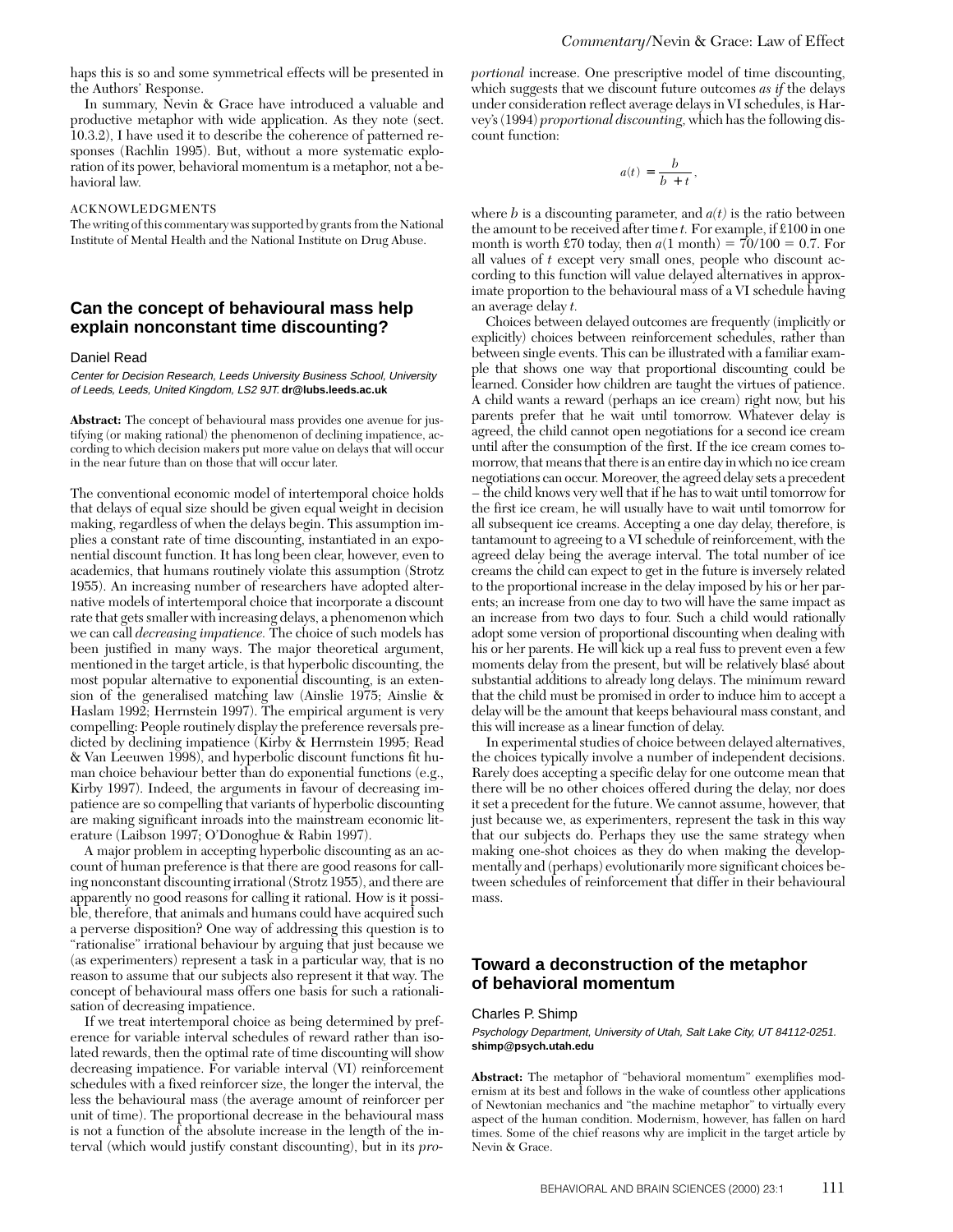**1. The machine metaphor and "modernism."** Nevin & Grace (N&G) present one of the clearest and most successful applications in the history of psychology of the metaphor of man as machine. This metaphor originated, of course, in the seventeenth and eighteenth centuries, and was articulated explicitly by De La Mettrie (1748/1912). It contributed to that hugely influential philosophy of mind, British Empiricism, and was developed by Locke, Hume, Mill, and many others. This metaphor, commingled with British Empiricism and positivistic science, provided much of the basis for the original development of scientific psychology and, more generally, of the intellectual, artistic, and cultural movement often referred to as modernism.

Modernism means many different things to different people, but here it will refer to a belief in universal basic mechanisms that are independent in the sense that they work the same way across all possible contexts.

**2. "Postmodern" criticisms of the machine metaphor.** Postmodernism arose as a rejection of the machine metaphor and modernism as well. ("Man as computer" is a special case and is sufficiently different from the "man as Newtonian machine" metaphor to be outside the scope of this commentary.) The rejection was, and is, based on several issues. First, even within physics, Newtonian mechanics is only a special case, so that the universality of its claims needs qualification. Second, developments in research on human perception, memory, and naturalistic language have contributed to skepticism about the adequacy of the machine metaphor, especially in its Newtonian form, for the human condition. Some of these developments have placed greater emphasis on dynamic interactions among processes, on emergent phenomena, on the role of context, and, generally, on more Gestalt-like processes highly resistant to being reduced to independent component mechanisms in a manner compatible with Newtonian mechanics (Hanson 1969; Wittgenstein 1953). Third, countless literary works note troubling consequences of the machine metaphor for human society (Orwell 1949; Shelley 1818/1969; Stevenson 1886/1907).

**3. Implicit modernist assumptions in Nevin & Grace.** Are any of the usual postmodernist grounds for concern about the machine metaphor apparent in the target article by N&G? Yes. The article contains commitments to the idea that basic mechanisms are universal and independent, and there is no mention of how Gestalt-like properties of either perception or memory might cause difficulty for a machine metaphor. Let us examine just a few of these commitments in slightly greater detail.

In psychology, one of the reasons for skepticism about the universal adequacy of the machine metaphor is its typical emphasis on static functions and its general failure to deal adequately with the effects of time and with the dynamic interaction of processes. The unit of analysis is an especially troublesome problem in psychological applications of the metaphor. Logan (1956) presented a pioneering "micromolar" view that some have seen as particularly subversive to the primacy of mean response rate, and N&G cite Logan's work, but without noting the significant conceptual problems it causes for their molar analysis. In general, the concept of "response" is central to the metaphor, yet it remains ambiguous, especially in contexts where there is temporal organization of behavior. This ambiguity is acknowledged by N&G in the case of a Fixed Interval contingency, which they see as not a "fair" test context for their metaphor.

Other evidence also suggests that a molar account of behavior cannot provide an adequate general explanation of behavior (Hawkes & Shimp 1998; Hinson & Staddon 1983; Shimp et al. 1994).

The basic problem with the behavioral momentum metaphor is that it leaves virtually unexamined *why* the rate of a free operant should be analogous to the velocity of a moving body, and *why* resistance to change of that rate should be like inertial mass. N&G provide no principled argument why the specific laboratory settings upon which their metaphor is based justify claims of universal applicability. Of course, if universality is not intended, appropriate explicit qualifications would be most helpful.

**4. Implications.** The metaphor of behavioral momentum has been so successful that it seems eminently appropriate and constructive to continue to articulate it and to explore its limits. There seems more than ample reason to accept and applaud research on the machine metaphor, even while others choose to explore very different metatheoretical approaches (Putnam 1987). At the very least, we can expect the behavioral momentum metaphor to serve as a pragmatic rule of thumb. It may become ever more apparent, however, that the metaphor derives heuristic power from physical analogies but does not yet rest on a scientific understanding of basic psychological principles.

#### NOTE

Correspondence address is Charles P. Shimp, Psychology Dept., 390 S. 1530 E., Room 302, Salt Lake City, UT 84112-0251.

## **Preference and resistance to change do not always covary**

#### Masaharu Takahashi

Department of Psychology, Hokkaido University, Sapporo 060-0810, Japan. **takam@psych.let.hokudai.ac.jp**

**Abstract:** Nevin & Grace's primary argument against theory and research on behavioral momentum is that preference and resistance to change may not covary. The method for evaluating preference and resistance to change seems problematic. Moreover, the theory fails to account convincingly for effects of average overall time to primary reinforcement on choice and preference for unsegmented schedules.

In their target article, Nevin & Grace (N&G) suggest that the metaphor of behavioral momentum is productive in guiding basic research on a discriminated operant. First, they advance a view that rate of response reflects performance, whereas resistance to change characterizes response strength. Then they propose a view that preference and resistance to change should covary because they are construed as convergent measures of a single construct, that is, response strength that results from a history of reinforcement.

I fully support the former view that rate of response and resistance to change are independent dimensions of behavior. As reviewed in the target article, there is ample evidence indicating that response rate depends on response-reinforcer relations whereas resistance to change is positively related to the total frequency of reinforcement.

The latter view, on the contrary, leaves me with more questions than answers. First, comparisons of results obtained with concurrent-chain schedules and multiple schedules (Grace & Nevin 1997) might not be an adequate method for evaluating preference and resistance to change. This method is based on the notion that contingencies between responding and reinforcement are different between multiple schedules and concurrent-chain schedules. In multiple schedules, presentations of component schedules are not contingent on subjects' behavior, whereas in concurrent-chain schedules presentations of component schedules are contingent on subjects' choice. However, as suggested by Neuringer (1967), results obtained from choice and nonchoice procedures might depend not only on such a difference in contingencies but also on another controlling variable, the frequency of shift between different reinforcement conditions.

Choice procedures generally produce larger effects on behavior of different reinforcement parameters, such as frequency, magnitude, and immediacy of reinforcement, than do nonchoice procedures. However, this might be partly because the frequency of shift is generally greater in choice procedures than in nonchoice procedures, because subjects usually change over between two alternatives very frequently in choice procedures.

It is therefore possible that multiple schedules with high fre-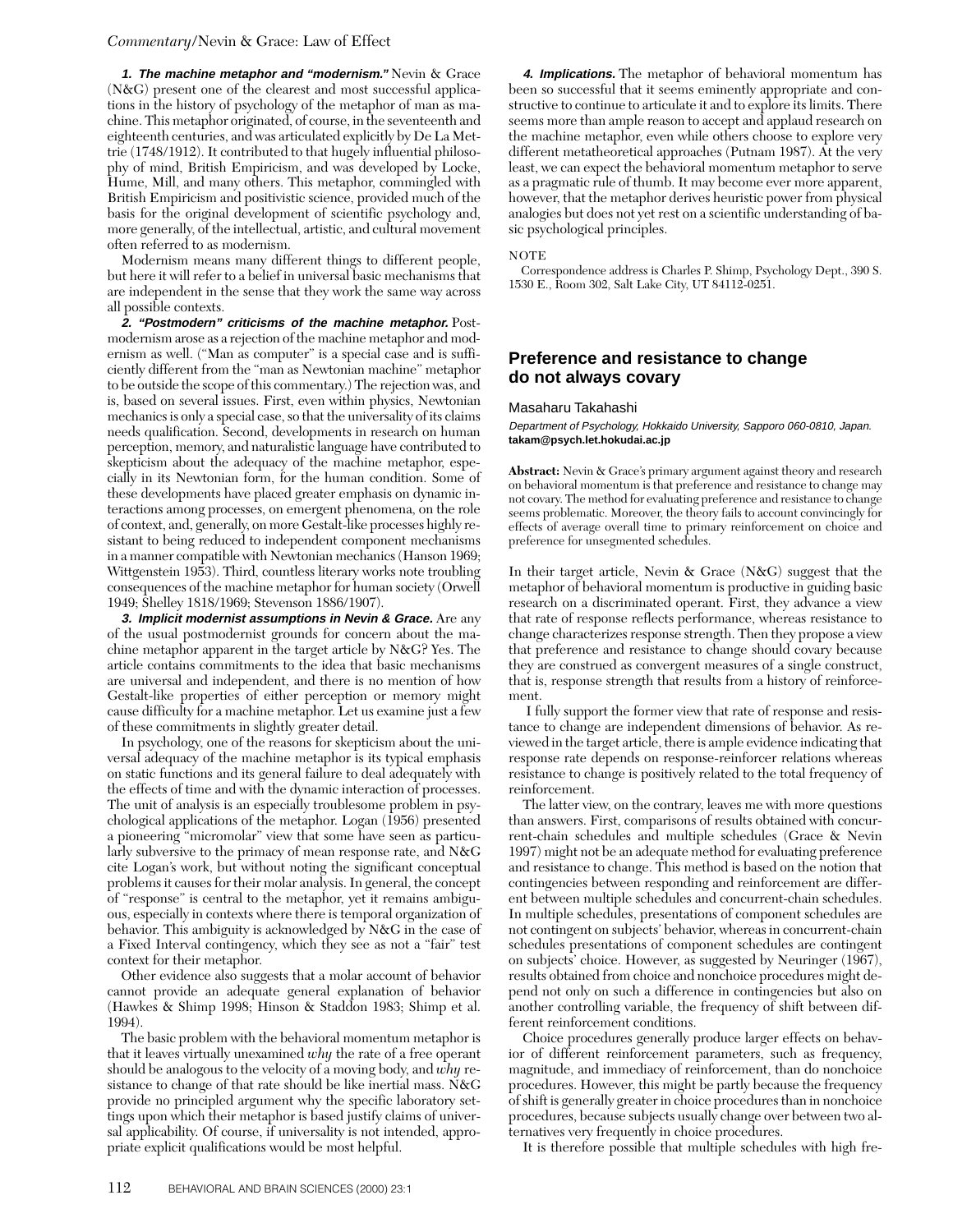quencies of shift (multiple schedules with relatively short durations of each component, say 5 seconds) produce distinct effects of different reinforcement parameters on responding. On the other hand, multiple schedules with extremely low frequencies of shift (multiple schedules with relatively long durations of each component, say 10 minutes) might produce no effects of different reinforcement parameters on responding. Based on this view, Neuringer (1967) compared effects of different reinforcement magnitude on responding in initial links (choice situations) and responding in terminal links (nonchoice situations) with the number of shifts kept identical.

Hence, one needs to examine preference in initial links and resistance to change in terminal links of concurrent-chain schedules with the frequency of shift kept identical between them before general conclusions can be reached about relations between preference and resistance to change.

Second, N&G ignored effects of *T* on preference when they derived Equation 12 from Equation 7. This implies that their model is restricted to a situation in which average initial-link and terminal-link durations are kept constant. However, even when we follow the contextual choice model (Grace 1994), there remains empirical evidence that choice is affected by the average durations of delay to primary reinforcement at the beginning of initial links (*T*). In other words, a possibility still remains that different values of *T* produce different preference in concurrent-chain schedules, but resistance to change in multiple schedules does not vary at all with manipulations of T.

Third, Mandell (1980) confirmed strong preference for a VI *x*sec schedule to a FI *x*-sec schedule but found no difference in resistance between the FI and VI schedules. That is, there is distinct evidence against the notion that preference and resistance to change covary. The reason for this exception is unknown at the present. However, as mentioned in the target article, it is well known that a long exposure to a simple FI schedule engenders an initial pause and rapid responding before reinforcement. Thus, it is possible that after an extended period of training, a simple FI *x*sec functions as chained FI *y*-sec FI *z*-sec with  $(y + z)$  equal to *x*. If this conjecture is correct, it is suggested that the results obtained from Mandell (1980) have close relation to findings obtained from previous studies on schedule segmentation that used concurrent-chain schedules to examine choice between schedules with and without stimulus changes (for a review, see Takahashi 1996).

For example, Duncan and Fantino (1972) indicated that pigeons preferred unsegmented schedules (a simple FI) over segmented schedules (chained FI FI) with equivalent durations. Moreover, when subjects are required to choose between two segmented FI schedules, "responding in the initial links sometimes cease entirely" (Duncan & Fantino, 1972, p. 31; for a theoretical analysis of this phenomenon, see Takahashi 1996). What is important is that in concurrent-chain schedules, choosing a segmented schedule produces a fixed period of extinction situation (a first segment of the segmented terminal link) that is worse than a situation in initial links. In multiple schedules, on the other hand, responding produces a consequence that is better than a consequence following behavior other than responding. It is accordingly suggested that preference in initial links of concurrent-chain schedules is determined by comparing terminal links with initial links. N&G should also take into account these findings on schedule segmentation.

In conclusion, the metaphor of behavioral momentum is powerful in describing empirical findings on resistance to change and rate of response in terms of response strength. However, its prediction of agreement between preference and resistance to change remains a critical question for future research. The strength of the metaphor is estimated when it is disrupted by a wide variety of empirical findings.

## **Strength, limits, and resistance to change of operant theory**

#### François Tonneau

University of Guadalajara, Centro de Estudios e Investigaciones en Comportamiento, Col. Chapalita, CP 45030, Guadalajara, Jalisco, Mexico. **ftonneau@udgserv.cencar.udg.mx**

**Abstract:** The research Nevin & Grace report is impressive in its integrative power, but it also shows the current limits of operant theory: There is tremendous concentration on understanding how existing behavioral relations are modulated in rate or time allocation, but little on dealing with the origin of the behavioral relations themselves. Specifying what should count as a behavioral unit will require source principles sensitive to the composition of the units being related.

Over the last 20 years, the momentum hypothesis has grown into an impressive research program linking various applications to basic behavior science, and Nevin & Grace (N&G) are to be commended for bringing their results to the attention of a wide readership. I will leave discussion of empirical issues to others, who might take exception to N&G's evaluation of Equation 3 (Warren-Boulton et al. 1985) and to the prevalence of power functions in N&G's modelling (see Timberlake 1982). I will instead discuss some conceptual problems with operant theory that the target article exemplifies.

Although N&G's proposal is innovative in various ways, it, like standard operant theory, focuses on the rate or time allocation of existing environment-behavior relations, and studies how this rate can be modulated by temporal correlations with other events. The resulting *allocation laws* now include behavioral momentum as well as delay reduction and various forms of matching. The amount of integration shown by N&G's model is impressive, but the allocation laws of operant research will remain incomplete to the extent that their terms are defined functionally and not formally. The nature of the stimulus and response terms in the matching law, for example, is often determined post hoc by adherence to the very allocation principle being tested (cf. Rachlin 1971).

Although "functional analysis" is often touted as one of the most successful features of operant research, its prevalence hints at circularities more troubling than that discussed by N&G. Without any previous (hence formal, not functional) specification of what counts as a stimulus, a response, or a reinforcer, the predictive power of behavioral analyses remains limited (see Weimer 1984) and difficulties quickly crop up. Consider N&G's treatment of concurrent schedules, for example. In their discussion of the matching law, N&G state that concurrent VI–VI schedules involve "two simultaneous discriminated operants defined by key location" (sect. 2.2). But when it comes to defining stimulus-reinforcer relations, N&G aggregate reinforcers across keys (sect. 3.4). What were two different stimuli (parts of two "discriminated operants") is now a single stimulus, associated with a single reinforcer rate. A more consistent way of defining stimuli in concurrent schedules would require adjustments either in N&G's view of matching or in their computation of stimulus-reinforcer rates (Equations 4a, 4b).

A formal specification of what counts as a stimulus or a reinforcer, independently of the allocation laws being tested, will evidently contribute much to behavior analysis. I have argued elsewhere (Tonneau 1998) that the *source laws* explaining the origin of novel environment-behavior relations (Epstein 1991) should be sensitive to the organization of the complex stimuli and responses being related, thus making contact with what cognitive scientists discuss in terms of compositionality and systematicity (Fodor & Pylyshyn 1988).

Shifting one's account from punctate events to organized sequences is one way to increase the explanatory power of behavior theory without sacrificing on issues of organization (Tonneau 1995). Consider the phenomenon of reinforcer devaluation (sect.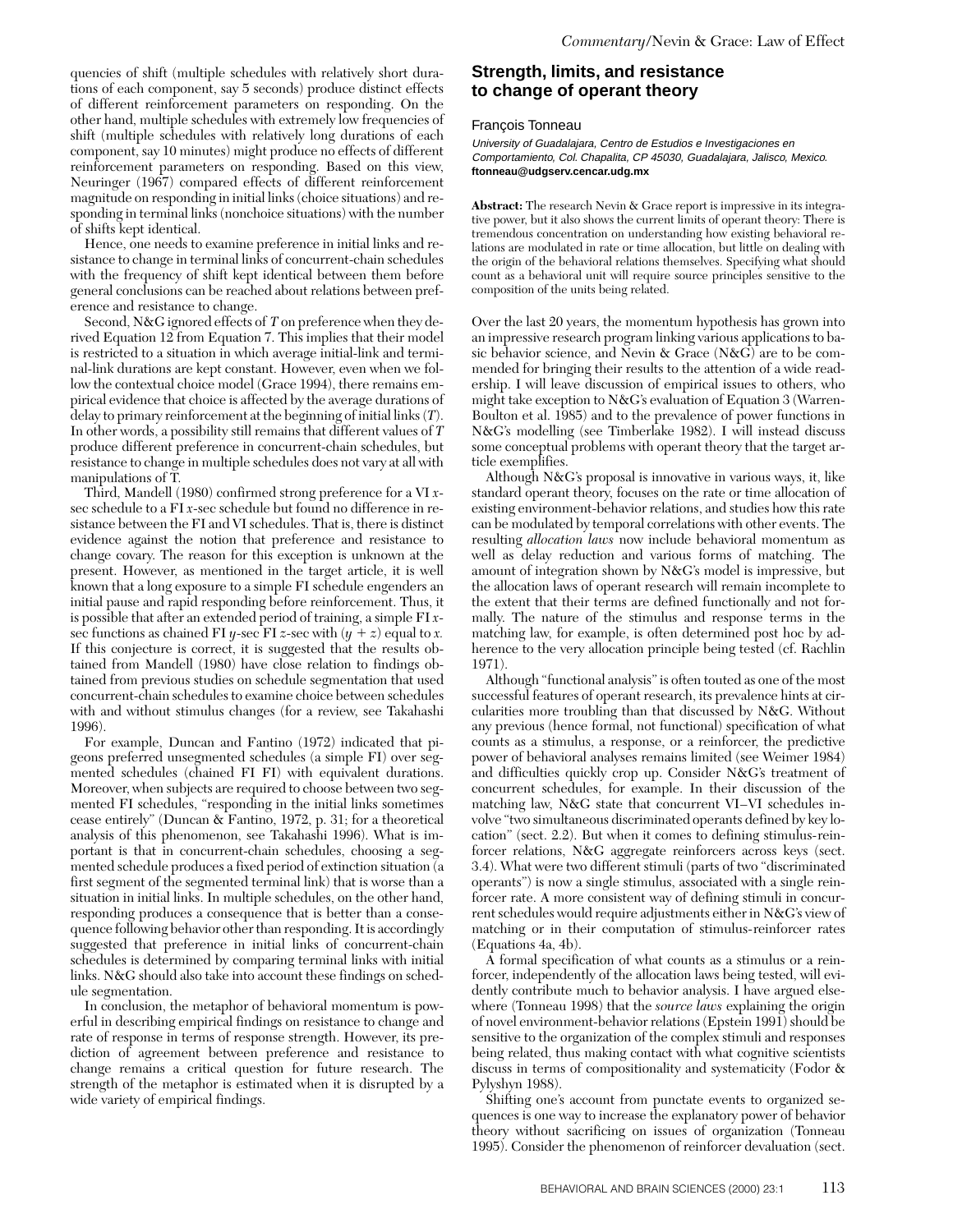$$
R \rightarrow S^{r} \qquad S^{r} - P \qquad R \downarrow
$$
\n(1)\n(2)\n(3)\n  
\n
$$
R \rightarrow S^{r} \qquad S^{r} - P \qquad R \downarrow
$$
\n
$$
R \rightarrow S^{r} \qquad S^{r} - P \qquad R \downarrow
$$

Figure 1 (Tonneau). *Top line:* Three stages of a typical devaluation experiment. Response rate is suppressed (d) in phase 3. *Bottom line:* On a molar view of reinforcer devaluation effects, R is directly punished by the  $S<sup>r</sup> \dots S<sup>r</sup>$ -P sequence. Time flows from left to right. Solid arrows indicate causal relations. (R: response; Sr : reinforcer; P: punisher.)

11.3), which N&G's model cannot explain at its present stage of development. In the first phase of a devaluation experiment (Fig. 1, top line, phase 1), a response R is reinforced by access to Sr . In a second phase, Sr is devalued in the absence of R, say by pairing Sr with a punisher P (Fig. 1, top line, phase 2). In a final test phase without programmed consequences (Fig. 1, top line, phase 3), the rate of R turns out to be lower than in a control condition lacking the S<sup>r</sup> -P pairing stage. This effect on response rate is puzzling from a traditional operant perspective, because the S<sup>r</sup>-P pairing took place in the absence of responding.

However, devaluation results can be explained by assuming that R is punished by the pattern,  $S^r \ldots S^{r-1}$ , an organized sequence of events that spans *both* the first and second phases of the experiment (Fig. 1, bottom line). That this sequence, including as it does a punisher P, itself punishes behavior should hardly be a matter of surprise. Response rate in test phase thus presumably reflects both the reinforcement of R by a discrete event (S<sup>r</sup> ) and the punishment of R by a P-containing molar sequence,  $S^r$  ...  $\tilde{S}^r$ -P.

Since behavior analysis will most likely progress by moving away from a restricted set of concepts, especially of Skinner's molecular kind (Malone 1987), I was surprised by N&G's endorsement of the "discriminated operant" as a "fundamental unit" of behavior (sect. 2.1). What an odd claim, in a paper showing so clearly that the alleged foundation is permeated from within by Pavlovian relations and from above by devaluation effects. The "discriminated operant" obviously shows high resistance to change when confronted with new, but necessary, theoretical developments.

## **Behavioral momentum and behavioral economic metaphors for excessive consumption**

Rudy E. Vuchinich Department of Psychology, Auburn University, Auburn, AL 36849. **vuchire@mail.auburn.edu**

**Abstract:** Metaphors "highlight and hide" different aspects of phenomena. A behavioral economic metaphor for excessive consumption highlights the contextual features of behavioral-environment relations. Can the behavioral momentum metaphor generate a representation of context that is at least as useful as that generated by behavioral economics? Maybe, maybe not; or maybe a mixed metaphor will do a better job than either alone.

The metaphor of operant-as-body-in-motion is impressively exploited in the Nevin & Grace (N&G) target article to identify heretofore unknown relations between resistance to change, preference, learning, and performance. In a different context, Nevin (1995) showed that both behavioral momentum and behavioral economic analyses could account for a more limited set of laboratory-based empirical relations, even though those analyses are derived from fundamentally different conceptions of behavior. Whether a behavioral economic analysis could be successfully applied to the relations discussed in the target article is an interesting question but is beyond the scope of this commentary. Instead, the focus here is on extensions of the behavioral momentum (sect. 10.2, "Drug abuse and addiction") and behavioral economic metaphors (Vuchinich 1999) to excessive consumption (e.g., alcohol and drug abuse) in the natural environment.

Lakoff and Johnson (1980) cogently demonstrated the centrality of metaphor in our conceptual systems. The power of metaphors to influence conceptual development derives to a significant degree from the manner in which they "highlight and hide" different aspects of a phenomena. That is, while a metaphor facilitates (i.e., highlights) comprehension of certain aspects of the phenomena under consideration, at the same time it inhibits (i.e., hides) comprehension of other aspects. In lay and general scientific and professional communities, the dominant conceptions of excessive consumption have been and currently are based on disease (bodily dysfunction) and addiction (obligation or enslavement) metaphors. Both the disease and addiction metaphors highlight internal corporeal and psychological variables and hide environmental and contextual variables that influence excessive consumption. Because of this historical and contemporary imbalance, relatively less attention has been and is paid to the contextual features of behavior-environment relations that prevent, generate, perpetuate, and reduce excessive consumption.

A positive aspect of the behavioral economic metaphor for excessive consumption is that it reverses the priorities of the disease and addiction metaphors and highlights the contextual determinants of consumption. Because a behavioral economic metaphor entails a choice perspective, characterizing the context of the "choice" to consume excessively is inherent in the analysis. The theoretical and empirical elaborations of the metaphor have proceeded with already available concepts related to characterizing context (e.g., unit price, own and cross price elasticity of demand, substitutability and complementarity relations, temporal discounting). These elaborations have generated empirical regularities regarding excessive consumption that have considerable generality and have generated novel prevention and treatment strategies that can be readily integrated with existing efforts across the range of clinical to public policy approaches (Vuchinich 1999).

Like the behavioral economic metaphor and unlike the disease and addiction metaphors, the behavioral momentum metaphor would tend to highlight the contextual determinants of excessive consumption. However, it is relevant to wonder if the behavioral momentum metaphor can generate a representation of the molar context of consumption that is at least as useful as that generated by the behavioral economic metaphor. Because physical mass is "an intrinsic property of the object itself" (Rothman 1989, p. 29), at the outset it would seem that adhering to the terms of the operant-as-body-in-motion metaphor would generate a more constrained representation of that context. High velocity alcohol or drug consumption would have more or less momentum (and be more or less resistant to change) depending on its mass. Clearly this is a worthwhile (and perhaps important) distinction, and one that is not immediately apparent in the behavioral economic metaphor. But what are the contextual forces that will push and pull the excessive consumption so as to raise or lower its velocity or mass? Will those forces be significantly different from those already identified by behavioral economics? Answers to such questions await the theoretical and empirical elaboration of the behavioral momentum metaphor in relation to excessive consumption. Will that elaboration produce concepts that are as useful as, for example, demand elasticity and substitutability? Maybe, maybe not, or maybe this is not an either-or issue. A mixed metaphor for excessive consumption that includes the environ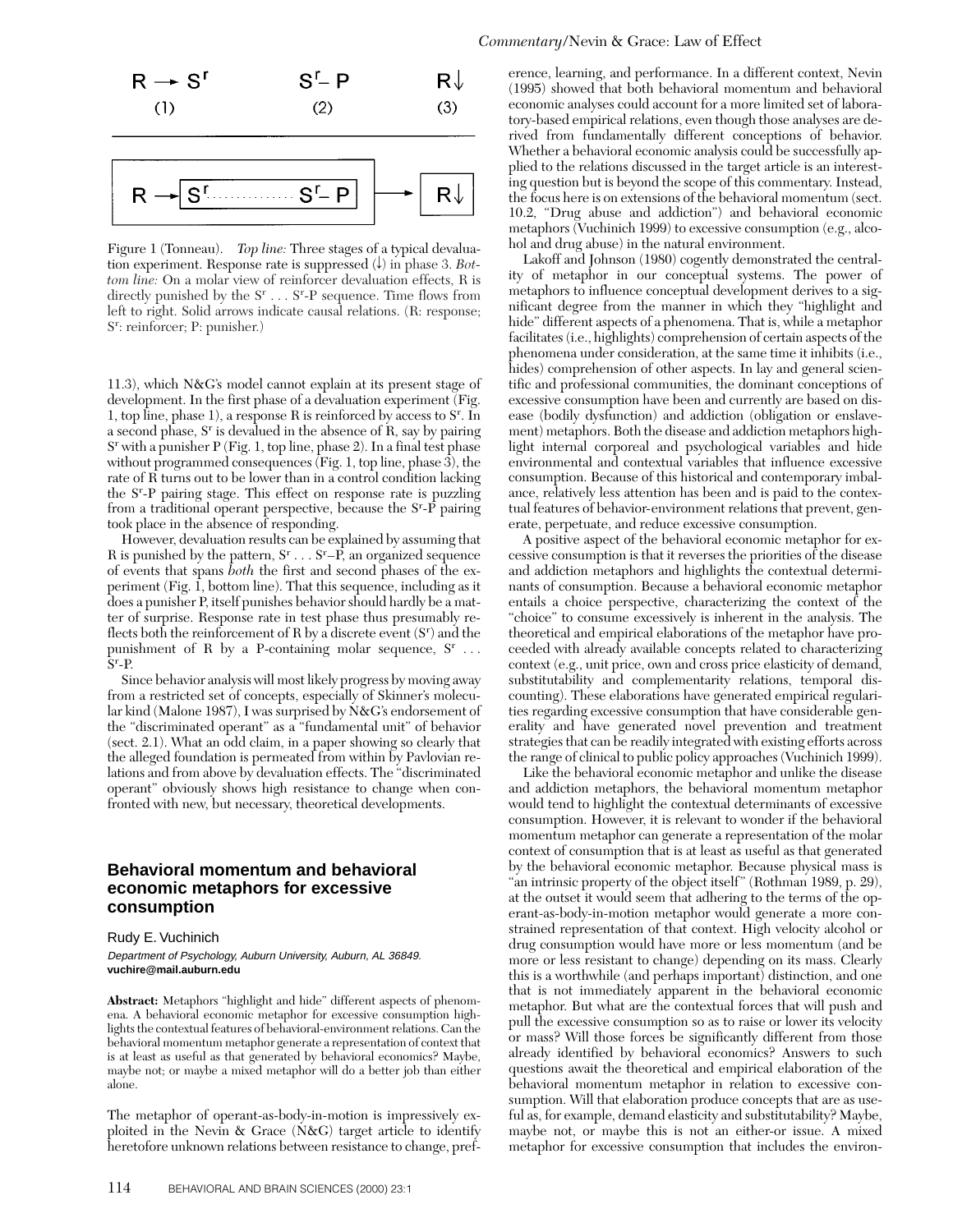mentally constrained utility seeking of behavioral economics and the stimulus-reinforcer relations of behavioral momentum may produce an analysis more useful than either one alone.

## **Resistance to change, contrast, and intrinsic motivation**

K. Geoffrey White<sup>a</sup> and Judy Cameron<sup>b</sup>

aDepartment of Psychology, University of Otago, Dunedin, New Zealand; **bDepartment of Educational Psychology, University of Alberta, Edmonton,** Alberta, Canada T6G 2G5. **kgwhite@otago.ac.nz judy.cameron@ualberta.ca**

**Abstract:** Many studies have demonstrated differential resistance to change in the context of negative behavioral contrast. That is, as a result of introducing a disruptor, response rates decrease to a greater extent when the maintaining reinforcement schedule is leaner. Resistance to change also applies to positive contrast, in that increases in response rate are greater in leaner schedules. The negative contrast effects seen in studies of intrinsically motivated behavior reflect an increase in resistance to change as a result of adding extrinsic reinforcers.

Many researchers treat response frequency or response probability as the measure of response strength, and reinforcer probability as its primary determinant. For example, the relative law of effect (Herrnstein 1970) established that response probability is a function of reinforcers produced by the responses, relative to reinforcers gained from other sources. In their target article, Nevin & Grace (N&G) propose an alternative index of response strength, resistance to change. Because resistance to change is determined by the stimulus-reinforcer association, it also is sensitive to reinforcer rate. So, in most cases, resistance to change and response rate covary in their sensitivity to changes in reinforcer probability (Harper & McLean 1992).

The notion of resistance to change is appealing because it describes instances where the rate of a response changes to a greater extent when it has been maintained by a leaner or less favorable schedule of reinforcement. It corresponds to the personality attribute of stoicism or persistence in that the persistence of behavior may be unrelated to its overall frequency or probability. As summarized by N&G, there is indeed a range of situations in which response rate and resistance to change are uncorrelated. For example, the sensitivity of ratios of response frequency to changes in reinforcer ratios in multiple schedules depends on intercomponent time (White 1995), but the sensitivity of ratios of resistance to change does not (N&G). Here we argue that the useful notion of resistance to change may be further generalized to instances where behavior increases as a result of the introduction of a "disruptor," and where behavior might be assumed to be maintained by "intrinsic" reinforcers.

Resistance to change is typically measured in terms of the extent of reduction in a component of a multiple schedule where reinforcement conditions are constant, as a result of changing conditions in another component. For example, Harper and McLean (1992) showed that free food in a third component of a multiple schedule, compared with extinction, reduced response rates in two other components where responding was maintained by variable-interval 120-s schedules. The effect in one component, where responses produced 2-s reinforcers, was greater than in the other component, where responses produced 6-s reinforcers. That is, resistance to change was greater in the component where responding was maintained by the longer-duration reinforcers. Harper and McLean showed this resistance to change effect for both transient responding, thus replicating Nevin's (1974) result, and for steady-state behavior. The reduction in response rates as a result of free-food in another component is an example of negative behavioral contrast.

Most demonstrations of resistance to change are instances

where negative behavioral contrast is greater when the maintaining reinforcers have a weaker effect on prevailing behavior. Some previously unpublished data from our laboratory related to positive behavioral contrast provide clear confirmation of the resistance-to-change principle. That is, the effect generalizes to instances where response rates increase above baseline levels as a result of interpolating a disruptor. In this experiment, five pigeons performed in a single-key, four-component, multiple schedule. Each session comprised 48 consecutive 60-s components without intercomponent timeouts, with each of the four components following each other equally often. the components were signalled by four distinctively different colors and line orientations. In three, the variable-interval schedules always arranged average interreinforcement intervals of 30 s, 60 s, and 120 s. The fourth component was a variable-interval 60-s schedule (baseline) or extinction. Five conditions were conducted. The first, third, and fifth were repetitions of the baseline condition, each lasting for an average of 30 days. The second and fourth were repetitions of the extinction condition, each lasting for an average of 44 days.

Data were taken from the last 5 days of each condition and averaged over repetitions of the baseline and extinction conditions. The resistance-to-change measure was that described in the target article by N&G, namely the log of the ratio of response rates in extinction and baseline conditions, for each of the three constant components. Averaged over birds, the log resistance to change measures for the variable-interval 30-s, 60-s, and 120-s components respectively were 0, 0.069, and  $0.195$   $(F(2,8) = 4.54,$  $p \leq .05$ ). That is, as a result of introducing extinction in the changed component, there was far greater change in the constant component maintained by the leanest reinforcement rate. Equivalently, the component with the richest reinforcement rate was associated with the greatest resistance to change. Resistance to change therefore applies also to situations where behavior is increased as the result of introducing a "disrupting" condition. But note that because the present experiment involved alternating conditions in which the changed component was variable-interval 60-s or extinction, the result can equally be interpreted as showing greater negative contrast (with the sign of the log resistance measure changed), and hence less resistance to change, when the maintaining schedule is leaner.

Incentive motivation is an issue that may be understood in terms of resistance to change. Many popular writers and scientists have claimed that explicit reinforcers have a detrimental effect on intrinsic motivation, that is, engaging in an activity for its own sake (Deci 1971). From a meta-analysis of 96 studies, Cameron and Pierce (1994) concluded that there is no evidence to suggest that rewards decrease a person's intrinsic motivation to engage in an activity, except in instances where tangible rewards are expected. For example, Carton and Nowicki (1998) arranged three conditions that closely followed the procedure of early studies that claimed to show a detrimental effect of extrinsic reinforcers (Deci 1971). In the control condition, participants solved "word-find" puzzles at the rate of about one per minute without any intervention. In two experimental conditions where word-finding was rewarded with a .25 probability, success rates increased to about two words per minute. In a subsequent return-to-baseline, participants who were told that rewards would cease solved puzzles at a rate of 0.5 per minute, whereas participants for whom rewards ceased without their knowledge continued at the baseline level. For the first experimental group, therefore, there was a detrimental effect of extrinsic rewards for word-finding, as shown by the reduction in performance below the baseline level.

A simple translation of engaging in an activity for its own sake is that performance of a task may involve reinforcing consequences that are intrinsic to the task itself (such as learning to play the piano) or that have their effect owing to the individual's prior history of social or extrinsic reinforcers for the behavior. In terms of the relative law of effect, extrinsic reinforcers (rewards for learning to play the piano) are pitted against intrinsic reinforcers  $R_i$ . A detrimental effect of extrinsic reinforcers,  $R_e$ , on intrinsi-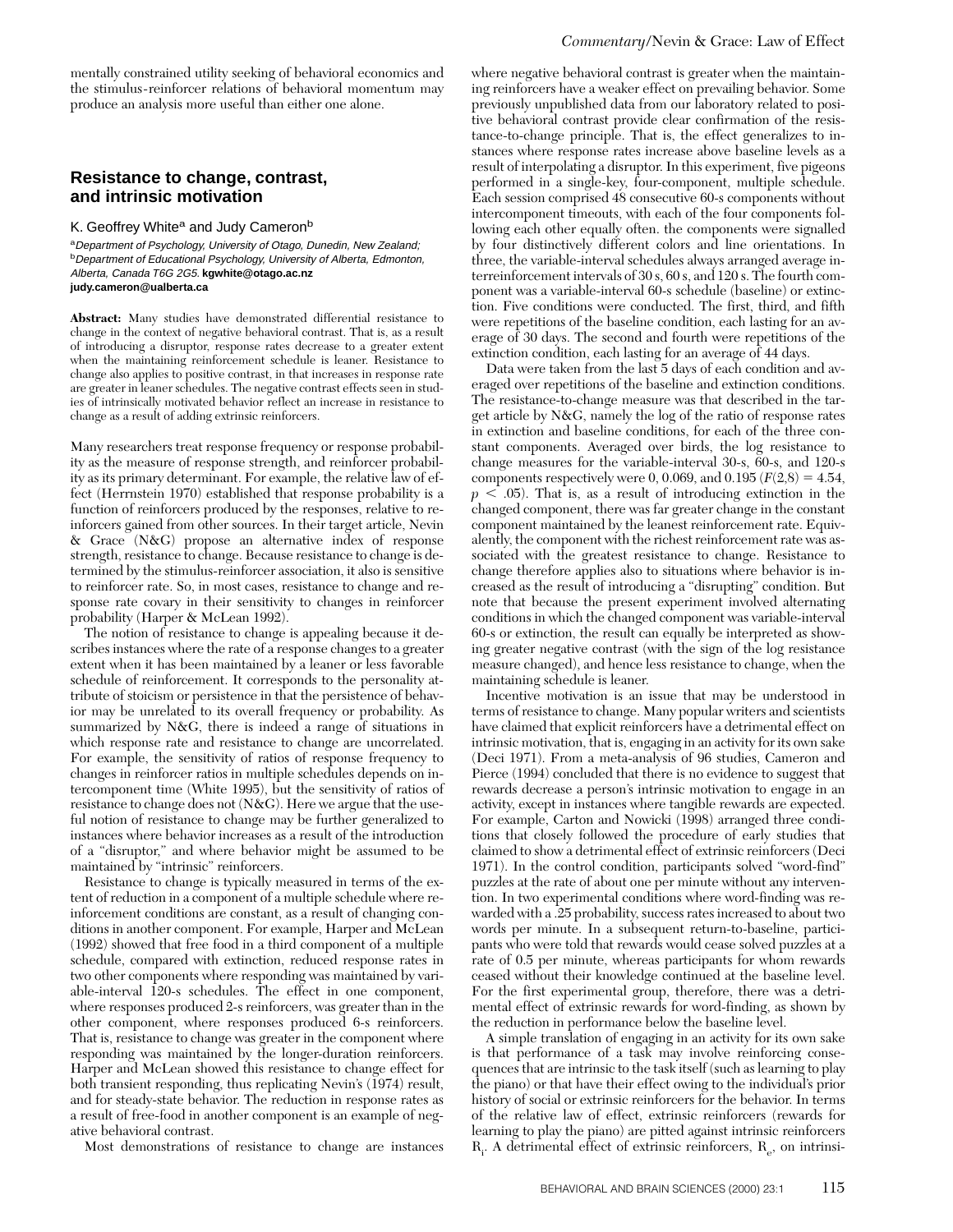#### *Commentary/*Nevin & Grace: Law of Effect

cally-motivated behavior  $B_i$ , is predicted by  $B_i = k R_i / (R_i + R_e)$ . That is, an increase in  $R_e$  results in a reduction in  $B_i$ . This is not what is observed, however. In Carton and Nowicki's (1998) experimental groups, adding extrinsic rewards doubled the rate of word-finding. Extrinsic reinforcers are therefore not pitted against intrinsic reinforcers but may supplement or amplify their effects.

The conclusion that rewards had a detrimental effect was based on the result of the subsequent return to baseline, in extinction conditions. This effect is a negative behavioral contrast effect. Interpreted in terms of resistance to change, behavior during the baseline extinction conditions is maintained by the intrinsic reinforcers associated with the task (otherwise called intrinsic motivation). Adding extrinsic reinforcers strengthens resistance to change by the mechanism described by N&G. Negative behavioral contrast is obtained on return to baseline, as in the studies described above. But it has yet to be directly demonstrated whether adding extrinsic reinforcers increases intrinsic motivation, interpreted as resistance to change. To date, the appropriate control condition has not been run. What is needed is a return-tobaseline extinction condition in which a disruptor is added, such as a concurrent competing alternative. If our application of the resistance-to-change principle to incentive motivation is correct, we expect the facilitatory effect of extrinsic rewards for performance on the main task to be indicated by greater disruption by the concurrent task of performance in the control condition where extrinsic reinforcers were not added.

## **The uncertain domain of resistance to change**

Ben A. Williams<sup>a</sup> and Matthew C. Bell<sup>b</sup>

aDepartment of Psychology, University of California, San Diego, La Jolla, CA 92093-0109; <sup>b</sup>Center for Behavioral Teratology, San Diego State University, 6363 Alvarado Ct., Suite 209, San Diego, CA 92120-4913. **mbell@mail.sdsu.edu psy.ucsd.edu/~mbell**

**Abstract:** Two important assumptions of behavioral momentum theory are contradicted by existing data. Resistance to change is not due simply to the Pavlovian contingency between a discriminative stimulus and the rate of reinforcement in its presence, because variations in the responsereinforcer contingency, independent of the stimulus-reinforcer contingency, produce differential resistance to change. Resistance to change is also not clearly related to measures of preference, in that several experiments show the two measures to dissociate.

Resistance to change has major limitations as a general measure of response strength. It appears to be inapplicable to simple schedules of reinforcement (Cohen et al. 1993) and also fails to enlighten the determinants of choice. Its domain is thus limited to multiple schedules of reinforcement, and even there the controlling variables remain obscure (e.g., Cohen 1998).

The most problematic feature of the current version of behavioral momentum theory is its claim that the resistance to change for a given response is determined by the rates of reinforcement that occur during the presence of the discriminative stimulus for that response, regardless of whether that reinforcement is actually contingent on the response. Thus, resistance to change is said to be determined by the Pavlovian relation between the discriminative stimulus and the rate of reinforcement in its presence. At least some available data clearly contradict the view that the response contingency for producing the reinforcer is irrelevant to the degree of resistance to change. Bell (1999) compared the resistance to change of several components of a multiple schedule as a function of the delay contingency, manipulating the way a response produced the reinforcer. Only the response-reinforcer contingency was varied, while the stimulus-reinforcer relations were unchanged. As currently formulated, behavioral momentum theory predicts that resistance to change should have been similar for the different components of the schedule. In fact, the component with an unsignaled delay-of-reinforcement contingency had significantly less resistance to change.

Nevin & Grace (N&G) do acknowledge that Bell's results cause difficulty for the view that resistance to change is due solely to the Pavlovian contingency, but seem not to appreciate the contradiction between Bell's results and those the authors cite in favor of the Pavlovian relation being critical. Nevin et al. (1990) demonstrated that resistance to change associated with a given stimulus was increased by a concurrently available second source of reinforcement, regardless of whether that alternative reinforcement was contingent on a second response or presented independently of responding on a variable-time schedule. It is important to recognize that response-independent reinforcement is very similar to response-dependent reinforcement presented after an unsignaled delay (see Williams, 1976, for a direct comparison). The issue raised, therefore, is why the unsignaled delay used in Bell's experiment decreased resistance to change (and preference), while the variable-time food schedule of Nevin et al. (1990) increased resistance to change. Until that issue is resolved, the claim that resistance to change is determined by the rate of reinforcement in the presence of the stimulus must remain suspect.

The second serious problem with the current formulation of behavioral momentum theory concerns the controlling variable in concurrent schedules. In fact there appears to be some conflict between the treatment of concurrent schedules given in the target article, and the previous treatment of concurrent schedules provided by Nevin (1992b). In the earlier paper, Nevin notes that behavioral momentum theory requires the variable controlling resistance to change in a concurrent schedule to be the local rate of reinforcement, in much the same way as specified by the melioration theory of matching (see Williams, 1988, for a discussion). Thus, choice is always to the higher-valued alternative defined by the local reinforcement rate (and greater resistance to change), and matching occurs because the VI feedback functions causes the local reinforcement rates to reach an equilibrium only when matching occurs. The question posed is how the local rate of reinforcement, being the critical variable controlling resistance to change, can be reconciled with the notion supported by Nevin et al. (1990) that the sum of the rates across the two alternatives determines resistance to change. Are there two different kinds of resistance to change?

Other studies make clear that preference and resistance to change do not provide a common index of an underlying response strength. This research (Williams & Royalty 1989) was begun as an attempt to test the melioration theory of matching, which Nevin (1992b) argued is essentially similar to resistance to change in its predictions. Several subsequent studies (Belke 1992; Gibbon 1995; Williams 1993) have corroborated the original findings. In all of these experiments, a multiple schedule has been used in which separate concurrent schedules were available in each component of the multiple schedule. For example, in Belke's (1992) experiment, a concurrent VI 40-s VI 80-s schedule alternated with a concurrent VI 40-s VI 20-s schedule. Then, during probe preference tests, the stimuli correlated with the two VI 40-schedules were presented together. The results were that the VI 40-s stimulus paired in training with the VI 80-s alternative was strongly preferred over the VI 40-s stimulus paired in training with the VI 20-s schedule. Note that the rate of reinforcement summed over both choice alternatives and the local reinforcement rate as calculated by melioration theory were substantially greater for the VI 40 paired with the VI 20 than for the VI 40 paired with the VI 80. Thus, the account of Nevin and Grace should predict greater preference, and also greater resistance to change, for the VI 40 paired with the VI 20. Given that the obtained preference was contrary to this prediction, local rate of reinforcement is not the variable controlling choice. If resistance to change is assumed to be functionally similar to preference, it too must also not be determined by the local rate of reinforcement (or the total rein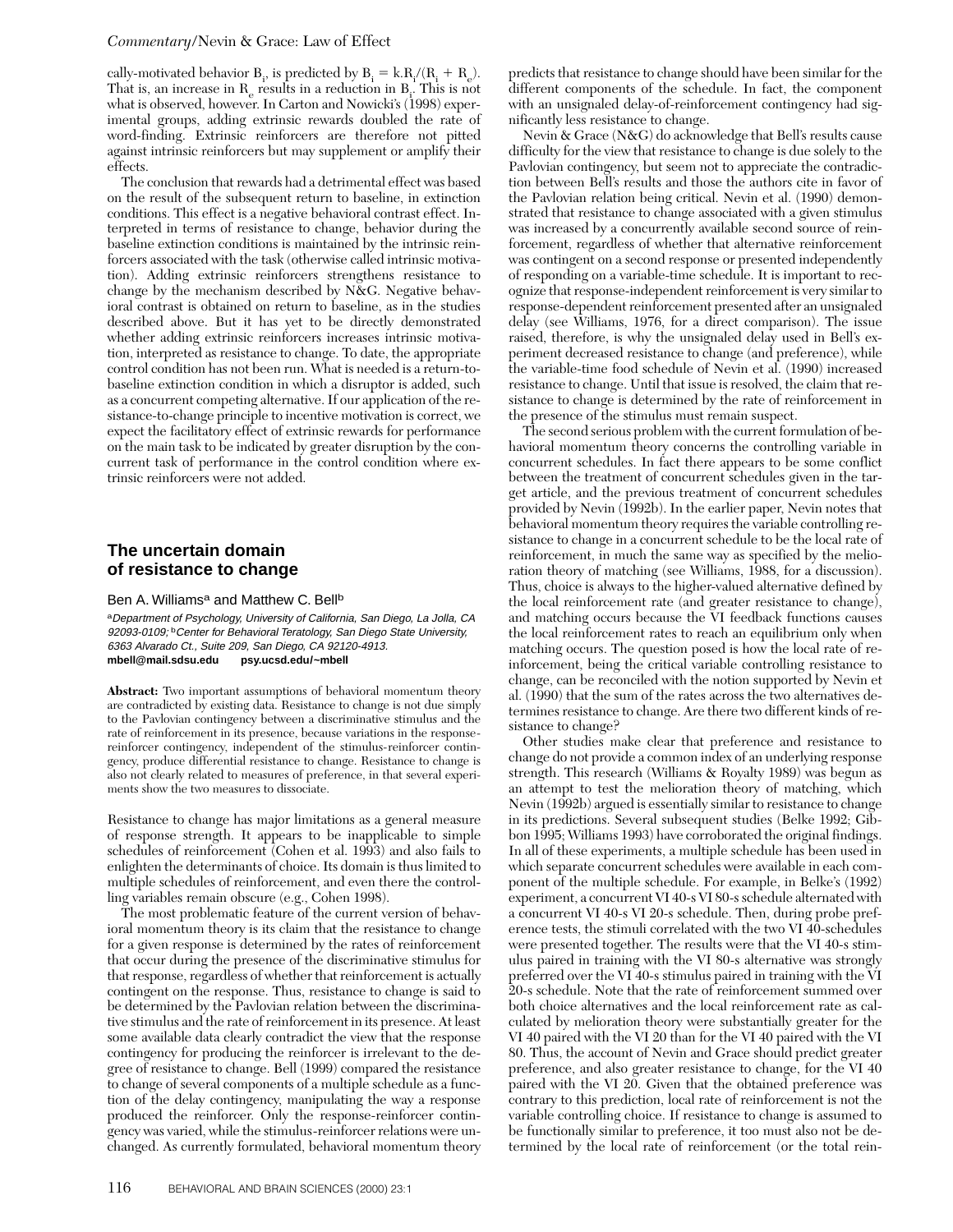forcement in the presence of the stimulus. Alternatively, resistance to change and preference may covary only in some situations. Unpublished data (Bell 1997) suggest that the latter possibility is correct, in that separate resistance to change tests following training on Belke's procedure showed greater resistance to change for the components of the concurrent VI 40-sec VI 20 sec schedule despite preference being in the opposite direction. Clearly much remains to be learned about the circumstances defining when resistance to change may or may not be a valid measure of response strength.

# Authors' Response

## **Behavioral momentum: Empirical, theoretical, and metaphorical issues**

John A. Nevin<sup>a</sup> and Randolph C. Grace<sup>b</sup>

aDepartment of Psychology, University of New Hampshire, Durham, NH 03824; **bDepartment of Psychology, University of Canterbury, Christchurch,** New Zealand. **tnevin@worldnet.att.net r.grace@psyc.canterbury.ac.nz**

**Abstract:** In reply to the comments on our target article, we address a variety of issues concerning the generality of our major findings, their relation to other theoretical formulations, and the metaphor of behavioral momentum that inspired much of our work. Most of these issues can be resolved by empirical studies, and we hope that the ideas advanced here will promote the analysis of resistance to change and preference in new areas of research and application.

We thank the commentators for their thoughtful observations about our target article. Before responding, we will restate its central theses: (1) The traditional notion of response strength is effectively captured by resistance to change; and (2) independent measures of preference and resistance to change converge to estimate a single construct representing both the strength of responding maintained by the conditions of reinforcement and the value of those conditions.

In support of these theses, we have argued that within the multiple and concurrent-chain schedule paradigms that have been employed to obtain the relevant data: (1) Both resistance to change and preference depend directly on the rate or amount of reinforcement signaled by a stimulus (although other variables may modulate this dependency); and (2) neither resistance to change nor preference depends on the rate of responding maintained by the conditions of reinforcement.

Note that these central theses and the results supporting them make no reference to the metaphor of behavioral momentum. However, the metaphor has been helpful to us and others; we discuss its uses and limitations at the end of this response.

Many of the commentators have questioned the generality of the findings we have relied on to make our case. Others have proposed theoretical alternatives or suggested areas where new research is needed. The empirical and theoretical explorations they suggest can only increase the understanding of resistance to change and preference. We will try to respond to these relatively specific questions before addressing comments that are concerned primarily with extension to applied settings, or with broader conceptual issues.

## **R1. Generality within the multiple and concurrent-chain schedule paradigms**

**R1.1. Pavlovian determination of resistance to change. Aparicio, Branch,** and **Williams & Bell** point out that neither resistance to change nor preference is solely determined by Pavlovian, stimulus-reinforcer relations. We agree, and noted several exceptions in section 8.3. However, the arguments for a major role for Pavlovian factors are compelling. First, research with serial schedules showed that resistance to change in components with the same rate of food reinforcement depended directly on the reinforcer rates in the following components that were signaled by initial component stimuli, regardless of whether transition to the following components was response-contingent or noncontingent (Nevin 1984; Nevin et al. 1987). Second, adding alternative reinforcers to a component with a given rate of reinforcement contingent on a target response increased its resistance to change relative to a second component with the same rate of contingent reinforcement, again regardless of whether those alternative reinforcers were noncontingent or contingent on an alternative response (Nevin et al. 1990). In both cases, resistance to change depended on the current or following rate of reinforcement correlated with a stimulus, independent of response-reinforcer contingencies. These results imply a role for Pavlovian stimulus-reinforcer relations. It would certainly be valuable to pursue research along the lines suggested by Aparicio to increase understanding of Pavlovian processes in resistance to change.

The argument for Pavlovian determination of preference is essentially the same as for resistance to change: Preference depends similarly on the relative rates or amounts of reinforcement correlated with the terminal-link stimuli in concurrent chains, regardless of the terminal-link contingencies and response rates (Autor 1969; Herrnstein 1964a; Neuringer 1967); and with stimulus-reinforcer relations constant, pigeons show no preference for terminal links with response-contingent or noncontingent reinforcers (Neuringer 1969).

We agree that unsignaled delay raises a substantial problem for a Pavlovian account: With stimulus-reinforcer relations constant, resistance to change is greater with immediate than with delayed response-contingent reinforcement, and a stimulus signaling immediate reinforcement is preferred (Bell 1999; Grace et al. 1998). The question is whether the effects of unsignaled delay can be understood from a Pavlovian perspective. Unsignaled delay may have conditioned inhibitory effects, as suggested by inverted Ushaped gradients of stimulus control (Richards 1974; Richards & Hittesdorf 1978); other assessments of inhibitory control, such as combined-cue tests, are needed to evaluate this possibility.

Williams  $\&$  Bell state that noncontingent reinforcement is similar to response-contingent reinforcement after an unsignaled delay. This may be true for maintained response rate in a single schedule (as in Williams 1976), but not for preference. Combining Neuringer (1969) and Bell (1999), we would predict preference for noncontingent re-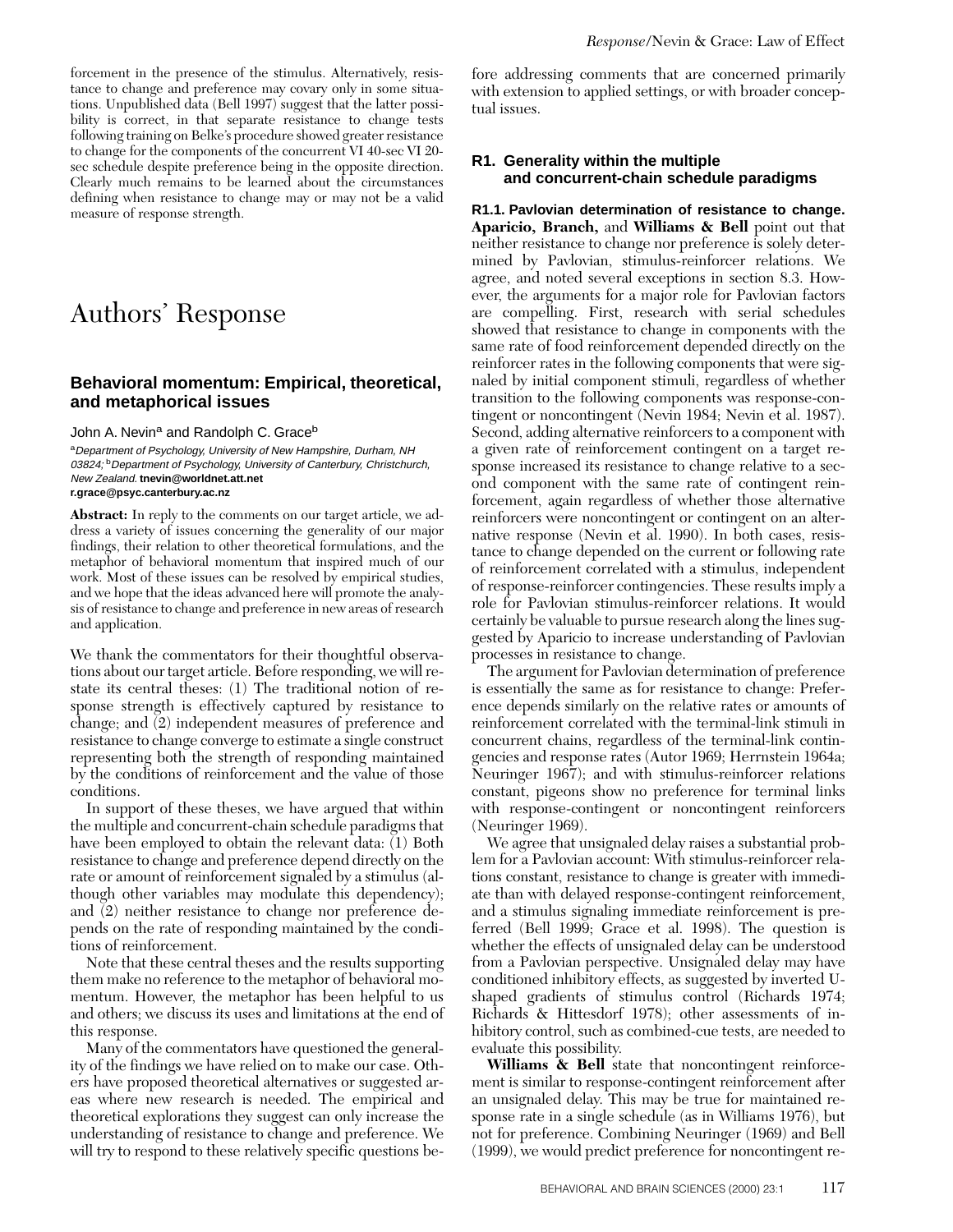#### *Response/*Nevin & Grace: Law of Effect

inforcement over contingent reinforcement after an unsignaled delay, with overall delays equated. This would be consistent with the pattern of resistance-to-change results.

**R1.2. Agreement between resistance to change and preference.** Whatever the eventual account of the effect of unsignaled delay, it does not violate the agreement between preference and resistance to change. **Mandell, Takahashi,** and **Williams & Bell** note that this agreement is violated by some other variables. The most widely replicated is the strong preference for variable-interval (VI) over fixed-interval (FI) schedules in the terminal links of concurrent chains, which contrasts with the failure to find large, reliable differences in resistance to change when VI and FI schedules are arranged in the components of a multiple schedule (Mandell 1980) or the terminal links of multiple chains (Mellon & Shull 1986). The problem with comparing resistance to change in VI and FI components is that FI produces a structured behavioral unit – an initial pause followed by rapid responding – whereas VI does not. There is no obvious way to measure the resistance to change of a structured unit to permit comparison with the resistance to change of average response rate.

A solution to this problem requires exploratory analyses to determine which aspects of structured behavioral units change under disruption, and then to determine whether their resistance to disruption depends on the conditions of reinforcement. Although our published work to date has used preparations that do not involve the added complexities of structured units, we agree with **Galbicka & Kessel** and **Shimp** that our approach should be extended to temporally or topographically structured responding. Recently, we have used the peak procedure (Roberts 1981) in multiple schedules and concurrent chains to examine both preference (Grace & Nevin 1999) and resistance to change (Grace & Nevin, submitted) of FI performances. Our resistance data indicate that both peak response rate and the relative variability of peak timing are less affected by prefeeding in the component with the shorter FI. When FI values are equal, these measures are less affected in the component with the larger amount or higher probability of reinforcement. Whether this approach will help resolve the discrepancy between preference and resistance to change with FI and VI schedules remains to be seen.

**Takahashi** raises a related question for behavioral units that are structured by sequences of stimuli, as in the segmented terminal links of concurrent chains. Duncan and Fantino (1972) observed preference for a simple FI over a chained FI FI with the same total delay to reinforcement. Would there be a comparable difference in resistance to change? Nevin et al. (1981) showed that resistance to change in the initial links of multiple chained VI VI schedules was substantially lower than in the terminal links, but did not compare chained and simple schedules. Again, comparison of preference and resistance to change must await research designed to measure the aggregate strength of units comprised of successive stimuli and their correlated conditions of reinforcement.

**Takahashi** also notes, correctly, that quantitative comparisons of preference and resistance to change can only be made when the frequency of shifting between the terminal links of concurrent chains and the frequency of alternation between components of multiple schedules are the same. For this reason, we equated those shift frequencies in our 1997 study described in section 8.2. We also used interdependent schedules in the initial links to ensure equal frequencies of exposure to both terminal links, and we recommend this procedure in all studies concerned with preference and resistance to change.

**Williams & Bell** raise a problem that we did not consider. Belke (1992) reported that when probe choice tests are conducted after training on concurrent VI 20-sec, VI 40-sec schedules in Component 1, and VI 40-sec, VI 80-sec schedules in Component 2, pigeons respond much more to the stimulus correlated with VI 40-sec in Component 2 than to the stimulus correlated with VI 40-sec in Component 1. However, if the relative value of these stimuli depends on the total reinforcer rate obtained in their respective components, as suggested by the resistance-to-change result sof Nevin et al. (1990, Experiment 2) and by our argument that strength and/or value depend on overall Pavlovian stimulus-reinforcer relations, the VI 40-sec stimulus appearing concurrently with the richer VI 20-sec schedule in Component 1 should be preferred.

The same expectation arises if probe choice is based on local reinforcer rates obtained while the pigeon is actually responding to the VI 40-sec schedules. (The question of whether local or overall reinforcer rates determine resistance to change in concurrent schedules, which is raised by several other commentators, as well as Williams & Bell, will be considered in R2.2.) **Williams & Bell** note that Bell (1997) found resistance to change to be greater in Component 1 than in Component 2, which is entirely consistent with our expectations (see also McLean et al. 1996), and it seems likely that if pigeons were allowed to choose between Components 1 and 2 as the terminal links of concurrent chain schedules, they would prefer Component 1.

The apparent dissociation between preference and resistance to change noted by **Williams & Bell** may be caused by the type of choice probe used (cf. Grace & Savastano, 1997, Experiment 2). Specifically, responding in choice probes of the sort used by Belke (1992) can be influenced by carryover of response patterns from concurrent-schedule baseline training (Gibbon 1995). We suggest that the relative value of the two VI 40-sec components in Belke's procedure be evaluated by arranging them as terminal links of concurrent chains in interspersed preference tests (Grace & Savastano's "reinforcing strength" tests) for comparison with their relative resistance to change.

**R1.3. Failures to find differences in resistance to change related to reinforcer rate or magnitude in multiple schedules.** When the components of multiple schedules arrange different reinforcer rates, and a disruptor is applied equally to both, the vast majority of data demonstrate greater resistance in the richer component. As we noted briefly in section 3.3, some studies have failed to find this result. For example, **Cohen** notes that when drugs serve as disruptors, there may be no difference in resistance between components. **Harper** points out that this could arise from disruption of stimulus control: If the drug reduces or abolishes discrimination between the stimuli signaling the components, any difference in resistance to change would be reduced or abolished. Harper (1999) used a two-lever procedure to evaluate stimulus control, and found that when discrimination was unaffected by a drug, the usual relation between resistance to change and reinforcer rate was ob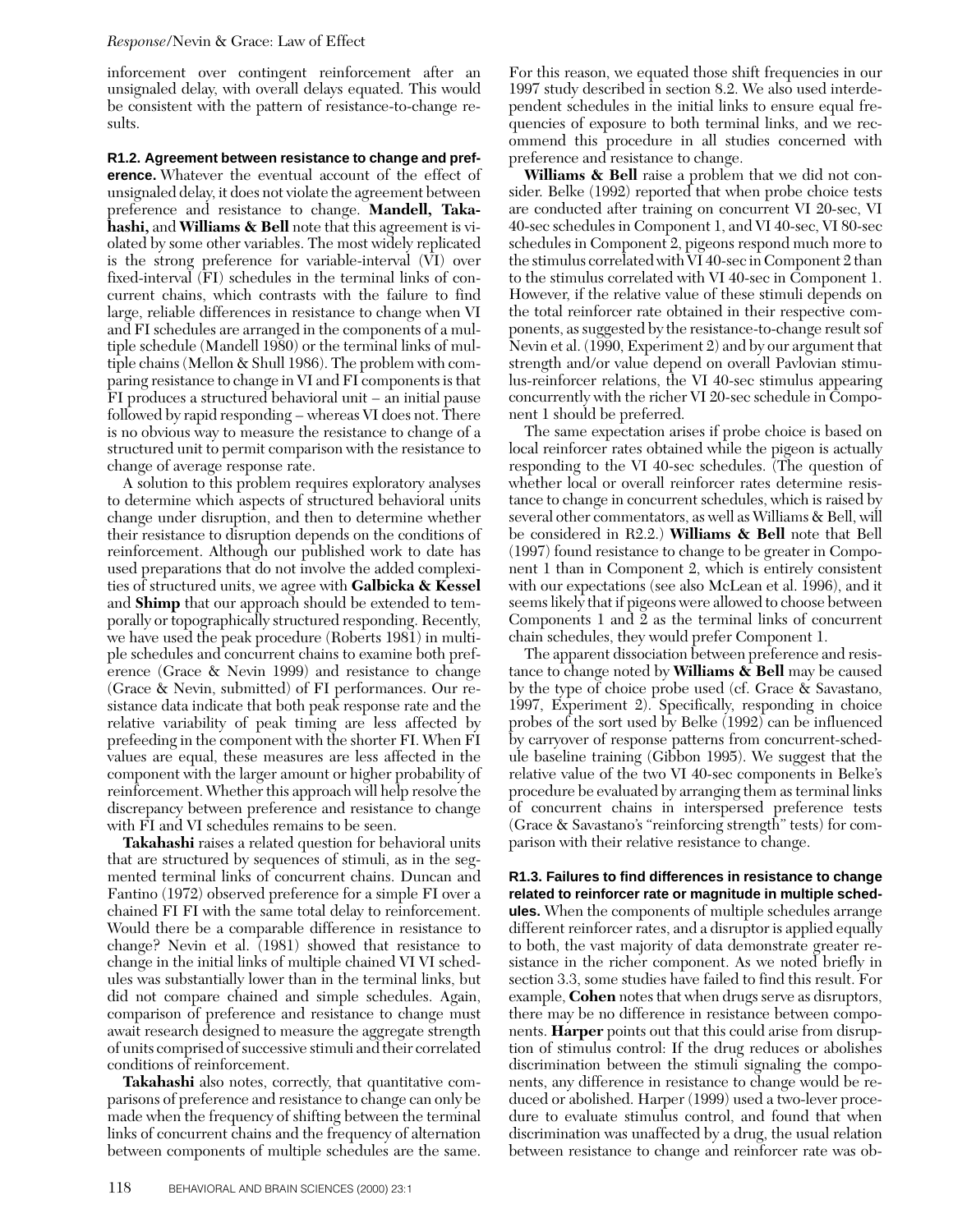tained. His method is recommended whenever a disruptor is likely to affect stimulus control as well as response rate.

A second sort of failure arises when the disruptor is the presentation of noncontingent reinforcers during schedule components, rather than between components (e.g., Cohen et al. 1993), or changes in the component schedules themselves (e.g., Harper & McLean 1992, Experiment 2). **Harper** suggests that these failures may arise because "within-component alterations in reinforcer conditions confound the very conditions being used to maintain a differential resistance to change." For example, the addition of frequent noncontingent reinforcers would tend to equalize the overall reinforcer rates in components with fairly lean VI schedules. However, extinction is an instance of a within-component alteration, which nevertheless produces reliable differences in resistance to change, at least with fairly lean VI schedules (see sects. 3.3 and 9.3). To accommodate resistance to extinction after training on richer schedules, including continuous reinforcement, we proposed a model (Equation 17) that includes the magnitude of the within-component change in reinforcer rate during the transition from training to extinction as a separate, additive disruptor. It may be that other within-component changes can be treated similarly, thereby maintaining the distinction between the conditions that determine differential resistance and the variables that disrupt responding.

**R1.4. Is differential resistance to change limited to disruptors that decrease response rate?** All of our research has involved disruptors that decrease response rate, such as intercomponent food, prefeeding, and extinction. **Rachlin** asks whether the dependency of resistance to change on reinforcer rate holds for procedures that increase response rate, as well. **White & Cameron** provide an answer: Changing one schedule of a four-component multiple schedule to extinction – a contrast operation – leads to greater increases in the leaner components. Similar findings have been reported between groups by Spealman and Gollub (1974). Finally, Harper (1999) found that responserate increases produced by doses of fluoxetine were greater in the leaner component. Thus, the limited data available on this issue suggest that resistance to disruptors that increase response rate is symmetrical and therefore consistent with the effects of disruptors that decrease responding.

## **R2. Generality to other schedule paradigms**

**R2.1. Simple schedules.** It is pointed out by **Cohen** that many studies employing simple schedules of reinforcement fail to find that resistance to change is directly related to reinforcer rate. Failures of agreement between multiple and simple schedules may result from infrequent alternation between different schedules (cf. **Takahashi,** as well as Cohen), which is typically on the order of weeks in within-subject experiments, such as Cohen et al. (1993), or from the absence of distinctive stimuli signaling the different schedules. When distinctive stimuli are correlated with different schedules, alternation rate is probably the critical variable (e.g., Cohen 1998). When there are no stimuli correlated with different schedules, or when comparisons are made between independent groups, as in the majority of simpleschedule studies, the stimuli signaling conditions with different reinforcer rates consist of the reinforcer rates them-

selves, which may not be salient stimuli. It is interesting to note that Church and Raymond (1967) observed greater resistance to punishment with VI 12-sec than with VI 5-min in a between-group, simple-schedule study, perhaps because their reinforcer rates differed by a factor of 25, whereas other studies have generally used much smaller differences between groups or conditions. We suggest that when the schedules themselves are the only signals for differential conditions of reinforcement, resistance-to-change results are likely to be equivocal unless the conditions of reinforcement differ substantially.

In a related matter, **Branch** wonders whether responding under a given schedule would exhibit the same resistance to change if studied alone rather than as part of a multiple schedule with its attendant discriminative stimuli. **Higgins & Sigmon** note that resistance to disruption by drugs may be increased by stimulus-control procedures, perhaps by enhancing the distinctiveness of the stimulus situation and its correlation with reinforcement. In a brief report, Wenrich (1963) suggests that stimulus control greatly increases the persistence of responding established and maintained by a conditioned reinforcer under conditions of satiation. Conversely, Cohen's (1998) data suggest that, if anything, average resistance to prefeeding or extinction is lower in multiple-schedule components than in corresponding simple schedules. Clearly, more research is needed to answer Branch's question.

**Leslie** states correctly that disruption by conditioned suppression should be greater with leaner conditions of reinforcement, and cites some contrary data when the concentration of a sucrose reinforcer was varied either daily or in 20-session blocks. Perhaps his failure to find the expected effects arose from the absence of distinctive stimuli signaling sucrose concentration. When the conditions of reinforcement are signaled by different stimuli in multiple schedules, the effects of conditioned suppression are consistent with those of other disruptors. For example, Blackman (1968) and Lyon (1963) used multiple VI VI schedules and found less suppression in the richer component. More directly relevant to Leslie's concern, Millenson and de Villiers (1972) used 8% and 32% sucrose concentrations as reinforcers in alternating daily sessions with distinctive stimuli signaling the current condition (in effect, a multiple schedule with a 23-hr intercomponent interval) and found less suppression in the 32% sessions. Together with Cohen's (1998) findings for a comparable procedure, the Millenson and de Villiers result suggests that both distinctive signals for the conditions of reinforcement and at least daily alternation may be necessary to produce results with simple schedules that are comparable to those obtained with multiple-schedule components alternating frequently within each session.

Based on a thorough review of the literature, **Case** points out that after training on simple schedules with intermittent reinforcement, usually in discrete trials, resistance to extinction is an increasing function of amount of reinforcement. The agreement between these results and those obtained with multiple schedules is impressive, suggesting that the differences between conditions of reinforcement are better discriminated when they differ in reinforcer magnitude rather than rate.

**Case**'s review also shows that the results are mixed after training with continuous reinforcement, and he challenges us to account for the diversity of outcomes. If *r* in Equation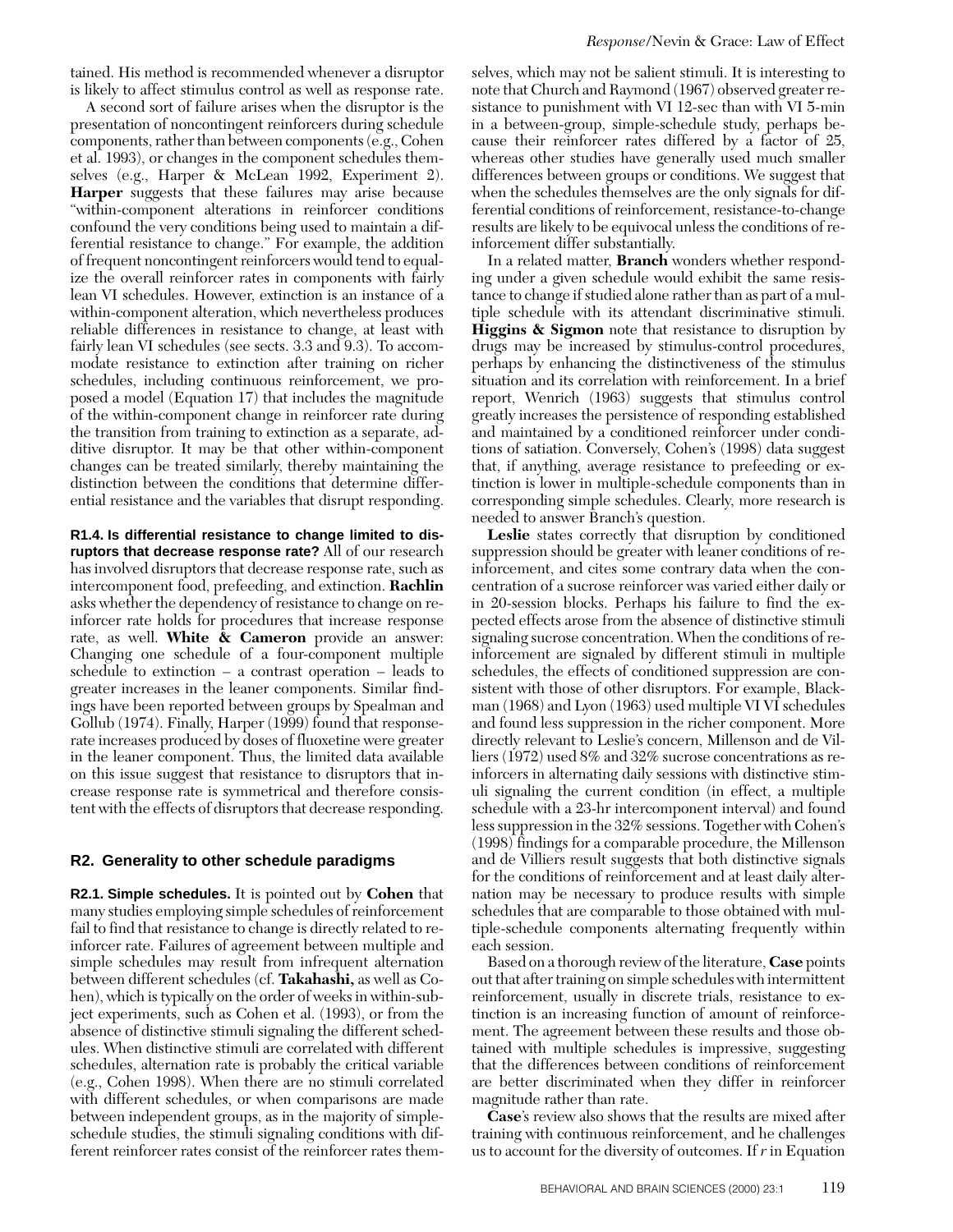#### *Response/*Nevin & Grace: Law of Effect

17 is taken to represent reinforcer magnitude, our theory predicts a bitonic relation between resistance to extinction and *r.* If the location of the maximum depends on procedural variables and/or individual differences, an inconsistent pattern of ordinal results would be generated.

Although it is not germane to questions of resistance to change in simple schedules, **Case**'s claim that our treatment of the partial reinforcement extinction effect (PREE) in section 9.3 contradicts all our previous work on resistance to change, summarized by Equation 5, will be addressed here. He asserts that if we include the discriminative properties of reinforcement in accounting for resistance to extinction after training with rich schedules, we must also include those properties in all other resistance analyses. He is wrong. Disruptors other than extinction leave the training schedule, and hence its discriminative properties, unchanged. Therefore, *dr* in Equation 17 is zero, so it reduces to Equation 18 (which illustrates resistance to deprivation change). Writing Equation 18 separately for the different reinforcer rates or amounts arranged in two multipleschedule components, and taking their ratio, gives a version of Equation 5.

**R2.2. Concurrent schedules.** Our account predicts the same resistance to change for two concurrent operants, regardless of their reinforcer rates. This prediction holds under two different interpretations. First, the two responses should be equally resistant because both occur in the same overall stimulus condition and hence are exposed to the same stimulus-reinforcer relation (cf. Nevin et al. 1990). Second, if time spent on each alternative matches the relative rate of reinforcement (as in Herrnstein's [1970] matching law, Equation 1), the local rates of reinforcement correlated with each alternative will be the same; if resistance depends on local reinforcer rate, the two responses should be equally resistant (cf. Nevin 1992b). **Williams & Bell** (see also **Tonneau**) point out that these accounts are quite different, but they converge on the same prediction.

Unfortunately, the results vary widely across experiments. As **Branch** notes, Nevin et al. (1990) found somewhat greater resistance to satiation, prefeeding, and extinction for the less frequently reinforced response. Branch also states that McSweeney (1974) found a similar effect when body weight was varied; however, the numerical data published by McSweeney (1975) suggest the opposite effect, or no difference. Branch also notes that, by contrast, Farley (1980) found that resistance to punishment was greater for the more frequently reinforced response. Finally, Myerson and Hale (1988) found equal resistance to extinction, for two concurrent responses reinforced at different rates, in accordance with either approach to our prediction. It is difficult to extract any simple generalization about resistance to change of concurrent operants from this array of results. Although it would appear that multiple and concurrent schedules are closely related, the subject's ability to switch between concurrent but not multiple schedules may be critical (cf. Williams 1993), and research on the determiners of switching may help elucidate sources of variation in these results.

Because it may be relevant to resistance to change in concurrent schedules, we discuss here the study by Jacob and Fantino (1988), which **Fantino** asks us to interpret. They examined the effects of two interventions on performance on a standard two-key concurrent VI VI schedule of food reinforcement, and concluded that preference was affected only when transitions to a richer or leaner schedule were response-contingent. However, changes in absolute response rate were not systematically correlated with either positive or negative transitions on either key, so differences in resistance to change cannot be evaluated.

**Branch** suggests that we examine resistance to change in the initial links of concurrent chains. In unpublished research, we have found that responding is more resistant to discontinuing the initial-link contingency in the initial link that leads to the richer terminal link, as in multiple chains (Nevin et al. 1981). This finding should be replicated with other disruptors to ascertain its generality. If found to be general, the results would suggest that our prediction of equal resistance to change for two concurrently available responses needs to be reconsidered.

#### **R3. Areas where new research is needed**

**R3.1. Resistance to change in multiple schedules.** Virtually all of our research has employed multiple VI VI Schedules with fixed-duration components lasting from 20 sec to 3 min, and separated by time-out periods ranging from 0 to 2 min. The results have been quite consistent within this domain. However, we agree completely with those commentators who have noted the need to move beyond this domain.

**Branch** suggests that a comparison of variable-ratio (VR) and yoked VI schedules could be important. Specifically, if resistance is determined entirely by stimulus-reinforcer relations, there should be no difference in resistance to change. We agree, and a study of resistance to change in VR and VI schedules, together with preference between them, is nearing completion. Tentatively, it appears that for both VI and VR, preference and resistance to change are directly related to reinforcer rate. However, with reinforcer rates equated, VI is slightly more resistant than VR, and likewise is somewhat preferred. If confirmed, this result would join the findings of Grace et al. (1998, discussed in R1.1) to show that response-reinforcer relations may modulate the effects of stimulus-reinforcer relations. In a related study, Lattal et al. (1998) found that responding was more persistent under a yoked interval schedule than under a progressive-ratio schedule: Specifically, interval responding continued beyond the "break point" at which progressive-ratio responding ceased. As noted by **Higgins & Sigmon,** progressiveratio methods are widely used to study the reinforcing efficacy of drugs, and their use with other problems in the study of resistance to change would be welcome.

**Branch** also notes the need for research on simple versus multiple schedules, a problem on which **Cohen** and associates have worked extensively and that we discuss in R2.1. Finally, Branch joins **Takahashi** in noting that component duration may be a critical variable, especially very short components, and **Fantino** asks what would happen if very short time outs were interpolated into components. These are all researchable questions within the general domain of resistance to change.

**R3.2. Determiners of the relative-strength exponent b.** Based on his interpretation of resistance to change in relation to the level of activation produced by each reinforcer, **Killeen** suggests that relative resistance to change may be more sensitive to the ratio of reinforcer rates (see our Equa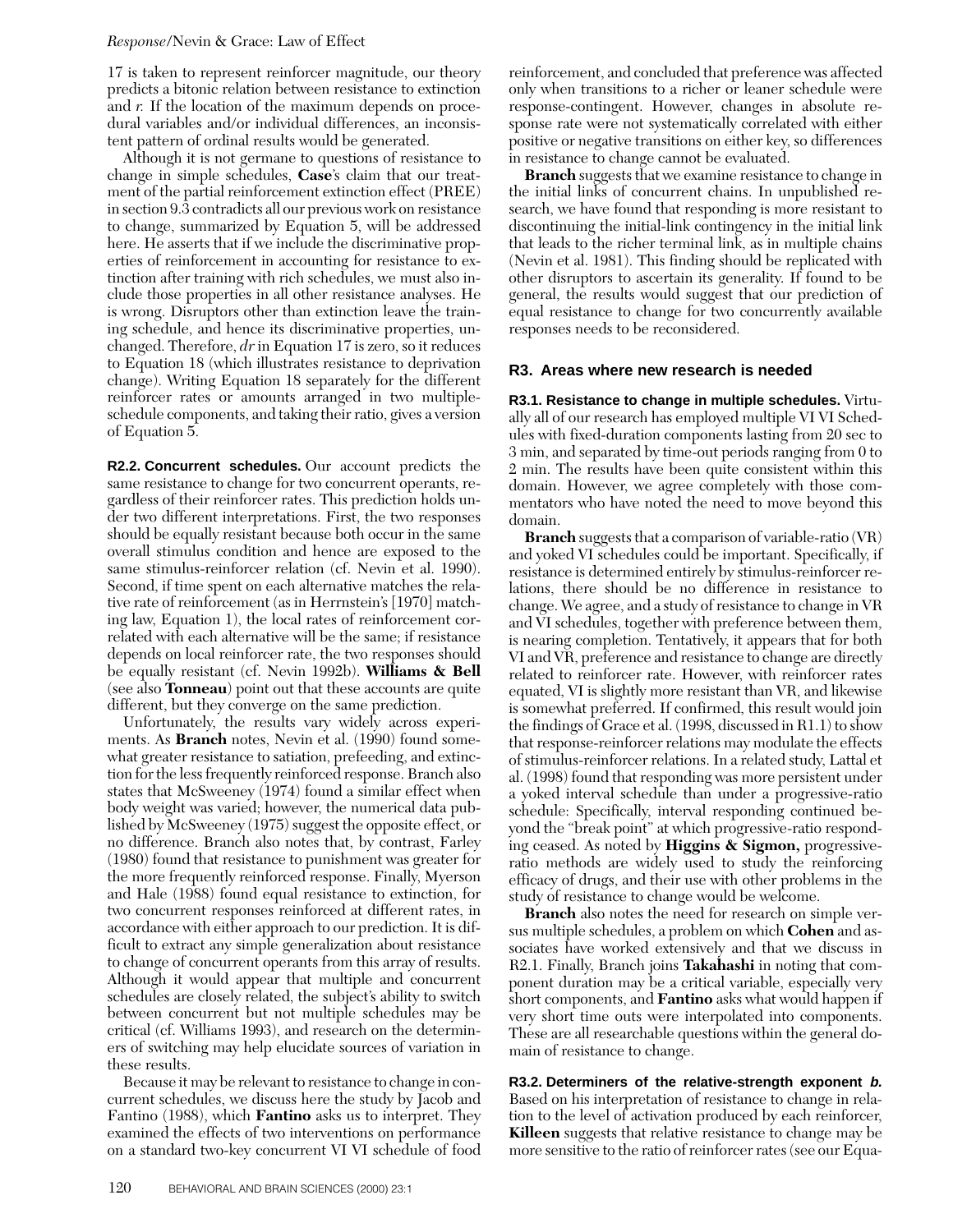tion 5) if activation is increased by the use of large incentives or increased deprivation. We are not aware of any studies that specifically address this question. A study that examines resistance to change in multiple schedules with components that differ in reinforcer rate, with deprivation and reinforcer magnitude as parameters across successive conditions, could evaluate Killeen's suggestion and thereby his account of our relative resistance results.

**R3.3. Resistance to extinction.** Several commentators have suggested, from different perspectives, that extinction is "an experimentally unclean disrupter" (**Branch**). They point out that different schedules involve different controlling variables or response units, which may break down during extinction (**Branch, Mandell, McIlvane & Dube**), and that extinction removes the stimulus-reinforcer relations that established different degrees of resistance to change in training (**Harper**). **Baum & Mitchell** and **Rachlin** also note that extinction is a "learning" variable, and should produce somewhat different results from satiation, for example, which is a pure "performance" variable. We agree that extinction involves complexities that are absent from other tests of resistance to change, and that modeling all aspects of behavior during extinction, including transient rate increases, might require additional parameters. However, extinction is a member of the set of disrupters that converge on the estimation of relative response strength, at least with fairly lean VI schedules, and despite its complexity, it is too important a process to be ignored. Our model of resistance to extinction adds one plausible parameter representing a process that is widely acknowledged in the literature, and does a respectable job of accounting for the PREE. Nevin et al. (submitted) tested the model against larger archival data sets, and found that it explained a great deal of variance – but by no means 100%. This is just the beginning of the development of an effective model of resistance to extinction that is compatible with resistance to other disruptors. **Killeen** points out that dimensional consistency will be essential in this endeavor, and although the present statement of Equation 17 can easily be made dimensionally consistent, the dimensions of its free parameters are cumbersome. Dimensional analysis (e.g., Stephens 1994) may help refine interpretation of the processes involved in resistance to extinction.

**R3.4. Recovery from disruption.** Both **Killeen** and **Rachlin** question whether recovery from disruption would be slower for responding in the richer of two components, as predicted by our general approach to resistance to change. The question will be tricky to answer, because reinstatement of predisruption conditions may not be a disrupter applied equally to ongoing responding (or its absence) in both components. Consider training subjects on a multiple VI VI schedule with different reinforcer rates, and then disrupting responding by extinction. If the original schedules were reinstated in a third phase, this would be an asymmetrical operation in that responding would make contact with the original schedules sooner and more often in the richer component. This difference would have to be addressed with an added term analogous to generalization decrement in our model of resistance to extinction. Perhaps better, one might disrupt responding by reductions in deprivation, and then examine resistance to increases in deprivation, so that the conditions of reinforcement remain in effect throughout.

Carlton's (1961) data suggest that recovery from reduced deprivation might indeed be greater in the leaner component, but further data are needed.

In a related comment, **Hall** suggests that response latencies – the time to initiate responding in a component – should be longer for the richer component. However, if one construes the onset of the component stimuli as disrupting not-responding during time outs between components, the onset of the richer component would constitute the greater disrupter and therefore produce shorter latencies. The limited data available (Fath et al. 1983) show no consistent differences in latencies between components, but these come from pigeons pecking lighted keys – a highly prepared response (cf. **Baum & Mitchell**). Latency differences might emerge for less prepared or more effortful responses, especially under experimental conditions that explicitly controlled the subject's behavior before onset of the component stimuli, for example, by arranging a third schedule on a separate manipulandum.

**R3.5. Biological factors.** According to **Baum & Mitchell,** we may find differences in resistance to change between "prepared" and "unprepared" responses, where preparedness is related to rapidity of acquisition. **Gardner & Scheel** suggest that learning involves the acquisition of stimulus control over a component (R<sup>c</sup>) of the response elicited by the US (reinforcer), and preparedness may relate to the degree of overlap between  $R<sup>c</sup>$  and the elicited response. If so, one might expect some differences between food-reinforced key pecking by a pigeon, where the topographical relation between the key peck and the consummatory food peck is well documented, and popcorn-reinforced sorting or point-reinforced typing by a human, where the overlap between the operant and elicited responses is far from obvious. Nevertheless, relative resistance to change is essentially the same for these three preparations (for a summary see sect. 3.4 and Nevin, 1998, Fig. 12-5). It might be instructive to compare, within a single experiment with pigeons, a highly prepared response, such as key pecking for food in one multiple-schedule component, and a presumably less prepared response, such as treadle pressing for food in an alternated component, and ascertain whether resistance and/or preference depend on degree of preparedness. Starin (1989) found that pigeons preferred a terminal link requiring pecking over a terminal link requiring treadle pressing with the same programmed delay to reinforcement. Despite confounding by small differences in obtained reinforcer delays, his results suggest that key pecking is preferred, and should therefore be more resistant to change, consistent with Baum & Mitchell's argument. To make contact with the literature on biologically based predispositions in learning, it would be valuable to explore the effects on resistance to change of the modalities of stimuli signaling qualitatively different reinforcers (e.g., Garcia & Koelling 1966; for review see Mackintosh 1977), as well as the degree of topographical overlap between the target and unconditioned responses.

**R3.6. Structured behavioral units.** We heartily agree with **Galbicka & Kessel** and **Shimp** on the need for research with structured behavioral units, where the structure may be defined either by complex response contingencies or by complex stimulus-response relations. In particular, the accuracy or quality of skilled performance may be more or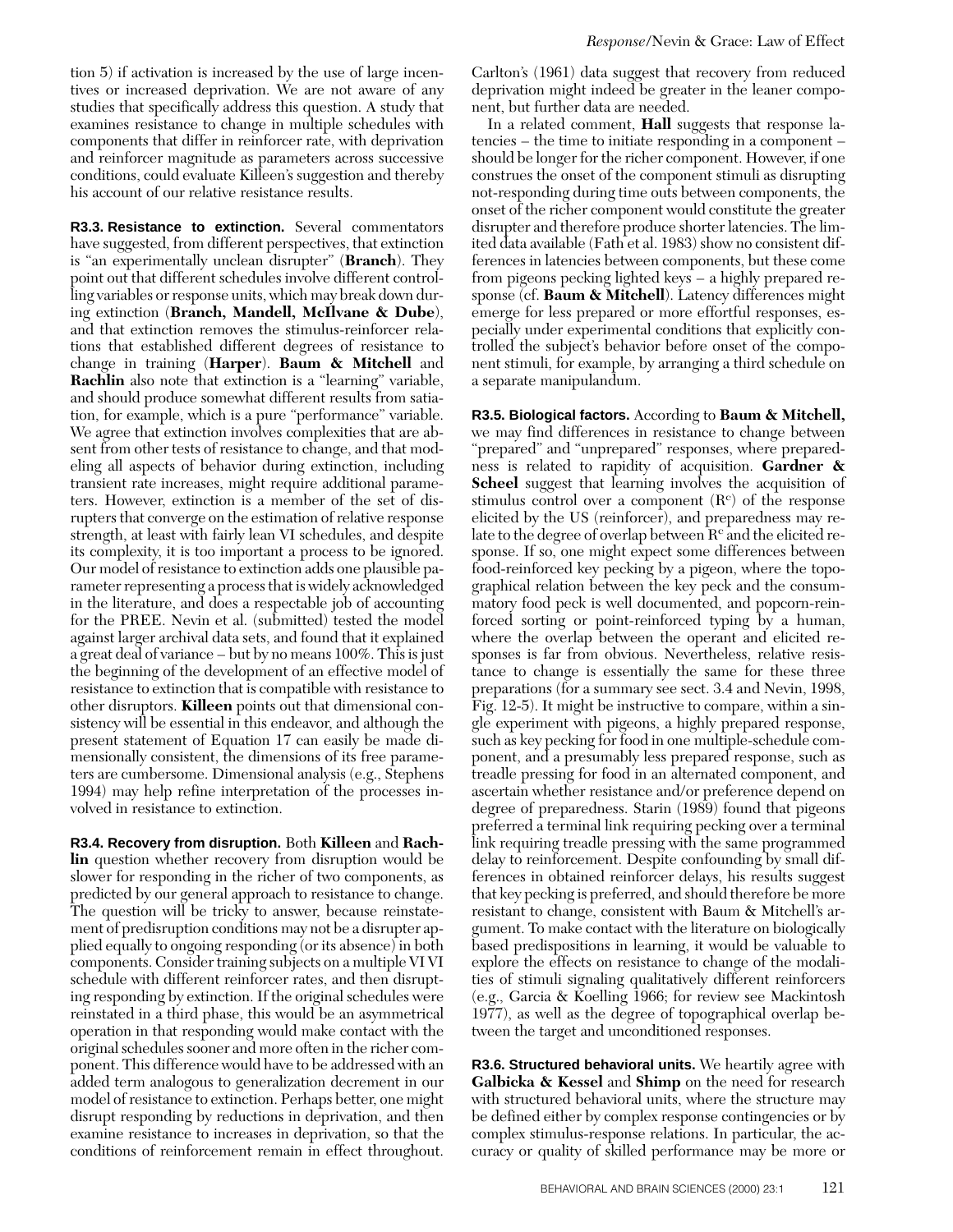#### *Response/*Nevin & Grace: Law of Effect

less disruptable depending on the conditions of reinforcement. As mentioned above, we have done some work along these lines with the accuracy of timing in a multiple-schedule peak procedure, and found that timing was less disrupted by prefeeding in the component with the richer schedule. However, Nevin and Grosch (1990) examined the resistance to change of accuracy in a matching-to-sample paradigm with signaled reinforcer amount, and found no relation to the magnitude of food reinforcement. Clearly, there are many opportunities for research along these lines. Finally, an explicit comparison of the resistance to change of a temporally extended and perhaps effortful structural unit with that of a simpler, easily repeated response, under equated conditions of reinforcement, might begin to address **Mandell**'s concerns about application in work settings and classrooms.

**R3.7. Resistance to change of stimulus control.** Commentators **McIlvane & Dube** propose that whenever a researcher is interested in transferring control of a reinforced response from one stimulus dimension to another, as in instructional settings with retarded subjects, preliminary training on one dimension should be limited in duration and should use the leanest schedule possible, thereby minimizing resistance to acquisition of control by a new dimension. In effect, their argument suggests that a stimulusresponse relation acquires resistance to changes in the stimulus as well as other sorts of disruption. For example, lengthy training with a rich schedule of reinforcement for responding in the presence of a specific stimulus should make control by that stimulus harder to disrupt. McIlvane & Dube describe some results showing that successive reversals may be especially appropriate for measuring the resistance to change of stimulus-response relations. Another interesting way to examine the strength of stimulus control is via the postdiscrimination gradient of generalization, which often shows "peak shift" – that is, maximal responding at a stimulus displaced from the training stimulus in a direction away from the negative stimulus. The peak shift is often interpreted in relation to the generalization of inhibition from the negative stimulus (for summary, see Rilling 1977). Terrace (1966) found that peak shift diminished and eventually disappeared with extended training, and White (1973) found that peak shift was attenuated or eliminated by a rich schedule of reinforcement. In other words, responding in the presence of the training stimulus was more resistant to the presumed inhibitory effects of extinction at the negative stimulus with longer training or a richer schedule of reinforcement. Other tests of the resistance to change of stimulus control, including transfer tests of the sort described by McIlvane & Dube, are needed to support this conclusion.

#### **R4. Relations to other formulations**

**R4.1. Resistance to change.** It is suggested by **Rachlin** that our resistance-to-change results are consistent with any increasing, negatively accelerated function relating response rate to reinforcer rate. Herrnstein's (1970) hyperbola (our Equation 3) is such a function, and Nevin (1979; see also Nevin et al. 1990) acknowledged that many resistance results were at least ordinally consistent with predictions based on Herrnstein's formulation. There is, however, one effect that is not predicted by Herrnstein's hyperbola: the "crossover" obtained when alternative reinforcers are arranged concurrently with a target response in one component of a multiple schedule (e.g., Nevin et al. 1990; see sect. 3.4). As Herrnstein would predict, target response rate in the component with alternative reinforcers is lower than in an otherwise identical component without alternative reinforcers during baseline training. Response rates decrease in both components during disruption, but the rate of the target response does not decrease as rapidly and becomes higher in the component with alternative reinforcers. By contrast, Herrnstein's hyperbola predicts, incorrectly, that response rate will always be higher in the component without alternative reinforcers. The crossover result has been replicated with human subjects by Cohen (1996) and by Mace et al. (1990), and constitutes a major counterexample to Rachlin's argument.

**Killeen** adroitly shows that his version of the hyperbola, derived from the joint operation of coupling and activation mechanisms (Killeen 1994), can give an excellent quantitative account of relative resistance to change. Perhaps his model can be adapted to handle the crossover. With reference to Nevin et al. (1990, Experiment 2; see sect. 3.4), his Equation 12 (Killeen 1994) for Component B, without alternative reinforcers, is

$$
B_B = kR/(R + 1/a), \tag{1}
$$

where *k* includes response-reinforcer coupling, *R* is rate of reinforcement for the target response, and *a* is seconds of activation per reinforcer. For Component A, with alternative reinforcers, the equation becomes

$$
B_A = (kR + k'R_{alt})/(R + R_{alt} + 1/a), \qquad (2)
$$

where  $k'$  is less than  $k$  because alternative reinforcers are only weakly coupled to the target response. Killeen's comment and Nevin (1994) suggest that disrupters decrease *a.* If *a* decreases to the same extent in both components, the crossover can be predicted. Substituting  $R = .0042/sec$  (VI 15/hr) and R<sub>alt</sub> = .0125/sec (VI 45/hr), with k = 3, k' = .5, and a = 100 sec, we obtain  $B_B = 53.0$  and  $B_A = 42.2$  responses per min. If *a* decreases to 10 sec,  $B_B = 7.2$  and  $B_A$  $=9.6$  responses per min. (We chose these parameters simply to illustrate the feasibility of predicting the crossover with response rates on the order of those reported.) We believe that we have applied Killeen's (1994) model correctly, and we look forward to a continuing series of mutually reinforcing exchanges.

**R4.2. Preference in concurrent chains.** Both **Fantino** and **Takahashi** note, correctly, that preference between a given pair of initial links in concurrent chains varies with the value of *T,* the average total time between reinforcers. Fantino's finding (e.g., Goldshmidt et al. 1998) that time-out periods before initial-link onset do not affect preference, and therefore the effective value of *T,* is important for understanding the determiners of the temporal parameters in choice models. It is not critical, however, for Grace's (1994) Contextual Choice Model (CCM); it merely indicates that CCM's temporal-context exponent, Tt/Ti, is unaffected by time out. It is also not critical for the relation between preference and relative resistance to change. Nevin (1992a; sect. 4.1) found that relative resistance was unaffected by the intercomponent interval (ICI or time-out), which seems entirely consistent with the results of Goldshmidt et al. (1998). So we now agree with Fantino: The ICIs in Nevin (1992a) were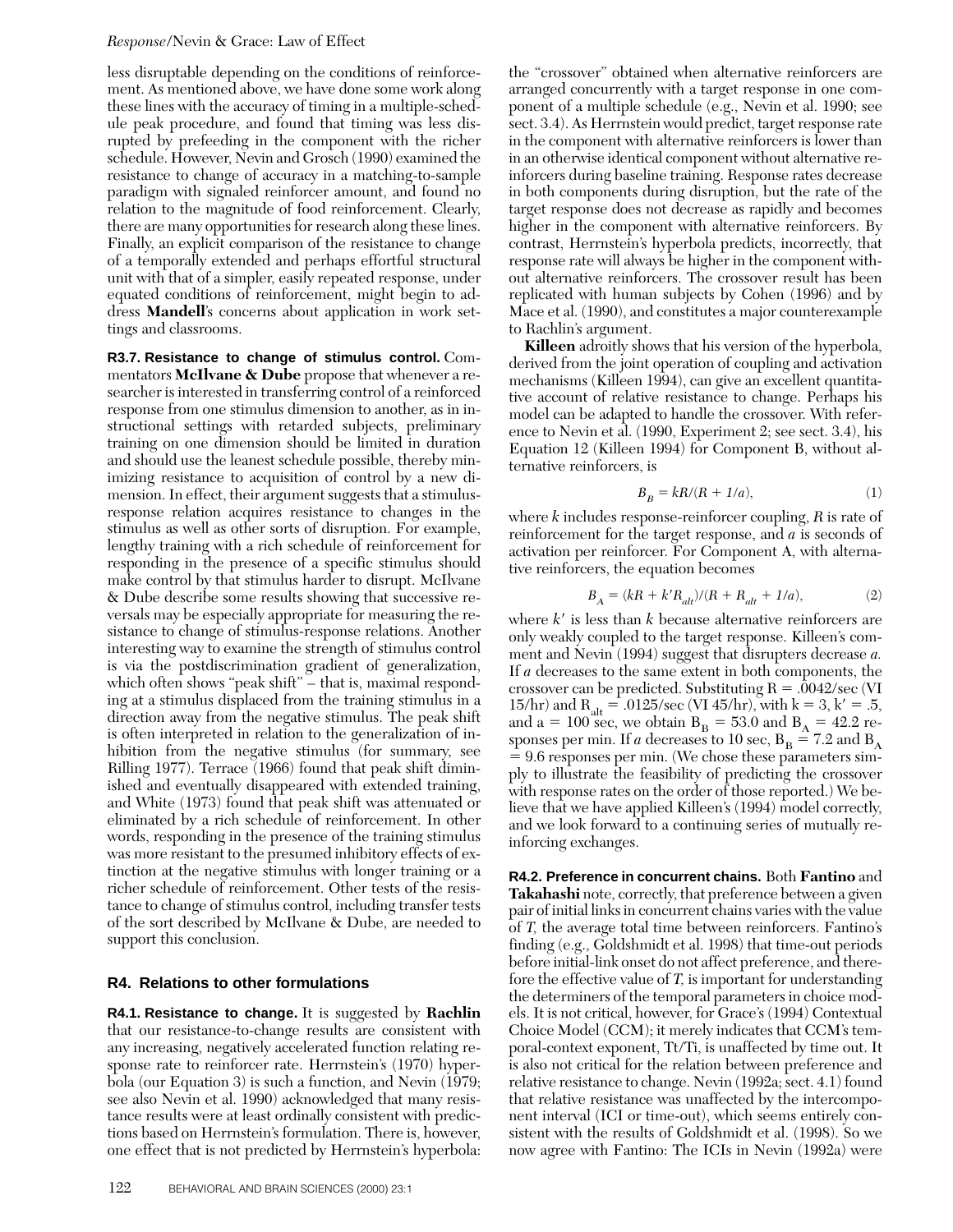**Mazur** proposes an alternative model for concurrent chains, which he calls the hyperbolic value-added (HVA) model, based on his original work showing that a hyperbolic equation provided an excellent description of choice between fixed and variable delays to reinforcement in a discrete-trial procedure (Mazur 1984). Mazur's simulations show that the HVA model accounts for almost the same percentage of variance as CCM across the range of studies analyzed by Grace (1994), and concludes that the best model for concurrent chains remains to be determined. Although a full evaluation of the HVA model must await a more detailed presentation, there appears to be at least one problem. It requires that preference should converge to the terminal-link value ratio as initial-link duration increases indefinitely (because the  $a2V_i$  terms in Mazur's Equation 3 go to zero). By contrast, other models for concurrent chains such as CCM and Fantino's delay reduction theory (DRT) predict in this case that the limit of preference is indifference (see sect. 6.1).

**R4.3. Behavior-economic approaches.** Commentator **Vuchinich** notes that behavior-economic analyses of changes in consumption under variations in unit price generally agree with analyses based on resistance to change in relation to reinforcer rate or magnitude. The convergence of these two quite different analytic approaches suggests the possibility of combining them into a more comprehensive account than either now provides. Behavioral economics is typically concerned with the level of consumption maintained by a given type of reinforcer in relation to its unit price, where the latter is expressed as units of reinforcement per response as determined by ratio schedules. The relation between consumption and unit price, expressed as elasticity of demand, is modulated by the substitutability and cost of alternative reinforcers. By contrast, analyses of resistance to change have concentrated on rate of responding in situations where access to the reinforcer has been controlled by the use of VI schedules. Also, no studies of resistance to change have explored the effects of substitutability when qualitatively different reinforcers are used for concurrent operants in training or for intercomponent reinforcers in resistance tests. It is important to extend the analysis of resistance to change to ratio schecules of the sort usually used in behavior-economic research (cf. **Branch**) and to explore the effects of qualitatively different reinforcers. At the same time, behavioreconomic analyses should explore the effects of extended training with stimuli signaling different reinforcers or unit prices on elasticity of demand.

**Read** asks whether behavioral mass can help explain the phenomenon of nonconstant temporal discounting, in which individuals discount shorter delays at a greater rate than longer delays. We find his suggestion intriguing. His example of a child negotiating with her parents for an ice cream shows that if persistence (i.e., behavioral mass) is determined by the average interreinforcer interval, then the child should resist much more if an expected small delay is increased by the same amount as an expected long delay; that is, the child will show nonconstant discounting. As Read demonstrates, this is consistent with Harvey's (1994) proportional discounting model (Read's Equation 1). However, if we assume that mass is a power function of the average interreinforcer interval rather than strictly proportional (see Equation 16), the resulting function is:

$$
a(t) = \frac{b}{b + t^q},\tag{3}
$$

which is closely related to the discounting function proposed by Grace (1999). Grace's two parameter function  $(1/(c + 1<sup>q</sup>))$  can apply to all of the nonhuman data on choice between delayed reinforcers, and also accounts for some representative human data (Myerson & Green 1995) better than the generalized hyperbola proposed by Loewenstein and Prelec (1992). The possible relevance of behavioral mass for explaining "irrational" temporal discounting is worth pursuing, and we thank Read for bringing it to our attention.

## **R5. Relations to applied settings**

As **Mace** notes, a strong test of any behavioral theory is its applicability to real life. Although real life may resemble concurrent schedules (**Branch**) or simple schedules (**Cohen**) in some respects, it surely involves successive encounters with distinctively different situations involving different conditions of reinforcement, as in multiple schedules, and it may offer repeated occasions to choose between them, as in concurrent chains. Accordingly, applications based on the principles of resistance to change and preference in those paradigms should have some chance of success, and interpretation of real-life situations based on those principles should be possible.

We begin by addressing some issues raised by **Branch** and **Hall** concerning the effects of alternative reinforces. In section 10.1, based on the research literature summarized in sections 3.4 and 3.5, we argued that adding alternative reinforcers to a distinctive situation where an ongoing target response is reinforced would increase the resistance to change of all responsed, including the target response. **Mace** provides further examples in a clinical setting, giving strong support to our argument. We also pointed out, in section 10.2.2, that providing noncontingent access to reinforcers in the experimental situation interfered with the acquisition of cocaine-reinforced responding, an apparently opposite result. Here the sequence of events is crucial. It may not have been clear, in our brief summay, that Carroll and Lac (1993) presented noncontingent reinforcers before introducing cocaine reinforcers for autoshaped responding; therefore, the cocaine-reinforced target response could not have been strengthened by the noncontingent reinforcers because it had not yet been established.

**Mace** describes a way to deal with the problem that using alternative reinforcers to reduce the frequency of an undesirable target response might also increase its persistence (cf. **Hall**). The method is to establish desirable behavior with alternative reinforcers in a distinctly different situation, and then introduce the new, desirable behavior into the situation where undesirable behavior has normally occurred. Although our research does not address this approach directly, it makes sense and deserves systematic study, both in the laboratory and the clinic.

Our proposal (sect. 10.3.2) for using alternative reinforcement to increase the resistance to change of living a healthy lifestyle is based on personal experience, as well as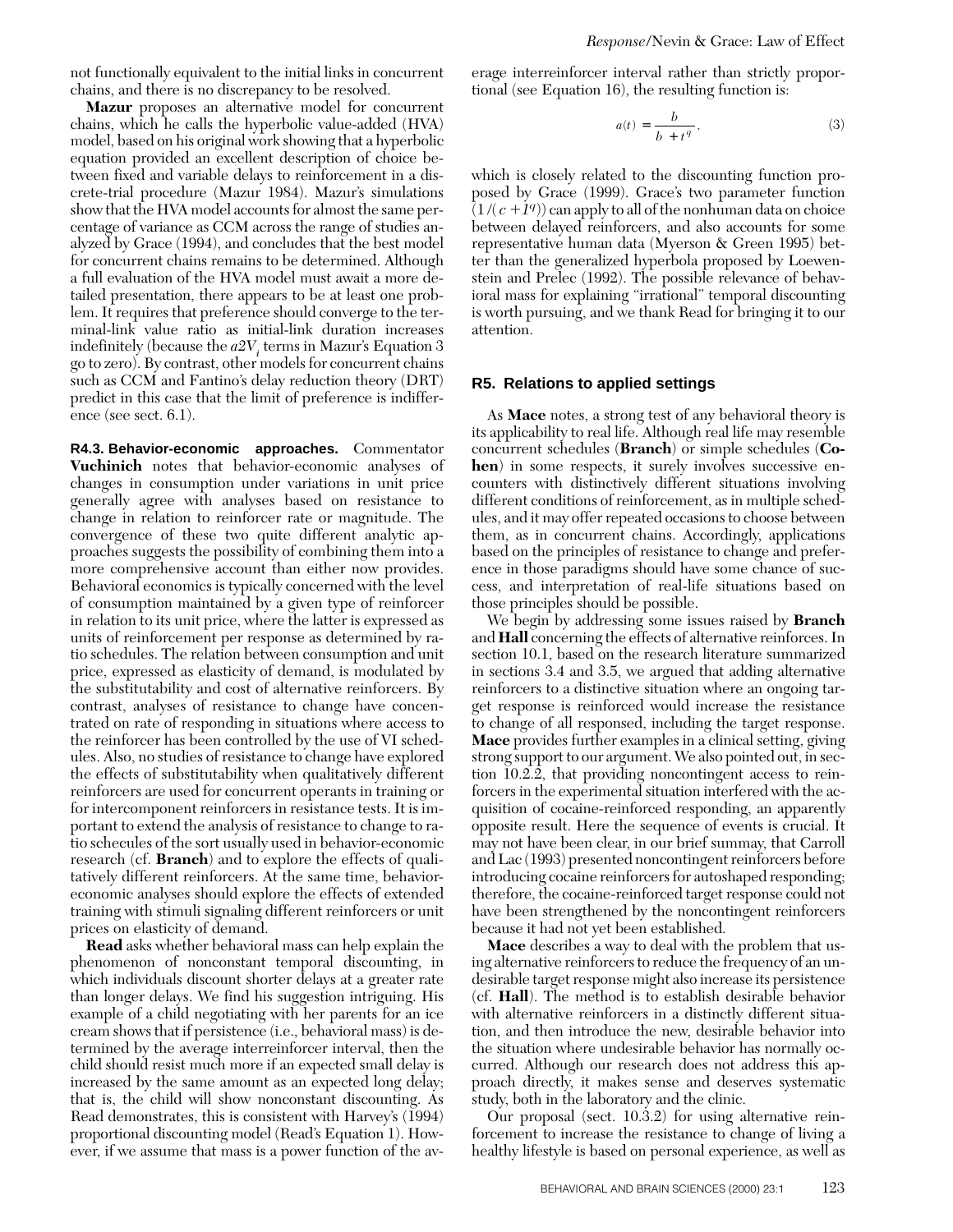#### *Response/*Nevin & Grace: Law of Effect

extrapolation from research. To maintain mobility in his left shoulder, Nevin was required to do some excruciatingly painful exercises daily. Not surprisingly, he readily found excuses to do something else and exercised only sporadically, if at all, until he began listening to favorite pieces of chamber music while exercising. (With reference to **Branch** and **Hall,** note that listening to music is not topographically incompatible with exercise.) He is pleased to report that this procedure made his exercise regime highly resistant to tempting alternatives, and his shoulder has improved markedly. Moreover, in accord with our expectations, he now listens to chamber music more frequently despite competition from a busy personal schedule. It appears that both exercise and music-listening have become more resistant to disruption by the temptations or distractions of daily life, at least within the situation he calls home. We certainly agree with **Logue** that more than anecdote or plausible extrapolation from research with nonhuman subjects is needed, and hope that her comment will stimulate research to determine whether noncontingent reinforcement enhances self-control in real-life settings.

In a related comment, **Higgins & Sigmon** suggest that the maintenance of a healthy lifestyle (refraining from drug abuse) may depend on the material and social reinforcers that accrue during long periods of abstinence. Although these reinforcers may be correlated with an abstinent lifestyle, they are only remotely contingent on saying "No to drugs" in a particular instance. Nevertheless, they should enhance resistance to temptation by drugs as long as they occur in the same situation.

**Higgins & Sigmon** also suggest that resistance to interventions designed to reduce drug abuse may be interpreted in relation to determiners of resistance to change, and we agree. It is interesting that both Higgins & Sigmon and **Mace** have found that when a treatment appears to fail in some individual cases, greater incentives can produce the desired outcome. For Higgins & Sigmon, a larger incentive for abstinence apparently functioned as a more effective disrupter of a pattern of drug use, whereas for Mace, a larger incentive for compliance served to enhance its resistance to change.

As **White & Cameron** point out, adding alternative (extrinsic) reinforcers during engagement in a class of behavior that appears to be intrinsically reinforcing ought to enhance persistence of that behavior. However, some data seem to show the reverse: When expected extrinsic reinforcers are discontinued, rates of responding fall below those in baseline, before extrinsic reinforcers are added. Nevertheless, a history of extrinsic reinforcement may make that reduced level of responding more resistant to subsequent disruption, and we hope that research will address White & Cameron's interesting suggestion.

The use of alternative reinforcement may also be relevant to some of **Mandell**'s concerns. For example, she asks how one might reduce absenteeism in assembly-line jobs that involve simple, repetitive tasks. Perhaps some alternative reinforcers, either tangible or social, could be arranged within the work situation (but not necessarily concurrent with the task itself) to enhance persistence in tedious, mechanical tasks. Indeed, Mandell suggests this sort of approach to the problem of retaining human-service workers, and it might work as well in classrooms devoted to math and science without dumbing down the curricula.

## **R6. Conceptual and philosophical issues**

**Rachlin** argues that the construct of strength, value, or mass in the Newtonian metaphor provides a continuous internal state that bridges between causes at one time and effects at another time, and that this may serve to "paper over ignorance of immediate causes." In contrast, **Gardner & Scheel** seem to like this construct as a proximate explanation because it solves the retroflex-action problem of reinforcement. Although the experimental analysis of behavior has generally shied away from invoking internal states for reasons given by Rachlin, our approach exemplifies what Staddon (1993) calls a "state" model, where the state is a function of the organism's history. "Behaviorists would therefore do well to acknowledge the utility of internal, albeit historically defined, states and judge a theory on its explanatory merits" (Staddon, p. 446). Because the construct of strength, value, or mass is tied to a history of reinforcement, and because it is measured independently by resistance to various disrupters and by preferences, it is unlikely that it will be used in circular explanations of the sort Rachlin properly condemns.

**Tonneau** argues for formal, a priori specification of the terms of a theoretical formulation. As an example of the problems that arise in the absence of formal definition, he notes that we refer to concurrent schedules as involving two discriminated operants defined by key location in section 2.2, but then aggregate reinforcers across key locations in section 3.4. His example is well chosen. As we noted in R2.2, these two ways of describing concurrent responses and reinforcement lead to the same prediction: Resistance to change should be the same on both keys. To distinguish these accounts, some method must be found to separate them experimentally. McLean (personal communication, 1999) is exploring whether resistance is more closely related to local or aggregated reinforcer rate by using VI schedules to control frequency of changeovers, and thereby local reinforcer rates, in switching-key concurrent schedules (Findley 1958). This would be a functional analysis, which could then lead to a formal identification of the controlling variables. Tonneau's explanation of response-specific reinforcer devaluation in terms of molar sequences may also exemplify the need for a functional approach. If the molar sequence is a formally specified unit, the sequence and temporal relations of events within it should not matter. However, Murray and Nevin (1967) and Williams and Barry (1966) showed that the sequence and temporal relations between shocks and reinforcers was critical for response suppression and recovery during punishment. Only research can determine whether the same is true for reinforcer devaluation. The whole point of Skinner's (1938) argument for the generic nature of stimulus and response classes was that one could not tell, *a priori,* what was included in a class. Rather, it is the functional equivalence of the effects of several physically different stimuli, or covariation of several topographical variants of behavior, that determines whether they are members of the same class or not. Inevitably, form follows function.

The need for functional definition is clearest for the stimulus presentations called reinforcers. In a thorough review of the literature on the nature of reinforcement, Kling and Schrier (1971) concluded that "the only thing which reinforcers have in common is that they have been found to increase the probability of the reinforced response" (p. 691).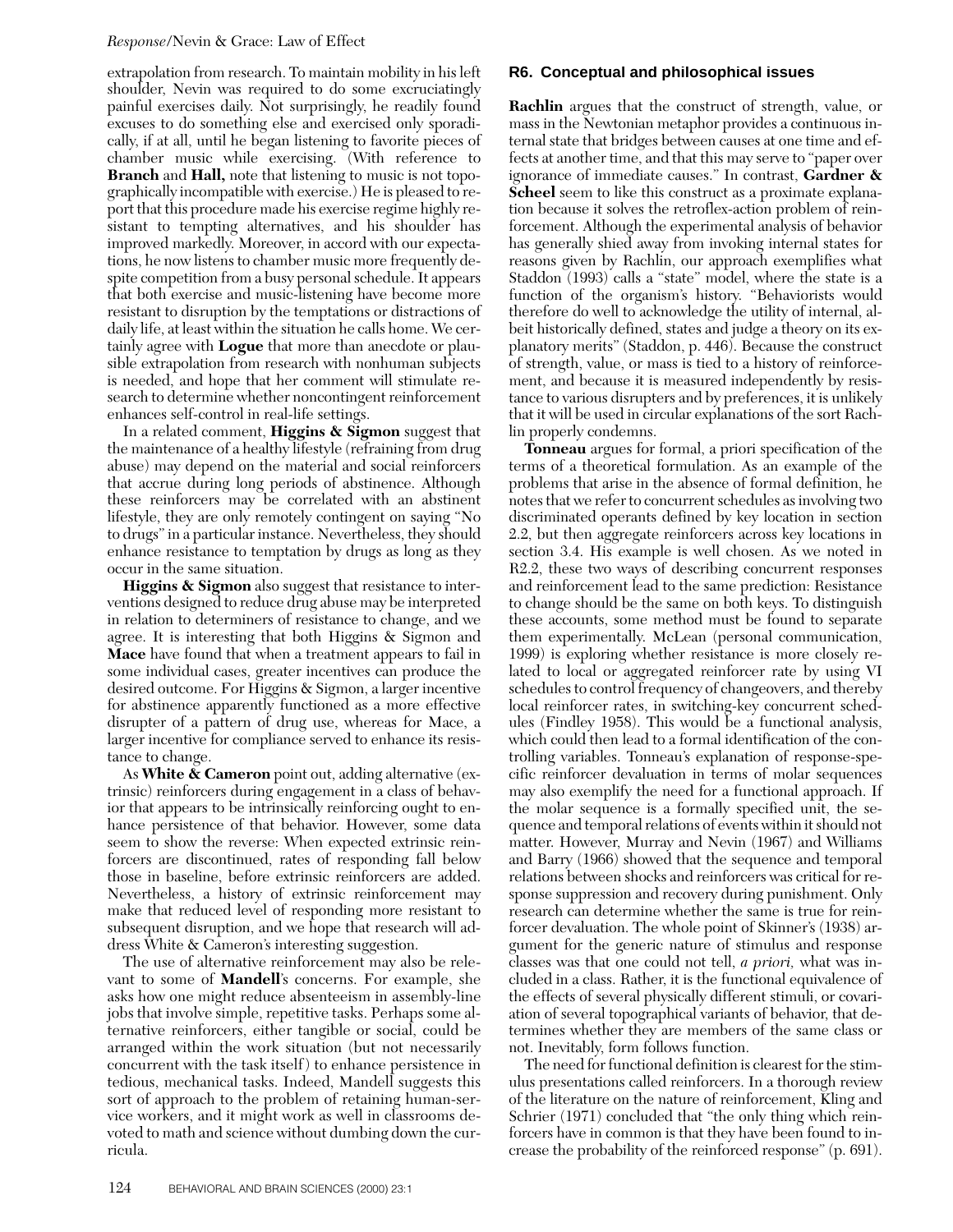We have used the term in this functional sense, which may be interpreted as the selection of a response by its consequences. We have also used it to describe presentation of a stimulus, presumed to be a reinforcer in this functional sense, which strengthens responding in the presence of a discriminative stimulus. In our experiments, the reinforcer – food for a hungry pigeon – can and usually does have both effects. However, as **Gardner & Scheel** note, quoting from Nevin et al. (1987), the selective function (increasing the rate of a designated response) and the strengthening function (increasing resistance to change) can be independent, which complicates the vocabulary of reinforcement. In the metaphor of behavioral momentum, selecting and strengthening may occur at the same time, but they are separate processes, with the former determining velocity and the latter determining mass. **Baum & Mitchell** assert that because mass depends on reinforcer rate, we have assumed a selectionist framework, which they view as incompatible with mass as a proximate explanatory construct. However, we believe that these two aspects of reinforcement – selection and strengthening – are complementary, not contradictory, and that their marriage will be durable.

## **R7. The momentum metaphor**

Nevin's (1974) initial studies and his interpretation of response strength as resistance to change did not invoke the metaphor of behavioral momentum. The metaphor was first used explicitly by Nevin et al. (1983) in the first attempt to quantify relative resistance to change, and its utility was enhanced by early findings suggesting that velocity (response rate) depended on response-reinforcer relations, whereas resistance to change (mass) depended on stimulusreinforcer relations. The experimental dissociation of response rate and resistance to change was consistent with the independence of velocity and mass in classical mechanics.

The metaphor has also been useful for explaining our work to nonspecialists. As **Rachlin** says, it is easy to grasp, provides a new perspective, and suggests application or interpretation in other areas. However, **Vuchinich** cautions that although metaphors may highlight previously unrecognized relations, they can also hide inconsistencies or problems. For example, the analogy between response rate and physical velocity is imprecise (Rachlin; our Note 2), and it may be misleading (**Baum & Mitchell, Catania, Galbicka & Kessel, Marr**) because reinforcement is needed to maintain responding, prompting questions of the sort raised by Baum & Mitchell. The velocity analog is also limiting because it does not apply comfortably to aspects of behavior that do not involve rate, such as accuracy of timing or stimulus control, even though these aspects of behavior may also acquire situation-specific strength. In this respect, we welcome Catania's suggestion that resistance to change may be the most enduring aspect of the metaphor.

Several commentators have also questioned the force component of the metaphor. For example, in section 11.3, we treat the pairing of a reinforcer with gastric upset as a disruptive force, despite the fact that as **Tonneau** notes, our approach does not specify the mechanism underlying response-specific reinforcer devaluation. Neither does it specify the mechanism(s) underlying the other disruptors that have been used in the study of resistance to change. For example, if prefeeding changes activation (**Killeen**),

extinction may change activation differently, in addition to its discriminative effects (see also **Baum & Mitchell** and **Rachlin**). Perhaps intercomponent food degrades response-reinforcer relations while sparing stimulus-reinforcer relations (**Harper**), or perhaps it adds strength to other competing behavior (**Hall**). Although prior formal specification of effective disruptors and understanding of how they work would be desirable, it is the functional equivalence of these and other force-like disruptors, as demonstrated by the convergent estimation of relative inertial mass, that is the essence of our approach.

The truly central construct in our work is behavioral mass, which we construe as summarizing what is learned as a result of a history of reinforcement in the presence of a distinctive stimulus. Convergent measurement of this summary construct is given by resistance to change (strength) in multiple schedules and by preference (attractiveness or value) in concurrent chains. It is unlikely that convergent measurement of behavioral mass would have occurred to us without the metaphor, and we thank **Marr** for reminding us of Einstein's insight into the equivalence of inertial and gravitational mass as the happiest thought of his life.

Perhaps the metaphor of behavioral momentum has done its job and should be set aside (e.g., **Baum & Mitchell, Catania**) or replaced by other physical metaphors (e.g., **Galbicka & Kessel, Marr**) that will encourage extensions to new behavioral domains. Or perhaps, as **Shimp** suggests, mechanistic metaphors are inappropriate to the complexities of behavior in the first place. However, his criticism of modernism, which we take to mean a deterministic and analytical approach that attempts to identify proximate causes, would seem to apply to virtually all of experimental psychology. **Killeen**'s elegant demonstration that momentum, the product of velocity and mass, is the total amount of behavior emitted under all levels of disruption, exemplifies what can be done with a modernist approach and breathes new life into the metaphor. This total, this integral, needs a name. It is more than response rate, the traditional Skinnerian measure of response strength; it is more than resistance to change, which we have identified with the notion of response strength. Thorndike would have liked it because it combines response probability (velocity) and strength of the bond (mass). We think "behavioral momentum" is a pretty good name for it, and it may prove to be more important than its constituents.

## References

**Letters "a" and "r" appearing before authors' initials refer to target article and response, respectively**

- Adams, C. D. & Dickinson, A. (1981) Instrumental responding following reinforcer devaluation. *Quarterly Journal of Experimental Psychology* 33B:109–21.  $[a]$ AN]
- Ainslie, G. (1975) Specious reward: A behavioral theory of impulsiveness and impulse control. *Psychological Bulletin* 82:463–96. [DR]
- Ainslie, G. & Haslam, N. (1992) Hyperbolic discounting. In: *Choice over time,* ed. G. F. Loewenstein & J. Elster. Russell Sage Foundation. [DR]
- Alcock, J. (1998) *Animal behavior: An evolutionary approach, 6th edition.* Sinauer. [WMB]
- Amsel, A. (1958) The role of frustrative nonreward in non-continuous reward situations. *Psychological Bulletins* 55:102–19. [DAC]
- Anger, D. P. (1956) The dependence of interresponse times upon the relative reinforcement of different interresponse times. *Journal of Experimental Psychology* 52:145–61. [MNB]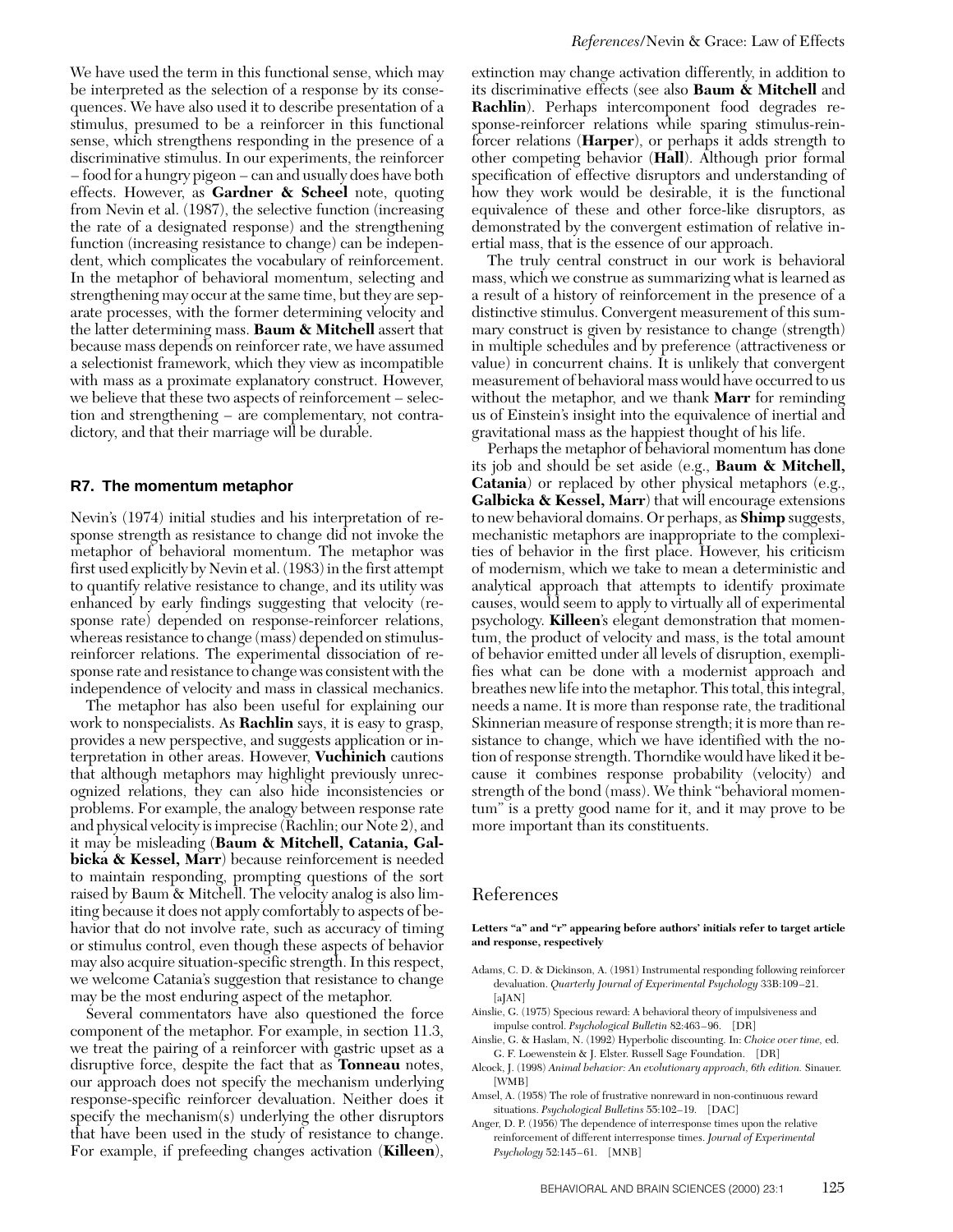#### *References/*Nevin & Grace: Law of Effects

- Armus, H. L. (1959) Effect of magnitude of reinforcement on acquisition and extinction of a running response. *Journal of Experimental Psychology* 58:61– 63. [DAC]
- Autor, S. M. (1960/1969) The strength of conditioned reinforcers as a function of frequency and probability of reinforcement. Unpublished doctoral dissertation, Harvard University. Reprinted in Hendry, D. P., ed. (1969) *Conditioned reinforcement.* Dorsey. [arJAN]
- Baer, D. M. (1981) A flight of behavior analysis. *The Behavior Analyst* 4:85–91. [FCM]
- Barnes, W. & Tombaugh, T. N. (1970) Effects of sucrose rewards on the overtraining extinction effect. *Journal of Experimental Psychology* 86:355–59. [DAC]
- Baum, W. M. (1993) Performance on interval and ratio schedules of reinforcement: Data and theory. *Journal of the Experimental Analysis of Behavior* 59:245–64.  $[a]$ AN]
- Bedell, M. A., Grace, R. C. & Nevin, J. A. (1997) Effects of reinforcement delay and magnitude on preference and resistance to change. Poster presented at the meetings of the Association for Behavior Analysis, Chicago, IL, May 1997. [aJAN]
- Belke, T. W. (1992) Stimulus preference and the transitivity of preference. *Animal Learning and Behavior* 20:401–406. [rJAN, BAW]
- Bell, M. C. (1997) Response strength and resistance to change. Doctoral dissertation, University of California, San Diego. *Dissertation Abstracts International: Section B: The Sciences and Engineering* 58(n5-B):2659.  $[r]AN, BAW]$
- (1999) Pavlovian contingencies and resistance to change in a multiple schedule. *Journal of the Experimental Analysis of Behavior* 72:81–96. [arJAN, BAW]
- Bitterman, M. E. (1975) The comparative analysis of learning: Are the laws of learning the same in all animals? *Science* 188:699–709. [DAC]
- Blackman, D. E. (1968) Response rate, reinforcement frequency, and conditioned suppression. *Journal of the Experimental Analysis of Behavior* 11:503–16. [arJAN]

Bouzas, A. (1978) The relative law of effect: Effects of shock intensity on response strength in multiple schedules. *Journal of the Experimental Analysis of Behavior* 30:307–14. [aJAN]

- Brownell, K. D., Marlatt, G. A., Lichstenstein, E. & Wilson, G. T. (1986) Understanding and preventing relapse. *American Psychologist* 41:765–82. [aJAN]
- Bush, R. R. & Mosteller, F. (1951) A mathematical model for simple learning. *Psychological Review* 58:313–23. [DAC]
- Cameron, J. & Pierce, W. D. (1994) Reinforcement, reward, and intrinsic motivation: A meta-analysis. *Review of Educational Research* 64:363–423. [KGW]
- Campbell, B. A. & Sheffield, F. D. (1953) Relation of random activity to food deprivation. *Journal of Comparative and Physiological Psychology* 46:320–22. [RAG]
- Capaldi, E. J. (1966) Partial reinforcement: A hypothesis of sequential effects. *Psychological Review* 73:459–77. [DAC]
- Capaldi, E. J. & Minkoff, R. (1969) Influence of order of occurrence of nonreward and large and small reward on acquisition and extinction. *Journal of Experimental Psychology* 81:156–60. [DAC]
- Capaldi, E. J. & Sparling, D. (1971) Amobarbital vs. saline extinction following different magnitudes of consistent reinforcement. *Psychonomic Science* 23:215– 17. [DAC]
- Carlton, P. L. (1961) The interacting effects of deprivation and reinforcement schedule. *Journal of the Experimental Analysis of Behavior* 4:379–81.  $[r|AN]$

Carroll, M. E. & Lac, S. T. (1993) Autoshaping i.v. cocaine self-administration in rats: Effects of nondrug alternative reinforcers on acquisition. *Psychopharmacology* 110:5–12. [arJAN]

- Carton, J. S. & Nowicki, S. (1998) Should behavior therapists stop using reinforcement? A reexamination of the undermining effect of reinforcement on intrinsic motivation. *Behavior Therapy* 29:65–86. [KGW]
- Catania, A C. (1973) The concept of the operant in the analysis of behavior. *Behaviorism* 1:103–16. [MNB]
- (1987) Some Darwinian lessons for behavior analysis: A review of Peter J. Bowler's *The eclipse of Darwinism. Journal of the Experimental Analysis of Behavior* 47:249–57. [ACC]
- (1995) Selection in biology and behavior. In: *Modern perspectives on B. F. Skinner and contemporary behaviorism,* ed. J. T. Todd & E. K. Morris. Greenwood. [ACC]
- Church, R. M. & Raymond, G. A. (1967) Influence of the schedule of positive reinforcement on punished responding. *Journal of Comparative and Physiological Psychology* 63:329–32. [SLC, rJAN]
- Clark, F. C. (1958) The effect of deprivation and frequency of reinforcement on variable-interval responding. *Journal of the Experimental Analysis of Behavior* 1:221–28. [SLC]

Cohen, S. L. (1986) A pharmacological examination of the resistance-to-change

hypothesis of response strength. *Journal of the Experimental Analysis of Behavior* 46:363–79. [SLC, DH, aJAN]

- (1996) Behavioral momentum of typing behavior in college students. *Journal of Behavior Analysis and Therapy* 1:36–51. [arJAN]
- (1998) Behavioral momentum: The effects of the temporal separation of rates of reinforcement. *Journal of the Experimental Analysis of Behavior* 69:29–47. [SLC, rJAN, BAW]
- Cohen, S. L., Furman, S., Crouse, M. & Kroner, A. L. (1990) Response strength in open and closed economies. *Learning and Motivation* 21:316–39. [SLC]
- Cohen, S. L., Riley, D. S. & Weigle, P. A. (1993) Tests of behavioral momentum in simple and multiple schedules with rats and pigeons. *Journal of the Experimental Analysis of Behavior* 60:255–91. [SLC, arJAN, BAW]

Colwill, R. M. & Rescorla, R. A. (1985a) Postconditioning devaluation of a reinforcer affects instrumental responding. *Journal of Experimental Psychology: Animal Behavior Processes* 11:120–32. [aJAN]

- (1985b) Instrumental responding remains sensitive to reinforcer devaluation after extensive training. *Journal of Experimental Psychology: Animal Behavior Processes* 11:520–36. [aJAN]
- Crespi, L. P. (1942) Quantitative variation of incentive and performance in the white rat. *American Journal of Psychology* 55:467–517. [aJAN]
- Daly, H. B. & Daly, J. T. (1982) A mathematical model of reward and aversive nonreward: Its application in over 30 appetitive learning situations. *Journal of Experimental Psychology: General* 111:441–80. [DAC]

D'Amato, M. R. (1969) Instrumental conditioning with positive reinforcement. In: *Learning: Processes,* ed M. H. Marx. Collier-Macmillan. [DAC]

D'Amato, M. R., Lachman, R. & Kivy, P. (1958) Secondary reinforcement as affected by reward schedule and the testing situation. *Journal of Comparative and Physiological Psychology* 51:734–41. [aJAN]

Davison, M. C. (1987) The analysis of concurrent-chain performance. In: *Quantitative analyses of behavior: Vol. 5. The effect of delay and of intervening events on reinforcement value,* ed. M. L. Commons, J. E. Mazur, J. A. Nevin & H. Rachlin. Erlbaum. [JEM]

Deci, E. L. (1971) Effects of externally mediated rewards on intrinsic motivation. *Journal of Personality and Social Psychology* 18:105–15. [KGW]

- De La Mettrie, J. O. (1748/1912) *Man as machine.* Open Court. [CPS]
- De Villiers, P. A. (1977) Choice in concurrent schedules and a quantitative formulation of the law of effect. In: *Handbook of operant behavior,* ed. W. K. Honig & J. E. R. Staddon. Prentice-Hall. [aJAN]
- Dews, P. B. & Wenger, G. R. (1977) Rate-dependency of the behavioral effects of amphetamine. In: *Advances in behavioral pharmacology, vol. 1,* ed. T. Thompson & P. B. Dews. Academic Press. [STH]
- Dickinson, A. (1994) Instrumental conditioning. In: *Animal learning and cognition,* ed. N. J. Mackintosh. Academic Press. [aJAN]
- Dube, W. V. & McIlvane, W. J. (1996) Some implications of a stimulus control topography analysis for emergent stimulus classes. In: *Stimulus class formation in humans and animals,* ed. T. R. Zentall & P. M. Smeets. Elsevier. [WJM]
- Duncan, B. & Fantino, E. (1972) The psychological distance to reward. *Journal of the Experimental Analysis of Behavior* 18:23–34. [rJAN, MT]

Egli, M., Schaal, D. W., Thompson, T. & Cleary, J. (1992) Opioid-induced response-rate decrements in pigeons responding under variable-interval schedules: Reinforcement mechanisms. *Behavioural Pharmacology* 3:581–91.  $[a|AN]$ 

- Epstein, R. (1991) Skinner, creativity, and the problem of spontaneous behavior. *Psychological Science* 2:362–70. [FT]
- Fantino, E. (1968) Effects of required rates of reinforcement. *Journal of the Experimental Analysis of Behavior* 11:15–22. [aJAN]

(1969) Choice and rate of reinforcement. *Journal of the Experimental Analysis of Behavior* 12:723–30. [EF, JEM, aJAN]

- (1977) Conditioned reinforcement: Choice and information. In: *Handbook of operant behavior,* ed. W. K. Honig & J. E. R. Staddon. Prentice Hall.  $[a]$ AN]
- Fantino, E. & Abarca, N. (1985) Choice, optimal foraging, and the delay-reduction hypothesis. *Behavioral and Brain Sciences* 8:315–62. [EF]

Fantino, E., Preston, R. A. & Dunn, R. (1993) Delay-reduction: Current status. *Journal of the Experimental Analysis of Behavior* 60:159–69. [EF]

- Farley, J. (1980) Reinforcement and punishment effects in concurrent schedules: A test of two models. *Journal of the Experimental Analysis of Behavior* 33:311– 26. [MNB, rJAN]
- Fath, S. J., Fields, L., Malott, M. K. & Grossett, D. (1983) Response rate, latency, and resistance to change. *Journal of the Experimental Analysis of Behavior* 39:267–74. [arJAN]
- Ferster, C. B. & Skinner, B. F. (1957) *Schedules of reinforcement.* Appleton-Century-Crofts. [MNB, JM, aJAN]

Findley, J. D. (1958) Preference and switching under concurrent scheduling. *Journal of the Experimental Analysis of Behavior* 1:123–44. [rJAN]

Fisher, E. B., Jr. (1979) Overjustification effects in token economies. *Journal of Applied Behavior Analysis* 12:407–15. [DAC]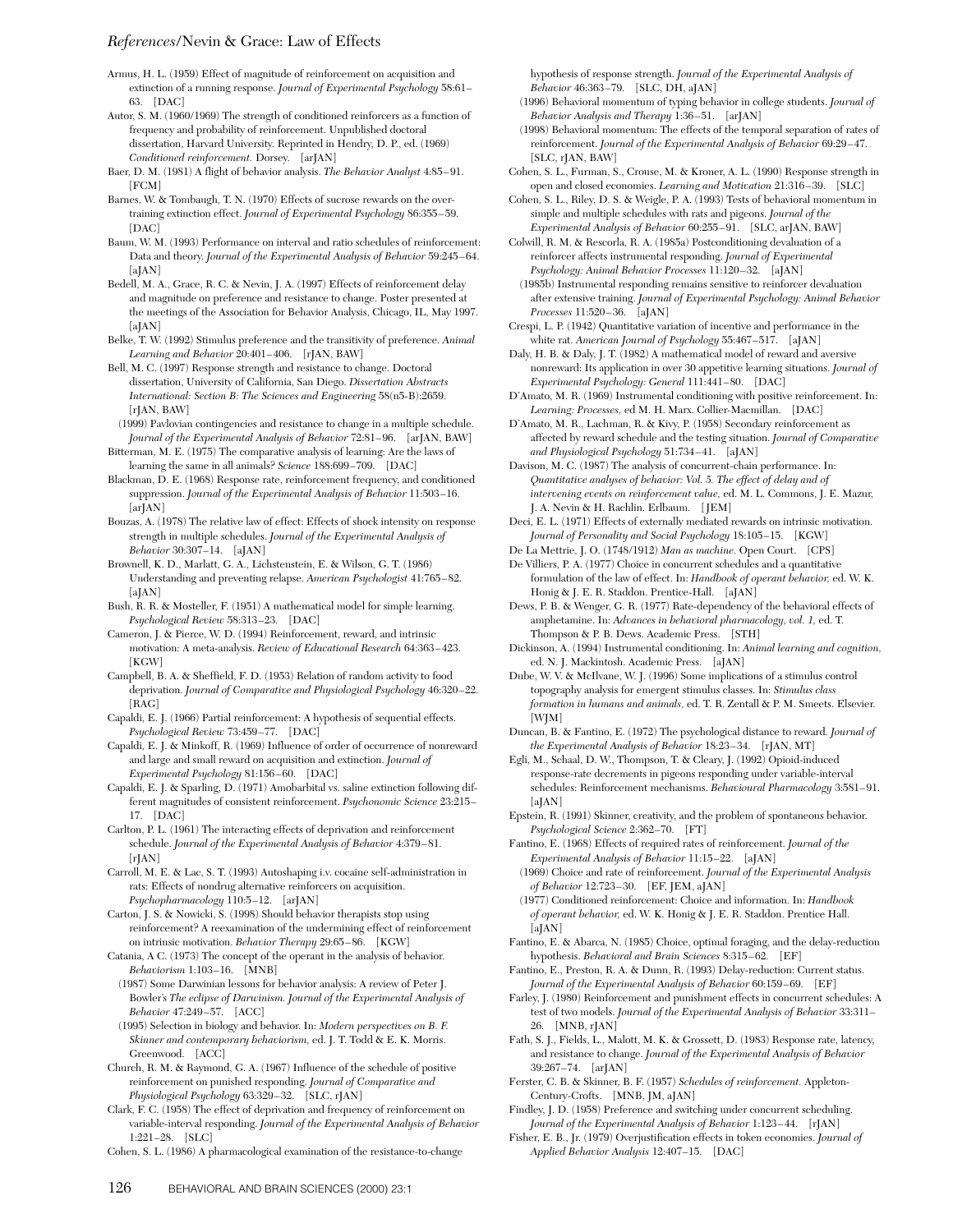- Fodor, J. A. & Pylyshyn, Z. W. (1988) Connectionism and cognitive architecture: A critical analysis. *Cognition* 28:3–71. [FT]
- Forzano, L. B. & Logue, A. W. (1994) Self-control in adult humans: Comparison of qualitatively different reinforcers. *Learning and Motivation* 25:65–82. [AWL]
- Foster, J. & Nightingale, J. D. (1995) *A short course in general relativity, 2nd edition.* Springer-Verlag. [JM]
- Garcia, J. & Koelling, R. A. (1996) Relation of cue to consequence in avoidance learning. *Psychonomic Science* 4:123–24. [rJAN]
- Gardner, R. A. & Gardner, B. T. (1988) Feedforward vs. feedbackward: An ethological alternative to the law of effect. *Behavioral and Brain Sciences* 11:429–47. [RAG]
- (1998) *The structure of learning from sign stimuli to sign language.* Erlbaum. [RAG]
- Gibbon, J. (1981) The contingency problem in autoshaping. In: *Autoshaping and conditioning theory,* ed. C. M. Locurto, H. S. Terrace & J. Gibbon. Academic Press. [aJAN]
- (1995) Dynamics of time matching: Arousal makes better seem worse. *Psychonomic Bulletin and Review* 2:208–15. [rJAN, BAW]
- Gibbon, J., Berryman, R. & Thompson, R. L. (1974) Contingency spaces and measures in classical and instrumental conditioning. *Journal of the Experimental Analysis of Behavior* 21:585–605. [aJAN]
- Glowa, J. R., Wojnicki, F. H. E., Matecka, D., Bacher, J. D., Mansbach, R. S., Balster, R. L. & Rice, K. C. (1995) Effects of dopamine reuptake inhibitors on food- and cocaine-maintained responding: I. Dependence on unit dose of cocaine. *Experimental and Clinical Psychopharmacology* 3:219–31. [aJAN]
- Goldberg, S. R. & Kelleher, R. T. (1976) Behavior controlled by scheduled injections of cocaine in squirrel and rhesus monkeys. *Journal of the Experimental Analysis of Behavior* 25:93–104. [aJAN]
- Goldschmidt, J. N., Lattal, K. M. & Fantino, E. (1998) Context effects on choice. *Journal of the Experimental Analysis of Behavior* 70:301–20. [EF, rJAN]
- Gonzales, R. C. & Bitterman, M. E. (1967) Partial reinforcement effects in the goldfish as a function of amount of reward. *Journal of Comparative and Physiological Psychology* 64:163–67. [DAC] (1969) Spaced-trials partial reinforcement effect as a function of contrast.
- *Journal of Comparative and Physiological Psychology* 67:94–103. [DAC]
- Gonzales, R. C., Holmes, N. K. & Bitterman, M. E. (1967) Resistance to extinction in the goldfish as a function of frequency and amount of reward. *American Journal of Psychology* 80:269–75. [DAC]
- Gonzales, R. C., Potts, A., Pitcoff, K. & Bitterman, M. E. (1972) Runway performance of goldfish as a function of complete and incomplete reduction in amount of reward. *Psychonomic Science* 27:305–307. [DAC]
- Grace, R. C. (1994) A contextual model of concurrent-chains choice. *Journal of the Experimental Analysis of Behavior* 61:113–29. [CFA, JEM, arJAN, MT] (1995) Independence of reinforcement delay and magnitude in concurrent
- chains. *Journal of the Experimental Analysis of Behavior* 63:255–76. [aJAN] (1996) Choice between fixed and variable delays to reinforcement in the
- adjusting-delay procedure and concurrent chains. *Journal of Experimental Psychology: Animal Behavior Processes* 22:362–83. [aJAN] (1999) The matching law and amount-dependent discounting as accounts of self-
- control choice. *Journal of the Experimental Analysis of Behavior* 71:27–43.  $[r|AN]$
- Grace, R. C. & Nevin, J. A. (1997) On the relation between preference and resistance to change. *Journal of the Experimental Analysis of Behavior* 67:43– 65. [CM, arJAN, MT]
	- (1999) Timing and choice in concurrent chains. *Behavioural Processes* 45:115– 27. [rJAN]
- (submitted) Response strength and temporal control in fixed-interval schedules. *Animal Learning and Behavior.* [rJAN]
- Grace, R. C. & Savastano, H. I. (1997) Transfer tests of stimulus value in concurrent chains. *Journal of the Experimental Analysis of Behavior* 68:93– 115. [rJAN]
- Grace, R. C., Schwendiman, J. I. & Nevin, J. A. (1998) Effects of delayed reinforcement on preference and resistance to change. *Journal of the Experimental Analysis of Behavior* 69:247–61. [MNB, arJAN]
- Green, L., Fisher, E. B., Jr., Perlow, S. & Sherman, L. (1981) Preference reversal and self control: Choice as a function of reward amount and delay. *Behaviour Analysis Letters* 1:43–51. [aJAN]
- Griffiths, R. R., Bigelow, G. E. & Henningfield, J. E. (1980) Similarities in animal and human drug taking behavior. In: *Advances in substance abuse: Behavioral and biological research, vol. 1,* ed. N. K. Melby. JAI Press. [STH]
- Hanson, N. R. (1969) *Perception and discovery.* Freeman, Cooper. [CPS]
- Harper, D. N. (1996) Response-independent food delivery and behavioral resistance to change. *Journal of the Experimental Analysis of Behavior* 65:549–60. [DH, aJAN]
- (1999) Drug induced changes in responding are dependent upon baseline stimulus-reinforcer contingencies. *Psychobiology* 27:95–104. [DH, arJAN] Harper, D. N. & McLean, A. P. (1992) Resistance to change and the law of effect.

*Journal of the Experimental Analysis of Behavior* 57:317–37. [DAC, DH, arJAN, KGW]

- Harvey, C. M. (1994) The reasonableness of non-constant discounting. *Journal of Public Economics* 53:31–51. [rJAN, DR]
- Hawkes, L. & Shimp, C. P. (1998) Linear responses. *Behavioural Processes* 44:19– 43. [CPS]
- Hediger, H. (1955) *Studies of the psychology and behavior of captive animals in zoos and circuses.* Butterworth. [RAG]
- Herrnstein, R. J. (1961) Relative and absolute strength of response as a function of frequency of reinforcement. *Journal of the Experimental Analysis of Behavior* 4:267–72. [aJAN]
	- (1964a) Secondary reinforcement and rate of primary reinforcement. *Journal of the Experimental Analysis of Behavior* 7:27–36. [arJAN]
	- (1964b) Aperiodicity as a factor in choice. *Journal of the Experimental Analysis of Behavior* 7:179–82. [aJAN]
	- (1970) On the law of effect. *Journal of the Experimental Analysis of Behavior* 13:243–66. [JM, arJAN, KGW]
- (1997) *The matching law: Papers in psychology and economics.* Russell Sage Foundation and Harvard University Press. [DR]
- Herrnstein, R. J. & Heyman, G. M. (1979) Is matching compatible with maximization on concurrent variable interval variable ratio? *Journal of the Experimental Analysis of Behavior* 31:209–23. [aJAN]
- Heyman, G. M. (1996) Resolving the contradictions of addiction. *Behavioral and Brain Sciences* 19:561–610. [aJAN]
- Higgins, S. T. & Katz, J. L. (1998) *Cocaine abuse: Behavior, pharmacology, and clinical applications.* Academic Press. [STH]
- Higgins, S. T. & Silverman, K., eds. (1999) *Motivating behavior change among illicit-drug abusers: Research on contingency management interventions.* American Psychological Association. [STH]
- Higgins, S. T., Wong, C. J., Badger, G. J., Haug Ogden, D. E. & Dantona, B. A. (in press) Contingent reinforcement increases cocaine abstinence during outpatient treatment and one year of follow-up. *Journal of Consulting and Clinical Psychology.* [STH]
- Hill, W. F. & Spear, N. E. (1962) Resistance to extinction as a joint function of reward magnitude and the spacing of extinction trials. *Journal of Experimental Psychology* 64:636–39. [DAC]

Hill, W. F. & Wallace, W. P. (1967) Reward magnitude and number of training trials as joint factors in extinction. *Psychonomic Science* 7:267–68. [DAC]

- Hinson, J. M. & Staddon, J. E. R. (1983) Hill-climbing by pigeons. *Journal of the Experimental Analysis of Behavior* 39:25–47. [CPS]
- Hoffman, S. H., Branch, M. N. & Sizemore, G. M. (1987) Cocaine tolerance: Acute versus chronic effects as dependent upon fixed-ratio size. *Journal of the Experimental Analysis of Behavior* 47:363–76. [SLC, aJAN]
- Hollard, V. & Davison, M. C. (1971) Preference for qualitatively different reinforcers. *Journal of the Experimental Analysis of Behavior* 16:375–80. [FCM]
- Hull, C. L. (1943) *Principles of behavior.* Appleton-Century-Crofts. [aJAN]
- Hulse, S. H., Jr. (1958) Amount and percentage of reinforcement and duration of goal confinement in conditioning and extinction. *Journal of Experimental Psychology* 56:48–57. [DAC]
- Hunt, G. H. & Oderoff, M. E. (1962) Follow-up study of narcotic drug addict after hospitalization. *Public Health Reports* 77:41–54. [aJAN]
- Ison, J. R. & Cook, P. E. (1964) Extinction performance as a function of incentive magnitude and number of acquisition trials. *Psychonomic Science* 1:245–46.  $|$ DAC $|$
- Ison, J. R. & Rosen, A. J. (1968) Extinction and reacquisition performance as a function of sucrose-solution reward and number of acquisition trials. *Psychological Reports* 22:375–79. [DAC]

Jacob, T. C. & Fantino, E. (1988) Effects of reinforcement context on choice. *Journal of the Experimental Analysis of Behavior* 49:367–81. [EF, rJAN]

- José, J. V. & Saletan, E. J. (1998) *Classical dynamics.* Cambridge University Press.  $\lceil$ [M]
- Katz, J. L. (1988) Effects of drugs on stimulus control of behavior: III. Analysis of effects of d-amphetamine and pentobarbital. *The Journal of Pharmacology and Experimental Therapeutics* 246:76–83. [STH]
- Keesey, R. E. & Kling, J. W. (1961) Amount of reinforcement and free-operant responding. *Journal of the Experimental Analysis of Behavior* 4:125–32. [aJAN]
- Kelleher, R. T. & Morse, W. H. (1968) Determinants of the specificity of behavioral effects of drugs. *Ergebnisse der Physiologie Biologischen Chemie und Experimentellen Pharmakologie* 60:1–56. [STH]
- Killeen, P. R. (1968) On the measurement of reinforcement frequency in the study of preference. *Journal of the Experimental Analysis of Behavior* 11:263–69. [aJAN]
	- (1972) A yoked-chamber comparison of concurrent and multiple schedules. *Journal of the Experimental Analysis of Behavior* 18:13–22. [MNB]
- (1992) Mechanics of the animate. *Journal of the Experimental Analysis of Behavior* 57:429–63. [JM]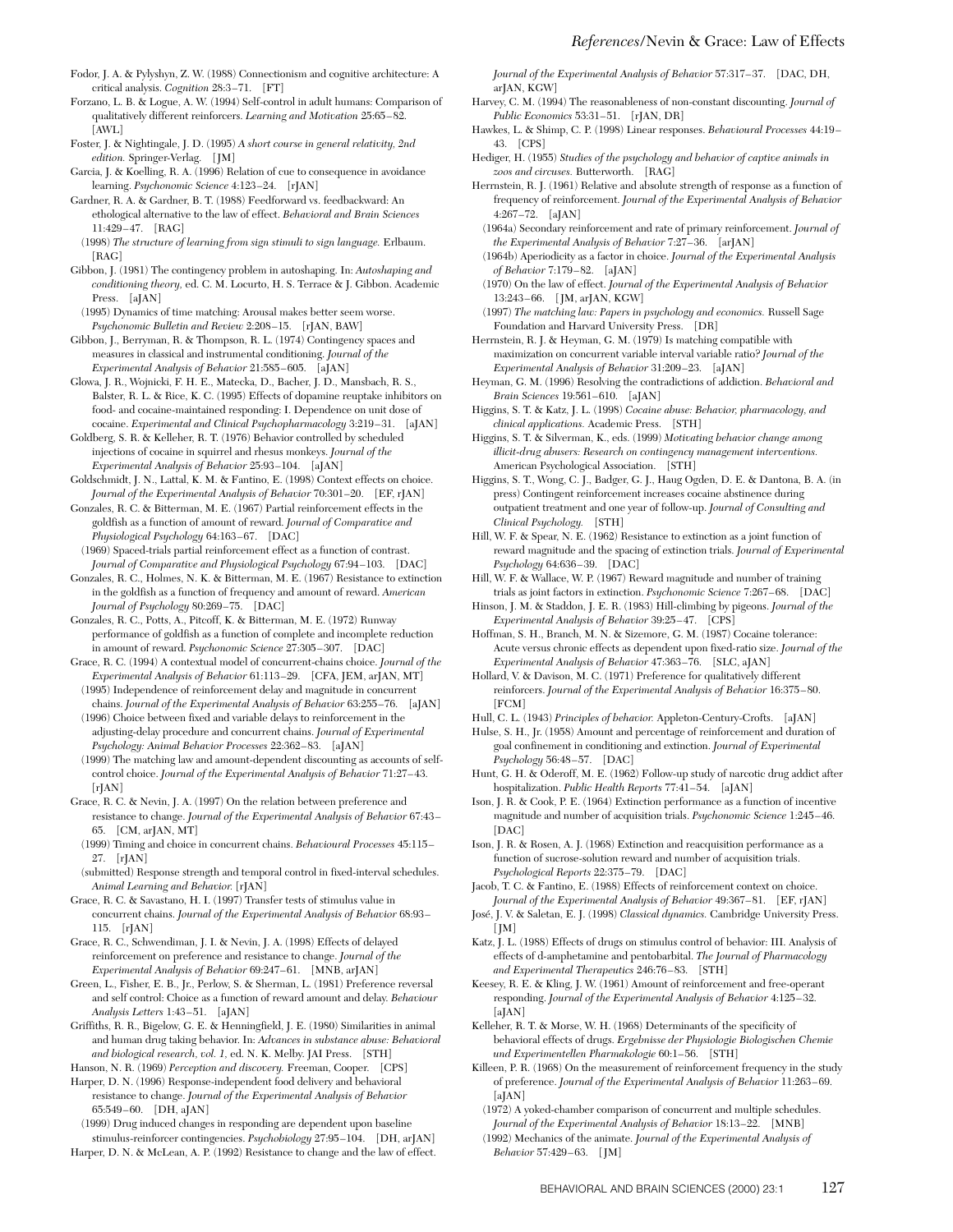#### *References/*Nevin & Grace: Law of Effects

(1994) Mathematical principles of reinforcement. *Behavioral and Brain Sciences* 17:105–72. [PRK, rJAN]

Kimble, G. A. (1961) *Hilgard and Marquis's conditioning and learning, 2nd edition.* Appleton-Century-Crofts. [aJAN]

- Kirby, K. N. (1997) Bidding on the future: Evidence against normative discounting of delayed rewards. *Journal of Experimental Psychology: General* 126:54–70. [DR]
- Kirby, K. N. & Herrnstein, R. J. (1995) Preference reversals due to myopic discounting of delayed reward. *Psychological Science* 6:83–89. [DR]

Kling, J. W. & Schrier, A. M. (1971) Positive reinforcement. In: *Woodworth and Schlosberg's experimental psychology,* ed. J. W. Kling & L. A. Riggs. Holt, Rinehart, and Winston. [rJAN]

Laibson, D. (1997) Golden eggs and hyperbolic discounting. *Quarterly Journal of Economics* 112:443–77. [DR]

Lakoff, G. & Johnson, M. (1980) *Metaphors we live by.* University of Chicago Press. [REV]

(1999) *Philosophy in the flesh.* Basic Books. [ACC]

Lamberth, J. & Dyck, D. G. (1972) Reward magnitude and sequence of magnitudes as determinants of resistance to extinction in humans. *Journal of Experimental Psychology* 96:280–86. [DAC]

Larson, S. A. & Lakin, K. C. (1992) Direct care staff stability in a national sample of small group homes. *Mental Retardation* 30:13–22. [CM]

Laties, V. G. (1972) The modification of drug effects on behavior by external discriminative stimuli. *The Journal of Pharmacology and Experimental Therapeutics* 183:1–13. [STH]

Lattal, K. A. (1989) Contingencies on response rate and resistance to change. *Learning and Motivation* 20:191–203. [aJAN]

- Lattal, K. A., Reilly, M. P. & Kohn, J. P. (1998) Response persistence under ratio and interval reinforcement schedules. *Journal of the Experimental Analysis of Behavior* 70:165–83. [rJAN]
- Lawrence, D. H. & Festinger, L. (1962) *Deterrents and reinforcements.* Stanford University Press. [DAC]

Leonard, D. W. (1969) Amount and sequence of reward in partial and continuous reinforcement. *Journal of Comparative and Physiological Psychology* 67:204– 11. [DAC]

Lerman, D. C. & Iwata, B. A. (1996) Developing a technology for the use of operant extinction in clinical settings: An examination of basic and applied research. *Journal of Applied Behavior Analysis* 29:345–82. [aJAN]

Leslie, J. C. (1977) Effects of food deprivation and reinforcement magnitude on conditioned suppression. *Journal of the Experimental Analysis of Behavior* 28:107–15. [JCL]

Leslie, J. C. & Toal, L. (1994) Varying reinforcement magnitude on interval schedules. *Quarterly Journal of Experimental Psychology* 47B:105–22.  $[|CL]$ 

Lewis, D. J. & Duncan, C. P. (1957) Expectation and resistance to extinction of a lever- pulling response as functions of percentage of reinforcement and amount of reward. *Journal of Experimental Psychology* 54:115–20. [DAC]

Likely, D., Little, L. & Mackintosh, N. J. (1971) Extinction as a function of magnitude and percentage of food or sucrose reward. *Canadian Journal of Psychology* 25:130–37. [DAC]

Llewellyn, M. E., Iglauer, C. & Woods, J. H. (1976) Relative reinforcer magnitude under a nonindependent concurrent schedule of cocaine reinforcement in rhesus monkeys. *Journal of the Experimental Analysis of Behavior* 25:81–91.  $[a]$ AN]

Loewenstein, G. & Prelec, D. (1992) Anomalies in intertemporal choice: Evidence and an interpretation. *The Quarterly Journal of Economics* 107:573–97.  $[r|AN]$ 

- Logan, F. A. (1956) A micromolar approach to behavior theory. *Psychological Review* 63:63–73. [aJAN, CPS]
- Logue, A. W. (1988) Research on self-control: An integrating framework. *Behavioral and Brain Sciences* 11:665–79. [aJAN]

(1995) *Self-control: Waiting until tomorrow for what you want today.* Prentice Hall. [AWL]

Logue, A. W., Rodriguez, M. L., Pena-Correal, T. E. & Mauro, B. C. (1984) Choice in a self-control paradigm: Quantification of experience-based differences. *Journal of the Experimental Analysis of Behavior* 41:53–67. [aJAN]

Lucki, I. & deLong, R. E. (1983) Control rate of response or reinforcement and amphetamine's effect on behavior. *Journal of the Experimental Analysis of Behavior* 40:123–32. [aJAN]

Lyon, D. O. (1963) Frequency of reinforcement as a parameter of conditioned suppression. *Journal of the Experimental Analysis of Behavior* 6:95–98. [ar**J**AN]

Mace, F. C. (1991) Recent advances and functional analysis of behavior disorders. Paper presented at the meetings of the Association for Behavior Analysis, Atlanta, GA, May 1991. [aJAN]

(1994) Basic research needed for stimulating the development of behavioral technologies. *Journal of Applied Behavior Analysis* 61:529–50. [FCM]

Mace, F. C., Ervin, R., Taylor, B. A., Sierp, B. & Progar, P. R. (1999) Increased

resistance to extinction following differential reinforcement of alternative behavior. *Journal of Applied Behavior Analysis.* (submitted) [FCM]

Mace, F. C., Hock, M. L., Lalli, J. S., West, B. J., Belfiore, P., Pinter, E. & Brown, D. K. (1988) Behavioral momentum in the treatment of noncompliance. *Journal of Applied Behavior Analysis* 21:123–41. [FCM, aJAN]

Mace, F. C., Lalli, J. S., Shea, M. C., Lalli, E. P., West, B. J., Roberts, M. & Nevin, J. A. (1990) The momentum of human behavior in a natural setting. *Journal of the Experimental Analysis of Behavior* 54:163–72. [arJAN]

Mace, F. C., Mauro, B. C., Boyajian, A. E. & Eckert, T. (1977) Effects of reinforcer quality on behavioral momentum: Coordinated applied and basic research. *Journal of Applied Behavior Analysis* 30:1–20. [FCM]

Mackintosh, N. J. (1974) *The psychology of animal learning.* Academic Press. [DAC, DH, aJAN]

(1977) Stimulus control: Attentional factors. In: *Handbook of operant behavior,* ed. W. K. Honig & J. E. R. Staddon. Prentice Hall. [rJAN]

Malone, J. C., Jr. (1987) Skinner, the behavioral unit, and current psychology. In: *B. F. Skinner: Consensus and controversy,* ed. S. Modgil & C. Modgil. Falmer. [FT]

Mandell, C. (1980) Response strength in multiple periodic and aperiodic schedules. *Journal of the Experimental Analysis of Behavior* 33:221–41. [CM, arJAN, MT]

Marcattilio, A. J. M. & Richards, R. W. (1981) Preference for signaled vs. unsignaled reinforcement delay in concurrent-chain schedules. *Journal of the Experimental Analysis of Behavior* 36:221–29. [aJAN]

Marr, M. J. (1992) Behavior dynamics: One perspective. *Journal of the Experimental Analysis of Behavior* 57:429–63. [JM]

Marx, M. H. (1967) Interaction of drive and reward as a determiner of resistance to extinction. *Journal of Comparative and Physiological Psychology* 64: 488–89. [DAC]

Mauro, B. C. & Mace, F. C. (1996) Differences in the effect of Pavlovian contingencies upon behavioral momentum using auditory versus visual stimuli. *Journal of the Experimental Analysis of Behavior* 65:389–99. [aJAN]

Mazur, J. E. (1984) Tests of an equivalence rule for fixed and variable reinforcer delays. *Journal of Experimental Psychology: Animal Behavior Processes* 10:426–36. [JEM, rJAN]

(1987) An adjusting procedure for studying delayed reinforcement. In: *Quantitative analyses of behavior: Vol. 5. The effect of delay and intervening events on reinforcement value,* ed. M. L. Commons, J. E. Mazur, J. A. Nevin & H. Rachlin. Erlbaum. [JEM, aJAN]

(1993) Predicting the strength of a conditioned reinforcer: Effects of delay and uncertainty. *Current Directions in Psychological Science* 2:70–74.  $[$ [ $EM$ ]

(1997) Choice, delay, probability, and conditioned reinforcement. *Animal Learning and Behavior* 25:131–47. [JEM]

(1999) Complex choice: Comparing models of concurrent-chain performance. Paper presented at the meeting of the Society for the Quantitative Analysis of Behavior. Chicago, IL. May 1999.

Mazur, J. E. & Logue, A. W. (1978) Choice in a "self-control" paradigm: Effects of a fading procedure. *Journal of the Experimental Analysis of Behavior* 30: 11–17. [aJAN]

McComas, J. J., Mace, F. C. & Mauro, B. (1999) Effects of training alternative behavior in a separate context. (in preparation). [FCM]

McDowell, J. J. (1982) The importance of Herrnstein's mathematical statement of the law of effect for behavior therapy. *American Psychologist* 37:771–79. [FCM, aJAN]

McIlvane, W. J. & Dube, W. V. (1992) Stimulus control shaping and stimulus control topographies. *The Behavior Analyst* 15:89–94. [WJM]

McLean, A. P., Campbell-Tie, P. & Nevin, J. A. (1996) Resistance to change as a function of stimulus-reinforcer and location-reinforcer contingencies. *Journal of the Experimental Analysis of Behavior* 66:169–91. [arJAN]

McSweeney, F. K. (1974) Variability of responding on a concurrent schedule as a function of body weight. *Journal of the Experimental Analysis of Behavior* 21:357–59. [MNB, rJAN]

(1975) Concurrent schedule responding as a function of body weight. *Animal Learning and Behavior* 3:264–70. [rJAN]

(1992) Rate of reinforcement and session duration as determinants of withinsession patterns of responding. *Animal Learning and Behavior* 20:160–69.  $[a]$ AN]

Mellon, R. C. & Shull, R. L. (1986) Resistance to change produced by access to fixed- delay versus variable-delay terminal links. *Journal of the Experimental Analysis of Behavior* 46:79–92. [MNB, arJAN]

Millenson, J. R. & de Villiers, P. A. (1972) Motivational properties of conditioned anxiety. In: *Reinforcement: Behavioral analyses,* ed. R. M. Gilbert & J. R. Millenson. Academic Press. [JCL, arJAN]

Morse, W. H. (1966) Intermittent reinforcement. In: *Operant behavior: Areas of research and application,* ed. W. K. Honig. Appleton-Century-Crofts. [MNB, aJAN]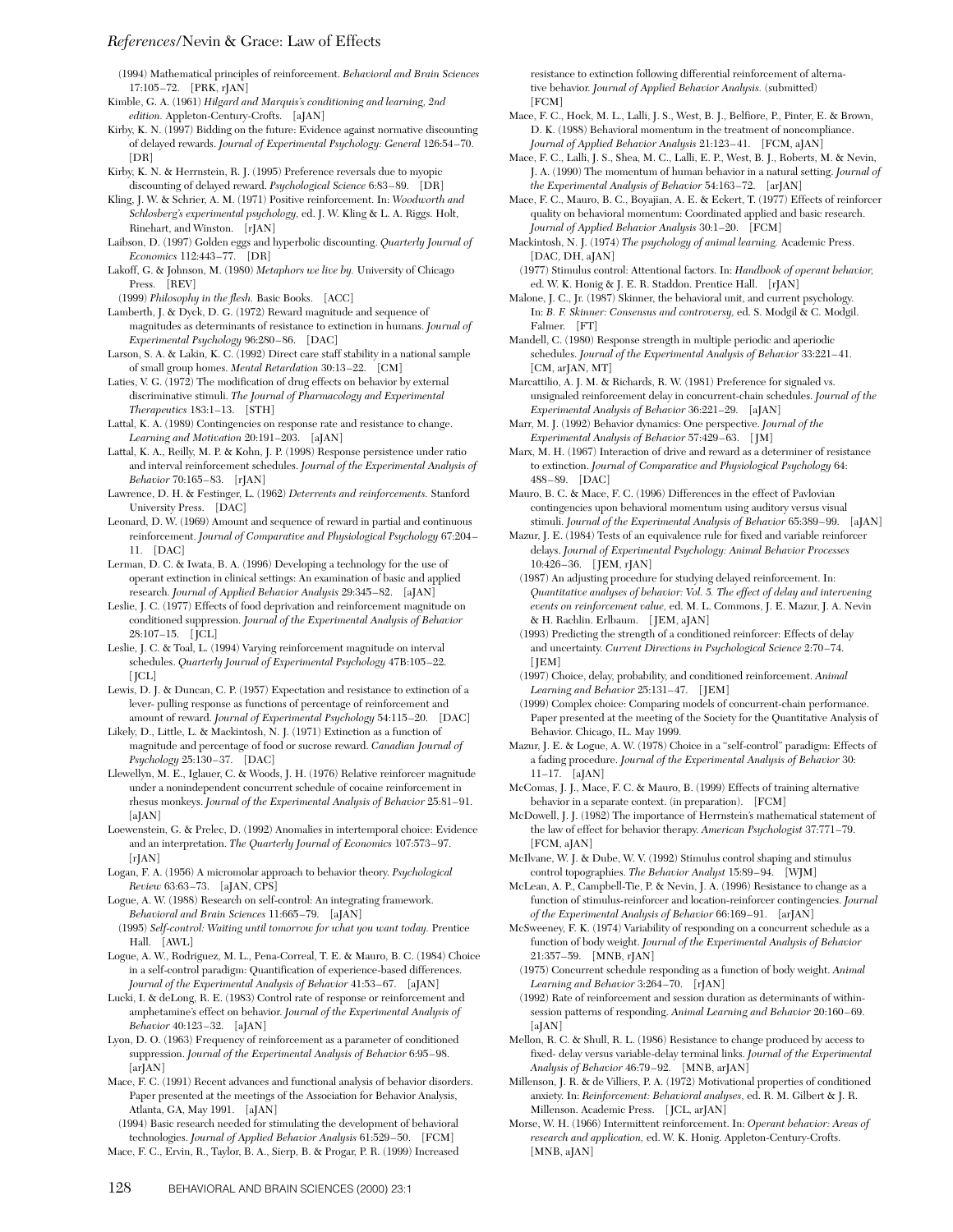- Mowrer, O. H. & Jones, H. M. (1945) Habit strength as a function of the pattern of reinforcement. *Journal of Experimental Psychology* 35:293–311. [DAC]
- Murray, M. & Nevin, J. A. (1967) Some effects of correlation between responsecontingent shock and reinforcement. *Journal of the Experimental Analysis of Behavior* 10:301–309. [rJAN]
- Myerson, J. & Green, L. (1995) Discounting of delayed rewards: Models of individual choice. *Journal of the Experimental Analysis of Behavior* 64:263– 76. [rJAN]
- Myerson, J. & Hale, S. (1984) Practical implications of the matching law. *Journal of Applied Behavior Analysis* 17:367–80. [FCM]
- (1988) Choice in transition: A comparison of melioration and the kinetic model. *Journal of the Experimental Analysis of Behavior* 49:291–302. [rJAN]
- Nation, J. R. & Woods, D. J. (1980) Persistence: The role of partial reinforcement in psychotherapy. *Journal of Experimental Psychology: General* 109:175–207.  $[a|AN]$
- Neuringer, A. J. (1967) Effects of reinforcement magnitude on choice and rate of responding. *Journal of the Experimental Analysis of Behavior* 10:417–24.  $\left[$ ar $\left[$ AN, MT $\right]$
- (1969) Delayed reinforcement *versus* reinforcement after a fixed interval. *Journal of the Experimental Analysis of Behavior* 12:375–83. [arJAN]
- Nevin, J. A. (1969) Signal detection theory and operant behavior: A review of David M. Green & John A. Swet's *Signal detection theory and psychophysics. Journal of the Experimental Analysis of Behavior* 12:475–80. [ACC]
- (1974) Response strength in multiple schedules. *Journal of the Experimental Analysis of Behavior* 21:389–408. [CFA, SLC, CM, arJAN, KGW]
- (1979) Reinforcement schedules and response strength. In: *Reinforcement and the organization of behavior,* ed. M. D. Zeiler & P. Harzem. Wiley. [JM, arJAN]
- (1984) Pavlovian determiners of behavioral momentum. *Animal Learning and Behavior* 12:363–70. [SLC, arJAN]
- (1988) Behavioral momentum and the partial reinforcement effect. *Psychological Bulletin* 103:44–56. [PRK, aJAN]
- (1992a) Behavioral contrast and behavioral momentum. *Journal of Experimental Psychology: Animal Behavior Processes* 18:126–33. [CFA, EF, arJAN]
- (1992b) An integrative model for the study of behavioral momentum. *Journal of the Experimental Analysis of Behavior* 57:301–16. [DH, arJAN, BAW]
- (1994) Extension to multiple schedules: Some surprising (and accurate) predictions. *Behavioral and Brain Sciences* 17:145–46. [PRK, rJAN]
- (1995) Behavioral economics and behavioral momentum. *Journal of the Experimental Analysis of Behavior* 64:385–95. [REV]
- (1996a) The momentum of compliance. *Journal of Applied Behavior Analysis* 29:535–47. [aJAN]
- (1996b) Stimulus factors in addiction. *Behavioral and Brain Sciences* 19:590–91.  $[a]$ AN]
- Nevin, J. A. (1998) Choice and momentum. In: *Learning and behavior therapy,* ed. W. O'Donohue. Allyn & Bacon. [rJAN]
- Nevin, J. A. & Grace, R. C. (1999) Does the context of reinforcement affect resistance to change? *Journal of Experimental Psychology: Animal Behavior Processes* 25:256–68. [aJAN]
- Nevin, J. A. & Grosch, J. (1990) Effects of signaled reinforcer magnitude on delayed matching-to-sample performance. *Journal of Experimental Psychology: Animal Behavior Processes* 16:298–305. [rJAN]
- Nevin, J. A., Mandell, C. & Atak, J. R. (1983) The analysis of behavioral momentum. *Journal of the Experimental Analysis of Behavior* 39:49–59. [DH, FCM, arJAN]
- Nevin, J. A., Mandell, C. & Yarensky, P. (1981) Response rate and resistance to change in chained schedules. *Journal of Experimental Psychology: Animal Behavior Processes* 7:278–94. [arJAN]
- Nevin, J. A., McLean, A. P. & Grace, R. C. (submitted) Response strength, reinforcer omission, and resistance to extinction. *Animal Learning and Behavior.* [rJAN]
- Nevin, J. A., Smith, L. D. & Roberts, J. (1987) Does contingent reinforcement strengthen operant behavior? *Journal of the Experimental Analysis of Behavior* 48:17–33. [CFA, RAG, arJAN]
- Nevin, J. A., Tota, M. E., Torquato, R. D. & Shull, R. L. (1990) Alternative reinforcement increases resistance to change: Pavlovian or operant contingencies? *Journal of the Experimental Analysis of Behavior* 53:359–79. [CFA, MNB, JCL, AWL, FCM, arJAN, BAW]
- O'Donoghue, E. & Rabin, M. (1997) Incentives for procrastinators. Working paper, Department of Economics, University of California, Berkeley. [DR]
- Orwell, G. (1949) *Nineteen eighty-four.* Harcourt Brace. [CPS]
- Pais, A. (1982) *"Subtle is the Lord . . . ": The science and life of Albert Einstein.* Oxford University Press. [JM]
- Pavlik, W. B. & Collier, A. C. (1977) Magnitude and schedule of reinforcement in rats' resistance to extinction – within subjects. *American Journal of Psychology* 90:195–205. [DAC]
- Pavlov, I. P. (1927/1960) *Conditioned reflexes,* trans. G. V. Anrep. Oxford University Press/Dover. [RAG, aJAN]
- Pert, A. & Bitterman, M. E. (1970) Reward and learning in the turtle. *Learning and Motivation* 1:121–28. [DAC]
- Pierson, D. (1998) Wanted: Science and math teachers. *The Boston Globe,* October 6, 1998, p. D4. [CM]
- Plaud, J. J. & Gaither, G. A. (1996) Human behavioral momentum: Implications for applied behavior analysis and therapy. *Journal of Behavior Therapy and Experimental Psychiatry* 27:139–48. [AWL]
- Postman, L. (1947) The history and present status of the Law of Effect. *Psychological Bulletin* 44:489–563. [aJAN]
- Potts, A. & Bitterman, M. E. (1968) A runway for the fish. *Behavior Research Methods and Instrumentation* 1:26–27. [DAC]
- Preston, K. L., Silverman, K., Higgins, S. T., Brooner, R. K., Montoya, I., Schuster, C. R. & Cone, E. J. (1998) Cocaine use early in treatment predicts outcome in a behavioral treatment program. *Journal of Consulting and Clinical Psychology* 66:691–96. [STH]
- Pryor, K. W., Haag, R. & O'Reilly, J. (1969) The creative porpoise: Training for novel behavior. *Journal of the Experimental Analysis of Behavior* 12:653–61. [RAG]
- Putnam, H. (1987) *The many faces of realism.* Open Court. [CPS]
- Rachlin, H. (1971) On the tautology of the matching law. *Journal of Experimental Psychology* 15:249–51. [FT]
- (1994) *Behavior and mind: The roots of modern psychology.* Oxford University Press. [HR]
- (1995) Self-control: Beyond commitment. *Behavioral and Brain Sciences* 18:109–21. [aJAN, HR]
- Ratliff, R. G. & Ratliff, A. R. (1971) Runway acquisition and extinction as a joint function of magnitude of reward and percentage of rewarded acquisition trials. *Learning and Motivation* 2:289–95. [DAC]
- Ray, B. A. (1969) Selective attention: The effects of combining stimuli which control incompatible behavior. *Journal of the Experimental Analysis of Behavior* 12:539–50. [WJM]
- Razza, N. J. (1993) Determinants of direct-care staff turnover in group homes for individuals with mental retardation. *Mental Retardation* 31:284–91.  $[CM]$
- Read, D. & van Leeuwen, B. (1998) Predicting hunger: The effects of appetite and delay on choice. *Organizational Behavior and Human Decision Processes* 76:189–205. [DR]
- Rescorla, R. A. (1968) Probability of shock in the presence and absence of CS in fear conditioning. *Journal of Comparative and Physiological Psychology* 66:1– 5. [CFA]
- Rescorla, R. A. & Skucy, J. C. (1969) Effect of response-independent reinforcers during extinction. *Journal of Comparative and Physiological Psychology* 67:381–89. [aJAN]
- Rescorla, R. A. & Wagner, A. R. (1972) A theory of Pavlovian conditioning: Variations in the effectiveness of reinforcement and nonreinforcement. In: *Classical conditioning II: Current research and theory,* ed. A. H. Black & W. F. Prokasy. Appleton-Century-Crofts. [DAC]
- Richards, R. W. (1974) Inhibitory stimulus control and the magnitude of delayed reinforcement. *Journal of the Experimental Analysis of Behavior* 21:501–509.  $[r|AN]$
- Richards, R. W. & Hittesdorf, W. M. (1978) Inhibitory stimulus control under conditions of signalled and unsignalled delay of reinforcement. *Psychological Record* 28:615–25. [rJAN]
- Rilling, M. (1977) Stimulus control and inhibitory processes. In: *Handbook of operant behavior,* ed. W. K. Honig & J. E. R. Staddon. Prentice Hall. [rJAN]
- Roberts, J. E., Tarpy, R. M. & Lea, S. E. G. (1984) Stimulus-response overshadowing: Effects of signaled reward on instrumental responding as measured by response rate and resistance to change. *Journal of Experimental Psychology: Animal Behavior Processes* 10:244–55. [aJAN]
- Roberts, S. (1981) Isolation of an internal clock. *Journal of Experimental Psychology: Animal Behavior Processes* 7:242–68. [rJAN]
- Roberts, W. A. (1969) Resistance to extinction following partial and consistent reinforcement with varying magnitudes of reward. *Journal of Comparative and Physiological Psychology* 67:395–400. [DAC]
- Robins, L. N., Helzer, J. E., Hesselbrook, M. & Wish, E. D. (1977) Vietnam veterans three years after Vietnam: How our study changed our view of heroin. In: *Problems of drug dependency,* ed. L. Harris. Committee on Problems of Drug Dependence. [aJAN]
- Rothman, M. A. (1989) *Discovering the natural laws.* Dover. [REV]
- Schwartz, B. & Gamzu, E. (1977) Pavlovian control of operant behavior. In: *Handbook of operant behavior,* ed. W. K. Honig & J. E. R. Staddon. Prentice Hall. [aJAN]
- Seligman, M. E. P. (1970) On the generality of the laws of learning. *Psychological Review* 77:406–18. [aJAN]
- Sheffield, V. F. (1949) Extinction as a function of partial reinforcement and distribution of practice. *Journal of Experimental Psychology* 39:511–26. [DAC]
- Shelley, M. W. (1818/1969) *Frankenstein, or the modern Prometheus.* Oxford. [CPS]